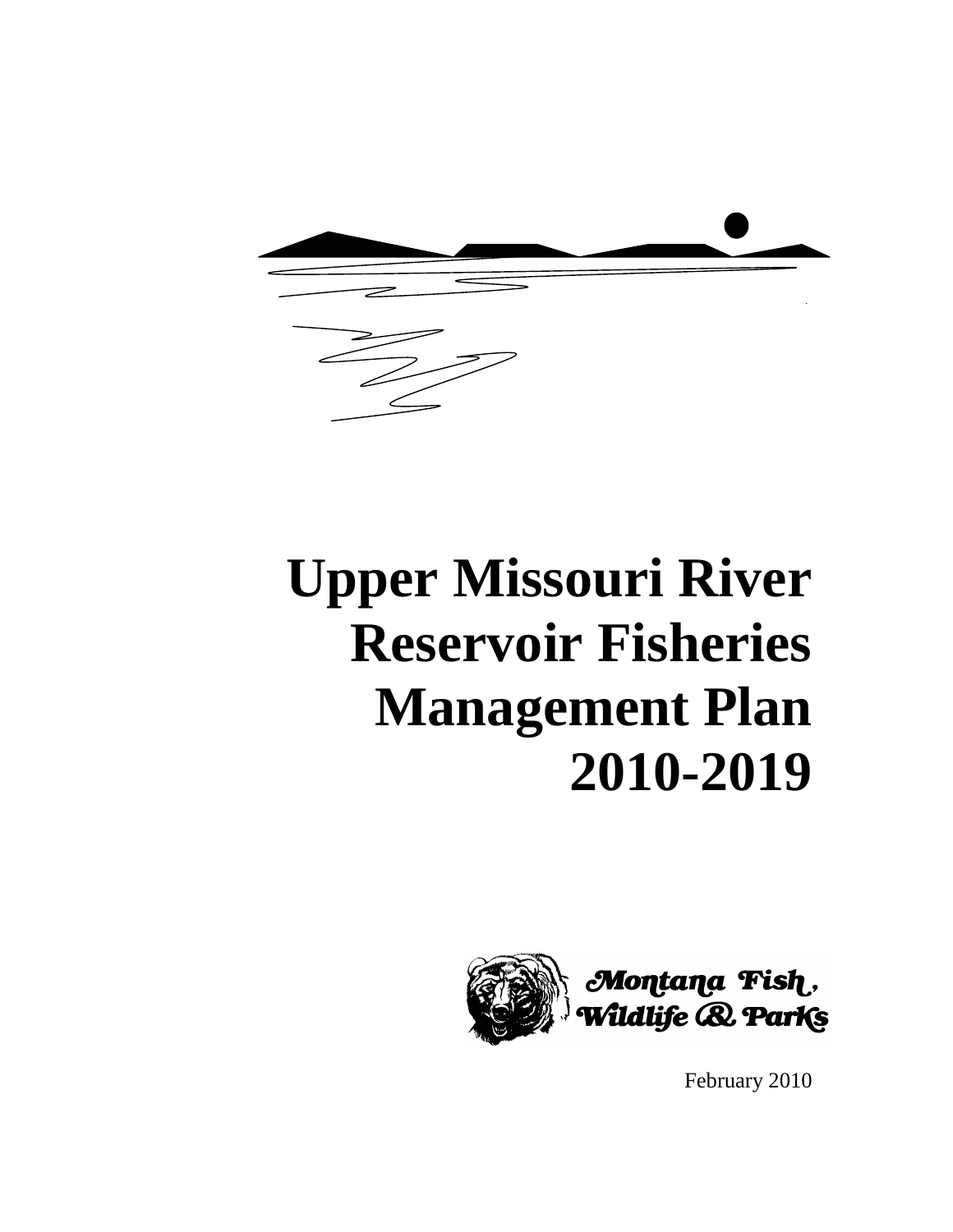# **Upper Missouri Reservoir Fisheries Management Plan**

# **2010-2019**

**Montana Fish, Wildlife & Parks Fisheries Bureau February 2010**

Approved:

Joe Maurier, Director

Prepared By:

Eric Roberts, Fisheries Biologist R-4, Helena

Troy Humphrey, Fisheries Technician R-4, Helena

Ron Spoon, Fisheries Biologist R-3, Townsend

Karen Zackheim, Operations Section Supervisor Helena

Adam Strainer, Fisheries Technician R-4, Helena

George Liknes, Fisheries Manager R-4, Great Falls

Bruce Rich, Fisheries Manager R-3, Bozeman

Don Skaar, Fish Management Section Supervisor Helena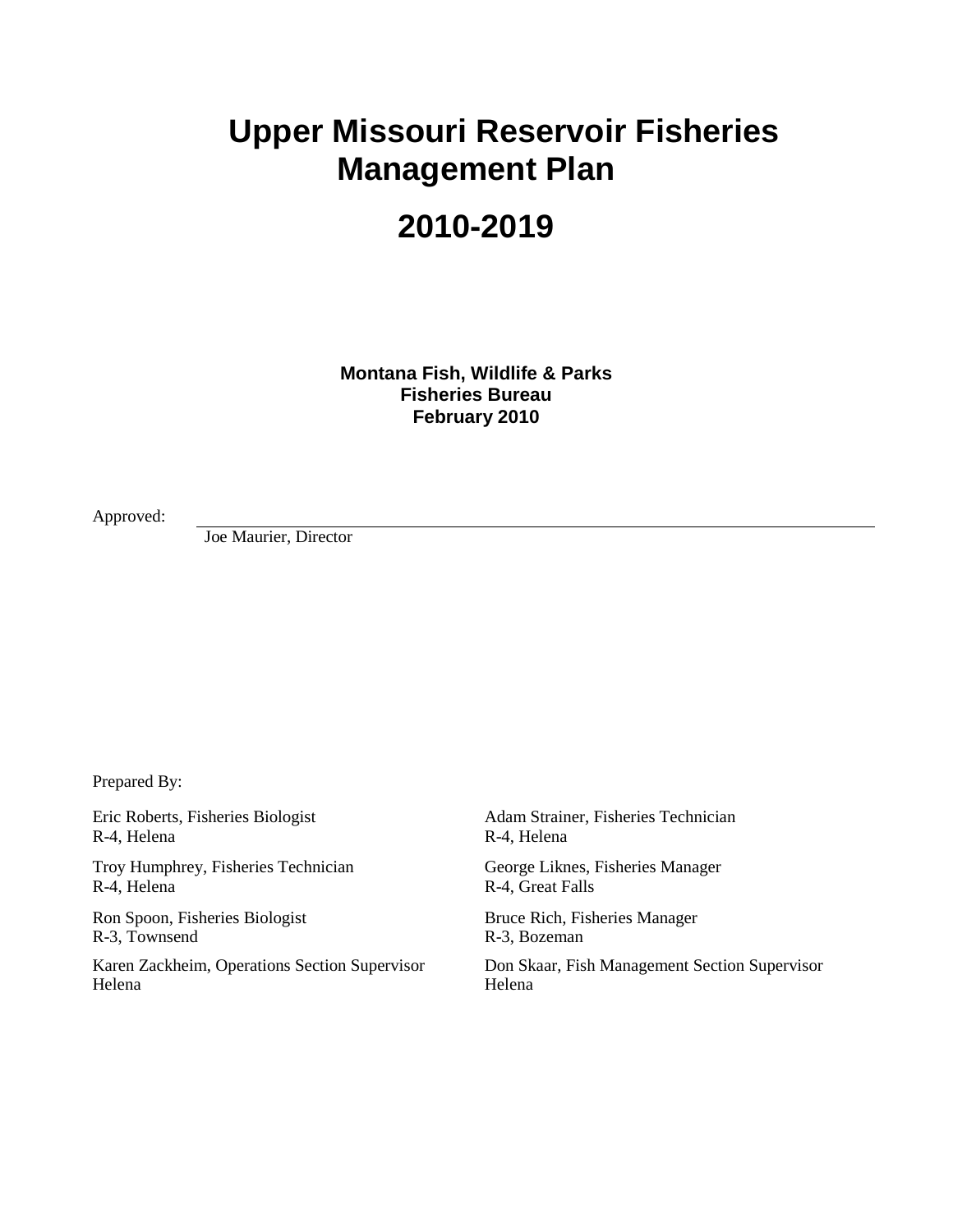# **Contents**

**List of Figures** 

| <b>List of Tables</b>                                                                |  |
|--------------------------------------------------------------------------------------|--|
|                                                                                      |  |
|                                                                                      |  |
| Canyon Ferry Reservoir and Missouri River (Toston Dam to Canyon Ferry Reservoir) 1   |  |
|                                                                                      |  |
|                                                                                      |  |
|                                                                                      |  |
|                                                                                      |  |
| Hauser Reservoir, Holter Reservoir, and Missouri River (Hauser Tailwater)9           |  |
|                                                                                      |  |
|                                                                                      |  |
|                                                                                      |  |
| Missouri River - Hauser Tailwater (Hauser Dam To Holter Reservoir) 12                |  |
|                                                                                      |  |
| Section 2 Missouri River (Toston to Canyon Ferry Reservoir) 15                       |  |
|                                                                                      |  |
|                                                                                      |  |
| Missouri River (Toston Dam to Canyon Ferry Reservoir) Management Goals by Species 16 |  |
|                                                                                      |  |
|                                                                                      |  |
|                                                                                      |  |
|                                                                                      |  |
|                                                                                      |  |
|                                                                                      |  |
|                                                                                      |  |
|                                                                                      |  |
|                                                                                      |  |
|                                                                                      |  |
|                                                                                      |  |
|                                                                                      |  |
|                                                                                      |  |
|                                                                                      |  |
|                                                                                      |  |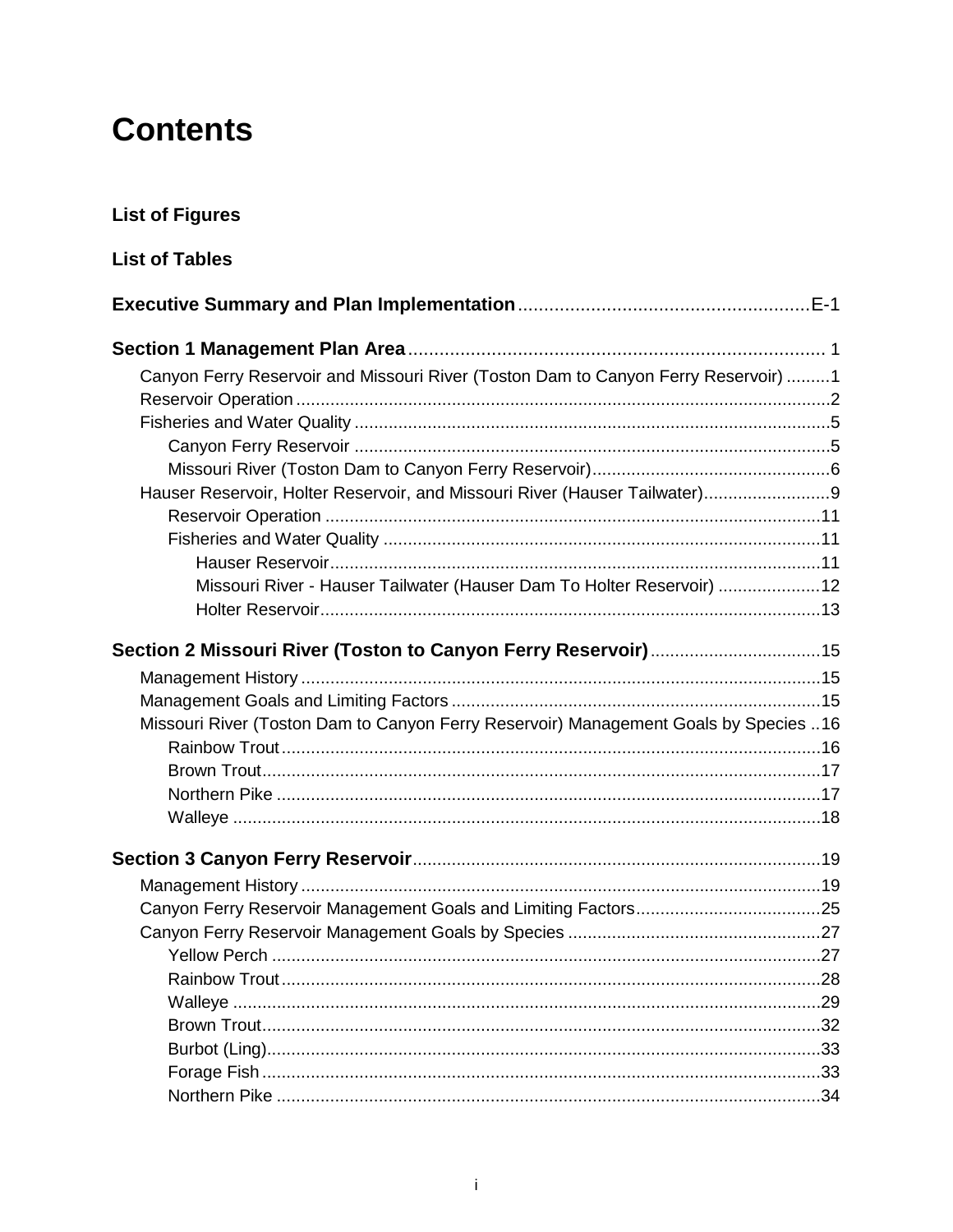| Section 5 Missouri River - Hauser Tailwater (Hauser Dam to Holter Reservoir)57 |  |
|--------------------------------------------------------------------------------|--|
|                                                                                |  |
| Missouri River - Hauser Tailwater Management Goals and Limiting Factors 58     |  |
|                                                                                |  |
|                                                                                |  |
|                                                                                |  |
|                                                                                |  |
|                                                                                |  |
| Other Missouri River - Hauser Tailwater Fisheries Management Issues62          |  |
|                                                                                |  |
|                                                                                |  |
|                                                                                |  |
|                                                                                |  |
|                                                                                |  |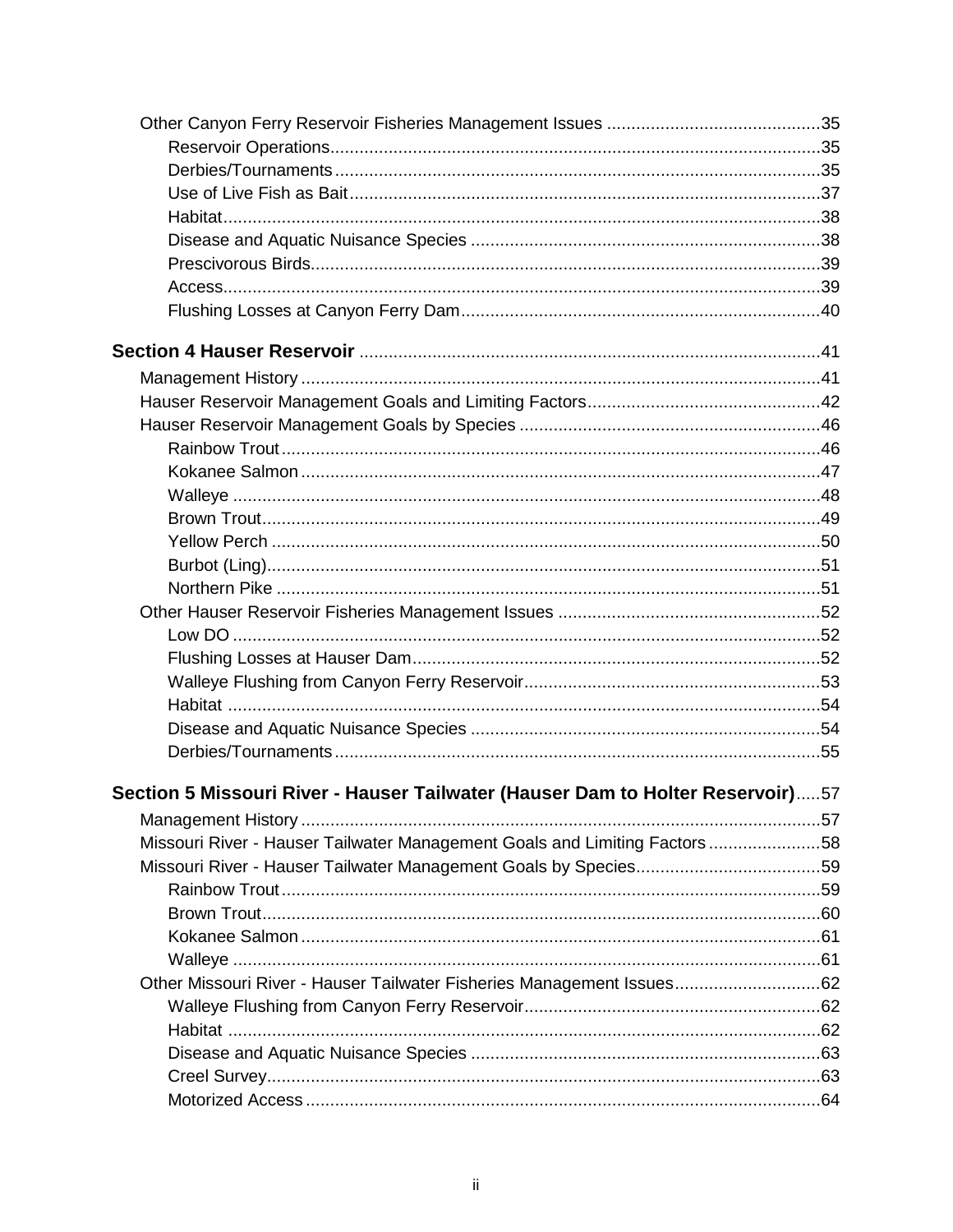| .79 |
|-----|

# **Appendices**

| Appendix D Illegal and Unauthorized Introduction of Aquatic Wildlife Policy |  |
|-----------------------------------------------------------------------------|--|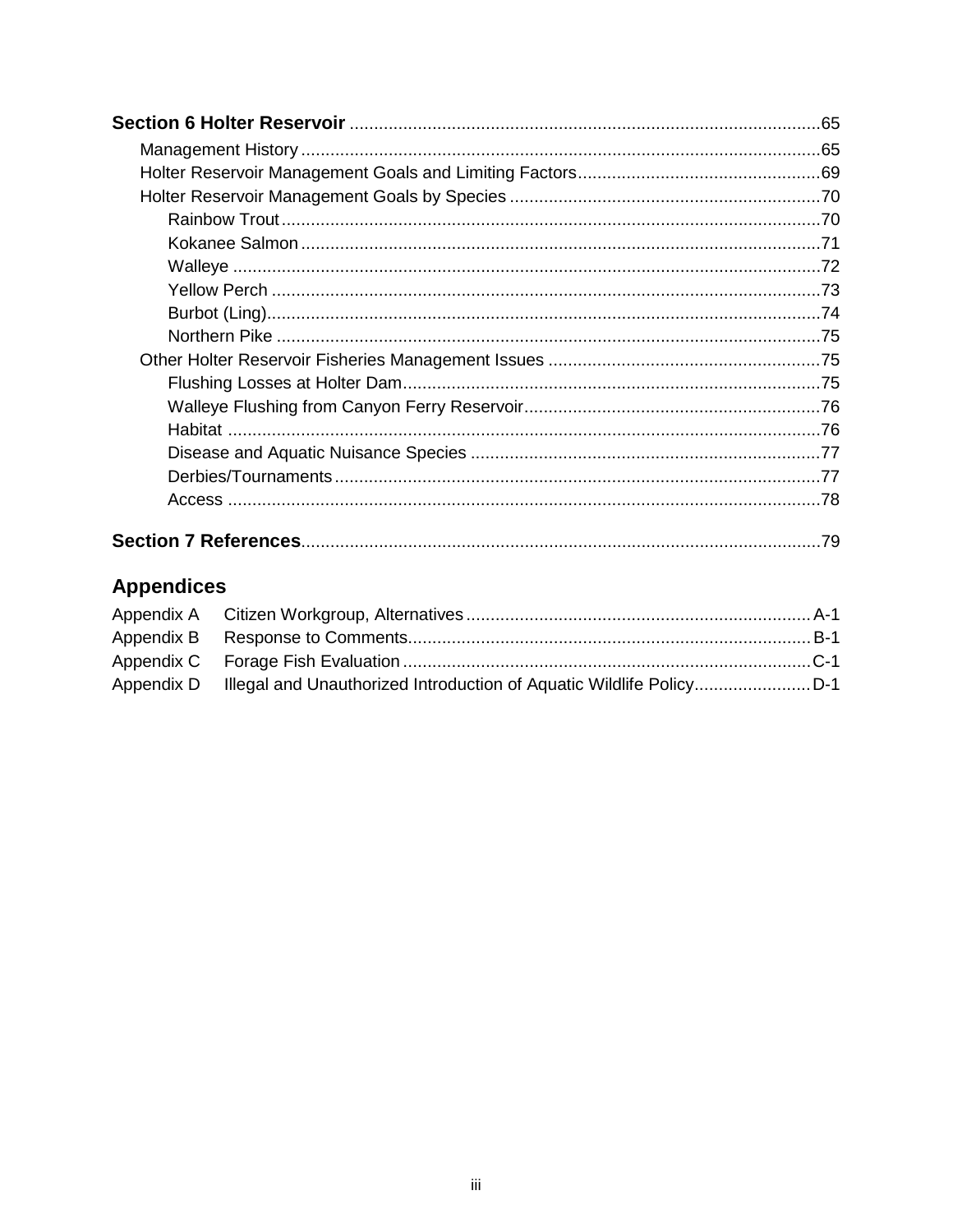## **List of Figures**

| Figure 1.             |                                                                                                                                                                                                                                                                                                                               |
|-----------------------|-------------------------------------------------------------------------------------------------------------------------------------------------------------------------------------------------------------------------------------------------------------------------------------------------------------------------------|
| Figure 2.             | Resident and non-resident angler days on Canyon Ferry, Hauser, and Holter                                                                                                                                                                                                                                                     |
|                       |                                                                                                                                                                                                                                                                                                                               |
| Figure 3.             | Canyon Ferry Reservoir and the Missouri River from Toston Dam to Canyon                                                                                                                                                                                                                                                       |
| Figure 4.             |                                                                                                                                                                                                                                                                                                                               |
| Figure 5.             | Canyon Ferry Reservoir fish population trends for rainbow trout, yellow perch,                                                                                                                                                                                                                                                |
| Figure 6.             | Canyon Ferry Reservoir angler catch rates for rainbow trout, yellow perch, and                                                                                                                                                                                                                                                |
| Figure 7              | Hauser Reservoir fisheries gillnetting trends for the three principal game fish:<br>rainbow trout (a), kokanee (b), yellow perch (c) and walleye (d). Species trends                                                                                                                                                          |
| Figure 8              | Angler catch rates (fish/hour) for the principal game species in Hauser Reservoir<br>for the period 1986 through 2008. Summer (dark bars) and winter (light bars) are<br>represented. Catch rates for rainbow and walleye represent anglers targeting<br>only those species, while kokanee and perch represent all anglers 44 |
| Figure 9.             | Holter Reservoir fisheries trends for the four principal game species: rainbow<br>trout (a), kokanee salmon (b), walleye (c), and yellow perch (d). Species trends                                                                                                                                                            |
| Figure 10.            | Angler catch rates (fish/hour) for the four principal game species in Holter<br>Reservoir for the period 1986 through 2008. Summer (dark bars) and winter<br>(light bars) are represented. Catch rates for rainbow and walleye represent<br>anglers targeting only those species, while kokanee and perch represent all       |
| <b>List of Tables</b> |                                                                                                                                                                                                                                                                                                                               |
| Table 1.              | Fishing regulations currently in place under the 2000-2009 Management Plan<br>and proposed FWP preferred alternatives for the draft 2010-2019 Management                                                                                                                                                                      |
| Table 2.              | Management Goals and Triggers for the 2010-2019 Upper Missouri River<br>Reservoir Fisheries Management Plan. Gillnet Trends are Based on Three-Year                                                                                                                                                                           |
| Table 3               | Upper Missouri River Reservoir Management Plan ImplementationProcess E-13                                                                                                                                                                                                                                                     |
| Table 4               | Physical Characteristics of Canyon Ferry, Hauser, and Holter Reservoirs 7                                                                                                                                                                                                                                                     |
| Table 5               | Fish species in Canyon Ferry Reservoir/Missouri River System including native                                                                                                                                                                                                                                                 |

|         | status, first stocking date (in drainage), population trend and relative abundance |  |
|---------|------------------------------------------------------------------------------------|--|
| Table 6 | Fish species in Hauser Reservoir including native status, first stocking date,     |  |
|         |                                                                                    |  |
| Table 7 | Fish species of Holter reservoir including native status, first stocking date      |  |
|         |                                                                                    |  |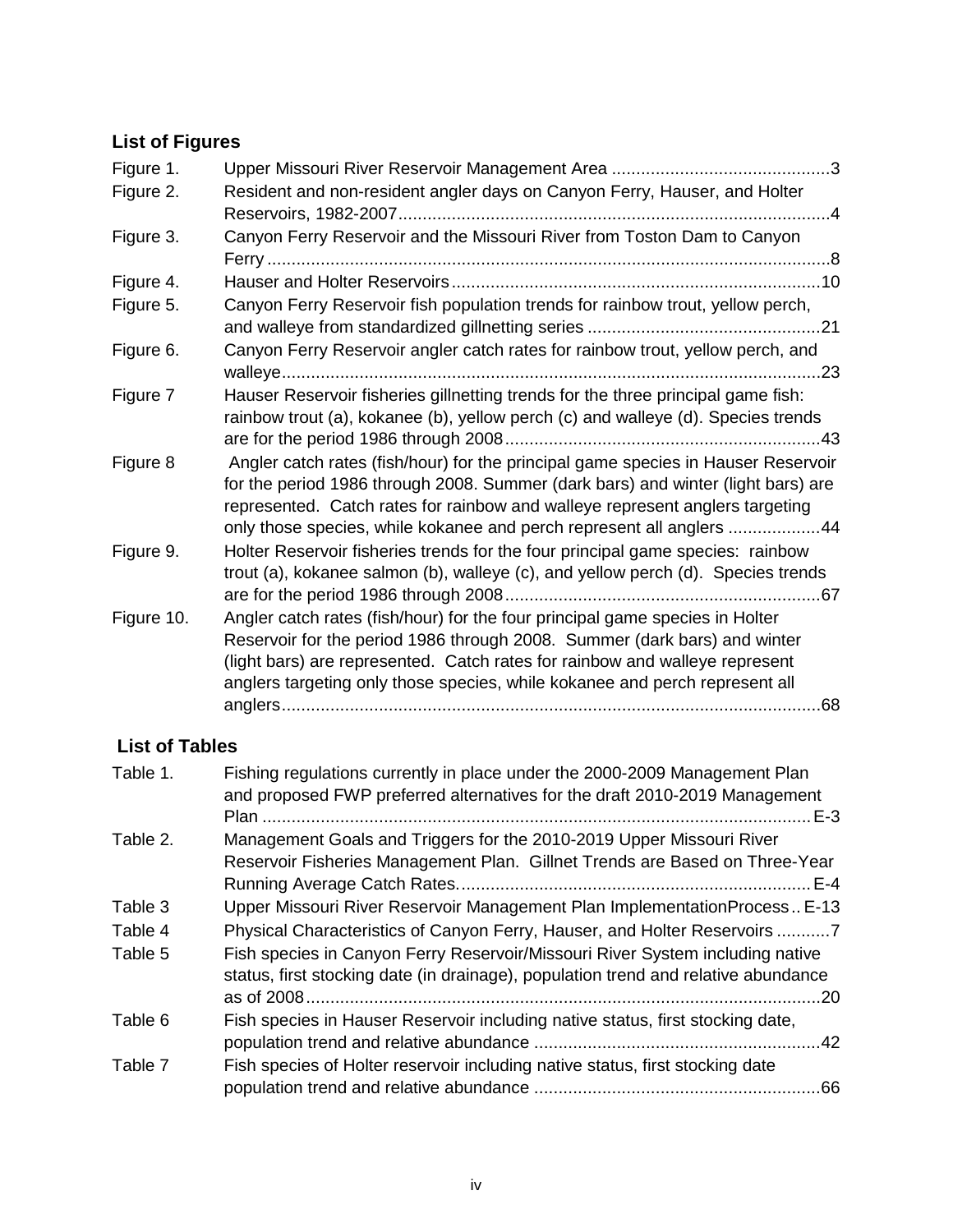# **Executive Summary and Plan Implementation**

Since the mid-1980s, Montana Fish, Wildlife & Parks (FWP) recognized that the fishing public desires an opportunity to participate in the development of management strategies for the state's fisheries resources. In 1989 the department completed a five-year management plan for Hauser Reservoir and in 1993 a similar management plan was prepared for Canyon Ferry Reservoir. Following expiration of these plans in the late 1990s, the Upper Missouri River Reservoir Fisheries Management Plan 2000-2009 was written to manage Canyon Ferry, Hauser, and Holter Reservoirs and the Missouri River from Toston to Canyon Ferry and below Hauser Dam as a system.

This fish management plan addresses the fisheries of the upper Missouri River Reservoir system including Canyon Ferry, Hauser, and Holter reservoirs, and the Missouri River from Toston to Townsend and between Hauser and Holter reservoirs (Figure 1). The plan sets management direction for a 10-year period (2010-2019) by providing specific goals and strategies for each of these waters. The plan also provides a framework for continued public involvement in monitoring and evaluating fisheries management activities.

Fish communities in these reservoirs have changed dramatically in the past 10 years (1999-2009) and existing management strategies warrant review. The establishment of a substantial walleye population in Canyon Ferry, the loss of the popular kokanee salmon fishery in Hauser Reservoir, and changes in the yellow perch fisheries in Canyon Ferry and Holter Reservoirs have significantly affected angler use of the fisheries in this reservoir system.

A variety of management tools are used in this plan to affect fish populations, including changes to fishing regulations (Table 1), habitat manipulations and fish stocking. In addition, management "triggers" (catch rates in gill nets, Table 2) have been established to maintain populations at levels appropriate for balanced predator/prey interactions and to maintain the multi-species diversity required in the plan. The plan will be allowed to function for three years before changes will be contemplated, because fish populations take time to respond to regulation changes and other management actions. However, within the first three years, if triggers are exceeded in ways that are judged to seriously threaten the ability to achieve management goals, then recommended management actions may be deferred or additional actions implemented to allow evaluation and consideration of alternative approaches in an "adaptive manner."

### **Management Plan Organization**

This Executive Summary provides an overview of the Montana Environmental Policy Act (MEPA) process, structure of the plan, a description of the public involvement process used to develop the plan, and a summary of management goals for each body of water. Plan Implementation details the ongoing public involvement process that will be used to monitor, evaluate, and modify the plan over the 10-year period. The Management Plan Area provides a general description of the upper Missouri River reservoir system. Respective sections on individual waters provide more detailed information on history, physical and fisheries description, past/present management, and proposed management alternatives, goals, and strategies.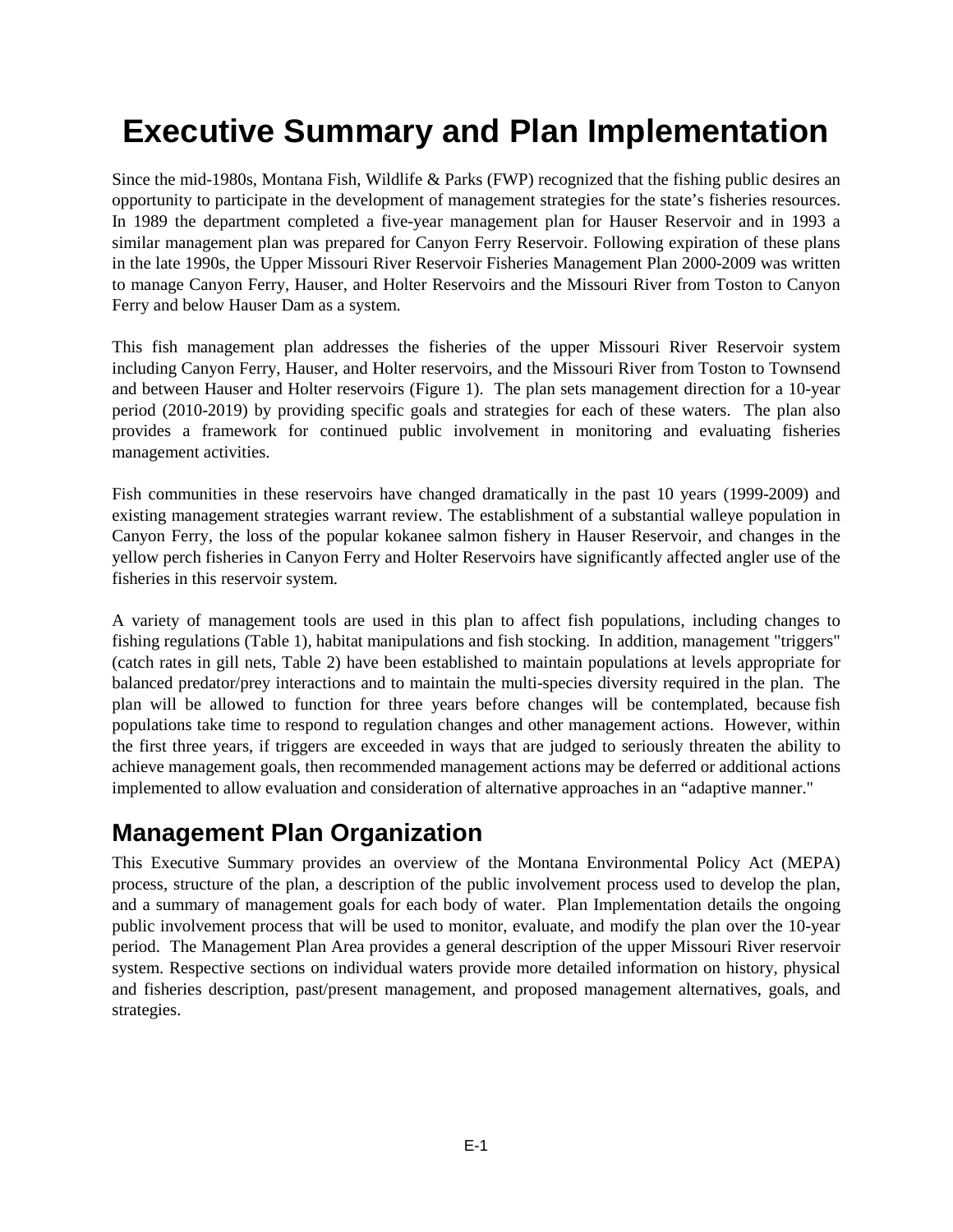

Figure 1. The upper Missouri River reservoir system.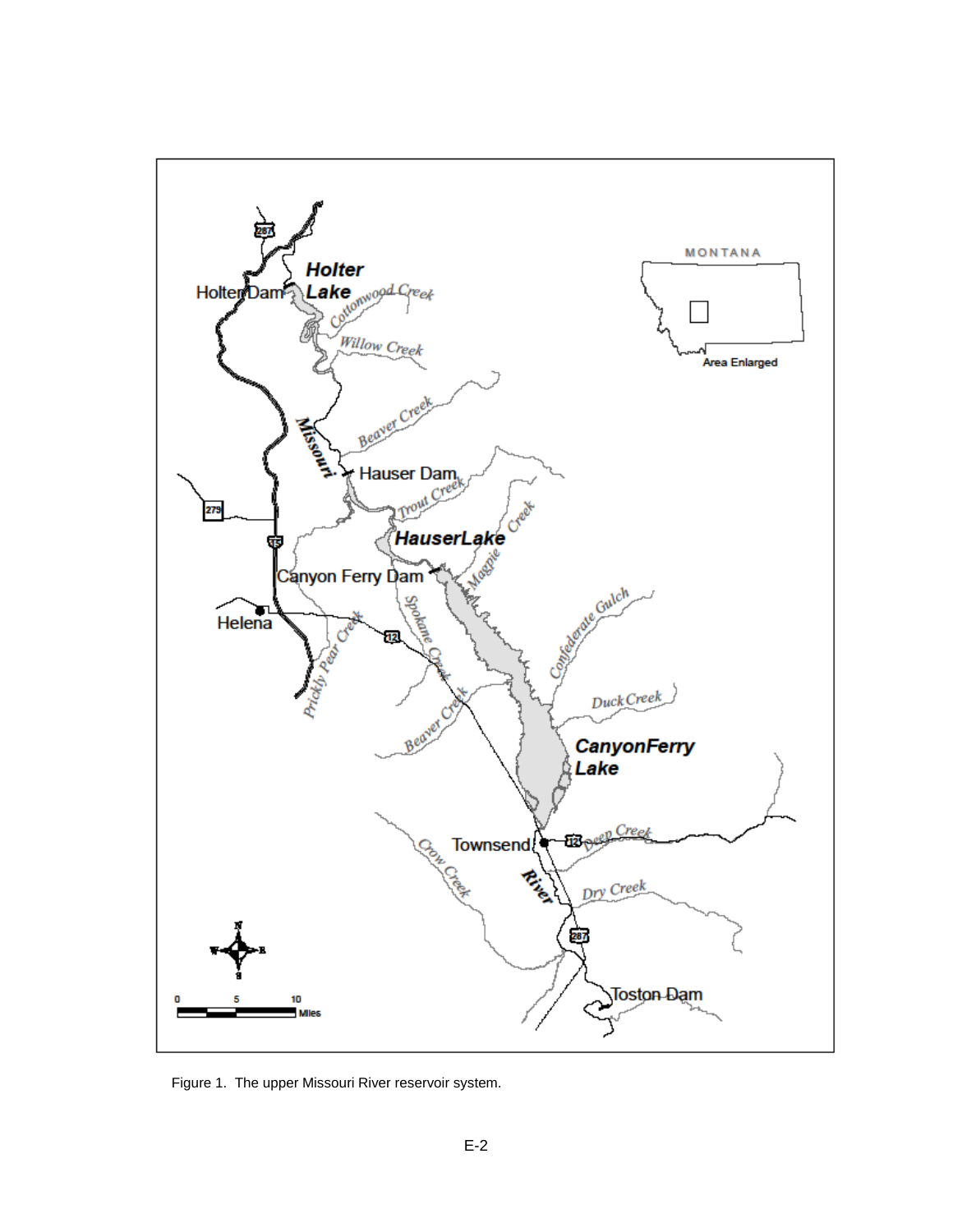|                      |                                                   | <b>Canyon Ferry</b>                              |                                                                                         | <b>Hauser</b>                                                                                  |                                                                                         | <b>Holter</b>                                                                                   |
|----------------------|---------------------------------------------------|--------------------------------------------------|-----------------------------------------------------------------------------------------|------------------------------------------------------------------------------------------------|-----------------------------------------------------------------------------------------|-------------------------------------------------------------------------------------------------|
|                      | 2000-2009 Plan                                    | 2010-2019 Plan                                   | 2000-2009 Plan                                                                          | 2010-2019 Plan                                                                                 | 2000-2009 Plan                                                                          | 2010-2019 Plan                                                                                  |
| <b>Walleye</b>       | 20 daily and 40 in<br>possession, only 1<br>> 28" | See Alternatives<br>1-3 on Page 30.              | 10 daily and 20 in<br>possession, only 1<br>> 28"                                       | 20 daily and 40 in<br>possession, only 1<br>> 28"                                              | 6 daily and 12 in<br>possession,<br>includes $5$ fish $\lt$<br>$20"$ and 1 fish $> 28"$ | 10 fish daily, with<br>only one fish over<br>28". No harvest of<br>fish between 20<br>and $28"$ |
| <b>Yellow perch</b>  | 15 daily and in<br>possession                     | 15 daily and in<br>possession                    | 50 daily with no<br>possession limit                                                    | 25 daily with no<br>possession limit                                                           | 50 daily with no<br>possession limit                                                    | 25 daily with no<br>possession limit                                                            |
| <b>Rainbow trout</b> | Combined trout 5<br>daily and 10 in<br>possession | Rainbow trout 5<br>daily and 10 in<br>possession | Combined trout<br>and salmon 5 daily<br>in any combination<br>and $10$ in<br>possession | <b>Combined trout</b><br>and salmon 5 daily<br>in any combination<br>and $10$ in<br>possession | Combined trout<br>and salmon 5 daily<br>in any combination<br>and $10$ in<br>possession | <b>Combined trout</b><br>and salmon 5 daily<br>in any combination<br>and 10 in<br>possession    |
| Kokanee              | N/a                                               | N/a                                              | Combined trout<br>and salmon 5 daily<br>in any combination<br>and 10 in<br>possession   | Combined trout<br>and salmon 5 daily<br>in any combination<br>and 10 in<br>possession          | Combined trout<br>and salmon 5 daily<br>in any combination<br>and $10$ in<br>possession | Combined trout<br>and salmon 5 daily<br>in any combination<br>and $10$ in<br>possession         |
| <b>Brown trout</b>   | Combined trout 5<br>daily and 10 in<br>possession | Catch and release<br>only                        | Catch and release<br>only                                                               | Catch and release<br>only                                                                      | Catch and release<br>only                                                               | Catch and release<br>only                                                                       |
| <b>Burbot</b>        | 5 daily and in<br>possession                      | 5 daily and in<br>possession                     | 5 daily and in<br>possession                                                            | 5 daily and in<br>possession                                                                   | 5 daily and in<br>possession                                                            | 5 daily and in<br>possession                                                                    |
| <b>Northern pike</b> | 10 daily and in<br>possession                     | No limit                                         | 10 daily and in<br>possession                                                           | No limit                                                                                       | 10 daily and in<br>possession                                                           | No limit                                                                                        |

**Table 1. Fishing Regulations in Place Under the 2000-2009 Management Plan and Proposed Regulations for the 2010-2019 Management Plan**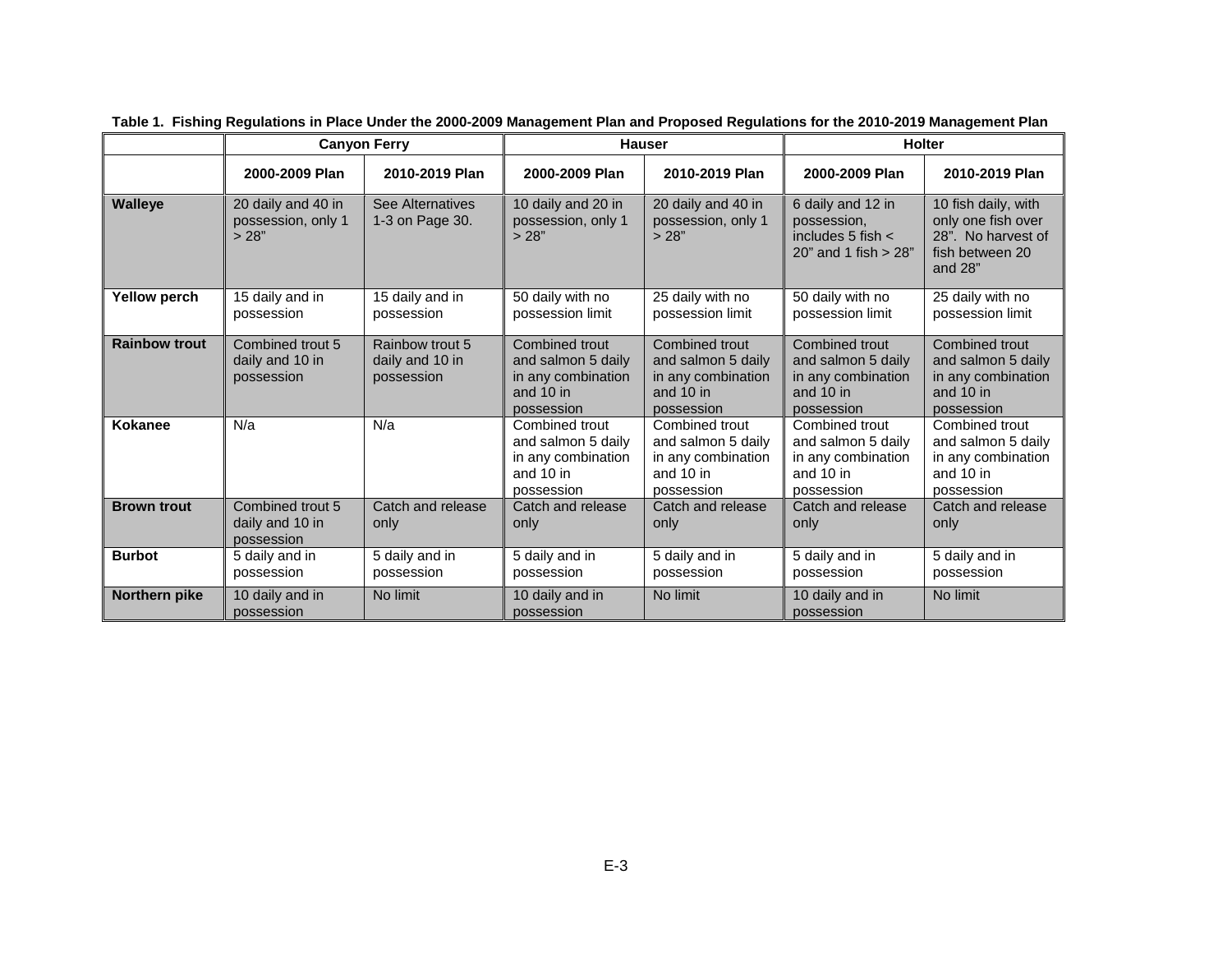|                         |                                                                | <b>Canyon Ferry</b>                              |                                                                           | <b>Hauser</b>      |                                                 | <b>Holter</b>                                                |                 |                                                                         |                                                              |
|-------------------------|----------------------------------------------------------------|--------------------------------------------------|---------------------------------------------------------------------------|--------------------|-------------------------------------------------|--------------------------------------------------------------|-----------------|-------------------------------------------------------------------------|--------------------------------------------------------------|
|                         | Goal                                                           | <b>Upper Trigger</b>                             | Lower Trigger                                                             | Goal               | <b>Upper Trigger</b>                            | Lower Trigger                                                | Goal            | <b>Upper Trigger</b>                                                    | Lower Trigger                                                |
| Walleye                 | 5 per net                                                      | > 7 per net or YP<br>and/or $RB < 3$ per<br>net  | < 3 per net and<br>$YP > 10$ per net<br>and RB>5-6 per<br>net             | $2-3$ per<br>net   | > 6 per net or YP<br>and/or $RB < 1$ per<br>net | < 2 per net and<br>YP and RB<br>above goals                  | 4 per<br>net    | > 6 per net or YP<br>and/or $RB < 2$<br>per net                         | < 2 per net and<br>YP and RB<br>above goals                  |
| Yellow<br><b>Perch</b>  | 10 per net                                                     | $>$ 15 per net<br>recommend raising<br>bag limit | $<$ 3 per net                                                             | 4 per net          | > 7 per net<br>recommend raising<br>bag limit   | $<$ 1 per net                                                | 6 per<br>net    | $> 10$ per net<br>recommend<br>raising bag limit                        | $<$ 2 per net                                                |
| <b>Rainbow</b><br>trout | 5-6 per<br>net                                                 | None                                             | $<$ 5 per net<br>evaluate stocking<br>plan<br>< 3 take active<br>measures | 3 per net          | None                                            | < 2 evaluate<br>stocking plan<br>< 1 take active<br>measures | 6 per<br>net    | <b>None</b>                                                             | < 4 evaluate<br>stocking plan<br>< 2 take active<br>measures |
| <b>Kokanee</b>          | N/a                                                            |                                                  |                                                                           | None               | None                                            | None                                                         | None            | Adjust stocking<br>rate if $LL < 100$<br>per mile in<br>Hauser tailrace | None                                                         |
| <b>Brown</b><br>trout   | 1 per net                                                      | > 1 consider<br>allowing harvest                 | <b>None</b>                                                               | 0.5 per net        | None                                            | <b>None</b>                                                  | None            | <b>None</b>                                                             | None                                                         |
| <b>Burbot</b>           | 0.40 per<br>net                                                | None                                             | None                                                                      | $0.5-1$ per<br>net | > 2 per net                                     | $< 0.5$ per net<br>evaluate<br>reduction in<br>harvest       | 0.25 per<br>net | > 2 per net                                                             | None                                                         |
| <b>Northern</b><br>pike | <b>None</b>                                                    | <b>None</b>                                      | None                                                                      | None               | None                                            | None                                                         | None            | <b>None</b>                                                             | <b>None</b>                                                  |
| Forage                  | $\overline{15}$ SU per<br>net<br>10 YP per<br>net<br>20 zoop/L | $WE > 7$ per net                                 | $SU < 5$ per net<br>$YP < 3$ per net                                      | None               | None                                            | None                                                         | None            | None                                                                    | None                                                         |

**Table 2. Management Goals and Triggers for the 2010-2019 Upper Missouri River Reservoir Fisheries Management Plan. Gillnet Trends are Based on Three-Year Running Average Catch Rates. WE = walleye, YP = yellow perch, RB = rainbow trout, SU = suckers, and LL = brown trout.**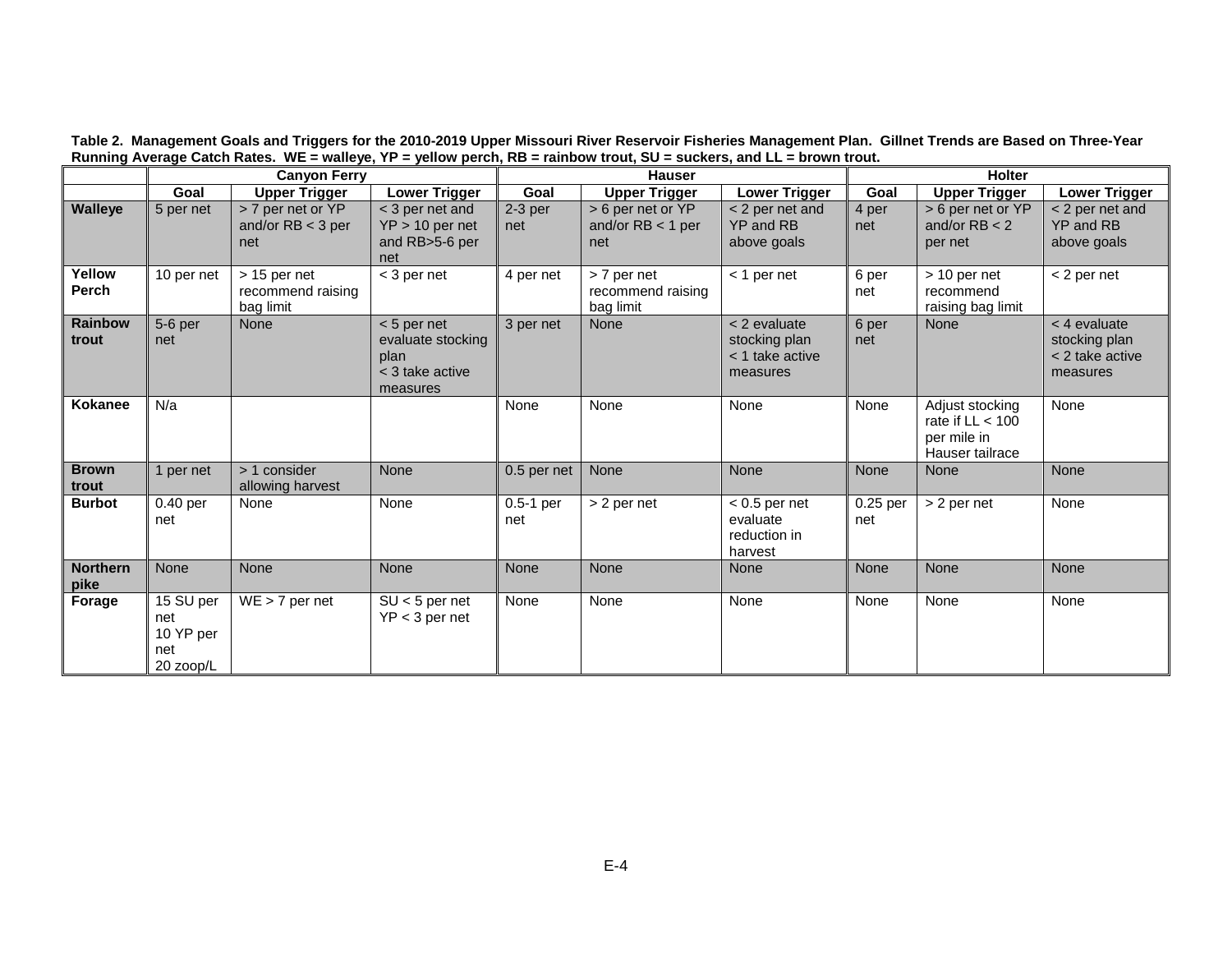# **Montana Environmental Policy Act**

The MEPA requires state government to be accountable to the people of Montana when it makes decisions that affect the human environment. MEPA provides a process to help ensure that government actions are based on informed decisions. It does this by requiring that reasonable alternatives are evaluated, the consequences of a decision are understood, and the public's concerns are known.

MEPA requires all state agencies to recognize and consider to the fullest extent possible the consequences that their actions may have on the quality of the human environment (75-1-201, Montana Code Annotated (MCA)) and directs them to:

- Utilize a systematic, interdisciplinary approach which will ensure the integrated use of the natural sciences and the environmental design arts in planning and decision making which may have an impact on the environment; and
- **Develop methods and procedures which will ensure that environmental values and amenities are** identified and may be given appropriate consideration in decision making along with economic and technical considerations.

MEPA requires FWP to:

- Issue a draft Management Plan;
- Encourage and accept public comments on the draft; and
- Issue a final Management Plan.

The Final Management Plan may:

- Modify alternatives, including the preferred alternative;
- Develop and evaluate alternatives not previously considered;
- $\blacksquare$  Supplement, improve, or modify the analysis contained in the draft;
- Make factual corrections; and
- Explain why comments do or do not warrant further response.

The purpose of preparing a draft plan prior to decision-making is to describe the proposed action, and evaluate potential impacts, including cumulative and secondary impacts, on the physical environment. This process helps to ensure that the department's decisions are based on all available information and that the analysis is accurate. The public comment period for the draft Management Plan was September 16 thru October 23, 2009. Please see Appendix A for more information on management alternatives and public comments.

This document assisted FWP in planning and decision making by presenting an integrated and interdisciplinary analysis of administrative alternatives for management of the upper Missouri River reservoir system. This document describes the proposed action and evaluates potential consequences on the physical environment. Analyses of impacts presented in this document were based on literature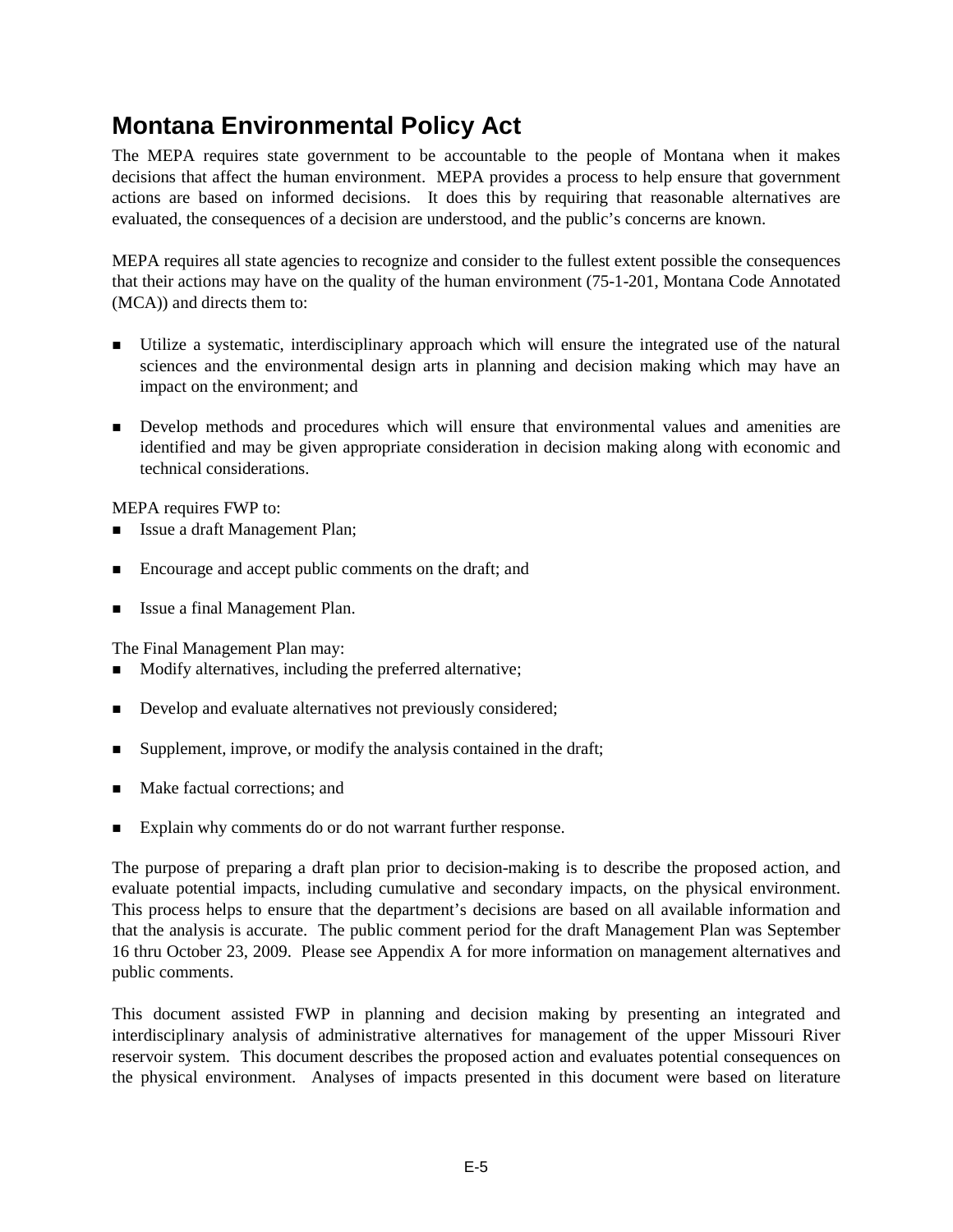research, public comments, and interviews with FWP personnel and wildlife agency personnel in other states.

# **Public Involvement and Citizen Workgroup**

The Upper Missouri River Reservoir System Fisheries Management Plan Citizen Workgroup was appointed in January 2009 by Montana Fish, Wildlife & Parks (FWP) as an advisory body to help identify fisheries goals and management alternatives to be addressed in the 10-year management plan. This 18 member workgroup represented various interests with a stake in the fisheries of the reservoir system including warm and coldwater anglers, sportsman's groups, local communities, businesses, guides, kids fishing, and others. Through its Charter, the Workgroup was charged with providing management alternatives; although consensus was reached on some issues, it was not necessary for proposed alternatives to be considered by FWP. Through six meetings held throughout spring and summer of 2009, the workgroup identified the following goals/desired end results:

The Upper Missouri River Reservoir Management Plan should result in:

- 1. Management of all three reservoirs and connecting river sections as healthy multi-species fisheries.
- 2. Strategies that emphasize trout and walleye while recognizing perch as an important game and forage species.
- 3. Improved forage species and availability for game fish in the upper Missouri River reservoir system.
- 4. Realistic regulations and limits while providing a high level of angler satisfaction.
- 5. Social acceptance based on shared biological and social/economic interests.
- 6. An adaptive management plan and process to react to the changing dynamics of the system and adjust accordingly.

Fish, Wildlife & Parks endorsed and accepted these goals/end results for the 2010-2019 Fisheries Management Plan.

Please see Appendix A for more information on the Citizen Workgroup and management alternatives proposed for the draft and final Management Plan.

FWP considered alternatives proposed by the Citizen Workgroup and included many of them in the draft management plan, which was available for public comment from September 16 to October 23, 2009. During the public comment period, FWP held open houses in Billings, Bozeman, Butte, Great Falls, Townsend, and Helena. Open houses provided the opportunity for the public to view proposed fish management alternatives and provide substantive comments in writing. The draft document was also available for viewing on the FWP web site, as well as means for people to provide comment electronically. During the public comment period, 203 written public comments were received. A summary of responses to common public comments that are not directly addressed in the Management Plan can be found in Appendix B. After taking into account public comments, biological and social considerations, in some cases the alternatives adopted by FWP for the final Management Plan were not universally supported by the Workgroup or members of the public.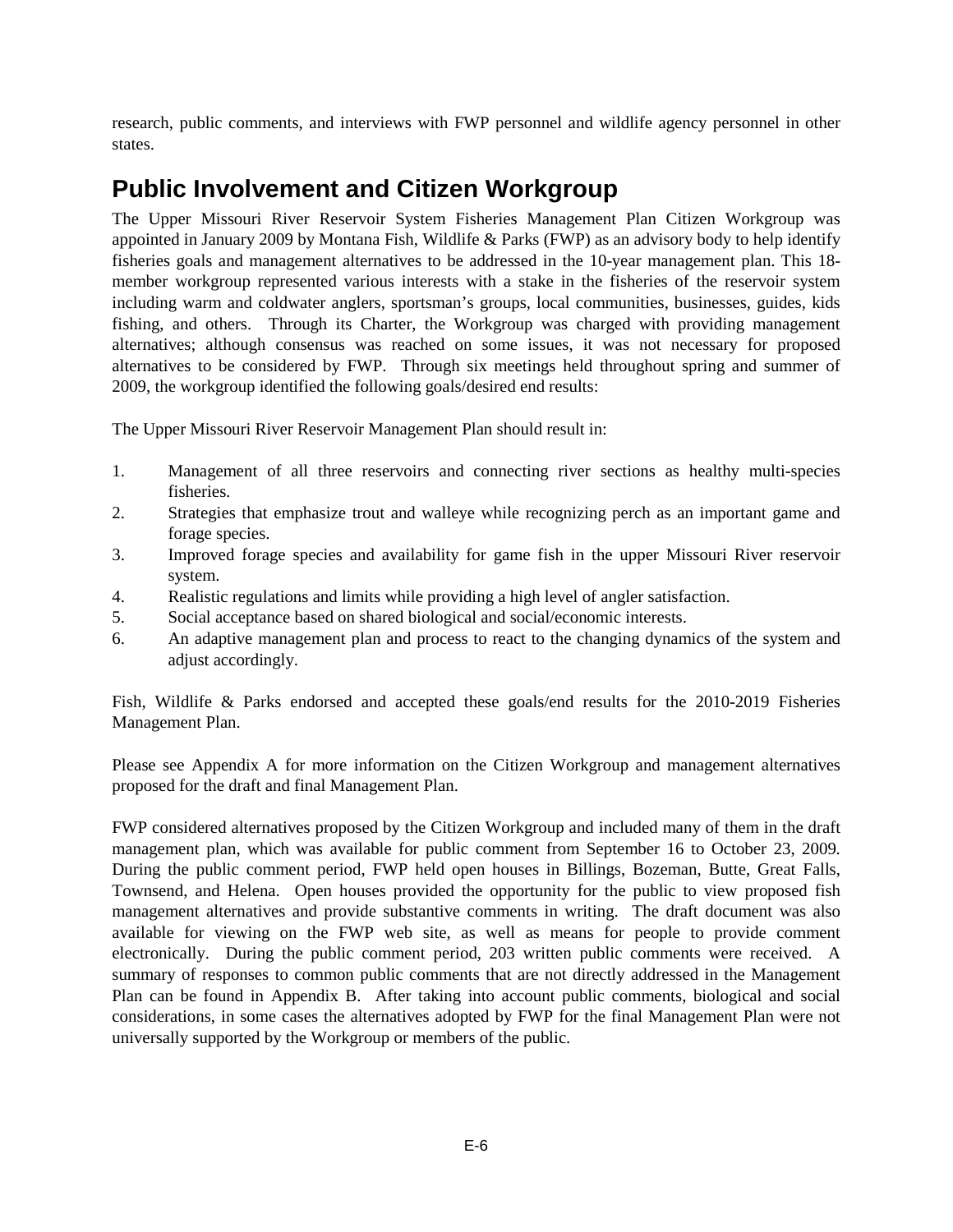## **Role of Other Government Agencies**

FWP is the lead agency for fisheries management in the upper Missouri River reservoir system. Maintaining a high quality, cost-effective, multi-species fishery with high levels of angler satisfaction is the department's overall management goal. To achieve this goal, this management plan has been prepared to direct future Department activities for the study area. Other agencies have responsibility for managing land and water important to the fishery resource.

The Montana Department of Environmental Quality (DEQ) is responsible for regulating activities that could affect the quality of state water. A permit from DEQ is required to construct or use any outlet for discharge of wastes or wastewater into state surface water or groundwater under the Montana Water Quality Act. Nonpoint source discharges from new or increased sources are regulated by DEQ under the nondegradation policy described in Title 75, Chapter 5, Part 3, MCA.

The Montana Department of Natural Resources and Conservation (DNRC) is responsible for regulating state surface and groundwater rights. Owners of all supply wells within the state are required to file a notice of completion of any new well within 60 days of completion. Water supply wells must be drilled by a contractor licensed by the Board of Water Well Contractors or by a person who has obtained a permit from the board to drill a well on agricultural property for private use. Any groundwater appropriation exceeding 35 gallons per minute or 10-acre feet of water per year for beneficial use, or is located inside an established controlled groundwater area, must be permitted by DNRC prior to well construction.

Three federal agencies are involved in management of resources in the upper Missouri River reservoir management area. The U.S. Bureau of Reclamation (BOR) manages federal lands around Canyon Ferry Reservoir, including numerous campgrounds and boat launches, and is responsible for operating Canyon Ferry Dam. The Bureau of Land Management administers campgrounds and boat launch facilities on Hauser and Holter Reservoirs. The U.S. Army Corps of Engineers is responsible for permitting placement of any dredged or fill material into waters of the U.S. or wetlands under Section 404 of the Clean Water Act. The U.S. Army Corps of Engineers also provides operational oversight of Canyon Ferry Reservoir when water levels are elevated into the flood control pool.

### **Managing the Fisheries**

The species composition of the Upper Missouri River Reservoir system is typical of large river and reservoir fisheries in the intermountain region. The sport fishery is comprised primarily of rainbow trout, walleye, yellow perch, brown trout, kokanee salmon, mountain whitefish, and burbot (ling). Combined, the upper Missouri River reservoir system accounted for nearly 8% of the fishing pressure in Montana in 2007. These reservoirs traditionally are in the top five most heavily fished waters in Montana with Canyon Ferry averaging 92,527 angler days (1989-2007), Hauser averaging 58,487angler days (1989- 2007) and Holter averaging 60,657 angler days (1989-2007). This level of pressure equates to an average of 15.4 angler days per acre and 12.6 days per acre on Hauser and Holter, respectively, and 2.6 angler days per acre on Canyon Ferry. Hauser Reservoir was the most heavily fished body of water in the state in 1991, which was attributable to a booming kokanee salmon population that resulted in a record 141,000 fish harvested in 1991. Since 1999 total angler pressure in the reservoir system has declined 31.5%, with Canyon Ferry pressure declining 30.5% and Holter declining 46% between 1999 and 2007. Angler use in Hauser declined through the early 2000s; however pressure there has increased 2.5% from 1999 to 2007.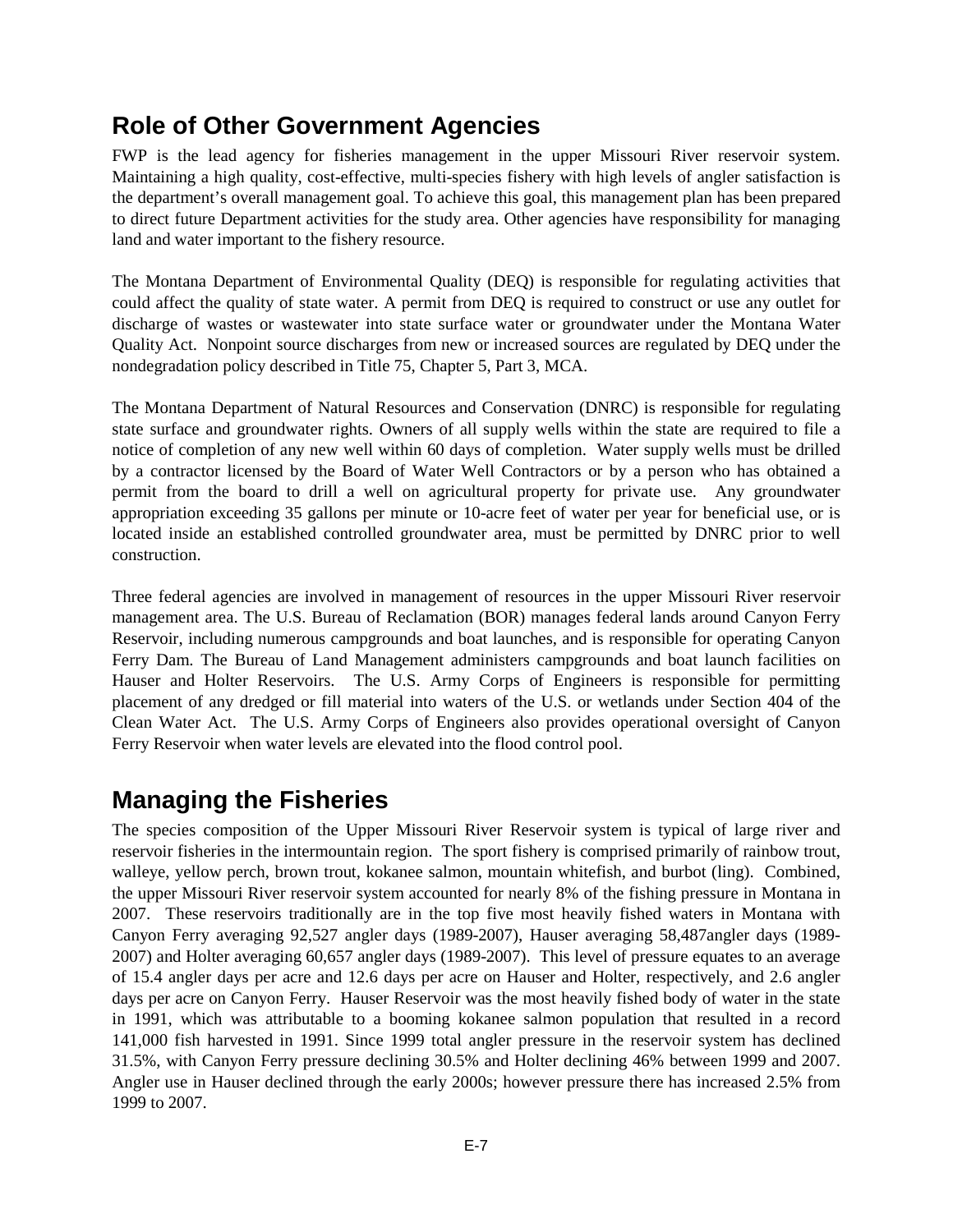Walleye have become a significant component of the Canyon Ferry fishery after this developing population expanded to reach fishable numbers in 1998. Prior to 1996, no walleye were observed in the standard roving creel census and reports of walleye caught by anglers were uncommon. Currently walleye serve as one of the most sought after species in the reservoir, with nearly 50% of summer anglers targeting exclusively walleye in 2007.

Angling pressure on Hauser Reservoir has varied considerably and has been closely linked to the abundance of kokanee salmon. Angler use trends decreased in response to the collapse of the kokanee fishery in the late 1990s. All efforts to revive the Hauser kokanee fishery following record high water flows in 1997 have failed. Currently, Hauser contains record high abundance of walleye due mostly to flushing of juvenile walleye from Canyon Ferry Reservoir upstream.

Holter Reservoir traditionally provided one of the most diverse and productive multi-species fisheries in the state. Historically, Holter provided good to excellent fishing for rainbow trout, kokanee salmon, walleye, and yellow perch simultaneously. Like in Hauser, flushing of walleye from Canyon Ferry Dam has heavily influenced the Holter fishery. Yellow perch harvest and abundance has fallen sharply since development of the Canyon Ferry walleye fishery in the late 1990s. Walleye abundance is at or near record high levels, with small fish dominating angler catch and population surveys. Modifications to the Holter rainbow trout stocking scheme has maintained a quality trout fishery. High angler catch rates for large rainbows are common, especially in the spring.

The presence of walleye at the head of the most heavily fished reservoir complex in Montana creates a challenge in maintaining these historically popular fishery resources. Walleye have tremendous reproductive potential in Canyon Ferry, in contrast to Hauser and Holter reservoirs, and will thrive there as long as there is an adequate forage fish supply. To sustain a multi-species fishery composed of trout, perch, walleye, native species, and other forage species will require active management of walleye to reduce predation on yellow perch, rainbow trout, and kokanee salmon. Failure to adequately manage walleye numbers will result in diminished perch and trout fisheries, which would be inconsistent with the six goals developed by the Citizen Workgroup. As documented in other western reservoir systems, poor walleye management may ultimately result in populations of stunted walleye as the prey base is depleted.

### **Missouri River (Toston Dam to Canyon Ferry Reservoir) Management Goals**

The goal for managing the Missouri River between Toston Dam and Canyon Ferry Reservoir is to provide naturally reproducing brown and rainbow trout populations for recreational fishing opportunities in the Missouri River and associated tributaries and to provide important spawning and rearing conditions for the Missouri River/Canyon Ferry system. Management goals and strategies include:

- Rely on rainbow trout to provide both a resident fishery throughout the year and a migratory fishery linked to Canyon Ferry that enters the river during the fall and spring.
- Rely on brown trout to provide a resident fishery throughout the year and a migratory population of large fish that enter the river during the fall.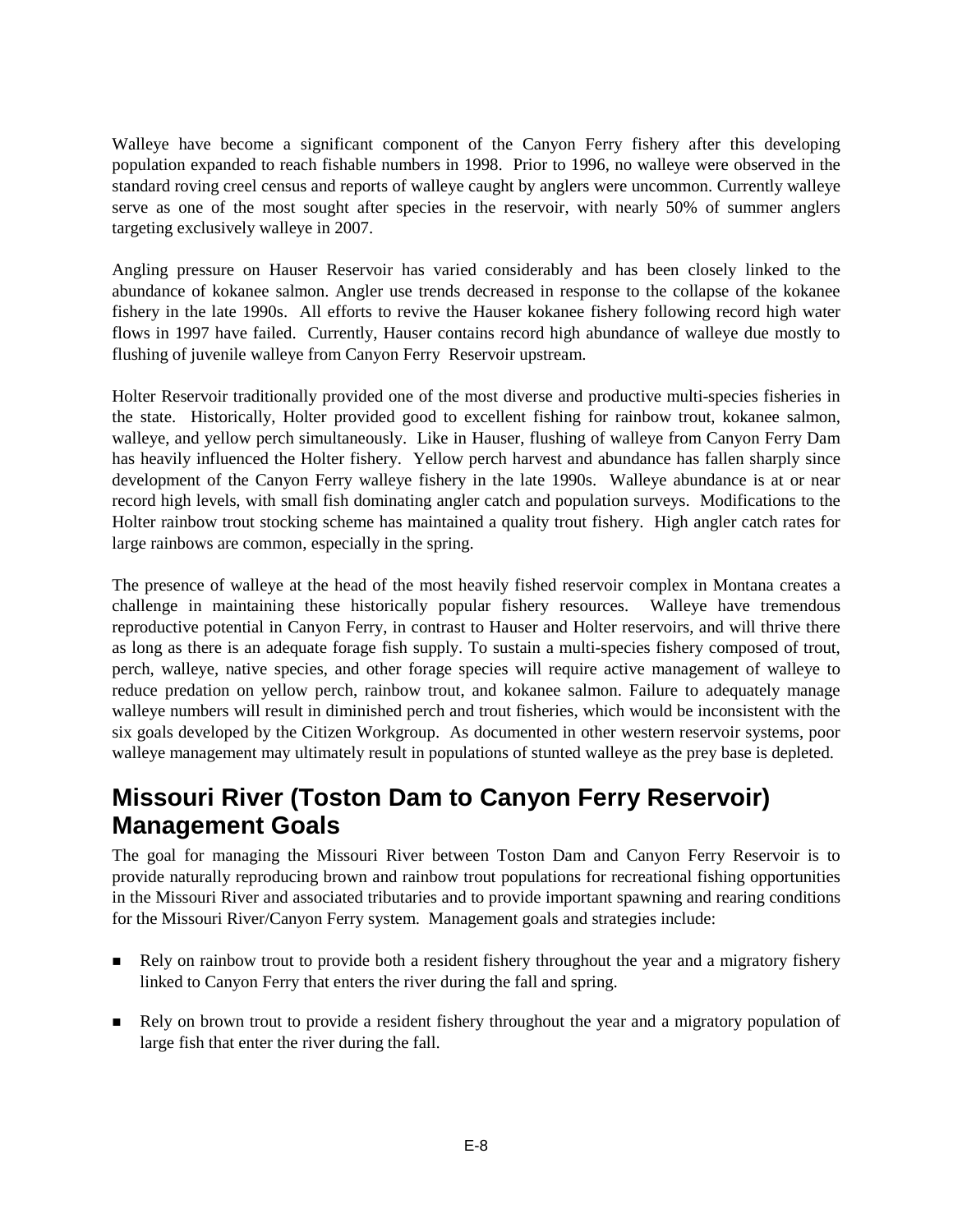- Monitor and manage the northern pike population in the river and reservoir to minimize impacts to the existing trout and forage species. Expansion of a predator such as northern pike could have negative effects to the existing fish community in the Missouri River.
- **Manage the walleye population to minimize impacts on existing trout and forage species and provide** a low-level sport fishery.

# **Canyon Ferry Reservoir Management Goals**

Walleye abundance in Canyon Ferry Reservoir has remained relatively steady over the past ten years. Following rapid population expansion in the late 1990s, walleye numbers peaked at 10.4 per net in 1998 and have since fluctuated between 2.0 to 7.4 per net. The current walleye population is composed of a large number of smaller-sized fish. Yellow perch abundance has increased slightly in recent years, following record low abundance in 2004 and 2005. Declines in perch abundance are largely attributable to increased predation by walleye. Canyon Ferry continues to maintain a quality rainbow trout fishery following changes to stocking strategies to reduce predation by walleye on rainbow trout plants.

Management of walleye in Canyon Ferry Reservoir in the previous ten years focused on high levels of angler harvest to manage walleye population growth to maintain a multi-species fishery. Although management alternatives for walleye in this new plan provide some strategies to improve size structure of the Canyon Ferry walleye population, active walleye management through high bag limits is still necessary to maintain the multi-species fishery by maintaining walleye population levels appropriate for available forage.

The primary goal for managing the Canyon Ferry-Missouri River fishery is to maintain a cost-effective multi-species fishery that maintains high levels of angler use during both the open water and ice fishing seasons. Management of the multi-species fishery will attempt to maintain desirable sport species (rainbow trout, walleye, yellow perch, brown trout, and burbot) as well as maintain populations of nongame species (e.g., suckers, dace, sculpins). To achieve this goal for the system, management strategies must be developed to enhance reproduction and survival of all potential species that will be influenced by predation. Management goals and strategies include:

- Continue to recognize the importance of yellow perch and apply management strategies to improve the current population to enhance the sport fishery and identify importance as a forage species. Yellow perch are the preferred prey of walleye and provide a significant component to the winter ice fishery. In order to preserve spawning sized perch, continuing conservative harvest regulations already in effect is recommended.
- Rely on hatchery rainbow trout to continue providing angling opportunity at approximately the current level of angler catch. Changes to the numbers and size of rainbows stocked in response to walleye population growth have so far maintained the quality of the rainbow fishery.
- Rely on walleve to maintain a self-sustaining sport fishery to enhance the summer fishery and provide an additional component to the winter fishery. Active walleye management will be necessary to maintain population levels consistent with availability of forage. Strategies for maintaining walleye abundance at levels appropriate for available forage are based on population "triggers" to adjust management actions as walleye populations fluctuate.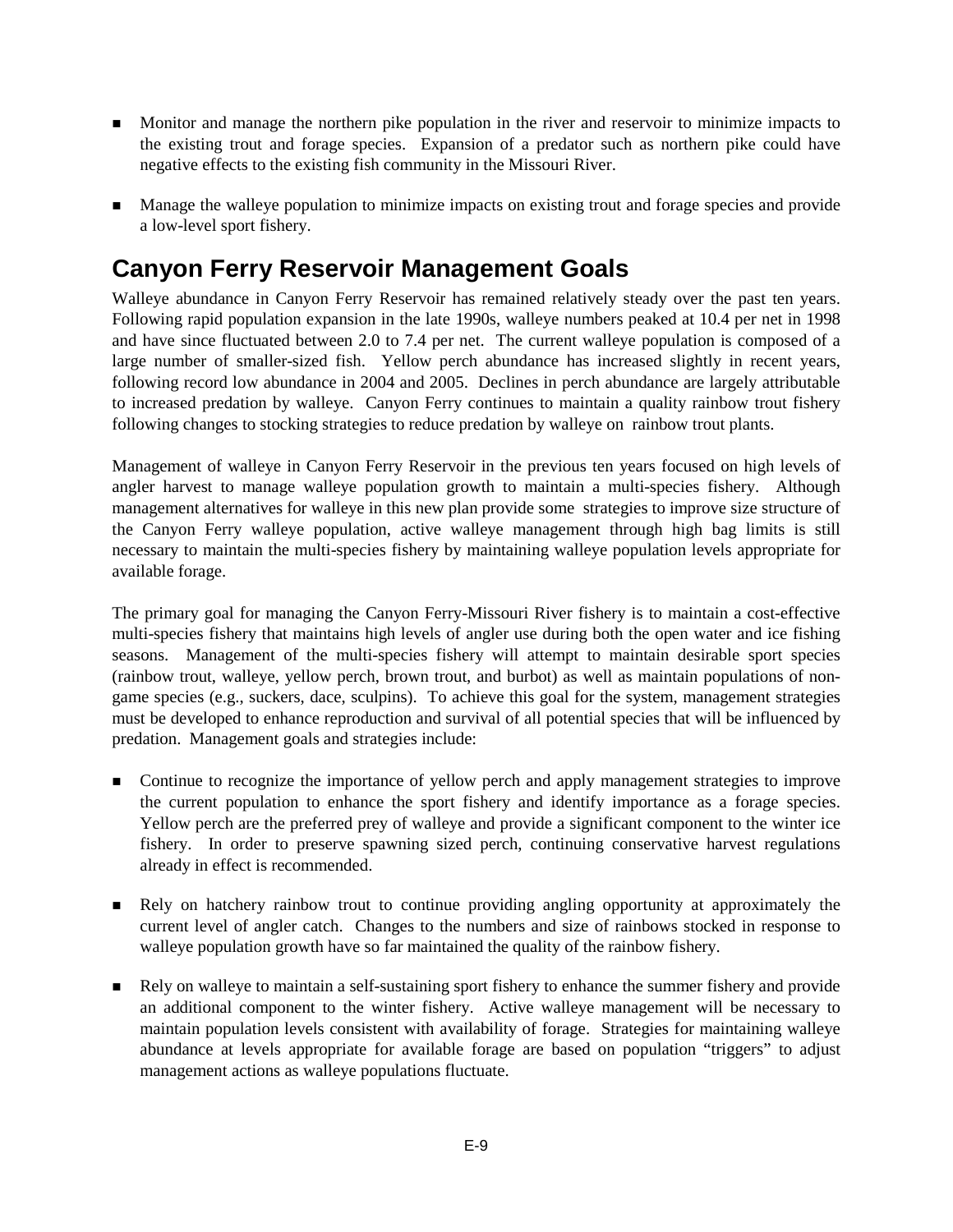- Increase the number of brown trout residing in the reservoir as an additional component to the sport fishery. Maintain restrictive regulations in the reservoir as well as the Missouri River from Toston to Canyon Ferry.
- Rely on burbot (ling) to compliment the winter sport fishery by maintaining the current level of burbot in the reservoir. Burbot is the most popular native sport fish in Canyon Ferry Reservoir. Little is known about the population dynamics and limiting factors that regulate the burbot population.
- Manage and enhance the forage base to support a productive multi-species fishery that includes walleye, trout, and yellow perch. Continue yellow perch habitat enhancement project (i.e., Christmas tree structures) and identify other potential habitat enhancement projects for existing forage species. Introduction of new forage species is not proposed in this Management Plan.
- Monitor and manage the northern pike population in the river and reservoir, and evaluate impacts to other species. An already limited forage base in Canyon Ferry may be unable to support a voracious predator such as northern pike. The Plan proposes strategies to suppress additional population expansion.
- Manage fishing contests at Canyon Ferry Reservoir to balance general angling public concerns with competitive tournaments on a species-specific basis, and ensure that tournaments are consistent with species management objectives. Regulation of fishing tournaments on Canyon Ferry will reflect management strategies for individual fish species. Authorize up to three walleye tournaments in a calendar year but no more than one tournament per month to provide a balance with existing users of the lake that are not interested in competitive fishing events and who would be impacted by tournament activities. Applications for fishing tournaments will be accepted per FWP policy and considered on a first come, first served basis until all available slots are filled.
- **Prevent introduction of new fish species into the upper Missouri River reservoir system by continued** prohibition of the use of live fish as bait. An inadvertent introduction could significantly impact the existing fish communities in Canyon Ferry Reservoir as well as upstream and downstream waters.
- Prevent new diseases and exotic aquatic plant and wildlife species from entering the Canyon Ferry/Missouri River system and limit the expansion of current disease agents.
- Work with FWP's Wildlife Bureau and other government agencies to determine the impacts of pelicans and cormorants to Canyon Ferry fish populations. Consider bird population management measures only if impacts to sport fish populations are documented and deemed significant.

### **Hauser Reservoir Management Goals**

The goal for managing the Hauser Reservoir fishery is to provide a cost-effective, balanced multi-species fishery with the opportunity to catch rainbow trout, walleye and yellow perch with kokanee, brown trout, and other species occasionally contributing to the sport fishery. Until factors limiting fisheries production in Hauser Reservoir are addressed, the fishery will not reach it's full potential. Management goals and strategies include:

Rely primarily on stocked rainbow trout to provide the principal fishery and provide most fishing opportunity. Continue current stocking regime and adjust as angler use and population abundance change.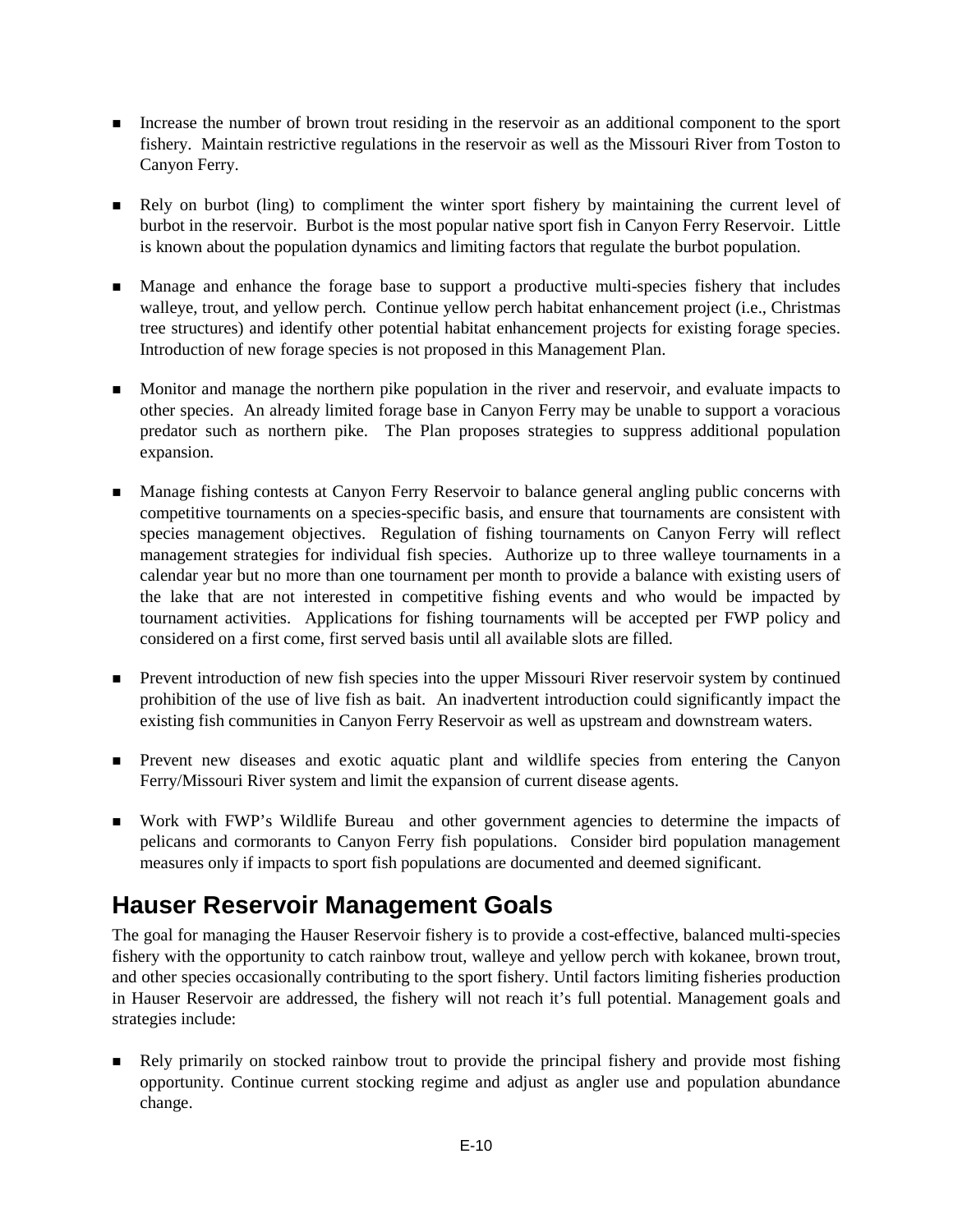- Recognize kokanee salmon as a limited supplemental species to rainbow trout with poor opportunity as a viable sport species in Hauser Reservoir. Current kokanee abundance is too low to set or maintain a realistic management goal.
- Rely on walleye to provide a balanced, cost-effective fishing opportunity in Hauser. Utilize angler harvest as a tool to counteract the effects of walleye flushing from Canyon Ferry Dam. Rely on population "triggers" to adjust walleye management strategies as needed.
- Rely on brown trout to provide a limited trophy-fishing experience that is reliant entirely on natural reproduction.
- Rely on yellow perch to provide a self-sustaining fishery that is based entirely on natural reproduction. Maintain conservative angler harvest limits on yellow perch.
- Rely on burbot to provide a low-level, self-sustaining fishery that is supported entirely by wild reproduction.
- Continue work with the Bureau of Reclamation to improve seasonal water quality of water running into Hauser Reservoir from Canyon Ferry Dam.
- Evaluate annual and seasonal flushing rates of fish out of Hauser Reservoir. Determine feasibility of screening Hauser dam to reduce flushing losses.
- Determine walleye flushing rates from Canyon Ferry and evaluate measures to reduce or eliminate walleye flushing from Canyon Ferry Dam. Increased walleye densities in Hauser affect the balance of the multi-species fishery with increased predation on trout and perch.
- Enhance wild fish spawning opportunities in Hauser Reservoir and in tributary streams to Hauser Reservoir.
- Continue to monitor Hauser Reservoir and associated tributaries for whirling disease. Prevent introduction of exotic plant and wildlife species from entering the reservoir system.
- Manage fishing derbies/tournaments on Hauser Reservoir to minimize conflict with the general angling public and to ensure consistency with fishery management goals and objectives. Authorize up to three tournaments per year.

### **Missouri River - Hauser Tailwater (Hauser Dam to Holter Reservoir) Management Goals**

The management goal for the Missouri River below Hauser Dam is to provide a multi-species fishery focused on wild rainbow trout and brown trout, with walleye and kokanee providing a low-level component to the fishery. Management of this water is greatly affected by the management direction of Canyon Ferry, Hauser, and Holter reservoirs. Management goals and strategies include:

Rely on rainbow trout (particularly wild rainbow trout) to provide a cost-effective, sustainable fishery. Encourage the development of wild rainbow trout spawning and recruitment from the Hauser tailrace and Beaver Creek.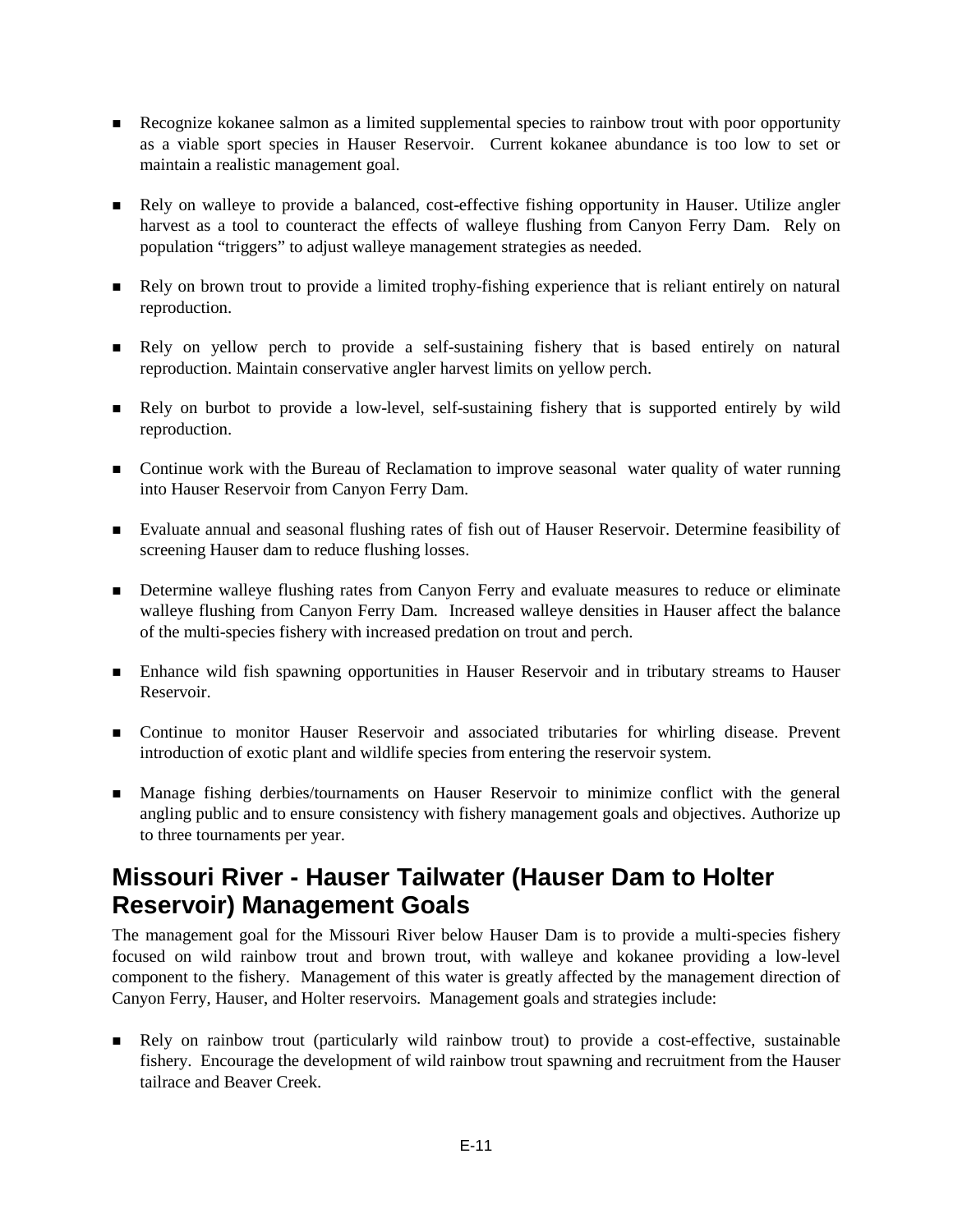- Rely on brown trout to provide a self-sustaining trophy component to the Hauser tailwater fishery. Maintain the catch and release fishing regulation that was implemented in 1992 for this reach of the Missouri River and Holter Reservoir.
- Rely on remaining kokanee salmon flushed from Hauser Reservoir and any natural reproduction and supplemental stocking that may occur in Holter Reservoir to contribute in a limited way to the multispecies fishery.
- Rely on walleye flushed from Hauser Reservoir, resident walleye, and migratory adults from Holter to contribute to a multi-species fishery. Adjust walleye bag limits to maintain consistency with walleye management strategies in the reservoirs. Determine walleye flushing rates from Canyon Ferry Reservoir and downstream survival of flushed walleye if research funds become available.
- Enhance wild fish spawning opportunities in Holter Reservoir tributary streams.
- **Monitor the Missouri River and principal tributaries for whirling disease.** Prevent introduction of exotic plant and wildlife species from entering the reservoir system.

# **Holter Reservoir Management Goals**

The management goal for Holter Reservoir is to provide a cost-effective, balanced multi-species fishery with the opportunity to catch rainbow trout, walleye, yellow perch and kokanee salmon. Management goals and strategies include:

- Rely on rainbow trout to provide one of the principal sportfish species in Holter Reservoir with continued emphasis on maximizing the contribution of wild to stocked rainbow trout in the fish community. To minimize flushing losses, stocking of fish will occur after high water.
- Rely on kokanee salmon flushed from Hauser Reservoir, stocking of surplus hatchery fish, and any natural reproduction that may occur in Holter Reservoir to provide limited kokanee harvest. Recognize kokanee as a supplemental fish to the sport fishery in Holter Lake.
- Rely on walleye to provide a cost-effective fishery that allows a moderate level of harvest while providing the opportunity to catch a trophy fish. This fishery will be reliant entirely on wild reproduction or flushing from upstream dams for recruitment. Adjust harvest regulations to maintain walleye densities appropriate for forage abundance. Determine walleye flushing rates and survival from Canyon Ferry Reservoir and impacts on Holter Reservoir.
- Rely on yellow perch to provide a cost-effective, self-sustaining fishery that is maintained entirely by wild reproduction. Preserve conservative perch limits on Holter Reservoir to prevent over harvest and provide forage for walleye.
- Rely on burbot to provide a self-sustaining fishery that is supported entirely by wild reproduction. Increase data collection efforts to learn more about the Holter burbot population.
- **Determine annual and seasonal flushing rates of fish out of Holter Reservoir and the feasibility of** screening Holter Dam to reduce flushing losses if funds become available.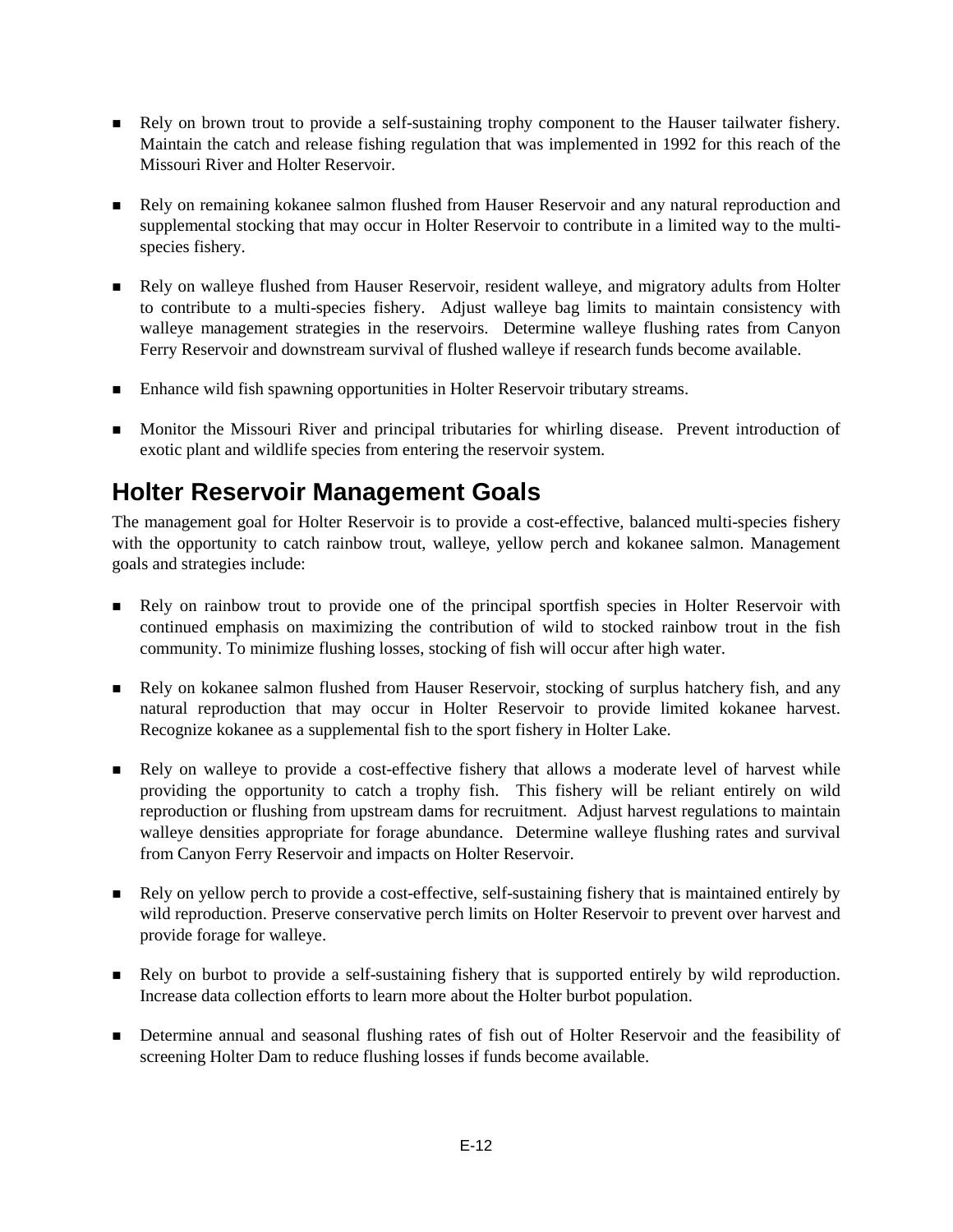- Enhance wild fish spawning opportunities in Holter Reservoir tributary streams. Identify and complete enhancement projects that will benefit spawning and recruitment of wild fish in Holter Reservoir.
- Monitor Holter Reservoir and principal tributaries for whirling disease. Prevent new diseases and exotic plant and wildlife species from entering Holter Reservoir and limit the expansion of current disease agents.
- Manage derbies/tournaments for consistency with fisheries management goals and objectives for Holter Reservoir and to minimize conflicts with the general angling public. Authorize up to two tournaments per year.

### **Plan Implementation and Public Involvement**

This plan will be used to direct fisheries resource management activities for the next 10 years (2010- 2019) on Canyon Ferry Reservoir, Hauser Reservoir, Holter Reservoir, and associated sections of the Missouri River. Fish population monitoring will be conducted annually to verify the effectiveness of management decisions. Data will be summarized and presented to interested citizens at annual public meetings (Table 3).

| <b>Schedule</b>                                                        |                                       |  |  |  |
|------------------------------------------------------------------------|---------------------------------------|--|--|--|
| <b>Action</b>                                                          | <b>Dates</b>                          |  |  |  |
| Draft Management Plan Public Comment                                   | September 16 through October 23, 2009 |  |  |  |
| Final Management Plan (FWP Commission tentative and<br>final approval) | Spring 2010                           |  |  |  |
| Adopt new fishing regulations                                          | October 2010                          |  |  |  |
| <b>Monitor Fisheries</b>                                               | On-going, annually                    |  |  |  |
| Prepare Annual Report                                                  | Fall, annually                        |  |  |  |
| <b>Public Meetings</b>                                                 | Late winter or early spring, annually |  |  |  |
| Review/Revise Management Plan                                          | As needed                             |  |  |  |
| Propose Changes to Fishing Regulations                                 | Regulation review cycle, or as needed |  |  |  |

**Table 3. Upper Missouri River Reservoir Management Plan Implementation Process**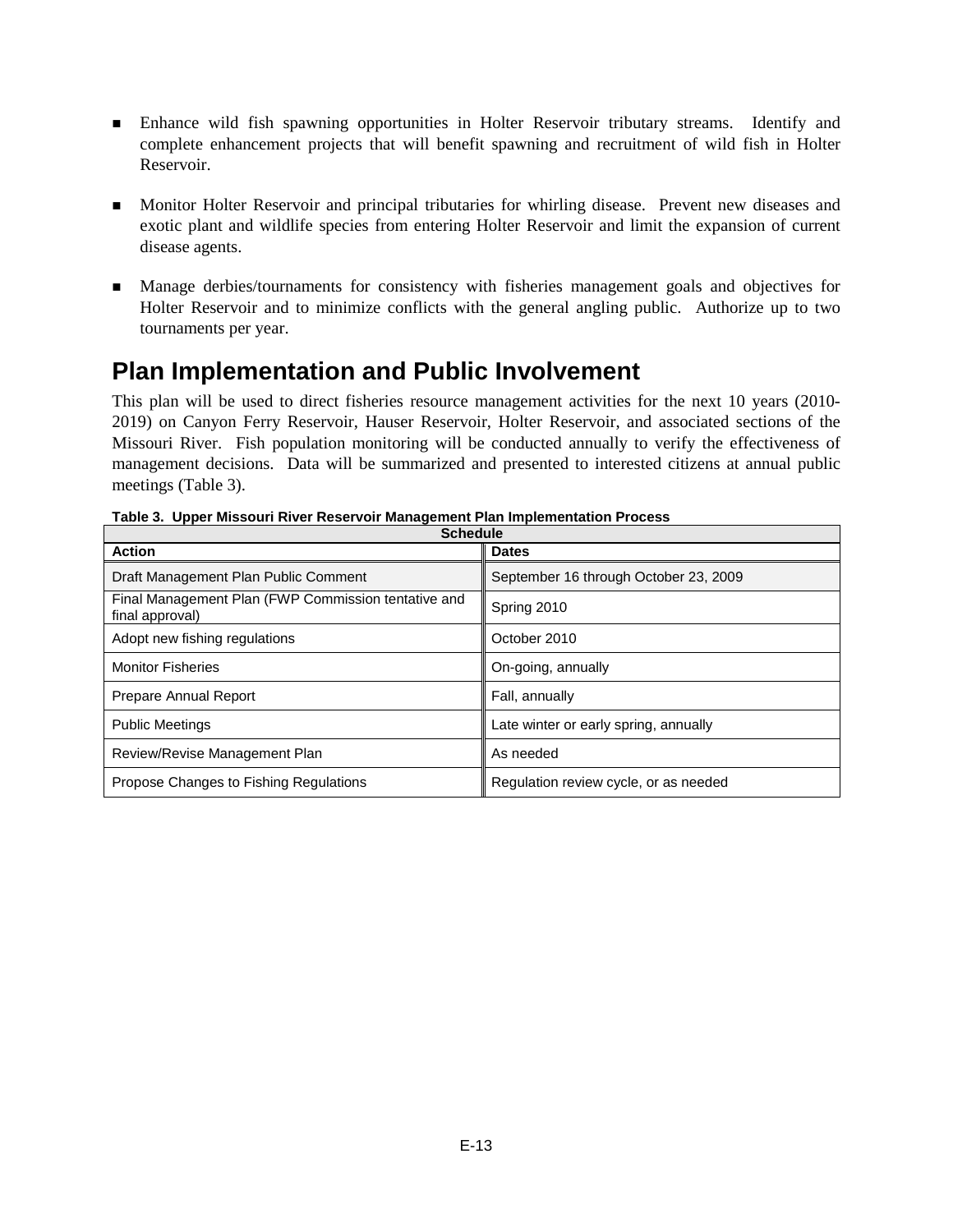# **Section 1 Management Plan Area**

The Upper Missouri River Reservoir Management Plan area is comprised of a portion of the Missouri River from Toston Dam, approximately 18 miles south of Townsend, to Holter Dam, approximately 30 miles north of Helena (Figure 1). Three reservoirs are included in the management area: Canyon Ferry, Hauser, and Holter. Two river sections are included in the area: from Toston to Canyon Ferry Reservoir and the Hauser Tailrace from Hauser Dam downstream 4.6 miles to Holter Reservoir. A variety of important fish species are present within the management area. Rainbow trout, kokanee salmon, yellow perch, brown trout, burbot (ling), and walleye are among the species of greatest interest to the public. Canyon Ferry Reservoir is the first major storage impoundment on the Missouri River. Hauser and Holter reservoirs lie about 3 and 30 miles downstream from Canyon Ferry, respectively. Downstream movement of hatchery rainbow trout from Canyon Ferry to Hauser and Holter reservoirs has been documented during periods of high surface water releases (Skaar and Humphrey 1996) and flushing of walleye out of Canyon Ferry has heavily influenced species composition in the downstream reservoirs.

Combined, the upper Missouri River reservoir system accounted for 7.7% of the fishing pressure in Montana in 2007. Fishing pressure on these reservoirs is high relative to other bodies of water in Montana. These reservoirs traditionally are in the top 5 most heavily fished waters in Montana with Canyon Ferry averaging 92,527 angler days (1989-2007), Hauser averaging 58,487 angler days (1989- 2007) and Holter averaging 60,657 angler days (1989-2007). This level of pressure equates to an average 15.4 angler days per acre on Hauser, 12.6 days per acre on Holter, and 2.6 angler days per acre on Canyon Ferry. In 2007, Canyon Ferry was the third most heavily fished water in the state, and was the number one flatwater fishery in Montana (Figure 2). Hauser Reservoir was the most heavily fished body of water in the state in 1991 (Figure 2). This was attributable to a booming kokanee salmon population that resulted in a record 141,000 kokanee harvested in 1991. Since 1999 total angler pressure in the reservoir system has declined 31.5%, with Canyon Ferry pressure declining 30.5% and Holter declining 46% between 1999 and 2007 (Figure 2). Angler use in Hauser declined through the early 2000s, however pressure has increased 2.5% from 1999 to 2007 (Figure 2). Statewide angling pressure has also declined over that time, decreasing 25.4% from 1999 to 2007.

### **Canyon Ferry Reservoir and Missouri River (Toston Dam to Canyon Ferry Reservoir)**

The Toston Dam to Canyon Ferry Reservoir reach of the Missouri River has been managed for wild trout since 1973, although hatchery stocking of Canyon Ferry Reservoir has resulted in significant seasonal movement of hatchery fish into this reach of the Missouri River. The sport fishery is primarily comprised of brown trout and rainbow trout. Although this reach of river is located downstream from Toston Dam, it does not have characteristics of tailwater fisheries similar to reaches of the Missouri River below Canyon Ferry, Hauser and Holter dams because the low head structure (26 feet) does not disrupt natural temperature extremes. Toston Dam is located 23 miles above Canyon Ferry Reservoir and is a barrier to upstream migrating fish. The 23-mile reach of the river upstream of Canyon Ferry Reservoir represents a transition area of the upper Missouri where cold-water species of fish and invertebrates thrive during average precipitation years or cool/wet years. During dry/warmer summers, this reach of the Missouri River becomes unsuitable for cold-water species of fish and invertebrates. Since the Canyon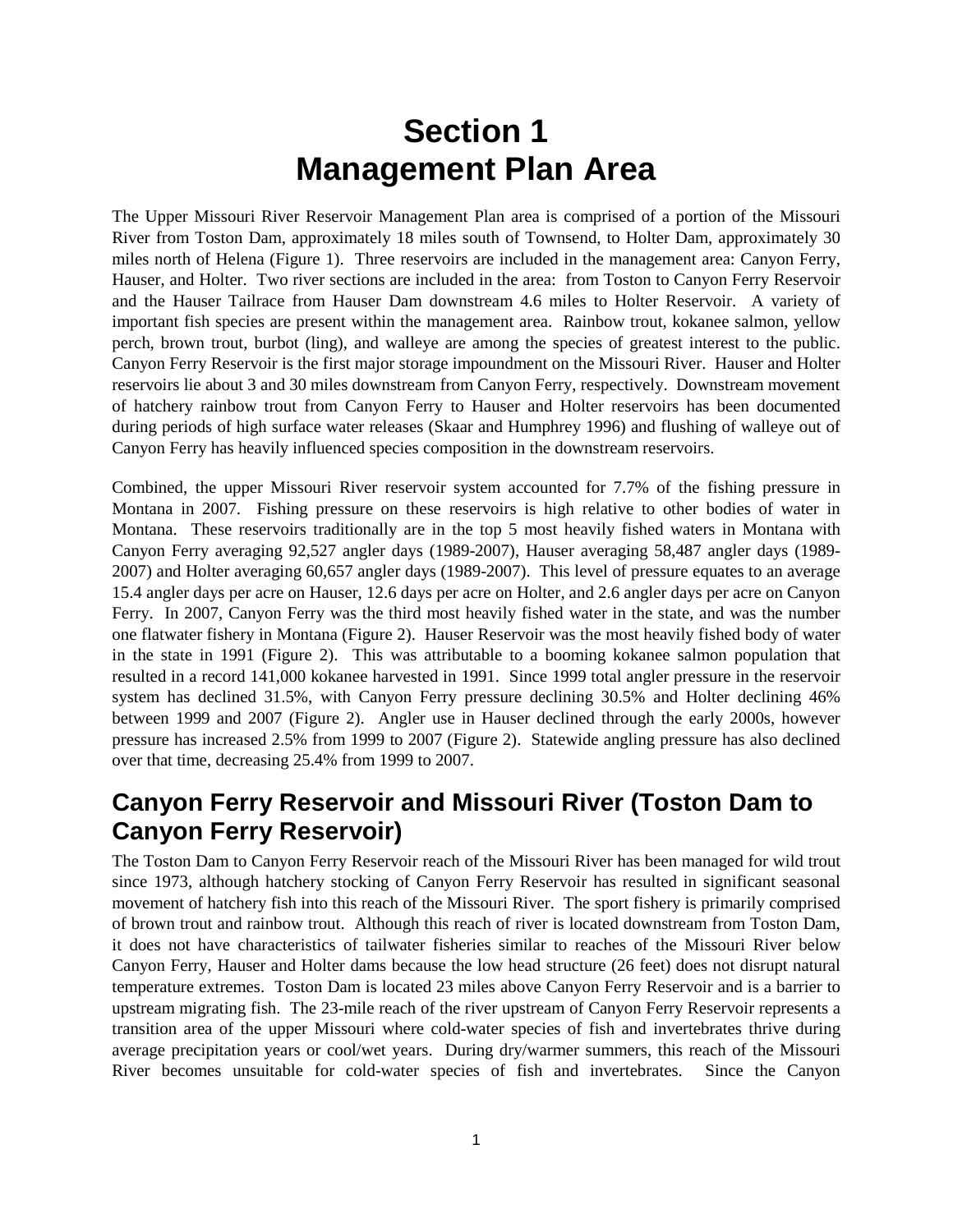Ferry/Missouri River fishery is linked by seasonal migrations, the reservoir and the river must be managed as a system.

Canyon Ferry Dam and Reservoir is operated by the BOR for power production, flood control, irrigation, recreation, and as a municipal water source. Canyon Ferry has been in full operation for the past 54 years. At full pool, Canyon Ferry has a surface area of 35,200 acres and a volume of nearly 2 million acre-feet. It is about 25 miles long and 1 to 4.5 miles wide. Canyon Ferry is a moderately deep reservoir, with an average depth of 58 feet and maximum depth near the dam of 160 feet (Table 4). The upper, southern half of the reservoir is characterized by low relief, relatively shallow depth (less than 50 feet), and gently sloping shorelines. It is frequently subject to strong winds, especially during the spring months. The lower, northern half is more protected and is characterized by cliffs and steeply sloping, rocky shorelines, particularly on the western shore. Depths tend to increase rapidly to greater than 60 feet a short distance from the shoreline. Submerged or emergent aquatic vegetation is almost totally absent in the reservoir (McMahon 1992).

The shoreline length of Canyon Ferry at full pool is 76 miles. The shoreline development factor, an index of the irregularity of the shore, is 2.9 (Rada 1974), reflecting a relatively uniform shoreline (1.0 is a circle) punctuated by a number of small coves and bays located near the mouths of tributary streams. Land immediately surrounding the reservoir is principally owned by the BOR with some private land. BOR manages recreational areas, including campgrounds, boat ramps, and day-use areas around the reservoir. Major tributaries to the reservoir include Duck Creek, Confederate Gulch, Hellgate Creek, Avalanche Creek, Magpie Creek, and Beaver Creek (Figure 3).

### **Reservoir Operation**

Rapid filling of the reservoir begins in early May with peak storage occurring in late June to early July, followed by a steady decrease (about 2 feet per month) during the summer period of high irrigation use (July-September). Decreases in reservoir volume continue throughout the fall and winter in preparation for storage of spring run-off. The retention time of water in the reservoir averages 135 days, but ranges from 50-200 days depending on reservoir elevation and inflow-outflow regimes (Horn and Boehmke 1998). The storage ratio (reservoir water volume divided by average annual water release) averages 0.53. The annual water level fluctuation (drawdown) averages about 12 feet (McMahon 1992).

Canyon Ferry Reservoir is typically drawn down to its minimum level in March, and then is refilled during the March to June period. A reservoir operations steering committee comprised of Fish, Wildlife & Parks (FWP), PPL Montana, Bureau of Reclamation (BOR), irrigators and sportsmen have formulated operational guidelines for Canyon Ferry Reservoir to balance recreational values and minimize impacts to fish and wildlife. This committee meets annually to review operational guidelines.

Discharge from Canyon Ferry Dam occurs at various outlets: the radial gates near the top of the spillway (30 feet deep); power penstocks (94 feet); irrigation outlet (110 feet); and the river outlet (147 feet). The power penstocks are usually the main release point, except in spring and summer when additional releases are made from the spillway, irrigation, and river outlets (Rada 1974). Releases from the radial gates typically occur during June and July following peak river run-off. Radial gate spills occur in roughly two out of every three years, with an average duration of 30-45 days (McMahon 1992). Canyon Ferry has a generating capacity of 50-megawatts.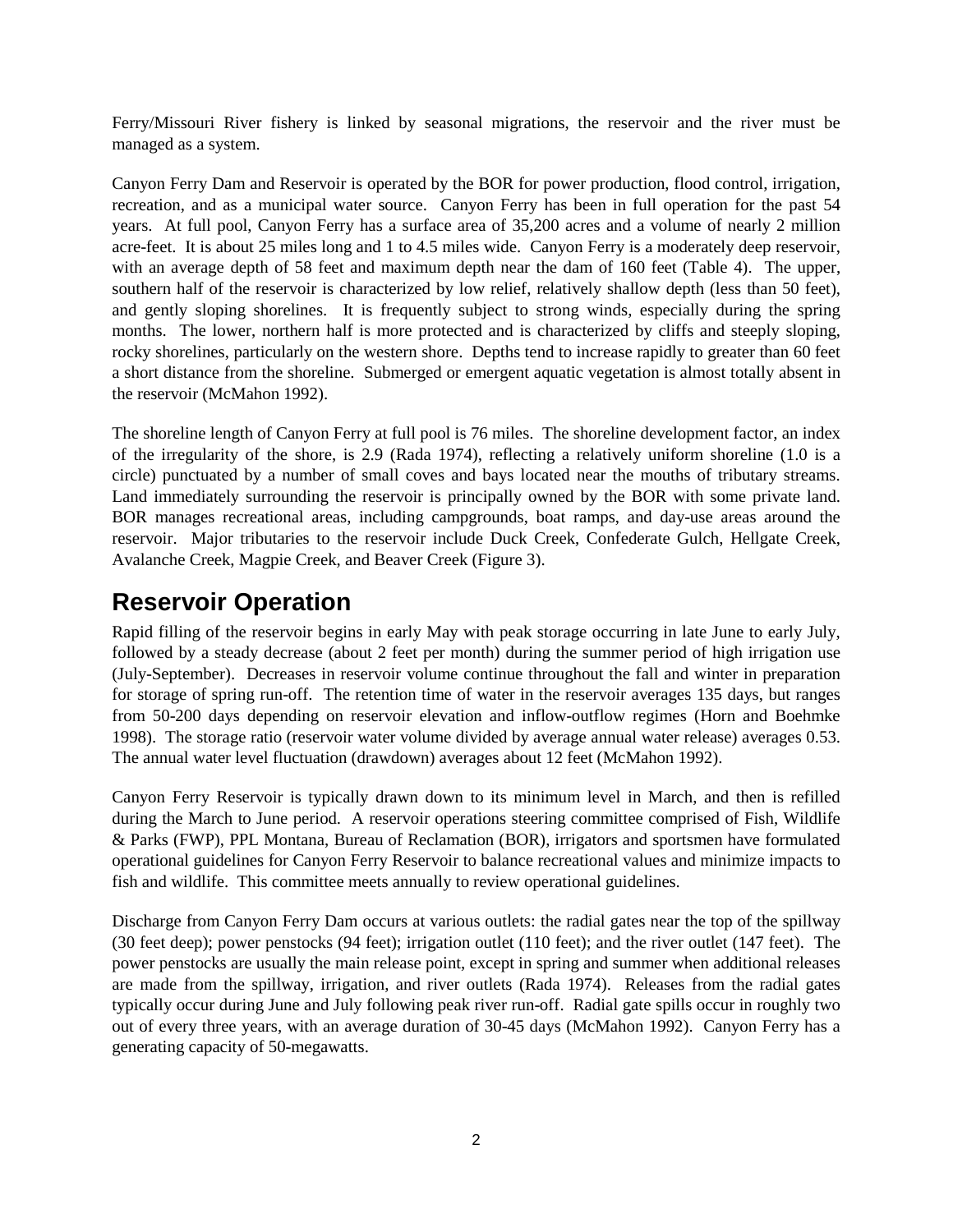

Figure 1. Upper Missouri River Reservoir Management Area.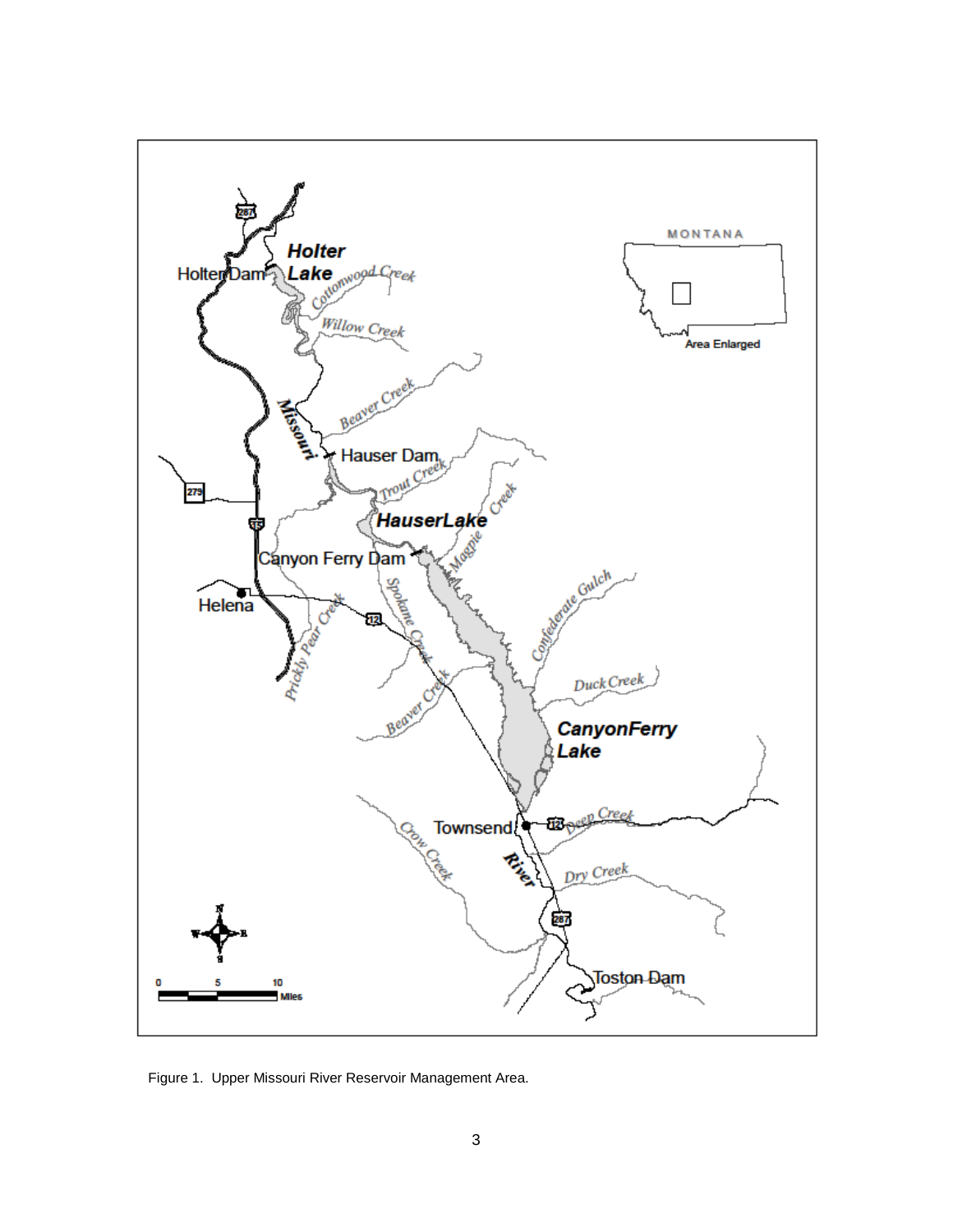#### **Canyon Ferry Fishing Pressure**





**Hauser Reservoir Fishing Pressure**



**Holter Lake Fishing Pressure**

Figure 2. Resident and Non-Resident Angler Days on Canyon Ferry, Hauser, and Holter Reservoirs, 1982-2007.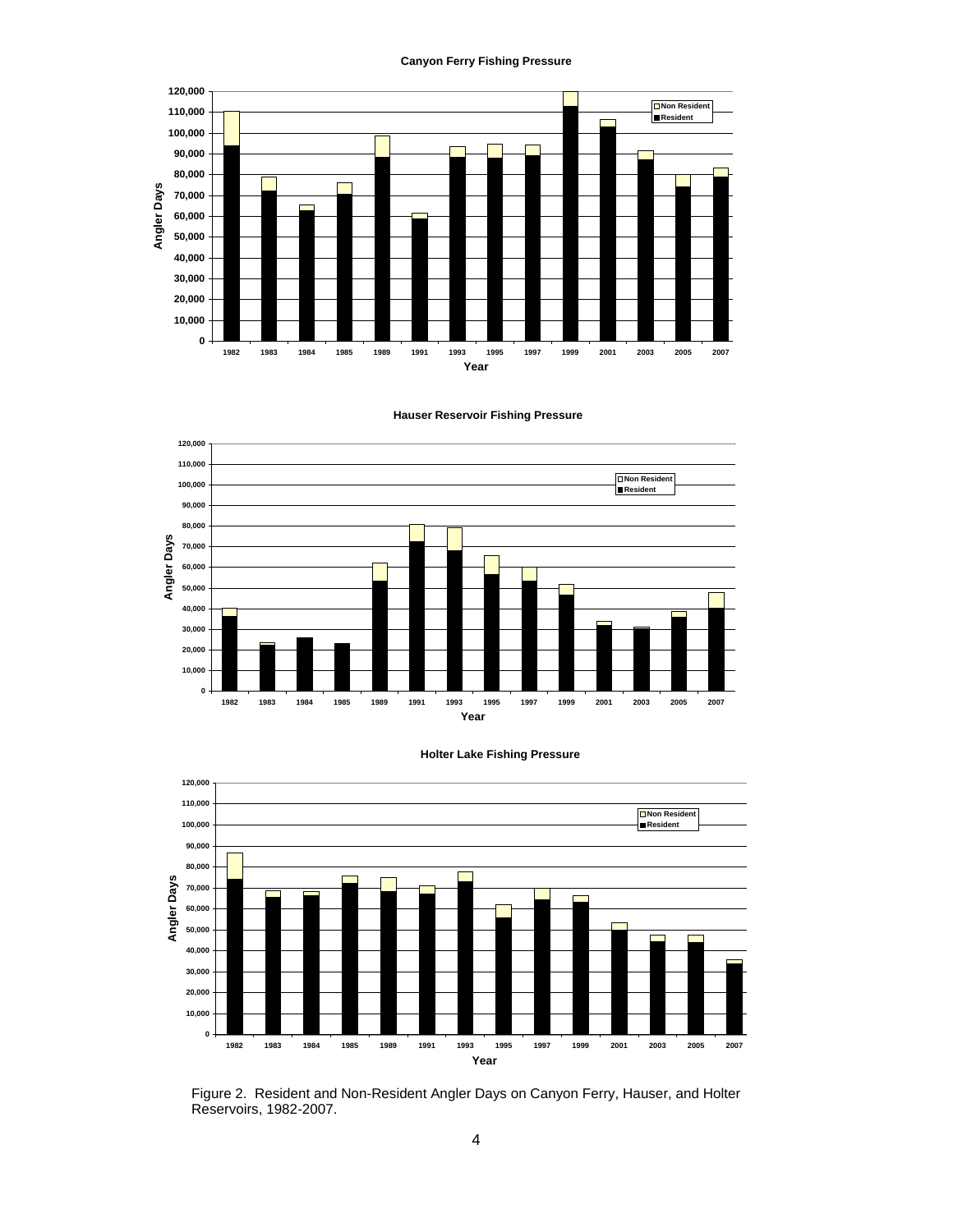# **Fisheries and Water Quality Canyon Ferry Reservoir**

The sport fishery of the Canyon Ferry Reservoir/Missouri River system is primarily comprised of rainbow trout, brown trout, yellow perch, burbot (ling), and walleye. Other game fish species in the system are not abundant enough to provide significant sport fishing opportunities, including smallmouth bass, largemouth bass, bluegill, and northern pike. Non-game species in this system are abundant, but not particularly diverse. The three primary nongame species include common carp, longnose sucker, and white sucker. Anglers at Canyon Ferry Reservoir have historically sought rainbow trout and yellow perch during ice free months of the year, and the development of a walleye population in the late-1990s has become a significant component of the summer fishery. Yellow perch were particularly popular during the winter ice-fishing season, however recent declines in perch abundance have been detrimental to the sport fishery. Burbot (ling) are also a popular sport fish during the winter and early spring season and remain an important component of the winter fishery. Walleye, yellow perch, and burbot sustain populations entirely through natural reproduction. Rainbow trout in Canyon Ferry Reservoir are primarily sustained through hatchery plants. Natural reproduction accounts for less than 10% of the total population of rainbow trout.

Brown trout populations are typically sustained by natural reproduction, and supplemental imprint stocking of brown trout that occurred in the Missouri River in the mid-1990s proved unsuccessful at increasing brown trout numbers in the river or the reservoir. Brown trout have provided an important trophy component to the fishery in the past, but low numbers of brown trout have resulted in low catch rates in Canyon Ferry Reservoir and the Missouri River upstream to Toston Dam since the mid-1990s.

Walleye have become a significant component of the Canyon Ferry fishery, especially during the summer fishing season. This population has expanded rapidly since the late 1990s and is now one of the most sought after species in the reservoir. Prior to 1996, no walleye were observed in the standard roving creel census and reports of walleye caught by anglers were uncommon. In summer 2008, 28.4% of anglers were fishing for walleye exclusively and 43.6% were targeting walleye in combination with some other species, such as trout.

Angling pressure at Canyon Ferry typically ranks near the top of the statewide angling pressure survey, averaging about 92,527 angler days from 1989-2007 (Figure 2). Angling pressure peaked at 119,886 angler days in 1999 and has averaged 96,083 angler days from 1997-2007. Approximately one third of the angling pressure at Canyon Ferry (35, 000 angler days) occurs during the relatively short ice-fishing season of January, February, and early March. Overall angler pressure on Canyon Ferry has decreased 30.5% from 1999 to 2007 (Figure 2).

Results from an angler satisfaction survey completed during the 2007 license year indicate a general lack of satisfaction with the current fishery in Canyon Ferry reservoir (FWP 2008). On a scale of 1 to 5 where  $1 =$  poor and  $5 =$  excellent, 33.2% rated 1 (poor), 26.7% rated 2, 27% rated 3, 8.2% rated 4, and 4.7% rated 5 (excellent).

Water transparency (Secchi disc depth) averages about 10 feet. Transparency varies by a factor of two to three from the upper to the lower reservoir, averaging 6, 10, and 15 feet in the upper (Silos), mid (White Earth), and lower (Cemetery) sections during the summer. A detailed limnological analysis of the reservoir in the early 1970s classified Canyon Ferry as mesotrophic or of intermediate fertility on the scale between shallow, nutrient-rich, often turbid eutrophic waters and clear, deep, nutrient-poor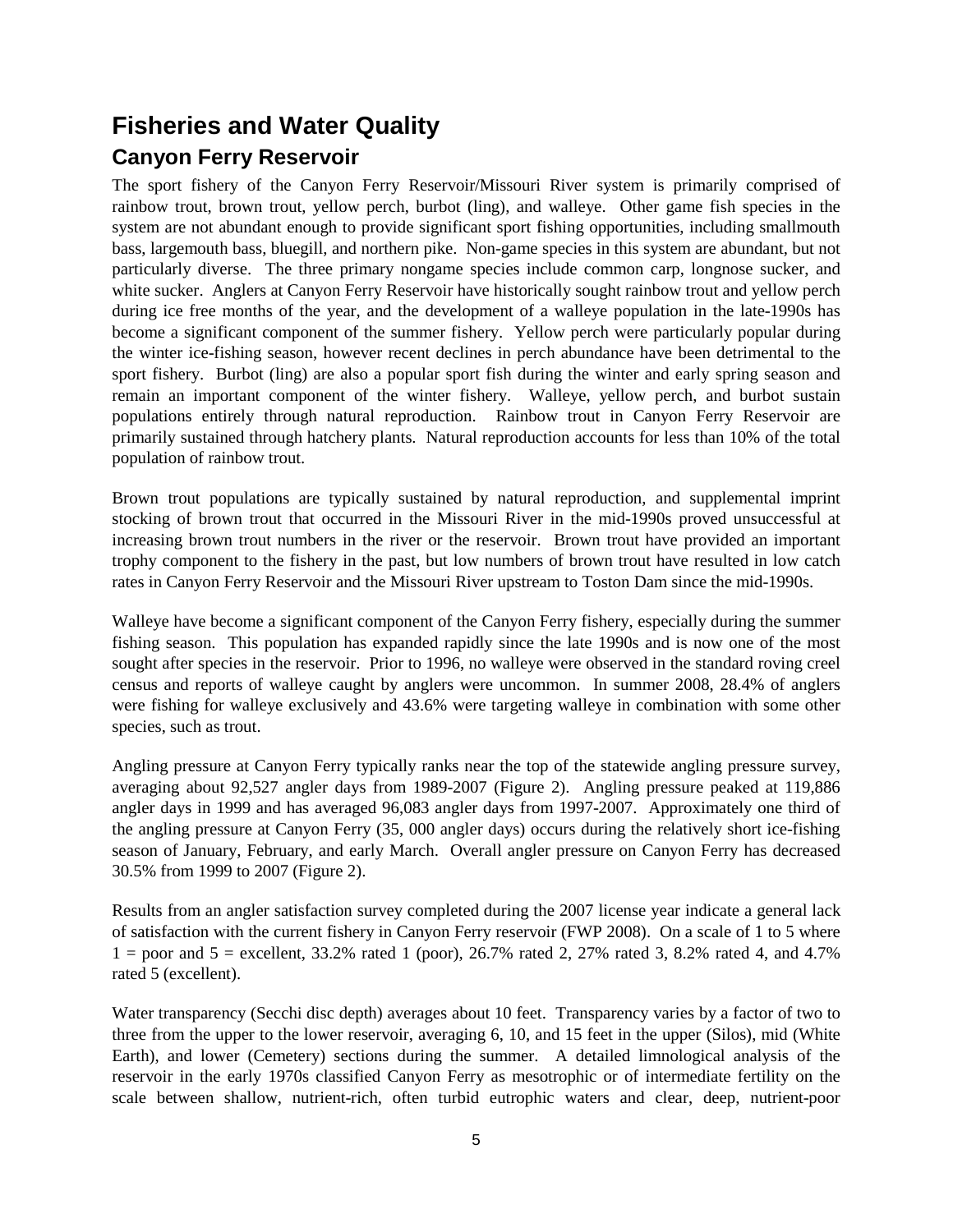oligotrophic waters (Rada 1974). More recent studies have found little change in nutrient levels and trophic status of the reservoir (Horn and Boehmke 1998). Dissolved oxygen (DO) levels recorded for Canyon Ferry surface waters are excellent, with minimum values typically exceeding 7 mg/l (Priscu 1986, Thomas 1992). However, Rada (1974) reported that DO levels fell below 5 mg/l during summer at depths below the thermocline (60 feet) near the dam. Low DO levels may affect some cold water fish species and can create a low DO plume in Hauser Reservoir. The pH levels in Canyon Ferry vary between 7 and 8.5 (Rada 1974).

Surface temperatures typically warm to 55°F by late May, peak near 70°F in early August, and cool to below 50°F by late October. The combination of wind action and a deep reservoir outlet (94 feet at power penstock) results in a deep, weakly developed thermocline in Canyon Ferry. Water in the upper reservoir tends to remain mixed throughout the ice-free season (April-December) because of shallow depths and frequent winds. In the middle and lower reservoir, a weak thermocline is present from June through August at a depth near 60 feet (McMahon 1992).

### **Missouri River (Toston Dam to Canyon Ferry Reservoir)**

Drought conditions in the early 2000s have had detrimental effects to the Missouri River fishery between Toston Dam and Canyon Ferry. Catch per unit effort (CPUE) electrofishing surveys conducted annually in the fall indicate that mountain whitefish and rainbow trout abundance has declined drastically, while brown trout abundance remains at low levels. The rainbow fishery in this section is highly dependent upon stocking in Canyon Ferry, and rainbow CPUE in the river has increased slightly in recent years. This is likely due to improved water flows and modifications to the stocking regime in the reservoir.

Abundance of brown trout in the river has changed little over the past ten years. Brown trout have always comprised a small component of the Canyon Ferry fishery, and have been historically present in low to moderate numbers in the river. Spawning habitat and dewatering of spawning tributaries—factors that have been further enhanced due to the recent drought—have typically limited brown trout abundance in the river. It appears that two distinct populations have developed in this portion of the Missouri River/Canyon Ferry system. One population completes their entire life cycle within the Missouri River and its tributaries, while the other population depends on the Missouri River and its tributaries for reproduction, spending the remainder of their life cycle in Canyon Ferry Reservoir. Brown trout rearing in the reservoir become larger than those that reside in the Missouri River. Both populations appear to be limited by their ability to recruit and are declining.

CPUE electrofishing surveys in this reach of the Missouri River during 2008 indicate that mountain whitefish are the most abundant fish species in the river, followed by suckers, rainbow trout, carp, and brown trout. Use of the river by walleyes appears limited, as most walleye captured during electrofishing surveys are captured in the first two miles upstream of the reservoir. Recent increase in abundance of northern pike in the Toston Dam area are cause for concern in regards to fish management in the system, as northern pike would be an additional predator in an already prey-depleted system.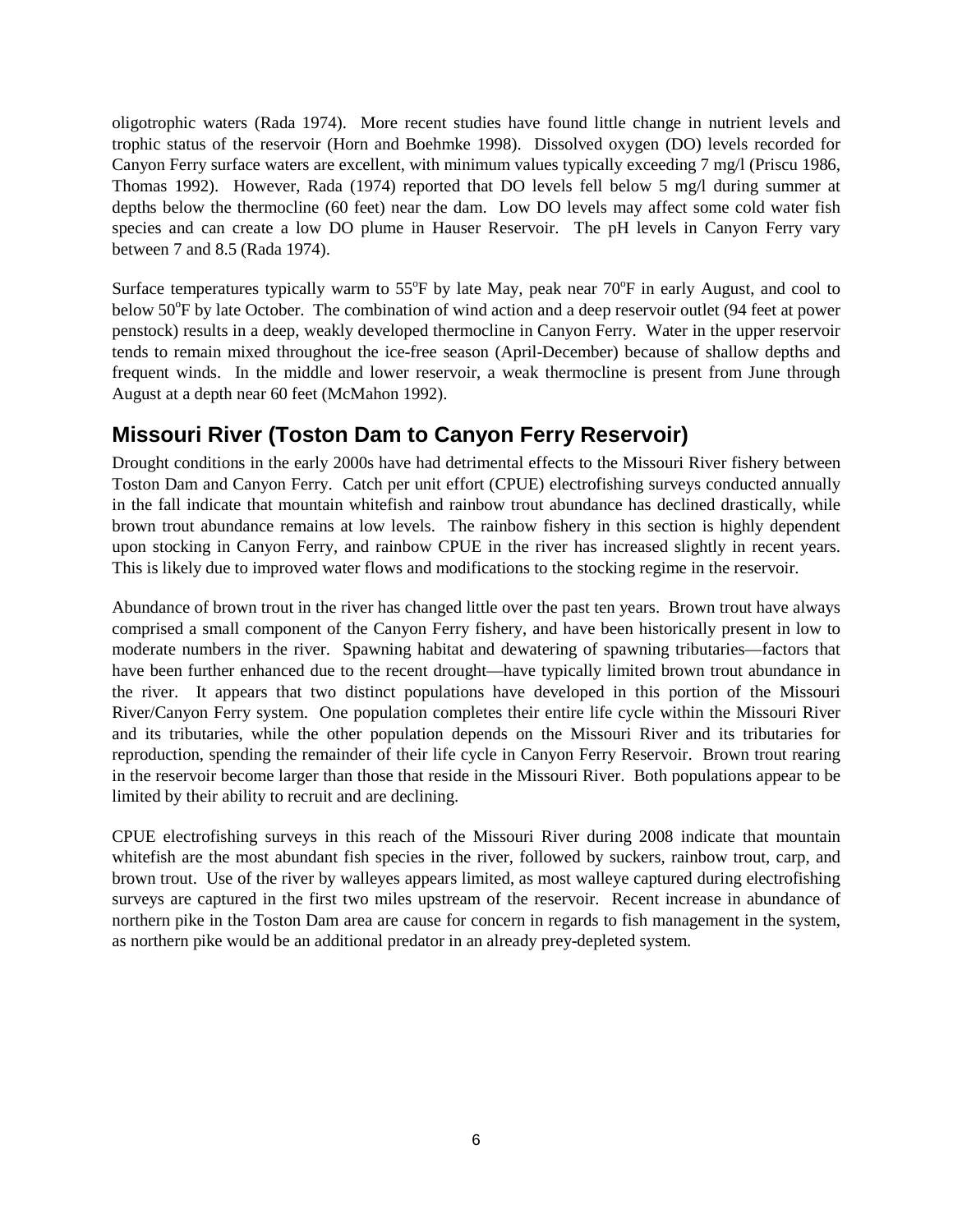| <b>Characteristic</b>                                                                                                              | <b>Reservoir</b>                                                                    |                                                            |                                                                                                        |  |  |  |
|------------------------------------------------------------------------------------------------------------------------------------|-------------------------------------------------------------------------------------|------------------------------------------------------------|--------------------------------------------------------------------------------------------------------|--|--|--|
|                                                                                                                                    | <b>Canyon Ferry</b><br><b>Hauser</b>                                                |                                                            | <b>Holter</b>                                                                                          |  |  |  |
| Impounded River                                                                                                                    | Missouri River                                                                      | Missouri River                                             | Missouri River                                                                                         |  |  |  |
| Surface Area (acres)                                                                                                               | 35,200                                                                              | 3,800                                                      | 4,800                                                                                                  |  |  |  |
| Mean Depth (feet)                                                                                                                  | 58                                                                                  | 26                                                         | 50                                                                                                     |  |  |  |
| Maximum Depth (feet)                                                                                                               | 164                                                                                 | 70                                                         | 121                                                                                                    |  |  |  |
| Shoreline Length (miles)                                                                                                           | 76 miles                                                                            | 31 miles                                                   | 50 miles                                                                                               |  |  |  |
| Age (years)                                                                                                                        | 54 years                                                                            | 98                                                         | 105                                                                                                    |  |  |  |
| Drainage Area (square miles)                                                                                                       | 15,904                                                                              | 16,876                                                     | 17,149                                                                                                 |  |  |  |
| Avg. water retention time (days)                                                                                                   | 135                                                                                 | 8                                                          | 21                                                                                                     |  |  |  |
| Discharge Type<br>Spill gates<br><b>Bottom</b><br>a)<br>Mid-depth<br>b)<br>Surface<br>C)<br><b>Turbines</b><br><b>Bottom</b><br>d) | <b>River Outlet Gates: 138 feet</b><br>Surface to 31 feet<br>Turbine outlet 91 feet | Spill gates - surface (0-14 feet)<br>Turbines - 16-32 feet | Spill cap (0-6 feet)<br>Spill gates (6-16 feet)<br>"Exciter Unit" - 25-29 feet<br>Turbines - 24-32feet |  |  |  |
| Mid-depth<br>e)<br>Surface<br>$f$ )                                                                                                |                                                                                     |                                                            |                                                                                                        |  |  |  |
| Surface elevation at full pool (feet above<br>sea level)                                                                           | 3797 feet                                                                           | 3650 feet                                                  | 3578 feet                                                                                              |  |  |  |
| Average annual pool height fluctuation<br>(avg pool ht - avg drawdown height)<br>(feet)                                            | 12 feet                                                                             | 2 feet                                                     | 2 feet                                                                                                 |  |  |  |

#### **Table 4. Physical Characteristics of Canyon Ferry, Hauser, and Holter Reservoirs.**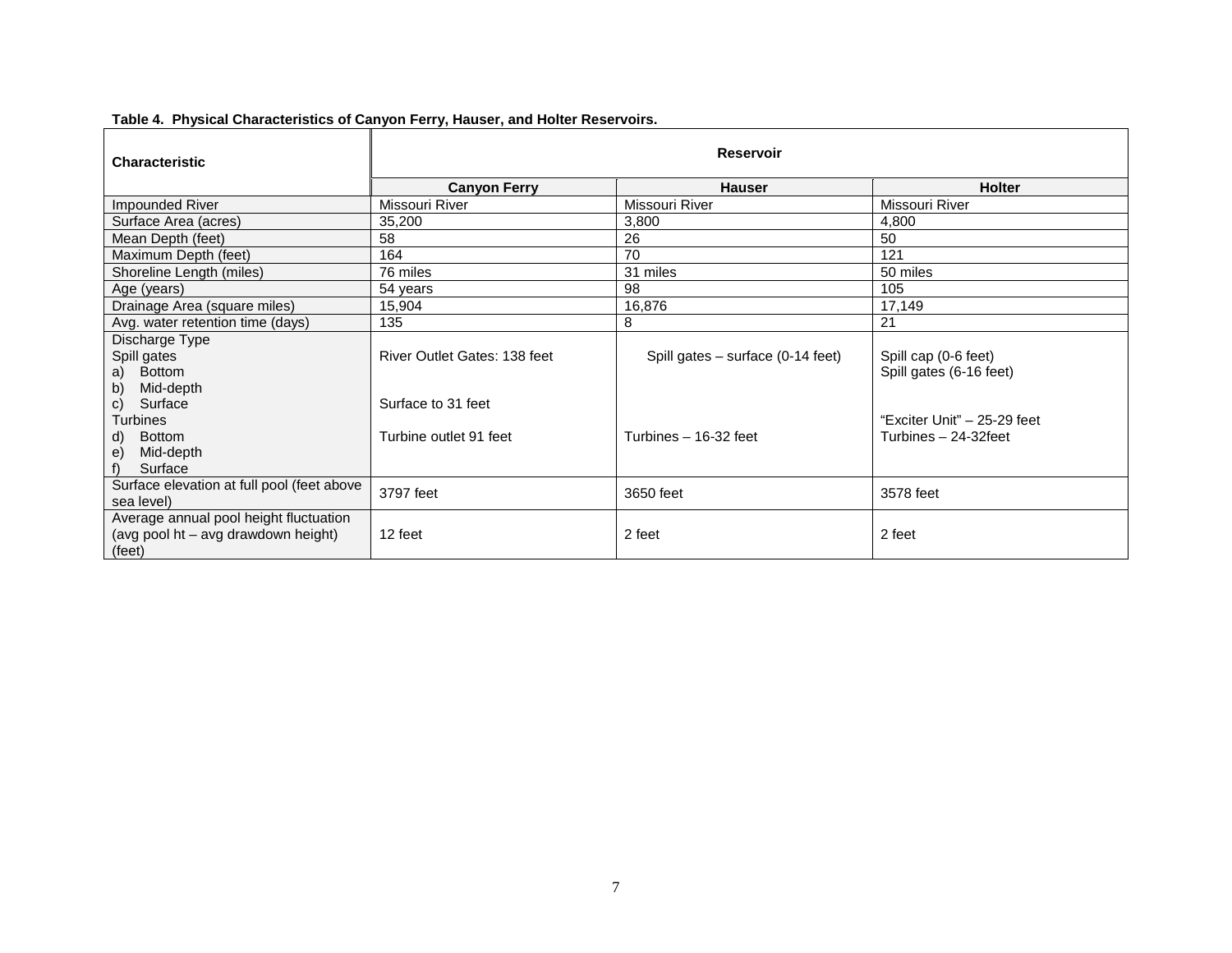

Figure 3. Canyon Ferry Reservoir and the Missouri River from Toston Dam to Canyon Ferry.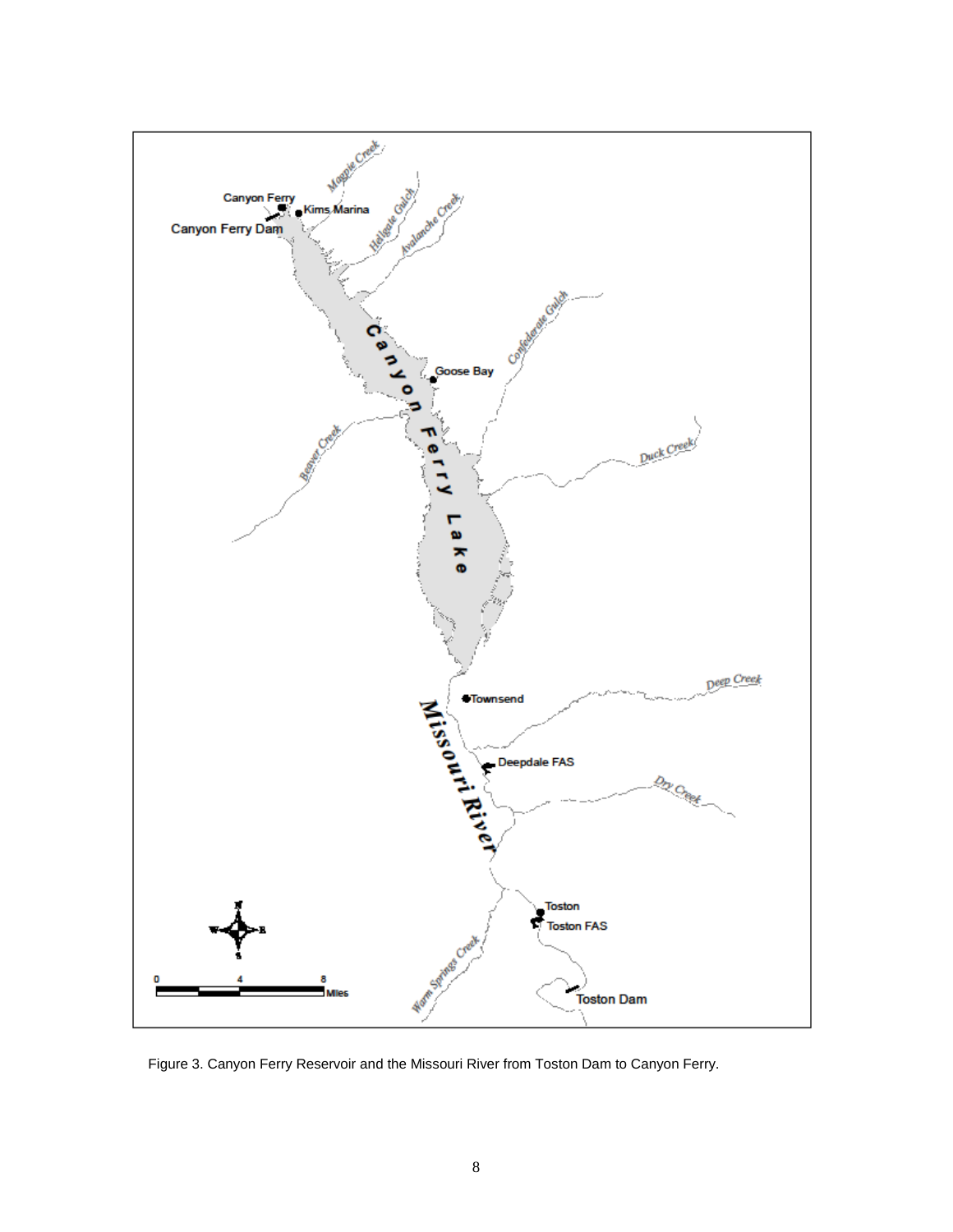# **Hauser Reservoir, Holter Reservoir, and Missouri River (Hauser Tailwater)**

Hauser and Holter are the second and third reservoirs below Canyon Ferry (Figure 4). These two upper Missouri River reservoirs differ significantly from Canyon Ferry Reservoir in that they are "run-of-theriver" facilities. This means that approximately the same volume of water flowing into the reservoirs is released. Hauser and Holter dams were constructed in 1911 and 1904 for the purpose of generating electric power and both reservoirs have limited storage capacity. The dams were historically owned and operated by the Montana Power Company; however the dams were purchased by Pennsylvania Power and Light Montana, now known as PPL Montana, in 1999. A 4.6-mile reach of the Missouri River is located between Hauser Dam and Holter Reservoir. This unique segment of river flows through a narrow, highwalled gorge for most of its length prior to entering upper Holter Reservoir.

Hauser Reservoir has a surface area of about 3,800 acres and stores approximately 98,000 acre-feet of water at full pool (Table 4). The Reservoir is about 15.5 miles in length and is relatively narrow, ranging from about 0.1 to 1.1 miles in width. The average depth of the reservoir is 26 feet, with a maximum depth of 70 feet. Important tributaries to Hauser Reservoir include Prickly Pear, Silver, Trout, Spokane and McGuire creeks (Figure 4).

A biologically important feature of Hauser is Lake Helena, which is a large, shallow water body connected to the Causeway Arm by a narrow channel. This impoundment was created when Hauser Dam inundated the lower reach of Prickly Pear Creek. Lake Helena connects to Hauser Reservoir through the Causeway Arm, which enters the reservoir about 1.5 miles upstream from Hauser Dam. The Causeway Arm is 3.9 miles in length from its Hauser Reservoir outlet to the Lake Helena Causeway bridge. The outlet works of the Lake Helena Causeway consist of a narrow rectangular concrete bridge through which water flows from Lake Helena into the Causeway Arm of Hauser Reservoir. Lake Helena has a surface area of 2,100 acres, average depth of five feet, and a maximum depth of 10 feet. Because of the shallow average depth, Lake Helena develops dense mats of aquatic vegetation and is an important waterfowl production area. FWP has a Wildlife Management Area (WMA) on the north shore. Most fish species probably move in from Hauser Reservoir seasonally, especially to take advantage of the early spring water temperatures and productivity.

The free flowing segment of the Missouri River, located between Hauser Dam and Holter Reservoir, is about 4.6 miles in length. This segment of river flows through a narrow, high-walled gorge for most of its length prior to entering into upper Holter Lake. Impounded water from Holter Dam greatly influences the lower 1.5 miles of river. Productivity in this river segment is affected by the two upstream reservoirs (Canyon Ferry and Hauser). Deep-water releases from Canyon Ferry Dam and associated releases from Hauser Dam create tailrace conditions where water temperatures are moderated and the water is enriched with nutrients.

Holter Reservoir has a surface area of about 4,800 acres, stores 243,000 acre-feet of water at full pool and is 25 miles long with widths ranging from 0.1 to 1.1 miles (Table 4). The average depth of the reservoir is 50 feet, with a maximum depth of approximately 121 feet. The 4.6 mile segment of free flowing river located upstream of Holter Reservoir provides very important spawning habitat to migrant salmonids. Beaver Creek, a tributary to this river segment, is the principal spawning stream for reservoir fish, especially in the spring. Cottonwood and Willow creeks are also important tributaries that empty directly into Holter Reservoir (Figure 4).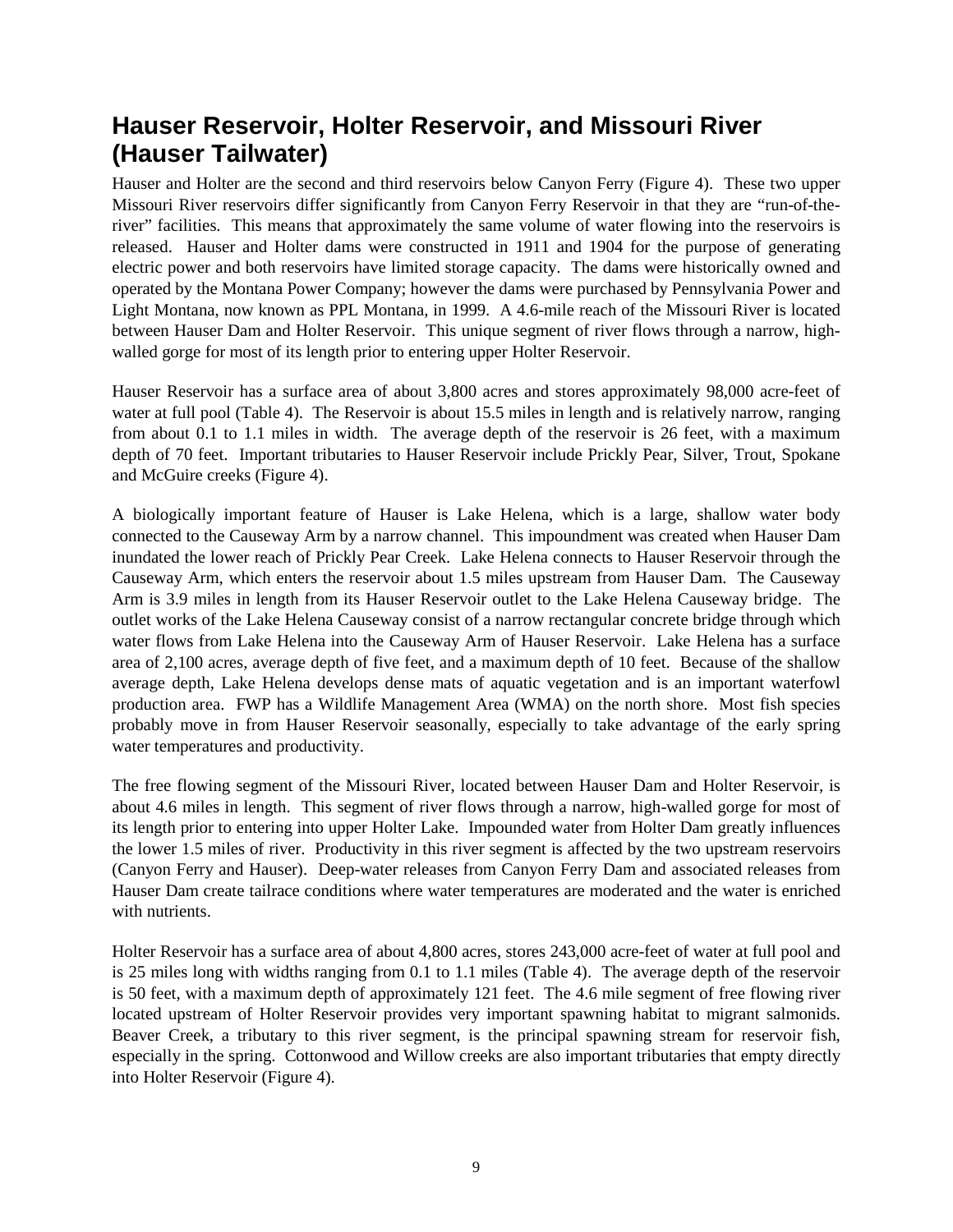

Figure 4. Hauser and Holter Reservoirs.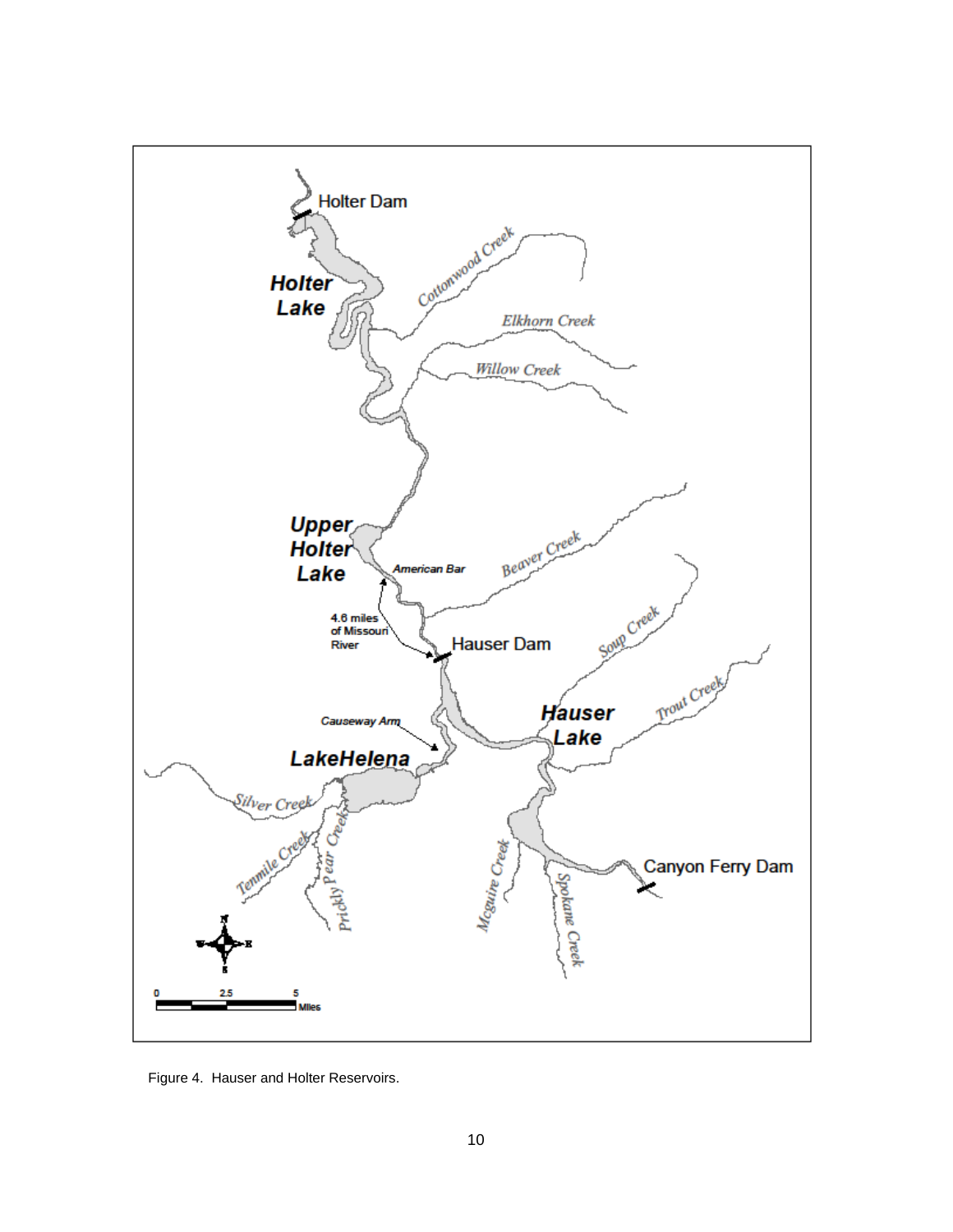### **Reservoir Operation**

Hauser Dam is a straight concrete gravity structure that is 700 feet long and 80 feet above the riverbed. The structure consists of an overflow spillway, a non-overflow section, a forebay intake section and two abutment sections. The spillway is 493 feet long with slide gates and removable flashboards for flow control. Hauser Dam has the lowest powerhouse capacity of the three dams (19-megawatts) and therefore spills the most water. Turbine water enters a 32-foot deep intake channel on the east side of the dam. The six-penstock intakes draw from this channel with the openings from 16 to 30 feet below full pool. Water is spilled from five hydraulic gates and 17 manually operated gates. Water that is spilled is drawn from 0-14 feet below full pool. Even on a dry water year such as 1986, water was spilled through much of January, February, and March and again in May. In a wet water year such as 1997, water is spilled every day of the year.

Holter Dam is a straight concrete gravity structure that is 1,364 feet long and 124 feet above the riverbed. The top of the dam is at elevation 3,568 feet. The structure consists of an overflow spillway section, a powerhouse/intake section, a left non-overflow section and a right non-overflow section. Holter has a generating capacity of 50-megawatts. It has a usable storage of approximately 81,920-acre feet between elevations 3,543 and 3,564 feet. Penstocks are between 24-32 feet below full pool. In addition, an "exciter" unit is always operating which has penstock opening from 25-29 feet below full pool. Water is spilled from a depth of 6-16 feet. In very high water conditions a "cap" can be removed from the spill gates allowing the top six feet of water to be spilled. In a dry year (1992) water was spilled only one day. Wet water years result in spilling throughout most of the year.

Operation of Holter Dam has a significant impact on the fishery, wildlife and recreational resources of the reservoir and downstream (as experienced in 1986 when flows were shut down). As part of the relicensing process, a draft Environmental Impact Statement (EIS) released in 1997 outlined proposed operational modifications for Holter Reservoir. These guidelines direct PPL Montana to operate Holter as a run-of-the-river project with pool elevations maintained within one foot between 3,543 and 3,564 feet msl (Federal Energy and Regulatory Commission (FERC), 1997). Previously, a steering committee comprised of FWP, Montana Power Company, BOR, U.S. Forest Service (FS), irrigators, and sportsmen formulated operational guidelines for Holter Dam to optimize recreational values and to minimize impacts to fish and wildlife (FWP 1985). Steering committee recommendations for the operation of Holter Dam included: 1) provide a stable reservoir level, 2) no large spills (10,000 cfs, total turbine and spill) in August or September; and 3) facility maintenance drawdowns should be accomplished in March or during September (after Labor Day) through October 15.

### **Fisheries and Water Quality**

### **Hauser Reservoir**

Angling pressure on Hauser Reservoir has varied considerably and has been closely linked to the abundance of kokanee. In 1991, Hauser Reservoir was the most heavily fished water body in the state at 80,938 angler days (Figure 2). Angler use has fluctuated in recent years, averaging 37,897 angler days from 2001-2007 (Figure 2). Angler demographics historically shifted in response to the status of the kokanee fishery. The percentage of anglers from Lewis and Clark County decreased to 32% during the kokanee boom years (1988 through 1993) while the proportion of nonresidents and Montana anglers traveling more than 150 miles increased. Nonresident angling pressure peaked in 1988 at 19%. In 2008, 77.1% of anglers were from Lewis & Clark County and only 2.7% were from out of state. An average fishing trip on Hauser Reservoir in 2008 was 2.3 hours for shore anglers and 4.1 hours for boat anglers.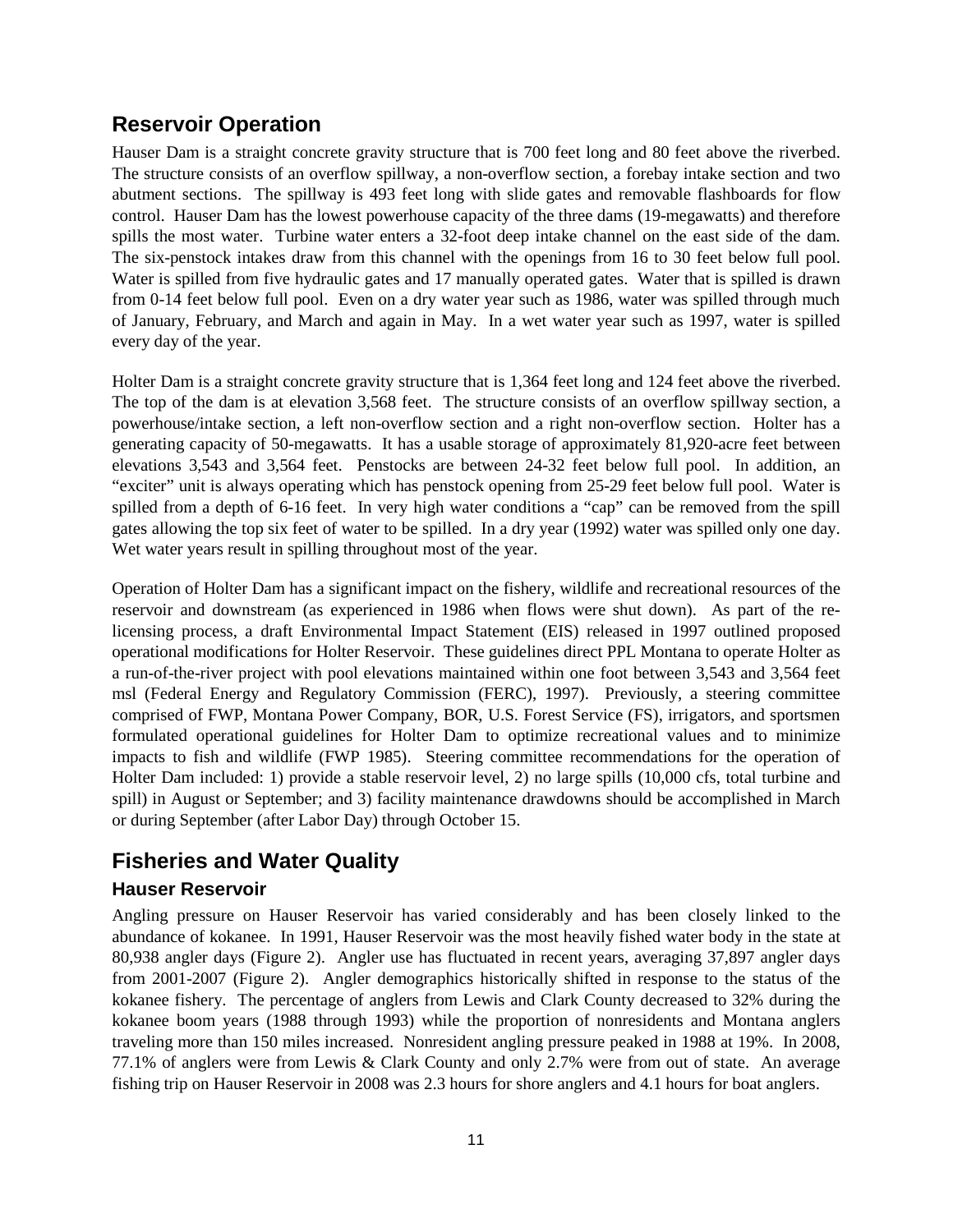Kokanee salmon and rainbow trout dominated the angler creel through the early 1990's surpassing the 1989-1994 management goal of a combined harvest of 80,000 fish (1989 through 1993). Following high runoff in 1993, kokanee harvest declined 58.5% from 89,269 (1993) to 37,064 (1994). Angler harvest of kokanee declined drastically following the high water year of 1997 and kokanee currently contribute little to the Hauser sport fishery. In 2007, only 94 kokanee were harvested from the reservoir. Rainbow trout are currently the most sought after species in the reservoir, with 67.5% summer anglers and 96.7% winter anglers targeting rainbows in 2008. The majority of the rainbow trout caught in the reservoir continue to be of hatchery origin (average less than 10% wild fish caught).

Hauser Reservoir historically supported a small population of walleye, with the first walleye stocked by FWP in Lake Helena in 1951 and additional supplemental stocking in the early 1990s. Presently walleye abundance is highly influenced by flushing of walleye from Canyon Ferry. Walleye densities have remained at record levels for the past three years (2006-2008). Angler catch rates were high in 2008 (0.25 fish per hour), however only 26.3% of the catch was harvested due to poor growth rates. Walleye remain a popular component of the summer fishery, with 32.4% of anglers targeting specifically walleye or a combination of walleye and another species (trout). In 2007, 4,558 walleye were harvested from Hauser.

Yellow perch abundance has remained at low levels over the past 10 years, hitting record lows in 2008. Declines in perch abundance are largely attributable to flushing large numbers of walleye into the reservoir from Canyon Ferry. Angler perch harvest has averaged 3,720 since 2000, compared to an average harvest of 33,114 annually from 1989-1999. Few anglers target perch specifically, with 0.1% and 2.3% anglers targeting only perch in the 2008 summer and winter creel.

Brown trout numbers have remained low with long-term gillnet catches averaging 0.4 and 0.2 fish per net in spring and fall sinking gillnets from 2000-2008. Numbers are so low that long-term population trend evaluation is difficult. However, trophy sized brown trout are occasionally taken in the reservoir, especially during the fall when spawners concentrate around the mouths of the tributaries and the Canyon Ferry tailrace area. Largemouth and smallmouth bass are not commonly caught in Hauser Reservoir, with most bass fishing generally confined to the Causeway Arm and Lake Helena.

Results from an angler satisfaction survey conducted during the 2007 license year indicate a general lack of satisfaction with the current fishery in Hauser Reservoir (FWP 2008). On a scale of 1 to 5 where  $1 =$ poor and 5 = excellent, 25.5% rated 1 (poor), 22.8% rated 2, 22.8% rated 3, 15.4% rated 4, and 13.5% rated 5 (excellent).

Water quality in Hauser is heavily influenced by Canyon Ferry Dam, especially in areas upstream of Spokane Creek. Short water retention times can lead to riverine-like conditions throughout Hauser, which can limit in-reservoir productivity. Weak layers of thermal stratification occur late in the summer in the lower reservoir. Deep-water releases from Canyon Ferry Dam can form a low DO plume during late summer, which is below the state water quality standard of 6.5 mg/L in flowing water. When stratification breaks up in Canyon Ferry in the fall, Hauser DO increases to saturation. This low DO plume may be a limiting factor in fish movement and habitat use in Hauser (Horn 2004). The BOR has installed an air injection unit on one power turbine with positive results, however more work is necessary to increase the efficiency and reliability of the system.

### **Missouri River - Hauser Tailwater (Hauser Dam to Holter Reservoir)**

Angler use is very high on this short segment of the Missouri River, averaging about 21,000 angler days per year (1991-2007). This is reflective of the fact that this is the closest river fishery to the greater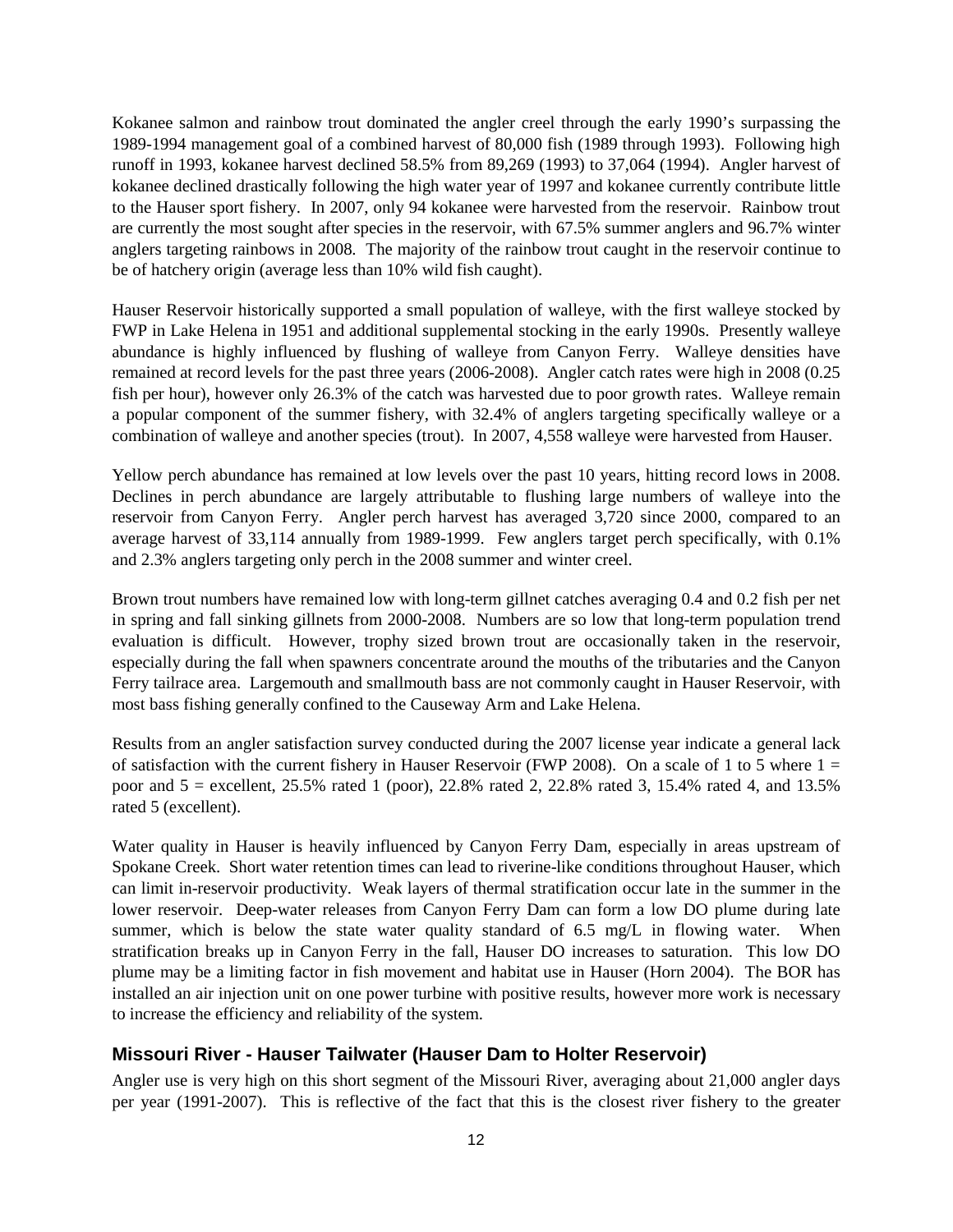Helena area. Fishing pressure peaked at nearly 30,000 angler days in 2001 and was at a record low of 6,000 angler days in 2007. Low pressure in 2007 was largely due to forest fires in the area that limited downstream access. No recent creel survey information has been collected; however, creel surveys in 1983 revealed that a majority of anglers fishing the river were from Lewis and Clark County (79%), while about 9% of the anglers were from out of state. A majority of anglers interviewed on the river during 1983 were bait fishermen. Rainbow trout and mountain whitefish were the most readily caught species in 1983, comprising 63 and 18% of the catch, respectively. Rainbow trout averaged 13.2 inches in the creel. An estimated 6,000 rainbow trout and 15,000 mountain whitefish were harvested from the river segment in 1983.

Recent fall electrofishing population estimates found rainbow trout numbers comparable to fall estimates in the 1980s. In 2007, the average rainbow captured during fall estimates was 17.6-inches long, and 35% were hatchery fish that migrated upstream from Holter Reservoir. Brown trout abundance is currently lower than in the 1980s, averaging 130 brown trout per mile 2003-2007, verses 391 in the 1980s. Trophy brown trout are a significant component of this river section, which is reflected in electrofishing estimates. In 2007 the average size brown trout was 21.0-inches. Walleye also provide a seasonal element to the fishery, with trophy walleye often caught early in the spring and fall.

Migrant kokanee from Holter Reservoir historically contributed to the river fishery during the fall. This fishery has fluctuated through the years and has reached record lows with the collapse of the Hauser Reservoir kokanee fishery. The remaining game fish species, including largemouth bass, cutthroat trout and brook trout, are not commonly caught in the river.

### **Holter Reservoir**

Holter Reservoir has historically been one of the most diverse and productive multi-species fisheries in the state. In some years, Holter provides good to excellent fishing for rainbow trout, kokanee salmon, walleye, and yellow perch simultaneously. Angling pressure on Holter Reservoir has averaged 60,657 angler days annually from 1989-2007, however angling pressure has declined in recent years, averaging 46,079 between 2001-2007 (Figure 2). Because of Holter's proximity to Great Falls, most anglers fishing on the reservoir are from Cascade County (61.9% from Cascade County in 2008) while 14.7% of the reservoir users were from Lewis and Clark County and only 1.6% traveled from out of state. Most anglers fishing Holter Reservoir target rainbow trout (74%) while anglers fishing for walleye specifically comprise 18.5% of the fishing pressure. Effort and harvest rates for kokanee are far below historic averages, with only 0.2% anglers targeting kokanee in 2008 and only 296 harvested in 2007.

Yellow perch harvest has declined drastically in recent years, averaging 39,940 perch harvested annually from 2001-2007, well below the long-term average of 151,479 perch (1989-2007). Perch declines are largely attributable to flushing loss and increased predation due to the larger numbers of walleyes in the system.

Rainbow trout are generally the most sought after species with an average harvest of 34,173 fish since 1989. Rainbow harvest has fluctuated in recent years as the rainbow stocking regime has been modified. Average harvest from 2000-2007 has been 25,810 rainbow per year. Average size of creeled rainbow trout has remained high with an average rainbow in 2008 measuring 17.6-inches. Historically, wild trout comprised a significant component of the rainbow fishery (between 20-66%), but in recent years wild fish make up a much smaller component of the fishery, ranging between 4.7-12% of the catch in fall floating gillnets from 2004-2008.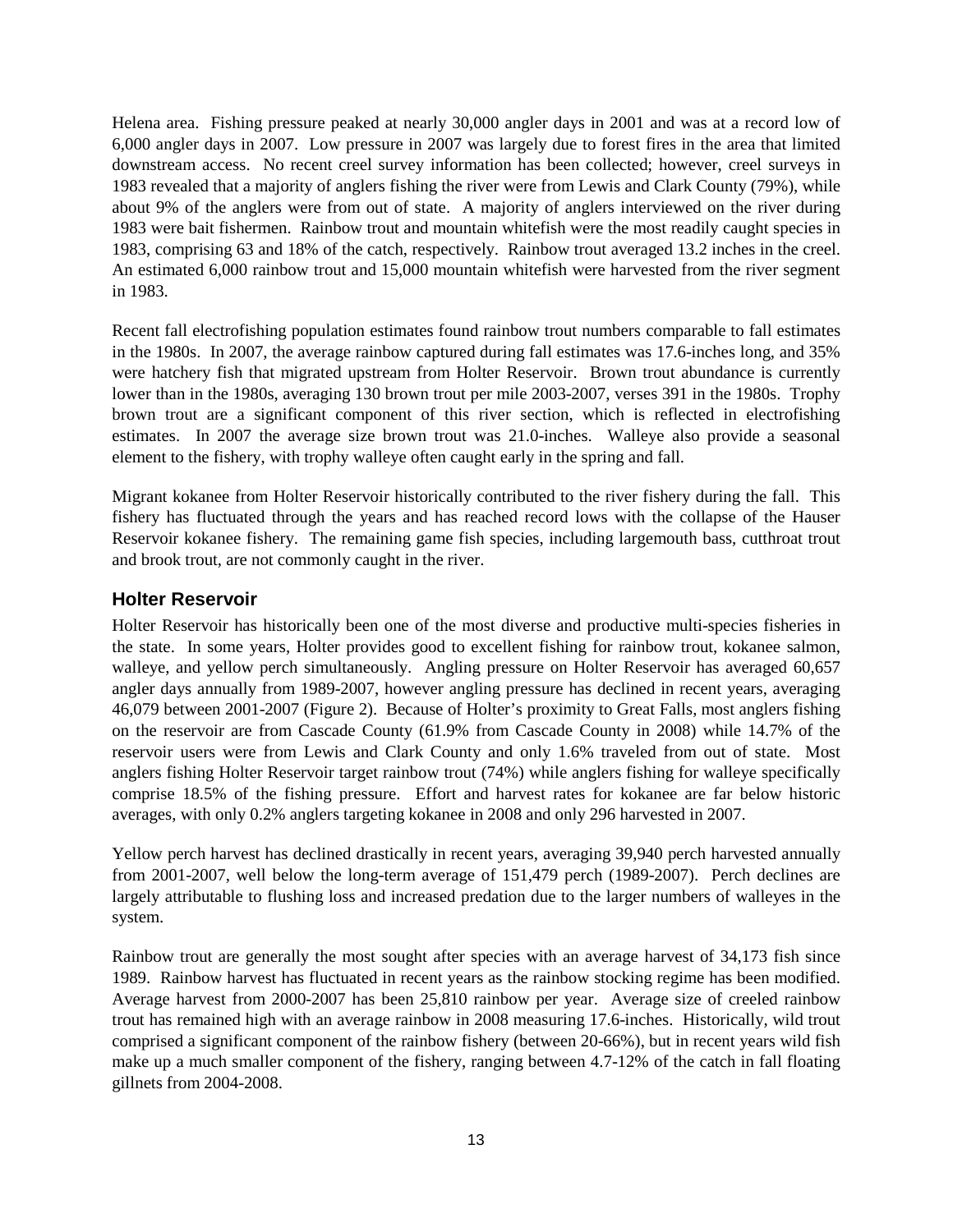Like in Hauser, kokanee harvest has declined drastically since 1998. From 1986-1998, Holter kokanee harvest averaged 13,897 fish. From 1999-2007, annual harvest has averaged only 577 fish and only 296 kokanee were harvested in 2007. There is a remnant kokanee fishery in Holter that is sustained by stocking of surplus hatchery fish. Recruitment of these fish to the sport fishery is highly variable and kokanee are expected to maintain a low-level population in Holter as long as surplus fish are available.

Brown trout are seldom caught in Holter Reservoir and contribute very little to the reservoir fishery. Very few anglers target brown trout due to low population densities. During summer creels since 1986, only 51 brown trout have been creeled, averaging 2.3 fish per year.

Walleye harvest in Holter has increased significantly following development of the Canyon Ferry walleye fishery. From 1986-1997 angler harvest averaged 744 walleye annually. From 1998-2007 angler harvest increased to an average of 9,300 walleye annually. Average size of walleye harvested has decreased in recent years due in part to the slot limit (no fish can be harvested between 20" and 28") but also from an increase in the number of young of the year fish thought to be flushed from Canyon Ferry when water is spilled from the surface spill gates. Walleye growth rates have declined as a function of increased walleye population densities.

Results from an angler satisfaction survey completed during the 2007 license year indicate a general lack of satisfaction with the current fishery in Holter reservoir (FWP 2008). On a scale of 1 to 5 where  $1 =$ poor and 5 = excellent, 23.7% rated 1 (poor), 13.7% rated 2, 31.3% rated 3, 20.5% rated 4, and 10.8% rated 5 (excellent). Although satisfaction ratings of 3-5 (which indicate better fishing) are similar to Hauser Reservoir, they are greater than those reported for Canyon Ferry.

Canyon Ferry Dam normally controls flow patterns in Holter Reservoir. Annual discharge from Holter Dam averages about 3.7 million acre-feet (1929 through 1988). The intake capacity for water into the generators within the dam is approximately 7,000 cfs with all remaining water being spilled. Spilling surplus water over Holter Dam is a common occurrence, especially during the spring. Because of a relatively small storage capacity, Holter Reservoir has a short retention time with water in the lake being replaced about every 21 days. During spring runoff, retention time can be significantly less than 21 days. Holter Reservoir can be considered slightly productive when compared to other impoundments. Blooms of algae occasionally develop during the summer. Water temperatures tend to be similar to those in Hauser Reservoir and weak thermal layering has been found to occur during the mid-summer period.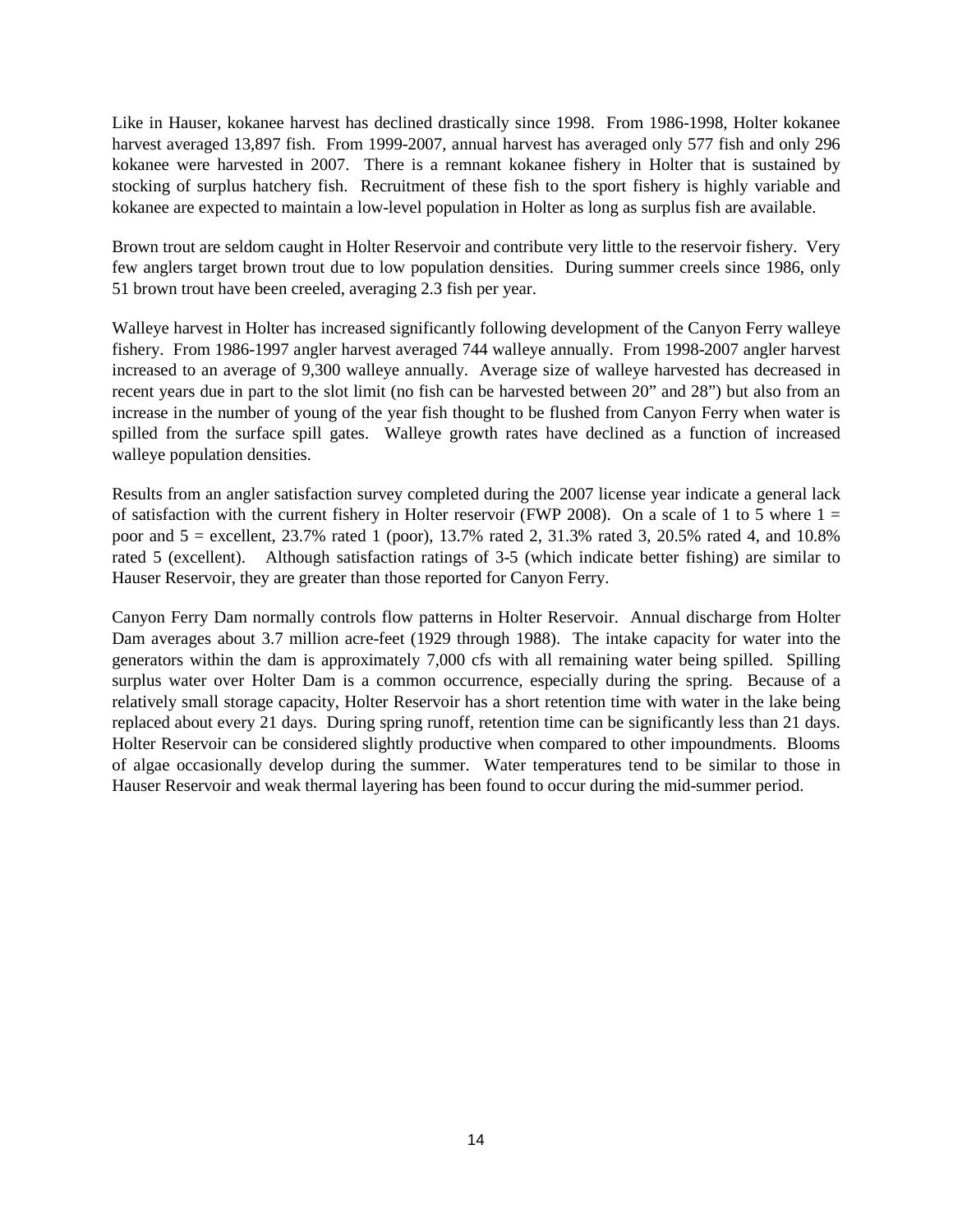# **Section 2 Missouri River (Toston Dam to Canyon Ferry Reservoir)**

## **Management History**

Management efforts since 1991 have focused on rehabilitating degraded spawning and rearing habitat in tributaries entering both the river and Canyon Ferry Reservoir. Project funding has come from Broadwater Power Plant fisheries mitigation (Toston Dam), FWP Future Fisheries Improvement Program, and the Broadwater Stream and Lake Committee. These efforts have targeted both rainbow and brown trout populations. Monitoring of these tributaries for spawning use includes redd counts, juvenile fish trapping, and the operation of an adult fish trap at Deep Creek since 1993. As a general indicator of the extent of spawning use in system tributaries, the adult fish trap captured an average of 1,311 spawning rainbow trout from 1993 through 2008 (range from 176 to 2,386 rainbow trout per year). Fish management trends in the mainstem Missouri River are monitored through spring and fall electrofishing annually.

# **Management Goals and Limiting Factors**

The goal for managing the Missouri River between Toston Dam and Canyon Ferry Reservoir is to provide naturally reproducing brown and rainbow trout populations for recreational fishing opportunities in the Missouri River and associated tributaries and to provide important spawning and rearing conditions for the Missouri River/Canyon Ferry system.

Quality spawning and rearing habitat is limited for sustaining a high-density brown trout or rainbow trout fishery in this reach of the Missouri River. In addition, high water temperatures (approaching 80 degrees) and low stream flow occasionally impact trout fisheries and the food base during drought years. High sediment loading also impacts the quality of habitat for trout and invertebrates. Although improvements to habitat and stream flow have been made on a number of tributaries in the system since 1991, the overall quality of available spawning and rearing streams remains relatively poor. Extreme drought conditions from 2000 through 2007 have further deteriorated habitat conditions in the river and tributaries.

Whirling disease has been documented in the system, and although rates of infections appear to be relatively steady at the present time, increased mortality of young rainbow trout rearing in tributaries can be expected as this disease persists. Increasing observations of physical deformities due to whirling disease at the Deep Creek fish trap are cause for concern for adult fish that were infected by the disease as juveniles. Long-term impacts will likely result in decreased numbers of juvenile rainbow trout and reduced recruitment of adults that were infected as juveniles.

Quality habitat for rearing trout, particularly along shoreline areas, is limited in this reach of river resulting in poor juvenile rearing for brown trout, particularly during drought years. This lack of structural habitat, including good cover and holding areas for protection, results in increased predation by birds and fish.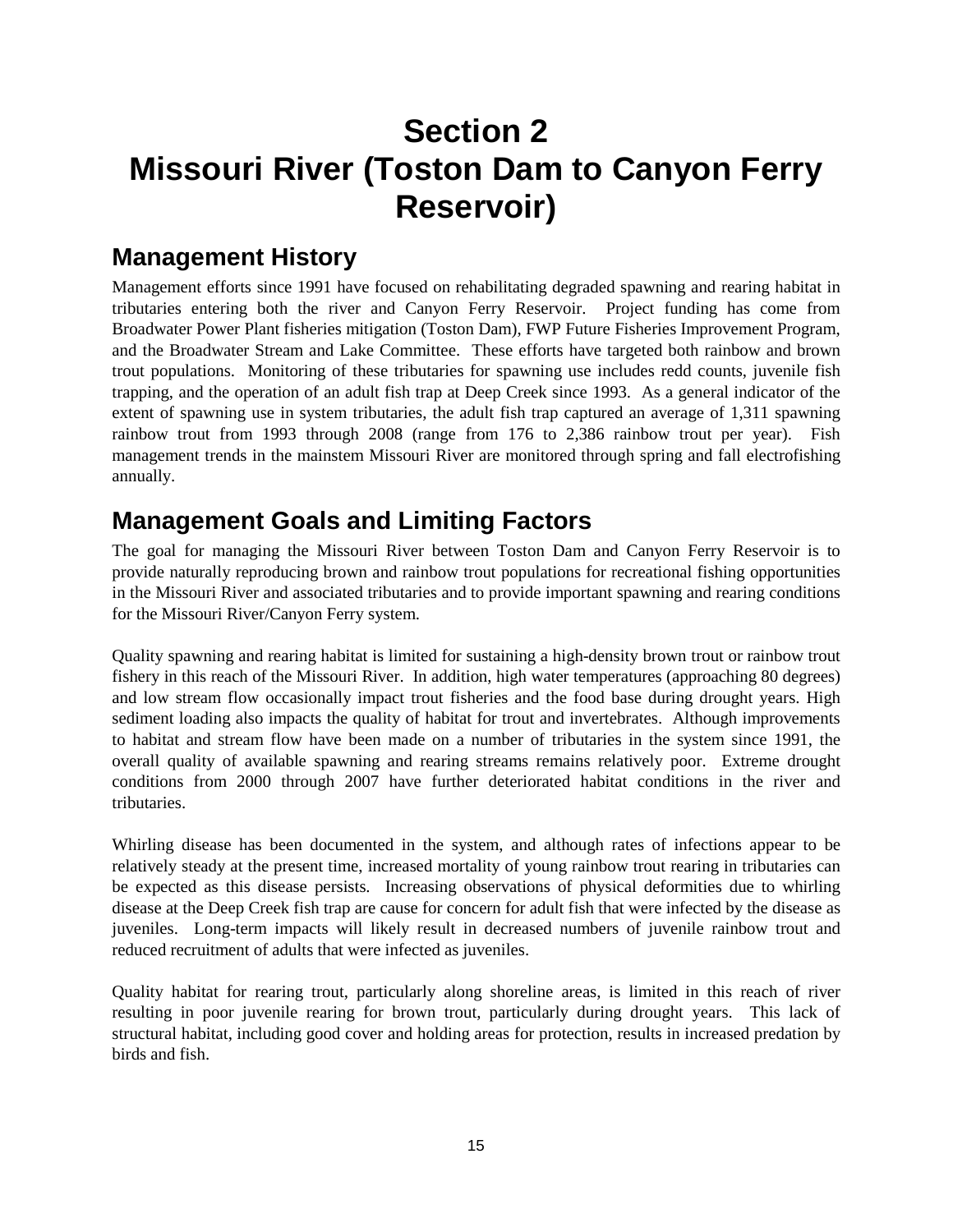The development of a northern pike population above Toston Dam and within Canyon Ferry Reservoir further confounds fisheries management in this stretch of river. Northern pike are a highly predatory species and depending on population abundance, could further limit fish production in the river as well as Canyon Ferry Reservoir. Angler observations of walleye in the river from approximately York's Islands to the river mouth have also increased in recent years. Increased use of river habitats by both northern pike and walleye may result in increased predation losses for trout and forage fish in future years.

# **Missouri River (Toston Dam to Canyon Ferry Reservoir) Management Goals by Species**

### **Rainbow Trout**

### **Goals and Objectives:**

Rely on rainbow trout to provide both a resident fishery throughout the year and a migratory fishery linked to Canyon Ferry that enters the river during the fall and spring.

■ Maintain a stable trend of rainbow trout exceeding 1.0 rainbow trout per minute based on fall CPUE electrofishing sampling near Toston.

### **Rationale:**

Through the late 1990s, the rainbow trout population increased to approximately 300 trout per mile because of seasonal migration of wild strains of rainbow stocked in Canyon Ferry Reservoir. In addition, the wild strains successfully reproduced, enhancing the wild, resident component of the rainbow fishery. Following drought conditions from 2000-2007, not enough rainbows were collected during fall sampling to calculate a viable population estimate; therefore current management goals are set on CPUE of 1.0 rainbow per minute of electrofishing. Sustaining this rainbow fishery will be a challenge and may be unrealistic if the walleye and northern pike populations in the Canyon Ferry and Missouri River expand. Water temperatures and flows may further limit trout abundance if low stream flow levels observed from 2000 to 2007 become more common. Fishing closures on primary spawning tributaries until June 15 helps protect fish during spawning runs.

### **Strategies:**

- Continue stocking wild strains of rainbow trout in Canyon Ferry Reservoir to support the existing spawning runs in the system. Monitor movement and use of the river by domesticated strains of rainbow trout.
- Experiment with new strains of rainbow trout that may develop life history strategies conducive to the limiting conditions.
- Continue tributary enhancement (e.g., Deep Creek where Clean Water Act funds are used to enhance watershed health). Work with local water districts and irrigators to improve stream flows during critical periods.
- Maintain harvest regulations designed to protect spawning fish in tributaries and other important spawning areas.
- Identify additional limiting factors and consider management changes as needed.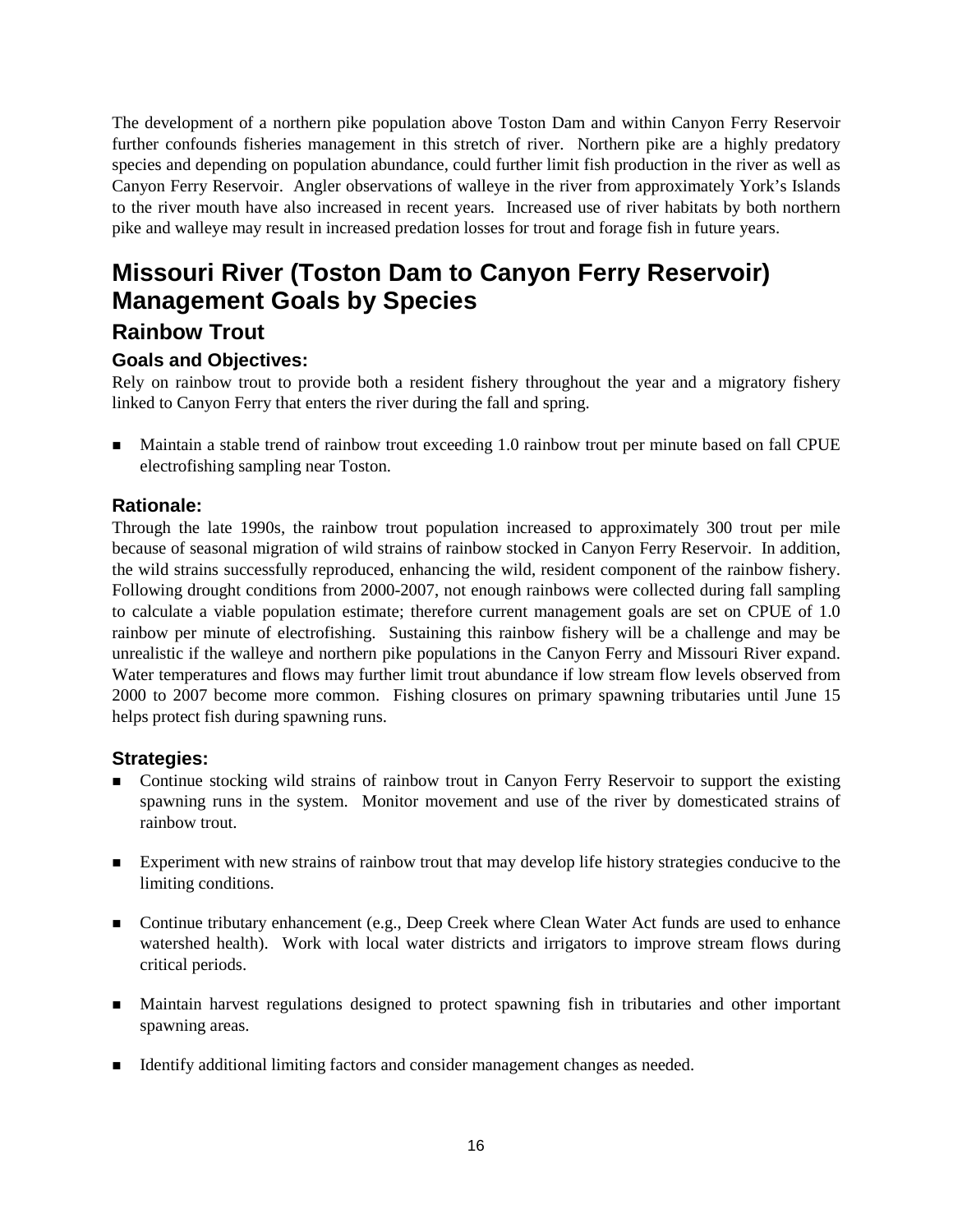### **Brown Trout**

### **Goals and Objectives:**

Rely on brown trout to provide a resident fishery throughout the year and a migratory population of large fish that enter the river during the fall.

Attempt to increase the population to historic levels observed prior to drought conditions from 2000-2007. (Approximately 0.40 brown trout per minute based on CPUE sampling near Toston).

### **Rationale:**

The main reason for the brown trout population decline is not known, although factors such as drought conditions during the early 1990s and early 2000s have been a major factor throughout southwest Montana. In addition, other factors may have contributed to the decline, including: the elevated rainbow trout population resulting in increased competition for limited spawning habitat; the 1989 Toston Dam hydropower retrofit; whirling disease; angler over-harvest during fall spawning periods; and others. One component of the Broadwater Power Project mitigation was to collect brown trout eggs in the wild, rear these fish in the hatchery, and imprint brown trout to the Missouri River and Deep Creek after habitat projects were completed. Approximately 400,000 brown trout were imprinted during 1992 to 1998, but return on these fish was very poor. In fact, the population continued to decline during the imprint process. It is possible that egg collection efforts impacted the natural spawning runs and the imprinting of juvenile brown trout was insignificant in offsetting the egg collection impacts.

There is potential for improved brown trout numbers as record drought conditions from 2000-2007 has broken, decreasing concerns over dewatering, lethal temperature thresholds, and competition for limited habitats.

### **Strategies:**

- Continue to enhance spawning and rearing areas, particularly where groundwater and spring areas exist.
- **Protect spawning-sized brown trout through modified bag limits.** 
	- Implement catch and release only regulations for brown trout. Children age 14 and under can possess one brown trout.
	- Recommend allowing harvest if brown trout abundance increases above management goals in the river and in the reservoir.
- Discontinue egg collection and imprint stocking. Based on results of past egg collection and imprint stocking, this strategy does not appear to provide enhanced recruitment in areas that lack quality spawning habitat.
- Identify additional limiting factors and consider management changes as needed.

### **Northern Pike**

### **Goals and Objectives:**

Monitor and manage the northern pike population in the river and reservoir to minimize impacts to the existing trout and forage species.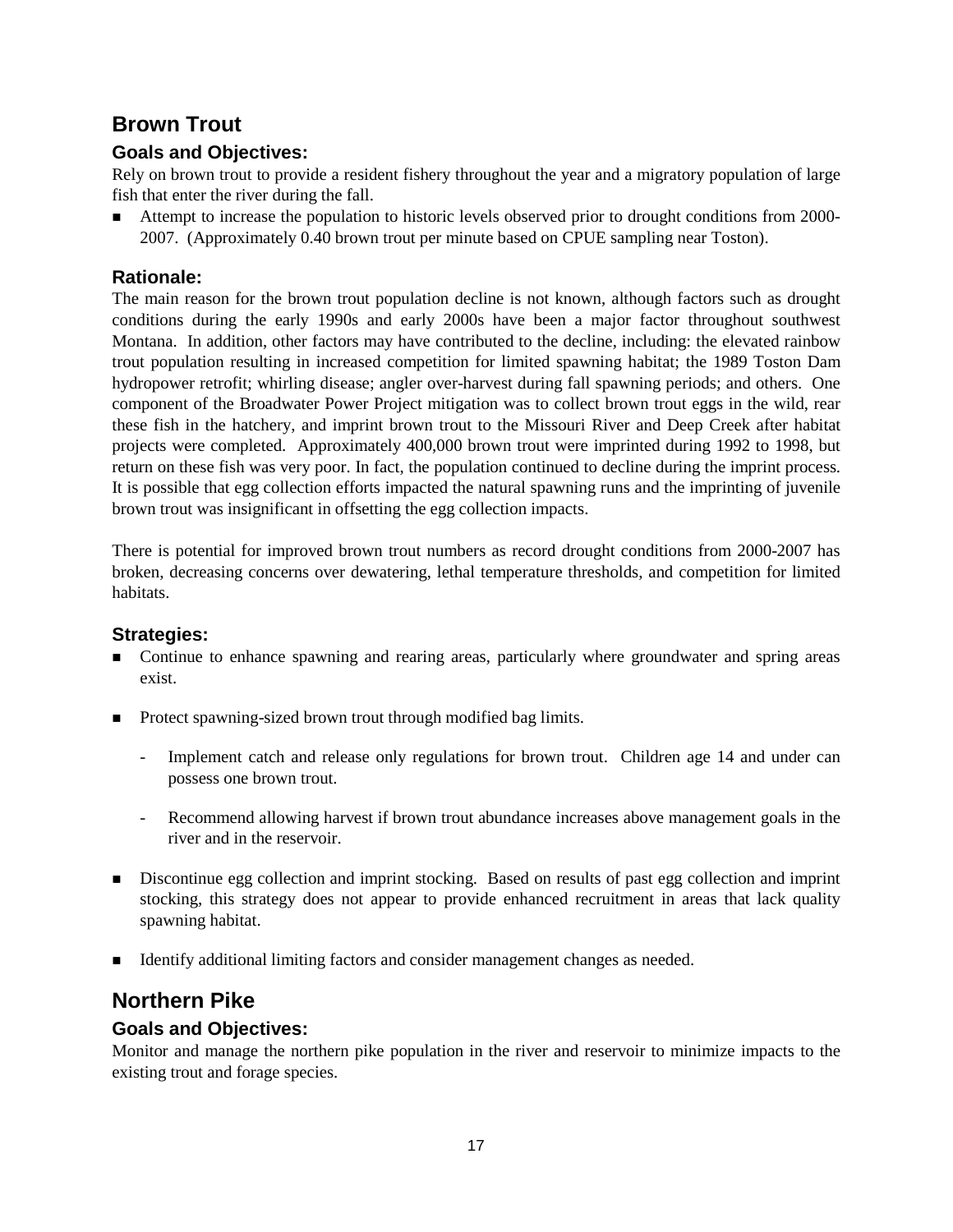# **Rationale:**

Canyon Ferry and the Missouri River between Toston and Canyon Ferry have long held a low-level northern pike population. In recent years, an abundance of northern pike have been discovered in the impoundment upstream of Toston Dam and reports of smaller-sized pike caught by anglers in Canyon Ferry became more numerous. In 2008, reproduction of northern pike in the reservoir was documented through the capture of young of the year pike during summer beach seining. Northern pike are highly piscivorous fish and the current forage base in the Missouri River and Canyon Ferry is likely incapable of supporting another voracious predator.

# **Strategies:**

- Eliminate all angler bag limits for northern pike in the upper Missouri River reservoir system and in the Missouri River from Headwaters State Park to Toston Dam.
- Allow spear fishing for northern pike in the impoundment above Toston Dam.
- Identify critical spawning habitats in the river and reservoir and determine if habitat manipulations can suppress pike numbers and emigration through the system.
- Explore other opportunities or techniques to suppress pike numbers.
- Determine impacts of northern pike to existing forage.

# **Walleye**

# **Goals and Objectives:**

Manage the walleye population to minimize impacts on existing trout and forage species and provide a low-level sport fishery.

# **Rationale:**

Although trout are the primary sport fish sought by anglers in this river section, angler reports for walleye have increased in recent years. Continued expansion of walleye from the reservoir to the river could adversely affect rainbow and brown trout populations due to increased predation. Increased predation by walleye coupled with drought conditions could further limit the sport fishery from Toston to Canyon Ferry. Currently walleye in the river are migratory fish that move upstream from the reservoir seasonally. Resident populations in the river have remained relatively constant over the past ten years.

- **Manage the river walleye population consistent with Canyon Ferry management goals and objectives.** 
	- Reduce bag limit to 10 fish daily, only one fish greater than 28-inches, and 20 in possession.
- **Monitor migratory and resident walleye populations and determine impacts to wild trout populations** in the river. Recommend additional management action as needed.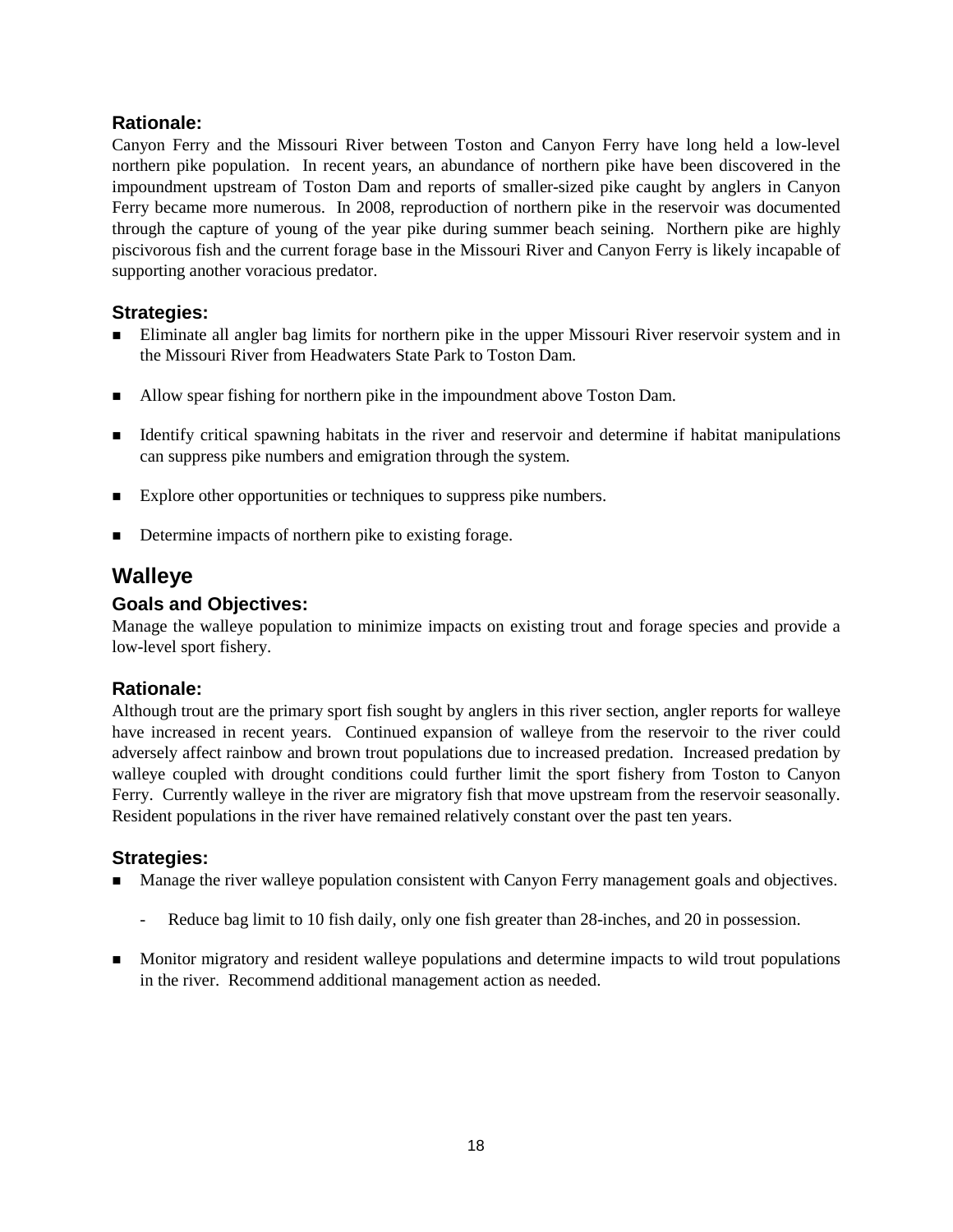# **Section 3 Canyon Ferry Reservoir**

The species composition of the Canyon Ferry Reservoir/Missouri River system is typical of large river and reservoir fisheries in the intermountain region (Table 5). Fisheries of the Missouri River downstream from Toston Dam, Canyon Ferry Reservoir, and associated tributaries are managed as an ecological system. Many fish species in the system do not complete their entire life cycle within any single component of the system. Management considerations for any portion of the system (river, reservoir, or tributaries) must be considered in the context of the entire system.

Fisheries management of the upper Missouri River reservoir system has changed following expansion of the walleye population in Canyon Ferry. Walleye have effected recruitment of wild reproducing and stocked species not only in Canyon Ferry, but also in the river above Canyon Ferry as well as the reservoir and river sections downstream. Active walleye management is necessary to manipulate walleye abundance in Canyon Ferry, as well as maintain multi-species fisheries throughout the entire upper Missouri River reservoir system.

# **Management History**

The rainbow trout population in Canyon Ferry Reservoir is maintained through annual stocking of hatchery fish. Annual stocking is required because natural recruitment is not sufficient to meet current demand by the fishing public. The most probable reason for inadequate natural reproduction for rainbow trout in Canyon Ferry Reservoir is limited spawning and rearing habitat. Tributaries to the reservoir, as well as tributaries to the Missouri River, have been degraded as a result of land use practices both public and private. The discovery of whirling disease in the Missouri River and some associated tributaries in the 1990s has created an additional factor that can limit successful natural reproduction of rainbow trout.

Since the filling of the reservoir in 1955, the rainbow trout fishery in Canyon Ferry has been maintained by stocking between 250,000 and 1.2 million fish, mostly fingerlings each year. Exceptions to this range in stocking rates occurred twice. In 1980, 2.0 million fingerlings were planted into the reservoir, with 1.0 million of these fish coming from a private hatchery donation. In 1992, a portion of Creston National Fish Hatchery was available for a one-year increase in stocking density at Canyon Ferry resulting in nearly 1.5 million fingerlings stocked. For the period between 1981 and 1998, the stocking allocation at Canyon Ferry Reservoir averaged about 1.0 pounds of rainbow trout per acre, which was typically represented by stocking about 400,000 yearling fish per year. Following expansion of the walleye population, predation on stocked rainbow reduced survival of fingerling rainbow plants. Rainbow stocking problems were further complicated by the discovery of polychlorinated biphenyls (PCBs) at Big Spring State Trout Hatchery in 2004, resulting in the shutdown of that facility during raceway treatment. The current hatchery allocation calls for 300,000 8-inch rainbow trout planted in spring and fall, which represents about 1.7 pounds of rainbow trout per acre. Stocking of 8-inch fish increased hatchery costs 7 fold due to increased hatchery space necessary to grow larger fish, increased food, and transportation costs to haul additional loads of fish.

In past years, FWP has adjusted the stocking of Canyon Ferry Reservoir several times in an attempt to enhance the rainbow population. These adjustments have included changing the number and size of fish stocked, as well as adjusting the season of the year that the fish were distributed. Beginning in the early 1980s, FWP began experimenting with different strains of rainbow trout and with different methods of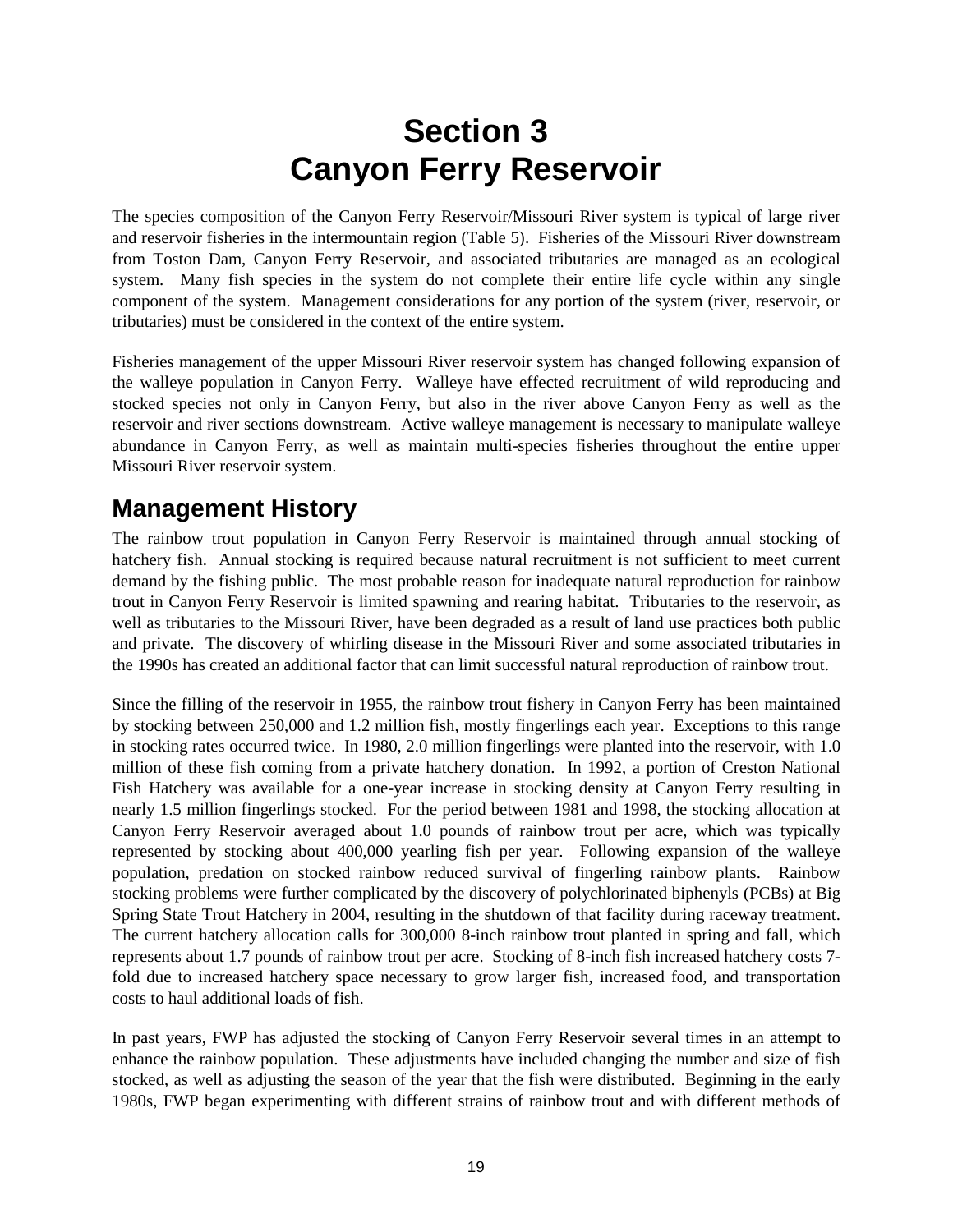dispersing them into the reservoir in an attempt to improve the fishery. Evaluation of stocking techniques indicated that stocking yearling rainbow trout (5-7 inches in length) during spring plankton bloom (May) yielded the most consistent survival of hatchery fish. Following walleye population expansion, it was found that stocking larger sized fish in the spring and fall is necessary to avoid predation. Stocking in the fall also takes advantage of lower energy demands of walleye during cooler water temperatures, reduces the potential for avian predation, and maximizes use of hatchery space for production.

| <b>Species</b>           | <b>Native</b> | <b>First Stocking</b><br><b>Date</b> | Dato (in Dramago), i opulation Trona and Rolativo Abandance ao 61 Evro<br><b>Population Trend</b> | <b>Relative Abundance</b><br>(Based on historic field<br>monitoring.) |  |  |  |  |
|--------------------------|---------------|--------------------------------------|---------------------------------------------------------------------------------------------------|-----------------------------------------------------------------------|--|--|--|--|
| <b>Game Fish Species</b> |               |                                      |                                                                                                   |                                                                       |  |  |  |  |
| Rainbow trout            | <b>No</b>     | 1928                                 | Stable                                                                                            | Abundant                                                              |  |  |  |  |
| Mountain whitefish       | Yes           | N/A                                  | Decreasing                                                                                        | Common                                                                |  |  |  |  |
| Walleye                  | <b>No</b>     | N/A                                  | <b>Stable</b>                                                                                     | Abundant                                                              |  |  |  |  |
| Brown trout              | <b>No</b>     | 1931                                 | Decreasing                                                                                        | Common                                                                |  |  |  |  |
| <b>Burbot</b>            | Yes           | N/A                                  | <b>Stable</b>                                                                                     | Common                                                                |  |  |  |  |
| <b>Brook trout</b>       | No            | 1934                                 | Unknown                                                                                           | Rare                                                                  |  |  |  |  |
| <b>Black crappie</b>     | No            | N/A                                  | Unknown                                                                                           | Rare                                                                  |  |  |  |  |
| Cutthroat trout          | Yes           | N/A                                  | Unknown                                                                                           | Rare                                                                  |  |  |  |  |
| Northern pike            | No            | N/A                                  | Increasing                                                                                        | Rare                                                                  |  |  |  |  |
| Smallmouth bass          | No            | N/A                                  | Unknown                                                                                           | Rare                                                                  |  |  |  |  |
| Largemouth bass          | <b>No</b>     | N/A                                  | Unknown                                                                                           | Rare                                                                  |  |  |  |  |
| Yellow perch             | <b>No</b>     | 1938                                 | Decreasing                                                                                        | Abundant                                                              |  |  |  |  |
| Nongame Fish Species     |               |                                      |                                                                                                   |                                                                       |  |  |  |  |
| Common carp              | <b>No</b>     | Unknown                              | <b>Stable</b>                                                                                     | Abundant                                                              |  |  |  |  |
| Longnose dace            | Yes           | N/A                                  | Unknown                                                                                           | Abundant                                                              |  |  |  |  |
| Longnose sucker          | Yes           | N/A                                  | Decreasing                                                                                        | Abundant                                                              |  |  |  |  |
| White sucker             | Yes           | N/A                                  | Decreasing                                                                                        | Abundant                                                              |  |  |  |  |
| Mottled sculpin          | Yes           | N/A                                  | Unknown                                                                                           | Abundant                                                              |  |  |  |  |
| Fathead minnow           | Yes           | N/A                                  | Unknown                                                                                           | Common                                                                |  |  |  |  |
| Stonecat                 | Yes           | N/A                                  | Unknown                                                                                           | Common                                                                |  |  |  |  |
| Utah chub                | <b>No</b>     | N/A                                  | Decreasing                                                                                        | Common                                                                |  |  |  |  |
| Bluegill                 | <b>No</b>     | N/A                                  | Unknown                                                                                           | Rare                                                                  |  |  |  |  |
| Flathead chub            | Yes           | N/A                                  | Unknown                                                                                           | Rare                                                                  |  |  |  |  |
| Mountain sucker          | Yes           | N/A                                  | Unknown                                                                                           | Rare                                                                  |  |  |  |  |

**Table 5. Fish Species in Canyon Ferry Reservoir/Missouri River System Including Native Status, First Stocking Date (In Drainage), Population Trend and Relative Abundance as of 2008.**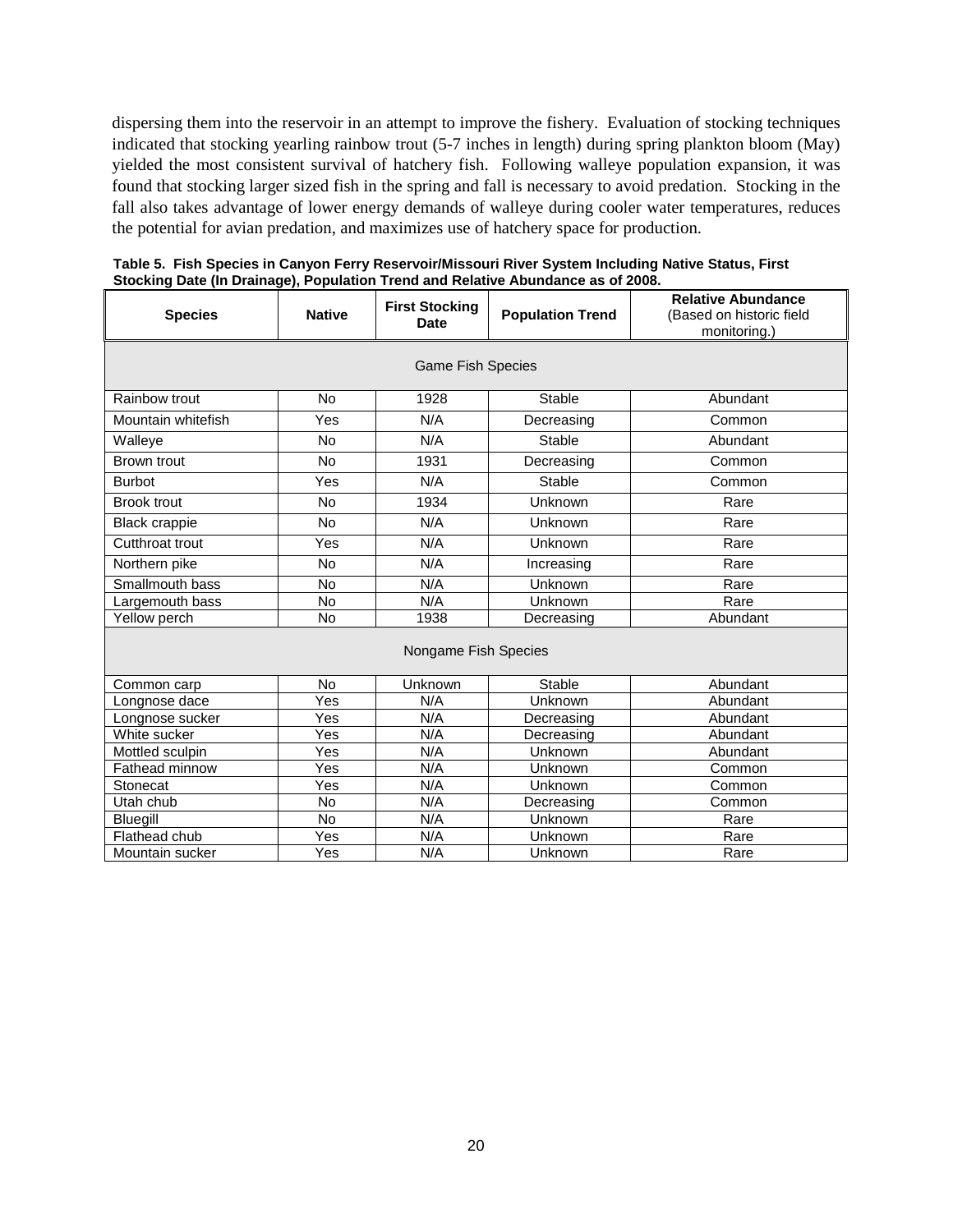

Figure 5. Canyon Ferry Reservoir Fish Population Trends for Rainbow Trout, Yellow Perch, and Walleye from Standardized Gillnetting Series.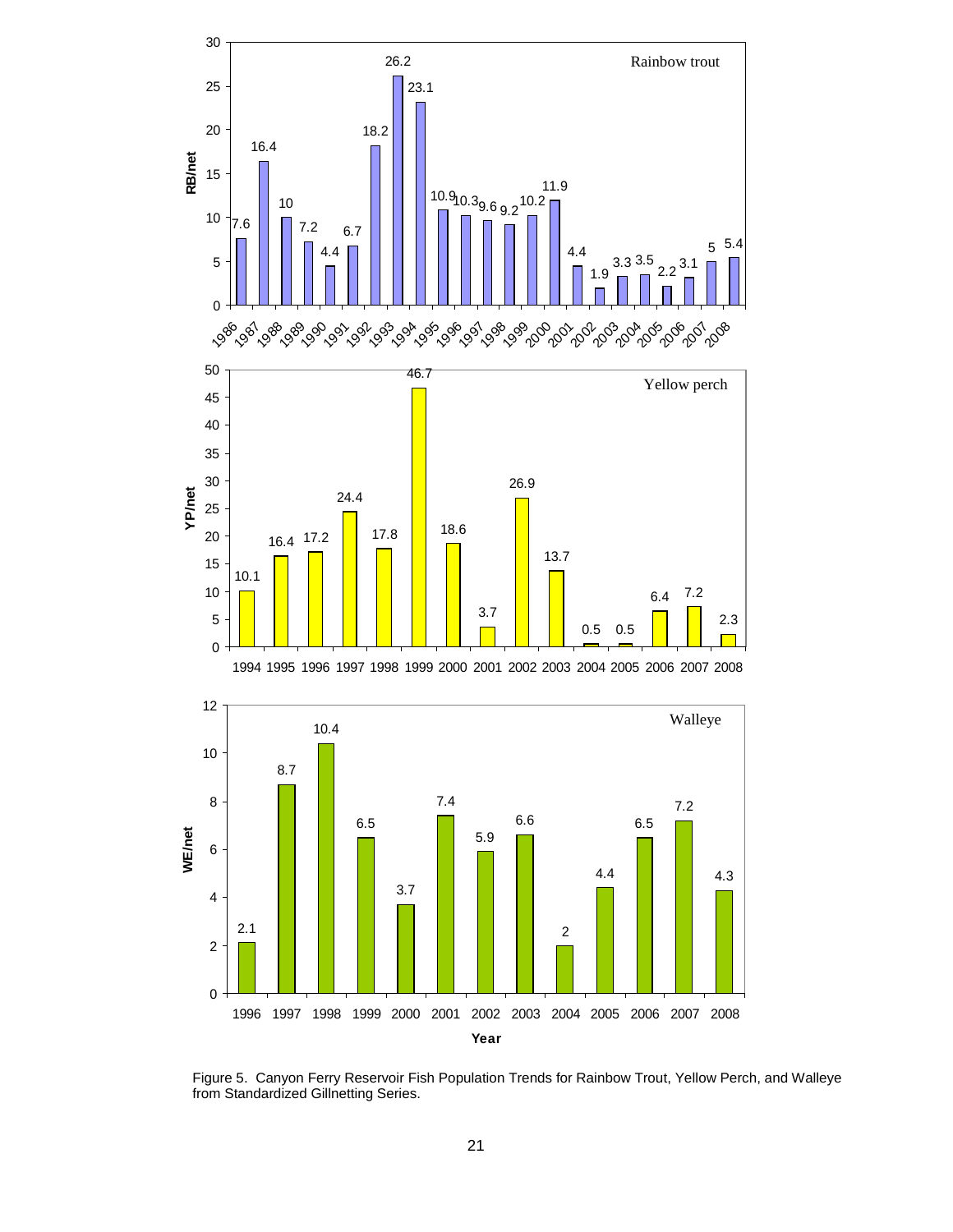Over the last 40 years, there have been significant fluctuations in the number of rainbow trout in Canyon Ferry Reservoir. These fluctuations in numbers have affected fishing success over the years. The Department measured poor fishing success (catch rates) in the mid 1960s (0.08 rainbow/hour), and again in the 1980s (0.08 – 0.14 rainbow/hour). These fluctuations appear to be closely associated with the varying success of the Department's stocking program for the reservoir. After a significant increase in rainbow trout abundance during the mid 1990s from increased stocking rates of yearling fish, the rainbow trout population trend remained relatively stable at approximately 10 rainbow trout per net throughout the late-1990s (Figure 5). By 2000, large year classes of walleye produced in 1996 and 1997 were large enough to effectively prey upon stocked rainbow fingerlings, and rainbow numbers declined in subsequent years. Stocking larger sized, 8-inch fish in the spring and fall has increased rainbow recruitment, resulting in an upward trend in recent years. The current population level maintains annual angler catch rates of 0.15 to 0.50 fish per hour (Figure 6).

Past management efforts have focused on rehabilitating degraded tributaries entering the Canyon Ferry/Missouri River system to enhance spawning habitat and increase recruitment of juvenile trout into the fishery. Sizeable spawning runs of wild strain rainbow trout have developed in various tributaries in the system, but contributions of juvenile trout from this increased spawning activity produces less than 10 percent of the Canyon Ferry rainbow trout fishery. Efforts to benefit the wild fishery will continue.

The brown trout population in Canyon Ferry Reservoir has remained at a relatively low level since the reservoir first filled in 1955. Results from sinking gill nets set periodically since 1955 indicate that brown trout numbers were highest immediately after the reservoir first filled, then remained relatively stable from 1958 through 1988. The brown trout population declined significantly between 1988 and the mid-1990s as a result of drought and spawning competition with stocked wild strain rainbow trout. Spawning habitat enhancements resulted in little improvement, and brown trout abundance is currently at an all time low level.

Yellow perch have been one of the most abundant species of fish in Canyon Ferry Reservoir for the past fifty years. However, the perch population has fluctuated extensively over time. These fluctuations are probably related to poor spawning and rearing habitat and variable spring weather conditions, which are believed to influence yellow perch spawning and rearing success on an annual basis. Yellow perch are a vulnerable prey species that is selected by walleye over other prey species, further influencing the variable nature of perch populations. Trends in yellow perch abundance in Canyon Ferry Reservoir have been periodically monitored since 1955 using a sinking gill net series set in June and August. Catch of perch per net pre-walleye declined from a high of 79 per net in 1964 to a low of 10 per net in 1994. Following walleye expansion in the late 1990s, catch of yellow perch per net has varied from a high of 47 per net in 1999 to a low of 0.5 per net in 2004 and 2005 (Figure 5).

Yellow perch population trends are also being monitored with summer beach seining data and a roving creel census that began in 1985. The beach seining series was initiated in 1991 to provide an index of annual perch production. Reliability of this tool for assessing annual production of perch is variable but it indicates that perch production can vary significantly from year to year and highlights years when yellow perch contribute to higher levels of forage availability. However, the relationship between annual production of yellow perch (measured by beach seine catches) and size of the adult population (measured by gillnet sets) shows little correlation.

Based on the roving creel census the number of anglers fishing on Canyon Ferry Reservoir during the summer specifically seeking to catch yellow perch has been steadily declining, with an average of 0.1%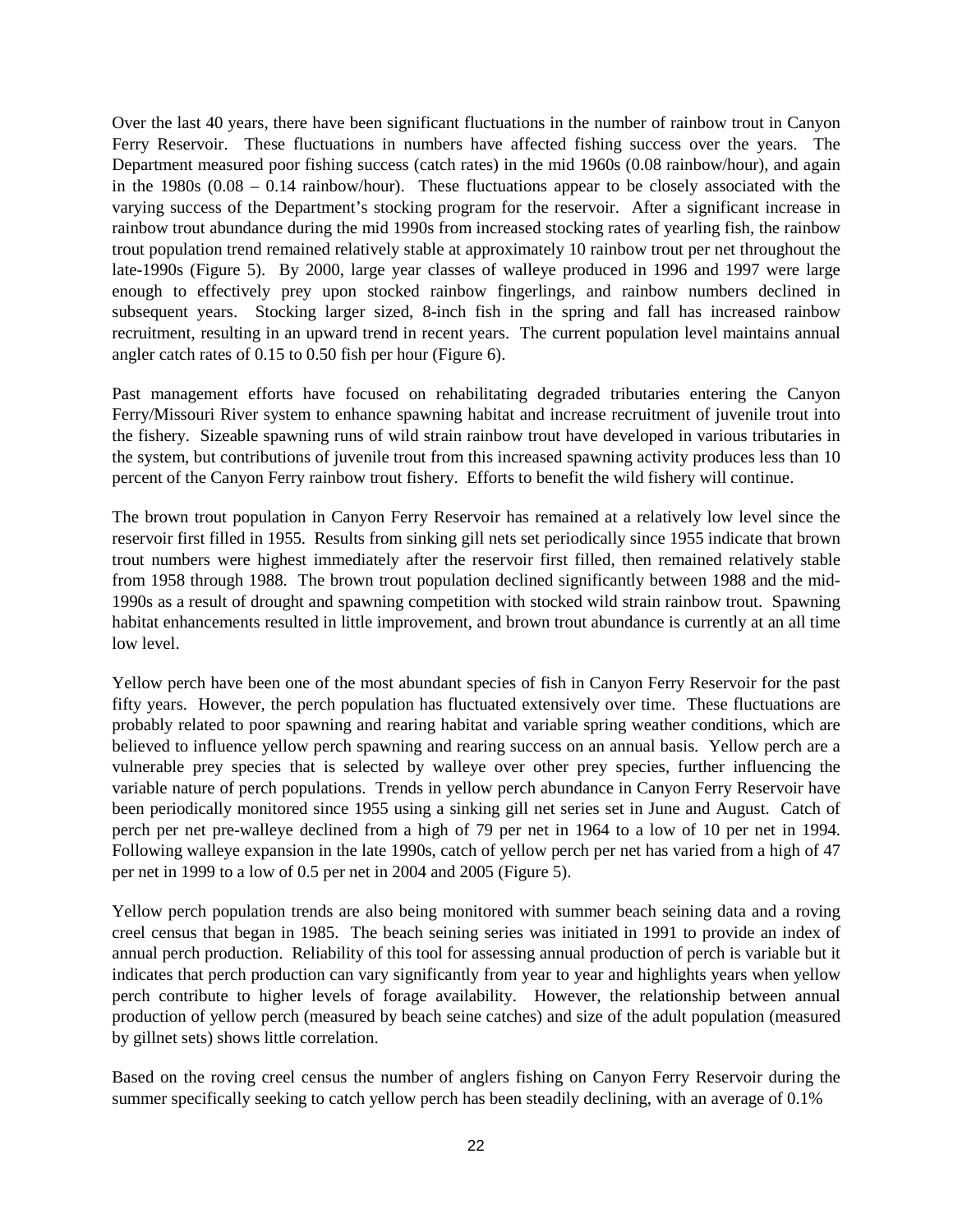

Figure 6. Canyon Ferry Reservoir Angler Catch Rates for Rainbow Trout, Yellow Perch, and Walleye.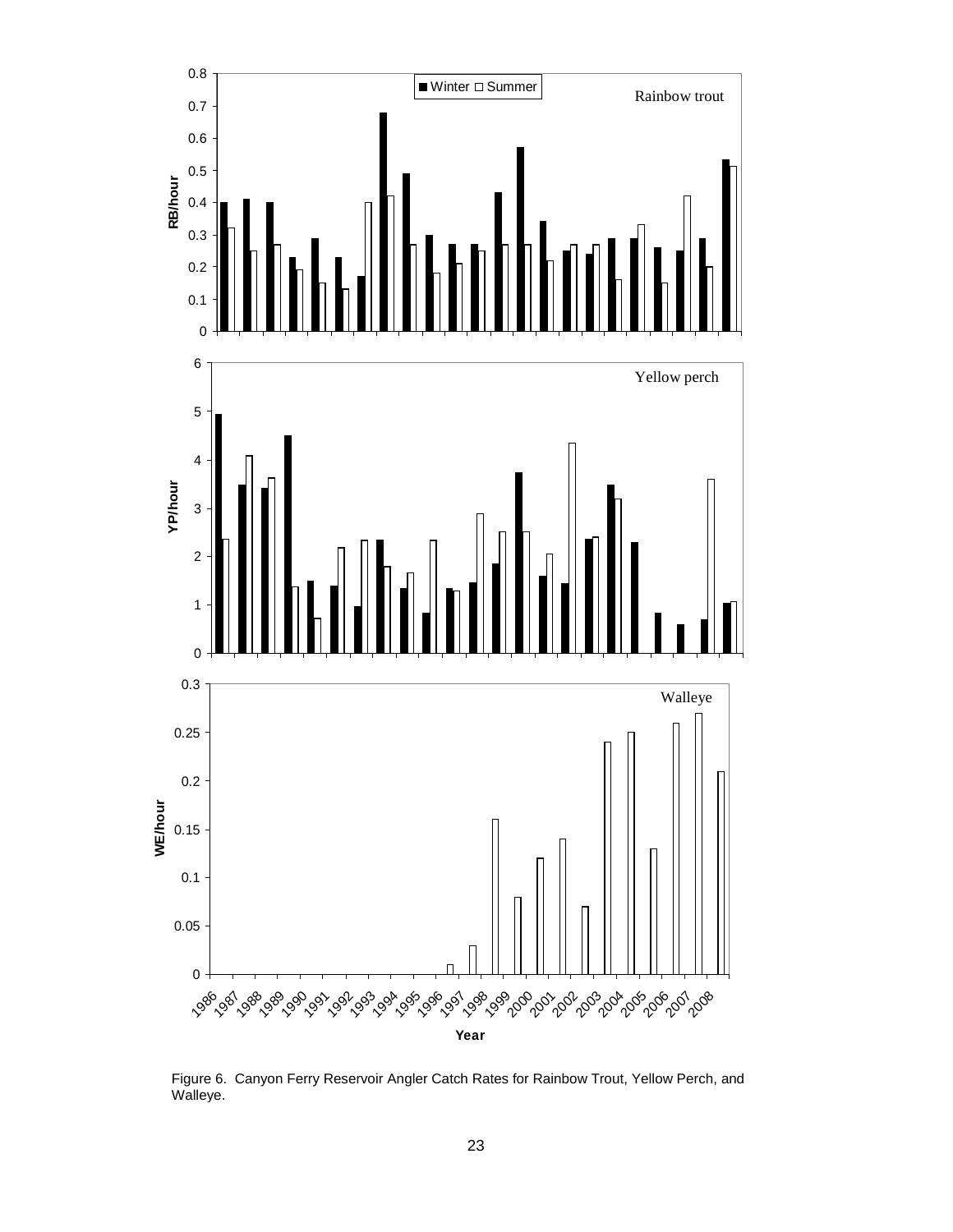of all anglers targeting only perch from 2004-2008. However, fishing for yellow perch is more popular during the winter. During the winter of 2008, 37% of all anglers were specifically seeking to catch yellow perch. Winter angler catch rates for yellow perch can be high, with an average of 2 fish per hour from 1986-1996 (Figure 6). Winter catch rates have been lower in recent years, averaging 1.6 fish per hour (2000-2008). Winter angler catch rates for yellow perch have remained comparatively low since 2005, and were at record low of 0.6 fish per hour in 2006 (Figure 6).

Yellow perch is now classified as a game fish in Montana and they are being managed as such in many waters. In 2005, the yellow perch daily and possession bag limits were reduced from 50 to 15 in order to counteract record low abundance in the reservoir. Additional ongoing management efforts included methods to reduce the impacts of reservoir operations on fishery resources and enhancing spawning and rearing success by providing additional lake bottom structure. For the past decade, thousands of recycled Christmas tree structures have been placed in the reservoir with the aid of several community and sportsman's groups. Yellow perch have been documented using the structures as spawning habitat, however it is difficult to determine if the structures positively influence perch abundance.

Walleye were not observed in Canyon Ferry biological sampling from 1955 through 1988. The first walleye was captured in 1989 during fall netting efforts to monitor rainbow trout. From 1989 to present, walleye have been captured in various monitoring net series annually. Walleye population trends in Canyon Ferry are based on four monitoring systems developed to assess fish populations: 1) sinking gill net series conducted periodically since 1955 (June and August sampling); 2) floating gill net series set annually since 1986 (May and October); 3) fall walleye gill netting series initiated in 1996 (September); and 4) roving creel census conducted since 1986.

The walleye population initially entered a phase of extremely rapid population growth that is characteristic of newly developing populations (McMahon 1992). In 1998 fall gill net catch of walleye reached record high 10.4 walleye per net, however continued exponential growth characteristic of new populations were not realized. Relative abundance of walleye declined after the 1998 peak and since has fluctuated between 2.0 (2004) and 7.4 (2001) walleye per fall gillnet (Figure 5). Since 2000, fall relative abundance has averaged 5.3 walleye per fall sinking gillnet. The current composition of the walleye population consists of smaller-sized, young walleye with 84% of walleye captured in fall gillnets in 2008 between 10-14.9-inches total length.

Forage diversity and supply is critical for sustaining quality walleye populations. Consequently, intensive walleye diet analyses has been conducted since 1994. Yellow perch and suckers comprised most of the walleye diet when the population first developed in Canyon Ferry. Yellow perch are still a significant component of the walleye diet, with perch comprising 49% of the diet since 1994. Suckers currently contribute little to the walleye diet, comprising only 0.3% of the diet in 2008. Low frequency of suckers in the walleye diet is largely a function of lower sucker densities. Salmonids (trout) can also comprise a large percentage of the walleye diet, with trout comprising over 70% of the diet in some years. Since 1994 salmonids average nearly 20% of the walleye diet. Food habits vary seasonally and other prey items are of significance through different periods of the year.

A risk assessment entitled "Potential Impacts of the Introduction of Walleye to the Fishery of Canyon Ferry Reservoir and Adjacent Waters" concluded that the possibility of increasing fishing opportunities with the introduction of a species such as walleye is offset by the potential impacts on other fish species (McMahon 1992). This assessment, along with numerous other sources of expertise, experience, and input, provided the basis for management efforts centered on walleye management. The primary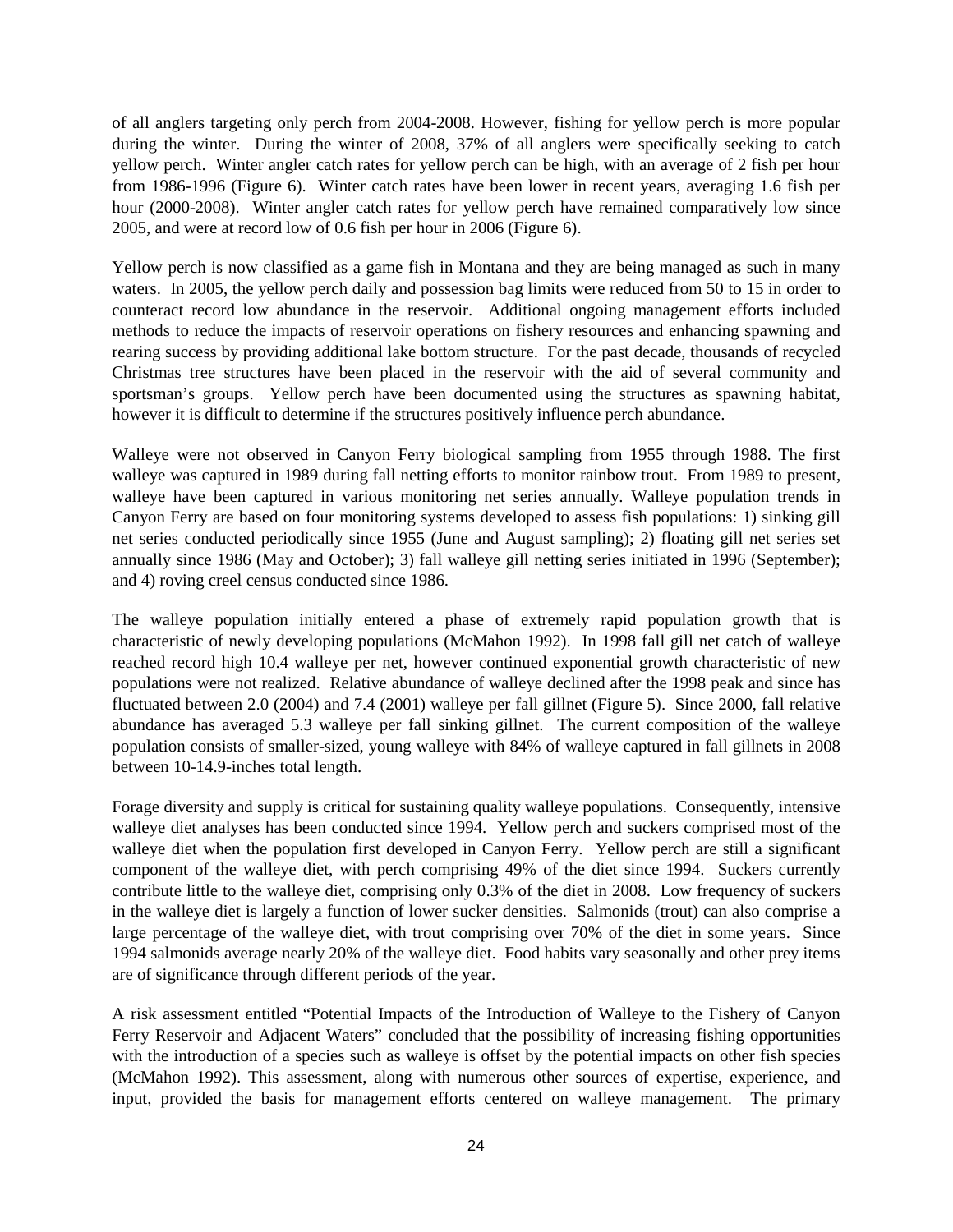concerns at Canyon Ferry are that walleye reproductive potential is very high, and there is tremendous potential for creating a high-density walleye population that could deplete prey species, including sport fish such as yellow perch and trout. Walleye densities did not grow to proportions anticipated when the population first expanded in the late-1990s, but the reproductive potential in Canyon Ferry is still very high. Also, determination of walleye densities that can be maintained without permanently depressing the prey populations is still being studied. Due to the variable nature of walleye spawning, it is only a matter of time before another extraordinary year class, such as that produced in 1996, occurs.

Results of intensive walleye sampling conducted since 1994 confirm concerns expressed in the 1992 risk assessment. A small spawning population in 1996 produced a very strong year class of fish that resulted in a well-established walleye fishery at Canyon Ferry. In 1997, the reservoir was drawn down to near record low levels that reduced the quality of walleye spawning habitat at the only documented spawning site. Concurrently, FWP conducted an effort to remove mature walleye from spawning areas. Approximately 40 million walleye eggs were intercepted from 175 females prior to spawning. Despite this effort, walleye produced 4.0 yearlings per net in the fall 1998 netting series, compared with 6.27 yearlings per net in the 1997 fall netting series. Following failed walleye removal efforts in 1997, FWP recognized that walleye were going to be a significant component of the fishery and developed strategies to incorporate walleye into the multi-species fishery.

In addition to monitoring traditional game fish species, FWP gillnetting and beach seining efforts also track populations of other species present in the system. Monitoring will be an increasingly important component of data collection as the fish community continues to adjust to the changing walleye population. Monitoring abundance of white suckers, for example, will assist efforts to evaluate the forage fish availability for walleye. White suckers have decreased significantly since the mid-1950s when the reservoir was filled, remained relatively stable through the early 1990s, and have declined significantly since 1996. Examining sucker abundance in conjunction with other species (both predators and prey) will provide important information for future management of the Canyon Ferry-Missouri River system.

Continued monitoring of relative abundance of selected fish species as well as angler use is critical in identifying and maintaining management goals. Improvements in angler technology coupled with changes in angler pressure can influence the amount of fish harvest in the system. For primary species actively managed in Canyon Ferry, management "triggers" have been implemented to adjust management strategies with changing fish populations and resulting changes in angler trends.

# **Canyon Ferry Reservoir Management Goals and Limiting Factors**

The goal for managing the upper Missouri River reservoir system fishery is to maintain a cost effective multi-species fishery that maintains the current level of angler use during both the open water and ice fishing seasons. Management of the multi-species fishery will attempt to maintain desirable sport species (i.e., rainbow trout, yellow perch, brown trout, walleye, and burbot) as well as maintain populations of non-game species (e.g., suckers, dace, sculpins).

To achieve this goal for the system, management strategies must be developed to enhance reproduction and survival of all potential species that will be influenced by walleye predation.

Determining all of the limiting factors that regulate fisheries in complex systems like the Canyon Ferry-Missouri River system is difficult to accurately assess. However, there are some basic limitations that are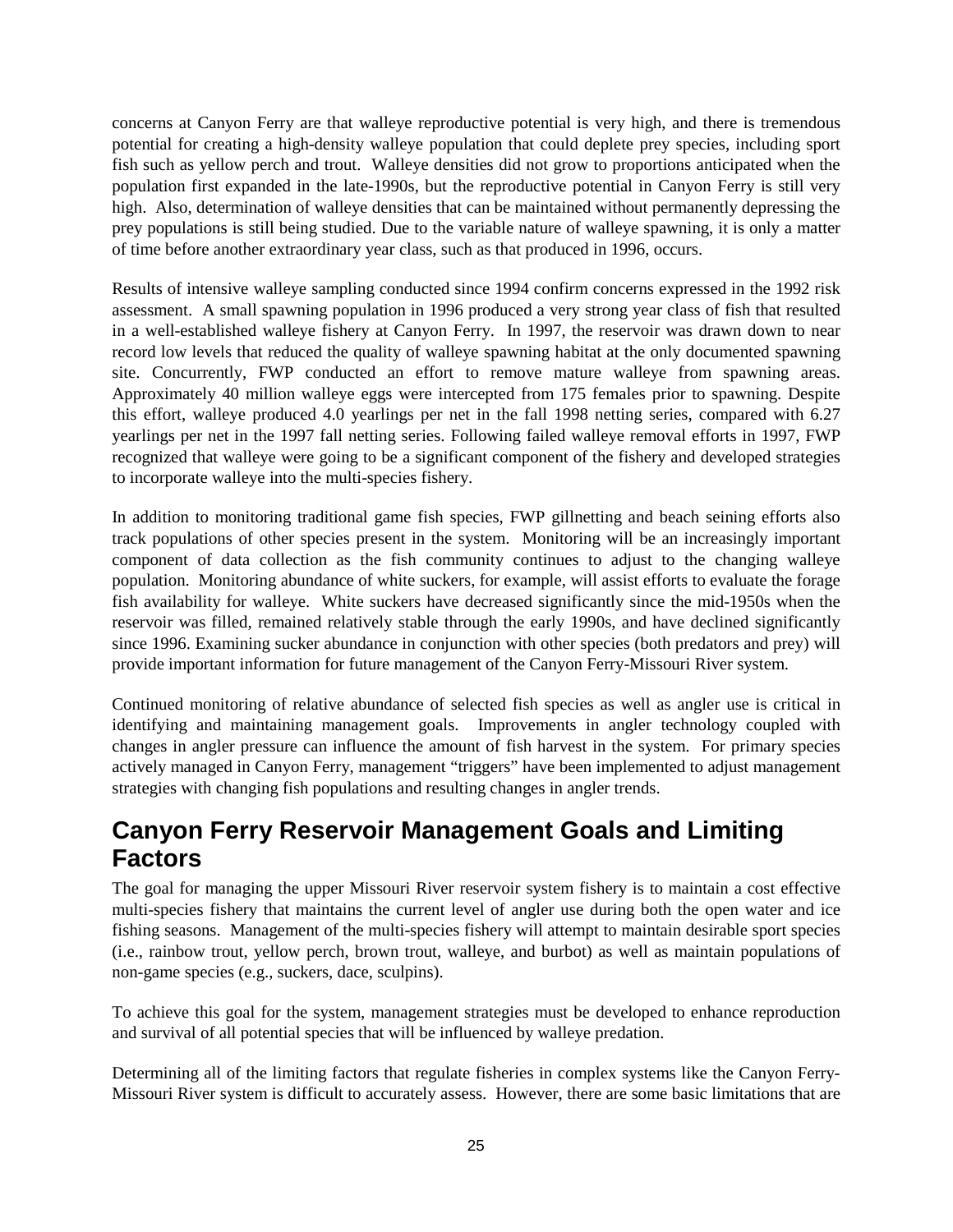known to exist for each of the major sport fish species in Canyon Ferry Reservoir. Perch populations tend to be limited by reproductive and rearing success, while trout populations are limited by number and size of fish stocked and recruitment of stocked fish. In contrast, walleye reproductive potential is extremely high in Canyon Ferry and may ultimately be limited by available forage, other predators (e.g. Northern pike), and other environmental variables (i.e., spring spawning conditions). A depleted forage base will ultimately result in reduced growth and productivity of not only walleye, but also other fish in the system as well. Other factors currently or potentially limiting sport fish species in Canyon Ferry Reservoir include but are not limited to:

- Available spawning and rearing tributaries are insufficient to adequately supply juvenile brown and rainbow trout for the reservoir, and hatchery allocation constraints and costs limit the number of fish available for stocking. The limited spawning habitat of rainbow trout and brown trout further impacts their poor reproductive success, and predation by walleye further reduces recruitment of successfully reared fish.
- Walleye diet studies indicate a high preference for yellow perch, suckers, and trout. At current yellow perch and sucker population levels and reproductive capability, it is unknown if these species can adequately provide a sustainable forage base for the walleye population. Predation of stocked trout could impede the cost-effectiveness of fish stocking and hinder recruitment to the sport fishery.
- Yellow perch spawning and rearing success is variable and density of the adult population appears to be limited by recruitment. A relatively small spawning stock of perch are capable of producing large age classes of perch, however lack of suitable nursery and cover habitats leave juvenile perch vulnerable to predation and limiting recruitment of entire age classes. Heavy predation has the potential to permanently suppress the yellow perch population and may jeopardize the ability to manage the yellow perch sport fishery.
- Development of a low dissolved oxygen plume in the deep water at the base of Canyon Ferry Dam occurs in the summer months. Deep areas, greater than 60-80 feet, at the north end of the lake may not be suitable for some fish species because of low dissolved oxygen levels during the summer months.
- Whirling disease has been found in the Missouri River between Toston Dam and Canyon Ferry Reservoir and in some of the associated tributaries. This disease is caused by a parasite that affects the cartilage of young trout and leads to physical deformities that reduce their ability to feed and avoid predators. As this disease progresses in the system it could potentially reduce reproductive success of rainbow trout and wild fish recruitment.
- Reservoir operations that result in average annual fluctuations of 12 feet limits establishment of shoreline vegetation to serve as spawning and rearing habitat for yellow perch or other species with similar spawning requirements.
- Extended surface spills during spring run-off may result in fish loss/transport out of Canyon Ferry. Losses of walleye and rainbow trout have been documented and may be significant.
- **Localized depletions of fish may occur during intensive fishing periods (e.g. concentrated areas of** yellow perch anglers during high-use periods in the winter) limiting recruitment and survival in distinct subpopulations in the reservoir.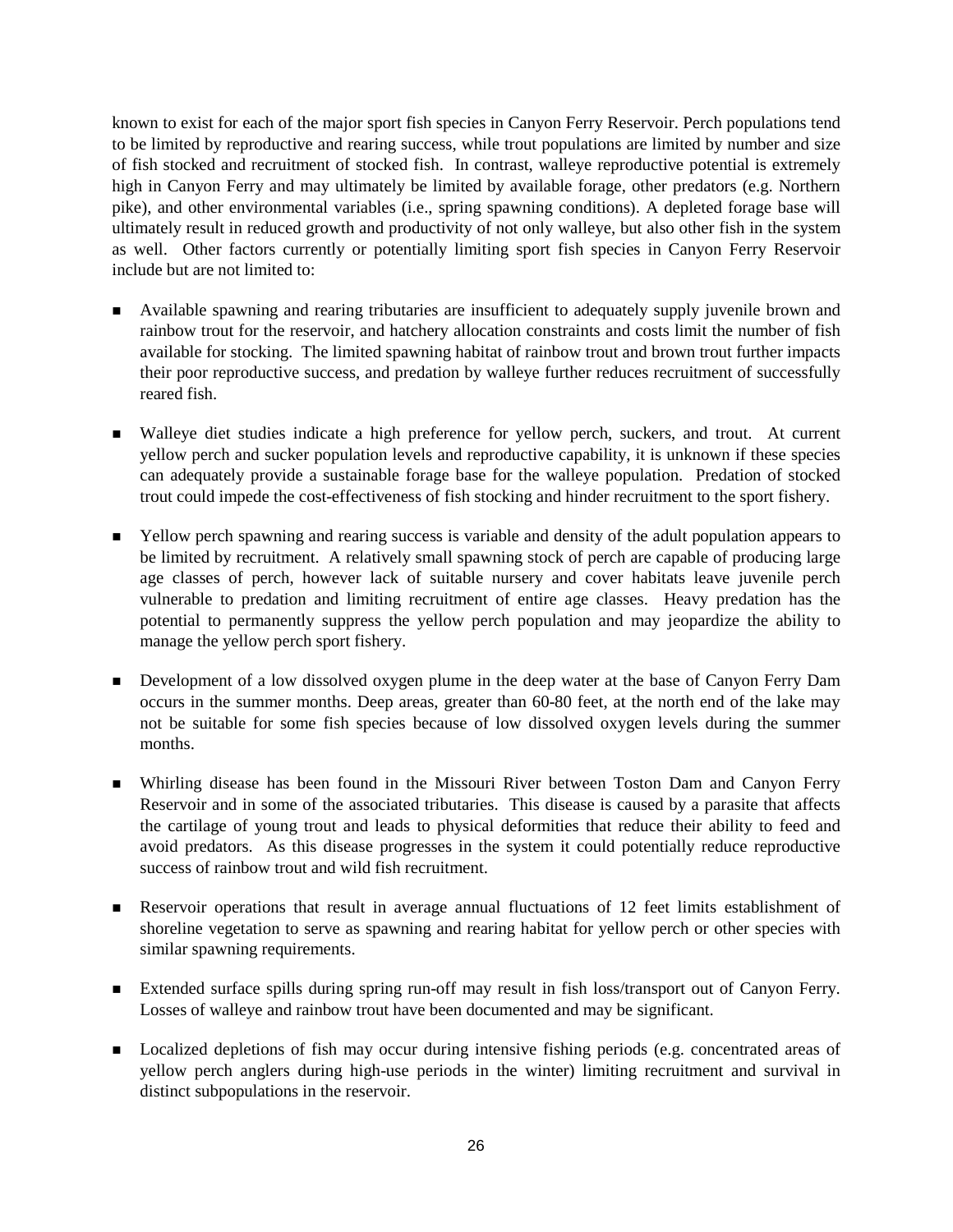**Expansion of the northern pike population could increase predation on an already limited forage base.** 

# **Canyon Ferry Reservoir Management Goals by Species**

In order to manage a fish community that includes multiple sport fish species, it is important to recognize that the goal for each species is affected by the success of management strategies for other species in the system and not all fish species can be maximized simultaneously. This plan emphasizes management for trout and walleye while recognizing the importance of yellow perch as a sport fish and a forage species.

# **Yellow Perch**

# **Goals and Objectives:**

Continue to recognize the importance of yellow perch and apply management strategies to improve the current population to enhance the sport fishery and identify importance as a forage species.

- Achieve and maintain a three-year running average gillnet catch of 10 yellow perch per net in the summer sinking gillnet series.
- Maintain a three-year running average winter angler catch rate of 2.0 yellow perch per hour.

# **Rationale:**

Yellow perch are the preferred prey item for most predator species in Canyon Ferry Reservoir; predation losses have increased significantly with walleye population expansion. Increasing the abundance of yellow perch is difficult and achieving a level of 10 per net will require successful implementation of a variety of management actions including spawning/rearing habitat enhancement, conservative angler harvest regulations, and active management of walleye through angler harvest. Cost-effective spawning/rearing habitat enhancement projects such as building juniper or Christmas tree reefs have been implemented since the early 90s, with larger scale efforts beginning in 1998 and continuing to present.

- Continue conservative harvest regulations to prevent over-harvest by anglers. Evaluate and implement further regulation changes if needed. In 2005, yellow perch daily and possession bag limits were dropped to 15 fish.
- Continue adequate data collection to determine if strategies are effective and the goal is being met.
	- If three-year average catch for perch in summer sinking gillnets falls below 3 perch per net, implement more conservative perch management strategies, such as further reductions in angler harvest, increased predator suppression, and/or additional habitat manipulations and improvements.
	- If three-year average catch for perch in summer sinking gillnets increases above 15 perch per net, recommend increasing angler harvest limits.
	- If these triggers are exceeded within three years following plan implementation, consider deferring management action to better determine effectiveness of strategies outlined in this plan.
- **Continue to construct spawning/rearing habitat in Canyon Ferry as long as the project remains cost**effective.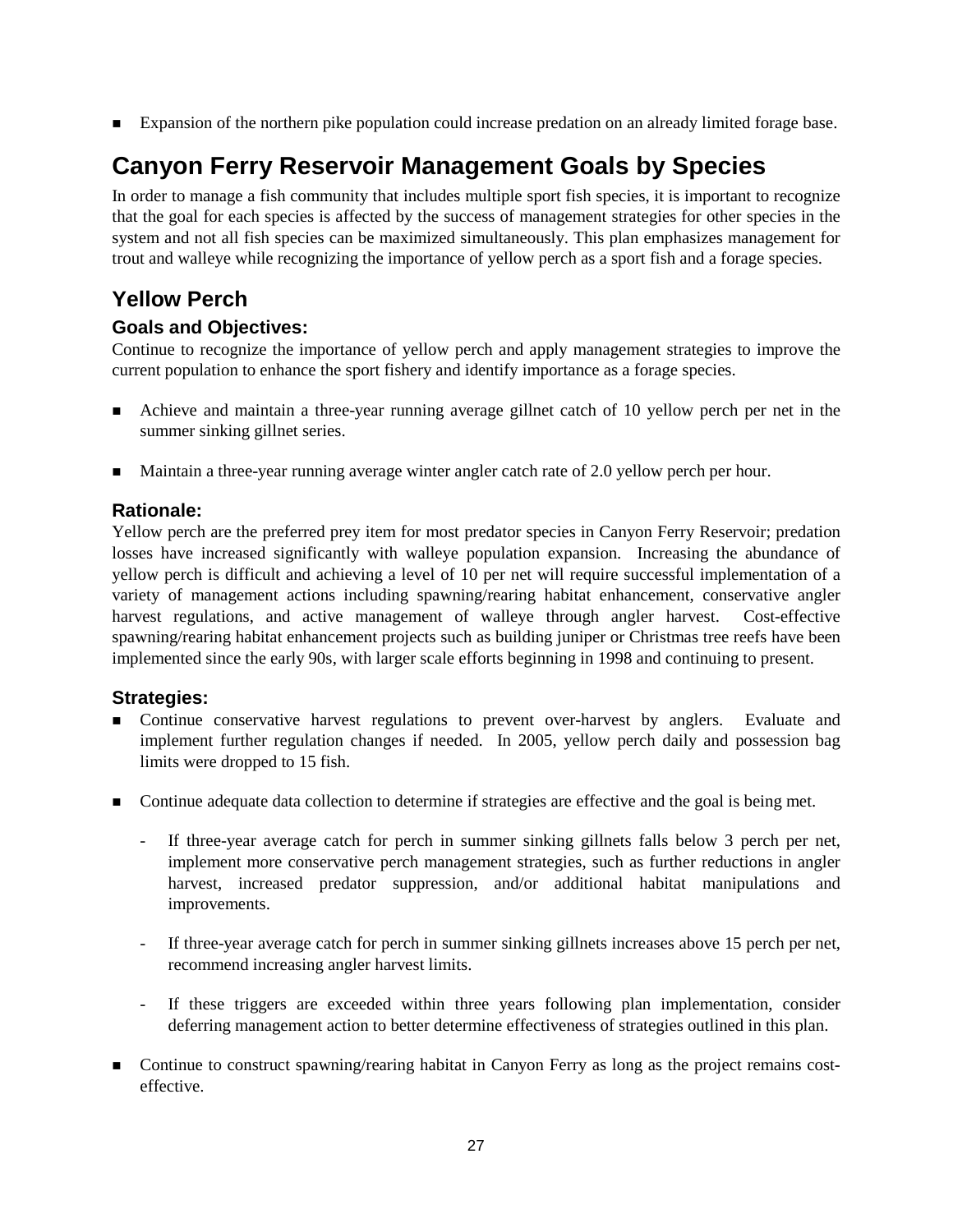- Within the two years of implementing the plan, determine the feasibility of proposed enhancement opportunities (e.g., waterfowl ponds as rearing areas, net pens, use of other artificial habitat).
- Continue the Christmas tree habitat enhancement project. Evaluate success of structures in other locations. Maintain relationship with City of Helena to continue supply of Christmas trees.
- Work with reservoir managers and water users to identify opportunities to modify reservoir levels and improve shoreline spawning habitat.
- Implement research to identify critical spawning habitats and nursery areas using telemetry within the first two years of the plan.
- Determine other funding sources and options for habitat enhancement projects (e.g., Walleyes Unlimited, Non Government Organization).
- Consider the feasibility and effectiveness of stocking perch to supplement perch population.
- Report measurable progress annually through public meetings and annual reports.

# **Rainbow Trout**

#### **Goals and Objectives:**

Rely on rainbow trout to continue providing angling opportunity at approximately the current level of angler catch.

- Maintain a three-year running average gill net catch of 5-6 rainbow trout per net in the fall floating gillnet series.
- **Maintain a three-year running average summer angler catch rate of 0.25 rainbow trout per hour.**

#### **Rationale:**

The 2001-2009 Upper Missouri River Reservoir Fisheries Management Plan established higher objectives for rainbow trout abundance in Canyon Ferry (10 rainbow per gill net), but it was not feasible to sustain the fishery at that level, as the hatcheries could not supply the request for fish necessary to maintain 10 rainbow trout per gillnet. These objectives were only met in 2000. At present stocking levels and with current minimal levels of natural recruitment to the reservoir, it is reasonable to expect that a relatively stable fishery with good angler catch rates can be maintained at approximately 5-6 rainbow trout per gill net set. Since 2006, spring and fall stocking of 8-inch Eagle Lake and Arlee strain rainbow trout have seen increases in overall rainbow abundance and angler harvest. Stocking of larger sized rainbow trout is necessary to avoid predation by walleye. Stocking in the spring and fall also allows for efficient use of hatchery raceways, plus fall stocking takes advantage of lower energy demands by walleye due to lower water temperatures.

# **Strategies:**

 Continue annual planting of approximately 150,000 age one, 8-inch Eagle Lake rainbow trout in the spring and approximately 50,000 age 0, 8-inch Eagle Lake and approximately 100,000 age 0, 8-inch Arlee rainbow trout in the fall.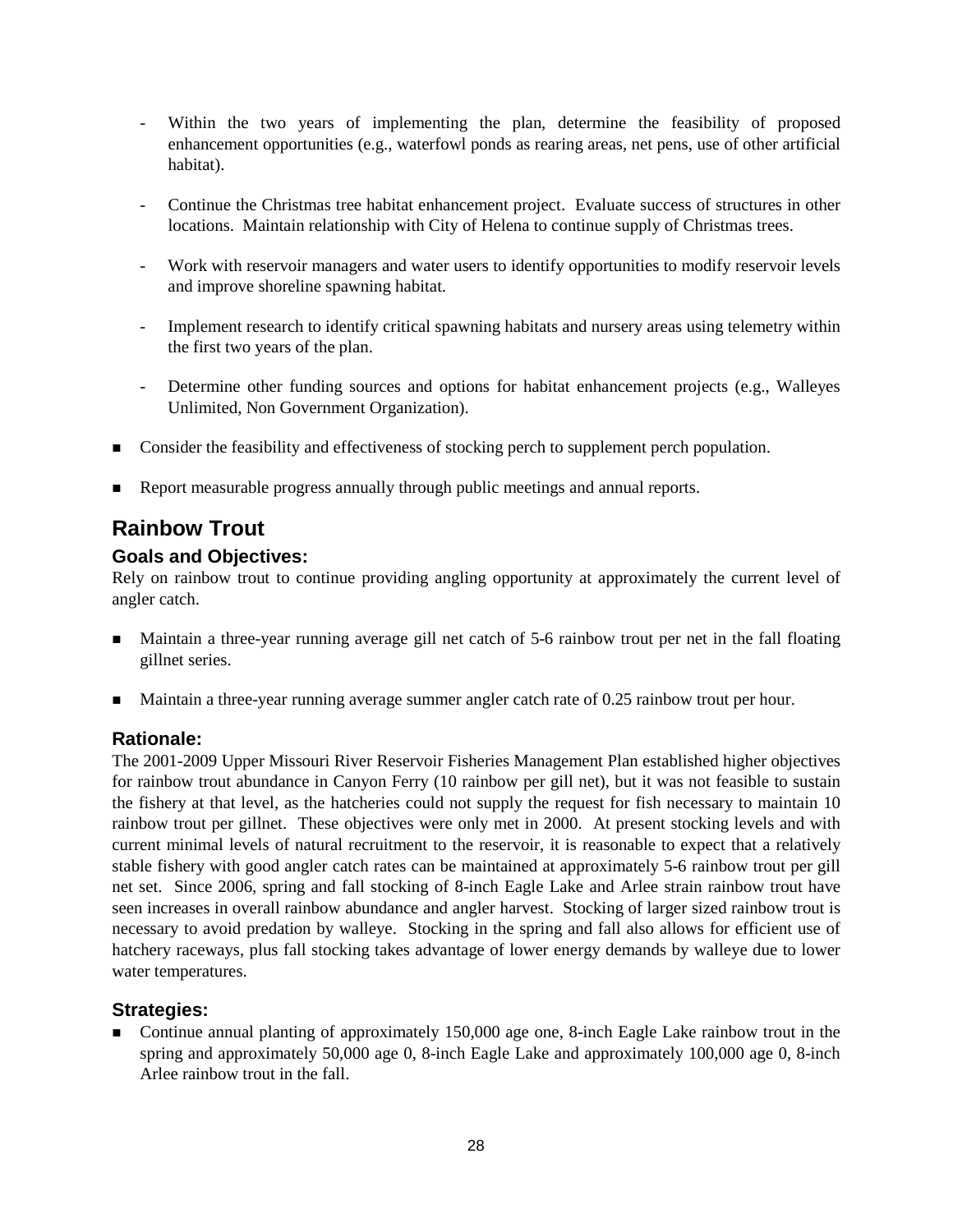- Continue annual monitoring and data collection to evaluate if management goals are being met.
	- If three-year average catch for rainbow in fall floating gillnets falls below 5 rainbow trout per net and/or angler catch rates decline substantially, recommend changes to the stocking plan (e.g., timing and location of fish plants, different rainbow strains, size at stocking) and implement if deemed cost-effective. Determine what limiting factor is reducing rainbow trout recruitment (e.g., hatchery or strain issues, increased predation by walleye).
	- If three-year average catch for rainbow trout in fall floating gillnets falls below 3 rainbow trout per net, consider more active management actions such as lowering angler harvest limits and/or implement predator suppression measures based on biological justification if predation is identified as the primary factor limiting recruitment.
- Continue to improve trout spawning tributaries in the system to increase wild trout abundance.
- Maintain restricted harvest regulations and closures associated with spawning areas.
- **Consider stocking additional rainbow trout when additional hatchery fish are available.** Do not stock if surplus fish will interfere with rainbow trout strain or season of stocking evaluations.
- Work with Wildlife Bureau of FWP and U.S. Fish and Wildlife Service (USFWS) to better quantify effects of pelicans and cormorants on stocked rainbow trout recruitment.

# **Walleye**

#### **Goals and Objectives:**

Rely on walleye to maintain a self-sustaining sport fishery to enhance the summer fishery and provide an additional component to the winter fishery.

- Maintain a three-year running average of 5 walleye per net in the fall walleye gillnetting series.
- Evaluate criteria for determining appropriate walleye density consistent with the availability of forage.

#### **Rationale:**

Based on extensive studies since 1990, including a risk assessment for a walleye introduction in Canyon Ferry (McMahon 1992), maintaining the long-term quality of the walleye fishery is difficult because of high walleye reproductive success relative to available forage supply. Management of other desirable fish species in the reservoir will be difficult without active walleye management. Maintaining walleye at a level that sustains a balanced fish community is necessary to reaching multi-species goals. Failure to adequately control walleye population growth will result in further depletion of the food supply including sport fish species such as yellow perch, trout, and burbot. Substantial reductions in the population levels of yellow perch and rainbow trout are inconsistent with the goal of managing for a multi-species fishery in Canyon Ferry Reservoir. Angler harvest is the most cost-effective tool for walleye management; however other strategies may need to be explored if the walleye population reaches full reproductive potential. Data suggests that liberal fishing regulations likely play a role in size distribution of the walleye population, with high rates of exploitation limiting the number of larger fish in the population. However, due to known forage limitations in the reservoir, adjustments to limits may be necessary to maintain walleye population numbers compatible with forage abundance. Strategies for managing the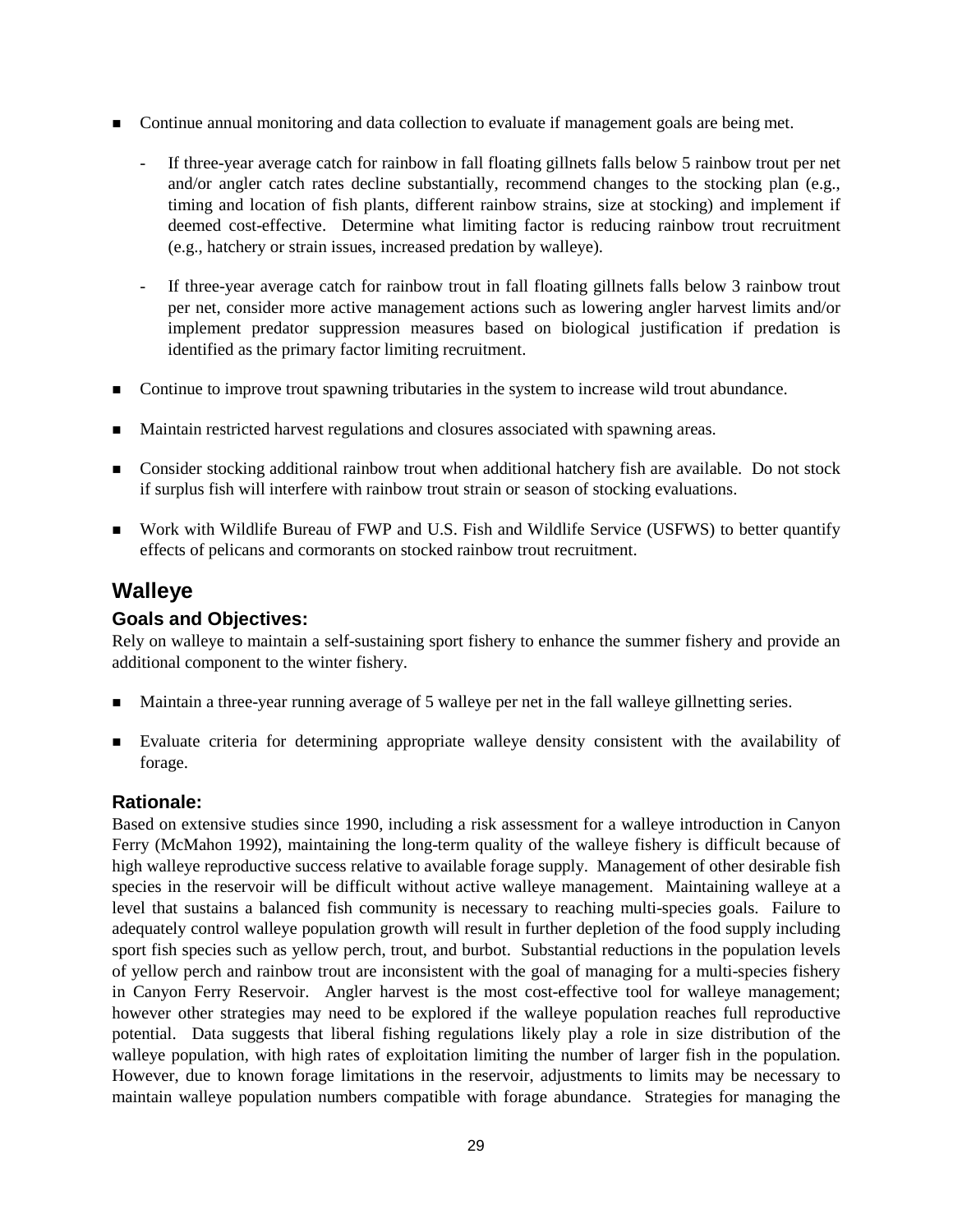walleye population to sustain the desired trout and yellow perch fisheries by using more aggressive tools are based on "triggers" to initiate progressive management actions.

- Adjust angler harvest regulations to manage walleye population abundance and reduce predation on other desirable species. This is the most cost-effective and selective management tool available at Canyon Ferry to manage the walleye population. Regulations from the 2000-2009 Management Plan were designed to require few fish to be released, even by the most successful anglers, and the daily limit not likely to be exceeded. Limits below those set in the 2000-2009 Management Plan may increase numbers of desirable sized walleye, however limits above standard regulations for the Central Fishing District for walleye (5 daily and 10 in possession) are necessary to maintain a suitable forage base and preserve populations of other species. Modified angler bag and size limits may be used as management tools to improve desirable size groups (i.e., slot limits, bag limits, closures, among other tools).
	- Alternative 1: Reduce bag limit to 10 fish daily, 20 in possession with only one fish greater than 28-inches. Maintain 10 fish limit for three years in order to evaluate any changes to walleye population structure.
		- o This alternative will reduce overall angler exploitation of walleye, while continuing to actively manage walleye to reduce predation of other desirable sport fish species. FWP data show that high bag limits may limit the number of fish that recruit to larger size groups. Reducing the bag limit also reduces overall exploitation, which may recruit more fish to more desirable size classes. By limiting harvest to only one fish greater than 28-inches maintains a trophy component to the fishery. Adaptive management strategies allow changes to the bag limit as walleye abundance changes.
	- Alternative 2: Reduce bag limit to 10 fish daily, 20 in possession with only 4 fish greater than 16-inches and one fish greater than 28-inches.
		- o This alternative further reduces angler exploitation with additional restrictions to angler harvest. Having only 4 fish greater than 16-inches will reduce harvest of larger sized fish while only one fish greater than 28-inches will maintain a trophy component. Additional protection of larger-sized fish offered by this alternative may conflict with management strategies for other sport fish species (e.g., if a large component of the fishery is over 16 inches in length, the forage requirements to maintain the walleye population may be greater than the forage base can support). This alternative proposes more complex regulations to achieve what might be attained by a simpler overall reduction in harvest (i.e., Alternative 1).
	- Alternative 3: Maintain current bag limit of 20 fish daily, 40 in possession.
		- o This alternative will continue to maximize angler harvest to manage the walleye population. Maximizing angler harvest reduces walleye numbers, which in turn reduces predation of other species in the reservoir. Data suggests that high harvest also may limit recruitment to larger size groups, further limiting predation by reducing average size of fish. Numbers of other desirable species (i.e., yellow perch and rainbow trout) may be increased through decreased predation by walleye.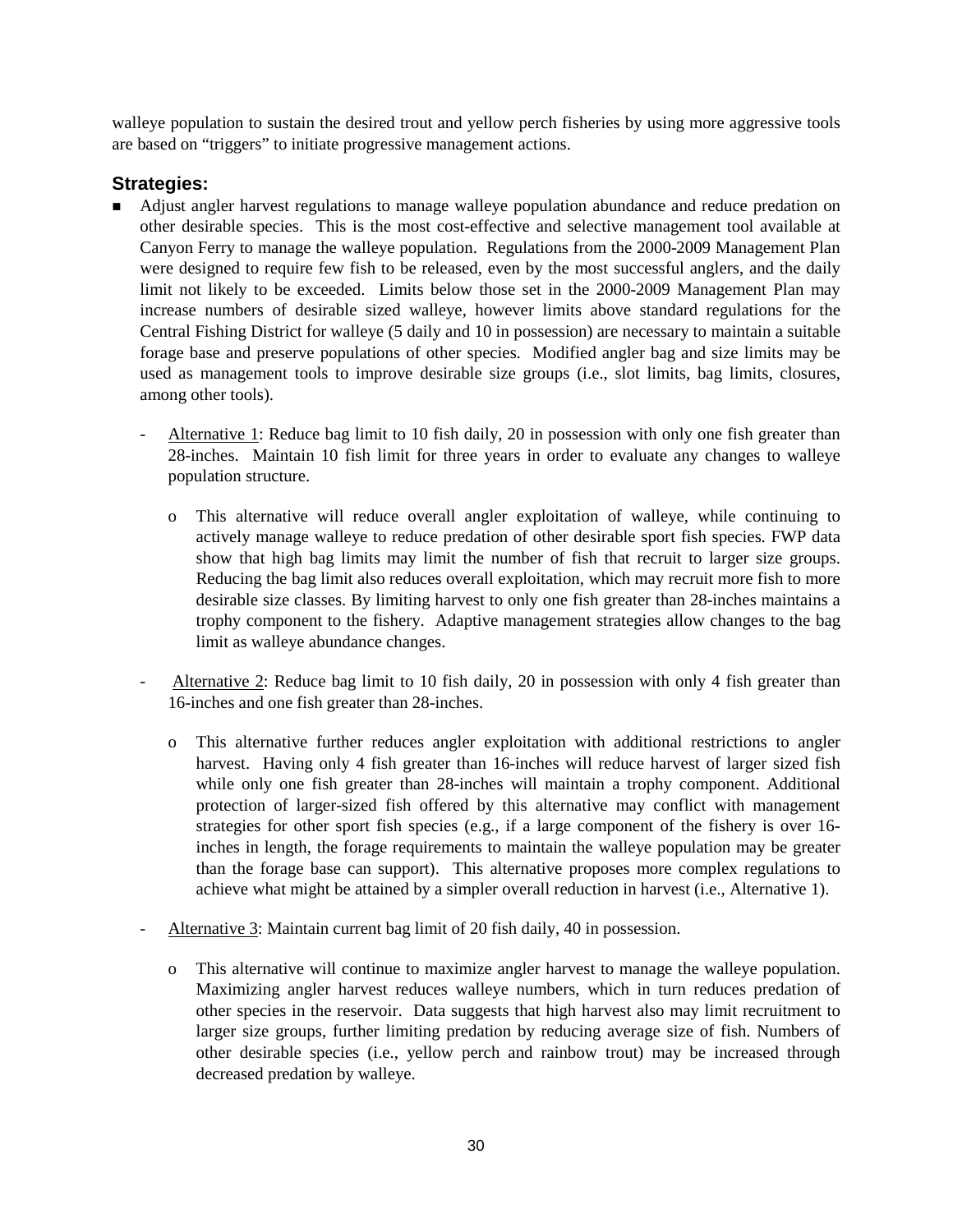- If needed, implement more aggressive management to control walleye population growth or manage population size structure. Triggers for modifying management actions will be based on annual fall monitoring of walleye (15 sinking gillnets set in September), summer netting for yellow perch (33 sinking gillnets set in June and August), and fall monitoring for rainbow trout (18 floating gillnets set in October). Additional aggressive management techniques may be implemented if, based on a threeyear running average, any of the following criteria are reached:
	- 1. Walleye density increases above 7 fish per net.
	- 2. Yellow perch density decreases below 3 per net.
	- 3. Rainbow trout density decreases below 3 per net and walleye predation determined the primary factor limiting rainbow trout recruitment.
	- If these triggers are exceeded within three years following plan implementation, consider deferring management action to better determine effectiveness of strategies outlined in this plan.

Upon reaching the targets listed above and within the adaptive management framework more aggressive actions may be implemented following public discussion. The following actions may be considered through a Montana Environmental Protection Act (MEPA) analysis and/or public review process:

- Increase angler bag limits for walleye. This would likely be the first action implemented to reduce walleye densities.
- Consider use of gill nets or trap nets to remove walleye during periods when fish are concentrated in specific areas (e.g., spawning period, fall).
- Allow spear fishing by submerged swimmers or through the ice to increase harvest. Consider imposing a maximum size restriction to prevent targeting the biggest fish and to retain a trophy component in the fishery.
- Evaluate walleye derbies/tournaments as a tool for aggressively harvesting fish.
- Authorize commercial harvest of walleye. In anticipation of the necessity to establish a commercial walleye operation on Canyon Ferry Reservoir, FWP must request authorization from the Montana Legislature to allow the taking and sale of walleye (87-4-601, Montana Code Annotated (MCA)) and subsequently revise the Administrative Rules of Montana governing commercial fishing (12.7.101, Administrative Rules of Montana (ARM)).
- Use electrofishing to remove walleye from the Missouri River during spring spawning.
- If it is determined that the walleye population is over-harvested and more conservative limits are necessary to support a viable walleye population, walleye daily and possession limits will be modified and derbies/tournaments will be evaluated to protect walleye. Decisions will be based on fall monitoring showing a decline in walleye to below 3 per fall gillnet net based on a three year running average.
	- Should three-year average walleye catch decline below 3 per gillnet while perch and rainbow abundance are below management goals (10 perch per summer gillnet and 5-6 rainbow per fall gillnet), changes to walleye limits will be recommended only after impacts to perch and rainbow populations are determined.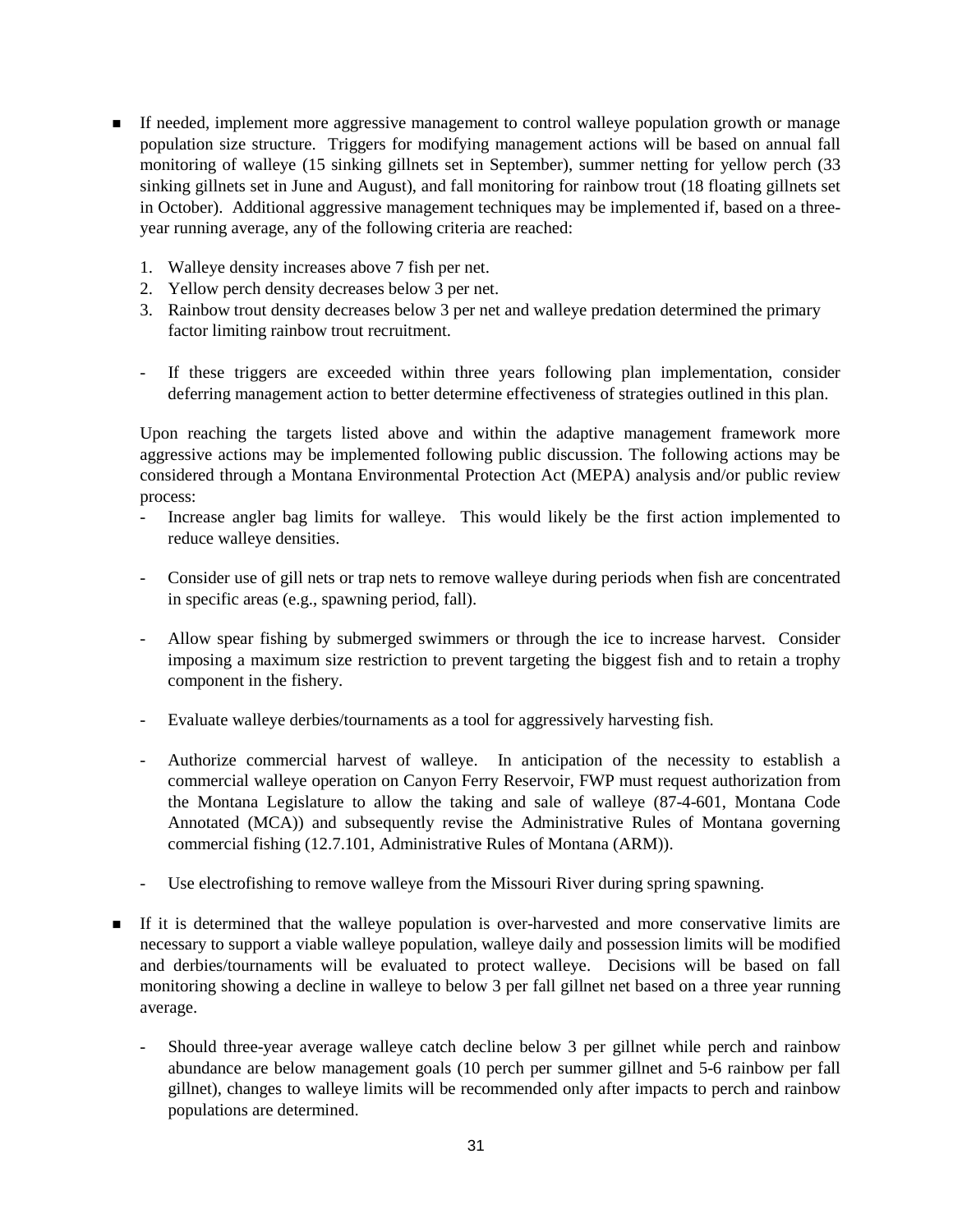- Should three-year average walleye catch decline below 3 per gillnet while yellow perch and/or rainbow trout abundance are below management triggers (3 per summer gillnet for yellow perch and 3 per fall gillnet for rainbow trout) adjustments to walleye limit will not be made.
- **Continue adequate data collection to determine if strategies are effective and goals are being met.** 
	- Report measurable progress annually through public meetings and annual reports.
	- Conduct additional monitoring and research as needed (e.g., supplemental netting, tagging studies, 3-inch mesh gillnets). Explore sampling methods that reduce mortalities.
- Recognize the importance for anglers to have multiple size classes of walleyes represented in the population. If more than 30% of fish are not above 16-inches, than changes to regulations will be recommended to maintain more, larger sized fish. Regulation changes will be dependent upon walleye abundance relative to management goals and triggers for walleye, other fish, and forage availability.

# **Brown Trout**

#### **Goals and Objectives:**

Increase the number of brown trout residing in the reservoir as an additional component to the sport fishery.

Increase the current catch of 0.2 brown trout per net to a three-year running average of 1.0 brown trout per net in the summer sinking gillnet series.

#### **Rationale:**

The decreased abundance of brown trout observed in the past 10 years is largely attributable to drought conditions in the river and primary spawning tributaries throughout the early 2000s. Other factors such as drought impact from 1985 through the late 1990s, whirling disease, turbine installation at Toston Dam in 1989, and increased competition with the wild strains of rainbow trout introduced in the late 1980s are also potentially responsible for the decline observed in recent years.

# **Strategies and Management Alternatives:**

- Maintain restrictive regulations to protect the spawning brown trout population.
	- Implement catch and release only regulations for Canyon Ferry. Children age 14 and under can possess one brown trout.
	- Recommend allowing harvest if brown trout abundance increases above management goals.
- Continue ongoing efforts to enhance spawning and rearing habitat for brown trout.
	- Continue work with landowners and irrigators to reduce dewatering of critical streams during brown trout spawning (fall).
- Continue work with Department of Natural Resource and Conservation (DNRC) to mitigate impacts of hydropower on Toston Dam.
- Continue to evaluate brown trout limiting factors and develop new solutions.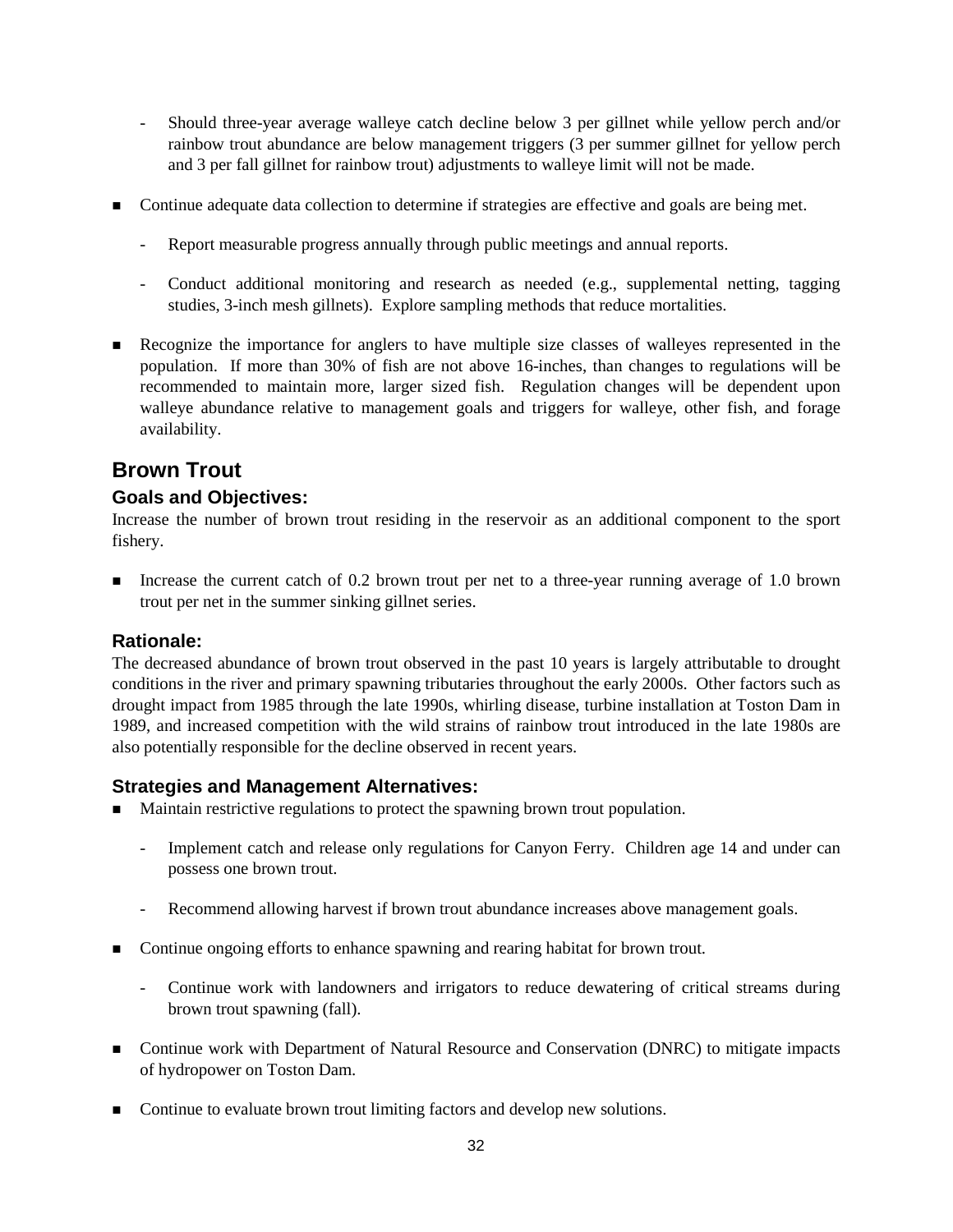# **Burbot (Ling)**

### **Goals and Objectives:**

Rely on burbot to compliment the winter sport fishery by maintaining the current level of burbot in the reservoir.

- Increase efforts to monitor the burbot population in Canyon Ferry Reservoir.
- Maintain a three-year running average gill net catch of 0.40 burbot per net in the summer sinking gillnet series.
- **Provide brood and/or foundation stock for re-introductions to other waters for conservation and sport** fishing considerations.

# **Rationale:**

Burbot is the most popular native sport fish in Canyon Ferry Reservoir. Burbot are sought by anglers primarily in the ice-fishing season and provide little to the summer fishery. Unlike other upper Missouri River reservoirs, burbot abundance and angler catch rates in Canyon Ferry have declined in recent years. Little is known about the population dynamics and limiting factors that regulate the burbot population.

# **Strategies:**

- Improve data collection to better understand burbot population dynamics.
- Maintain current angler harvest regulations unless monitoring justifies adjustments to bag limits.

# **Forage Fish**

# **Goals and Objectives:**

Manage and enhance the forage base to support a productive multi-species fishery that includes walleye, trout, and yellow perch.

- Increase white sucker gill net catch to 15 per net or higher.
- Increase yellow perch gill net catch to 10 per net or higher.
- Maintain mid-summer zooplankton density of 20 per liter and maintain current zooplankton species composition.

# **Rationale:**

Additional fish species (forage fish species and sport fish species) introduced into Canyon Ferry Reservoir will compound an already rapidly changing system and may result in irreversible effects on the fish communities of Canyon Ferry, Hauser, and Holter reservoirs, and the Missouri River below Holter Dam. Sucker species and yellow perch are expected to continue providing the bulk of the walleye diet. Yellow perch are particularly important to the fish community because of their significant value as both a sport fish and a forage fish for walleye. One of the primary concerns of introducing new forage species would be the impact on the plankton community, which currently provides the bulk of the rainbow trout and yellow perch diet and are vital for survival of naturally produced walleye fry. Changes to the zooplankton community composition following introduction of a forage species could potentially limit recruitment of juvenile fish, especially yellow perch and walleye. There is also potential that walleye would not utilize a new species stocked as forage. Maintenance of at least 20 organisms per liter of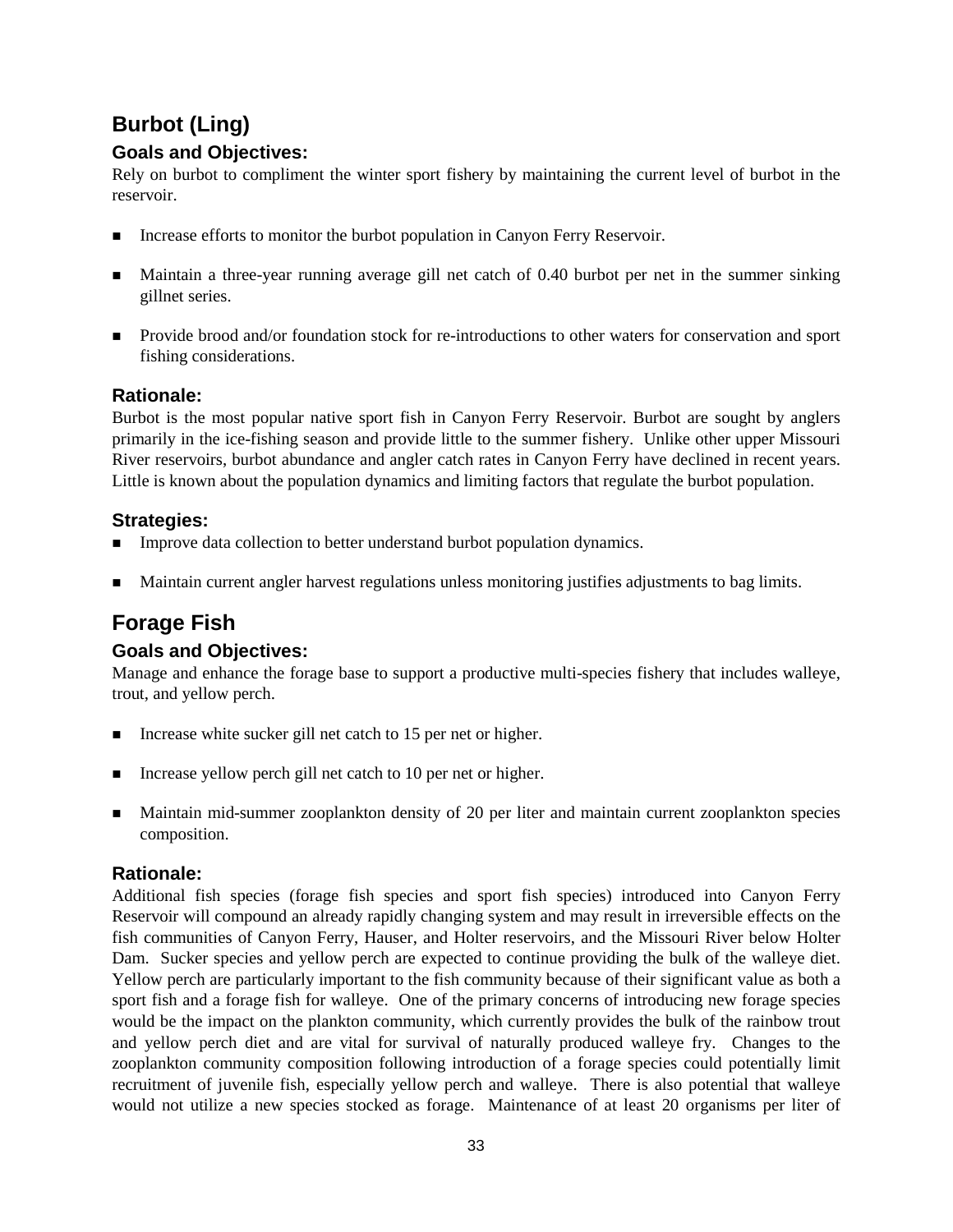cladocerans and copepods during mid-summer plankton sampling (average June, July, and August) will ensure that the yellow perch, rainbow trout and juvenile walleye food supply is maintained at current levels. Zooplankton species composition is also a vital component to a functional food web; in Canyon Ferry *Daphnia sp*. are essential to growth and survival of all juvenile fishes in the reservoir.

### **Strategies:**

- **Prevent depletion of the available forage by managing the walleye population at a sustainable level of** no more than 7 fish per gillnet on a three-year running average. Consider active management measures if walleye abundance increases above 7 fish per gillnet and/or sucker abundance decreases below 5 per net or yellow perch abundance decreases below 3 per net on a three-year running average.
	- Active management measures may include increasing walleye bag limits, species specific netting, or commercial fishing. See Walleye discussion for adaptive management strategies.
- Explore opportunities to improve the forage base in Canyon Ferry.
	- Give priority to increase current forage species to support a multi-species fishery. Informal evaluation of forage introductions has shown that risks associated with a new species introduction outweigh any potential benefits. Consequently, no new species will be evaluated or considered for introduction into the management plan area. Introducing a new forage species would also be contrary to the FWP Illegal and Unauthorized Introduction of Aquatic Wildlife Policy. See Appendix C for additional discussion on forage introductions and Appendix D for the Unauthorized Aquatic Wildlife Policy.
- During the course of this 10-year management plan, FWP will work to prevent the unauthorized introduction of new fish species to protect the resident fish community. Implementation measures would include development of a public education program, surveillance, and strict enforcement of State laws and policies prohibiting introduction of unauthorized species.

# **Northern Pike**

# **Goals and Objectives:**

Monitor and suppress the northern pike population in the river and reservoir, and evaluate impacts to other species.

# **Rationale:**

Canyon Ferry and the Missouri River between Toston and Canyon Ferry have long held a low-level northern pike population. In recent years, an abundance of northern pike have been discovered in the impoundment upstream of Toston Dam and reports of smaller-sized pike caught by anglers in Canyon Ferry Reservoir became more numerous. In 2008, reproduction of northern pike in the reservoir was documented through the capture of young of the year pike during summer beach seining. Northern pike are highly piscivorous fish and the current forage base in Canyon Ferry is likely not adequate to support an additional voracious predator.

# **Strategies:**

**Eliminate all angler bag limits for northern pike in the upper Missouri River reservoir system.**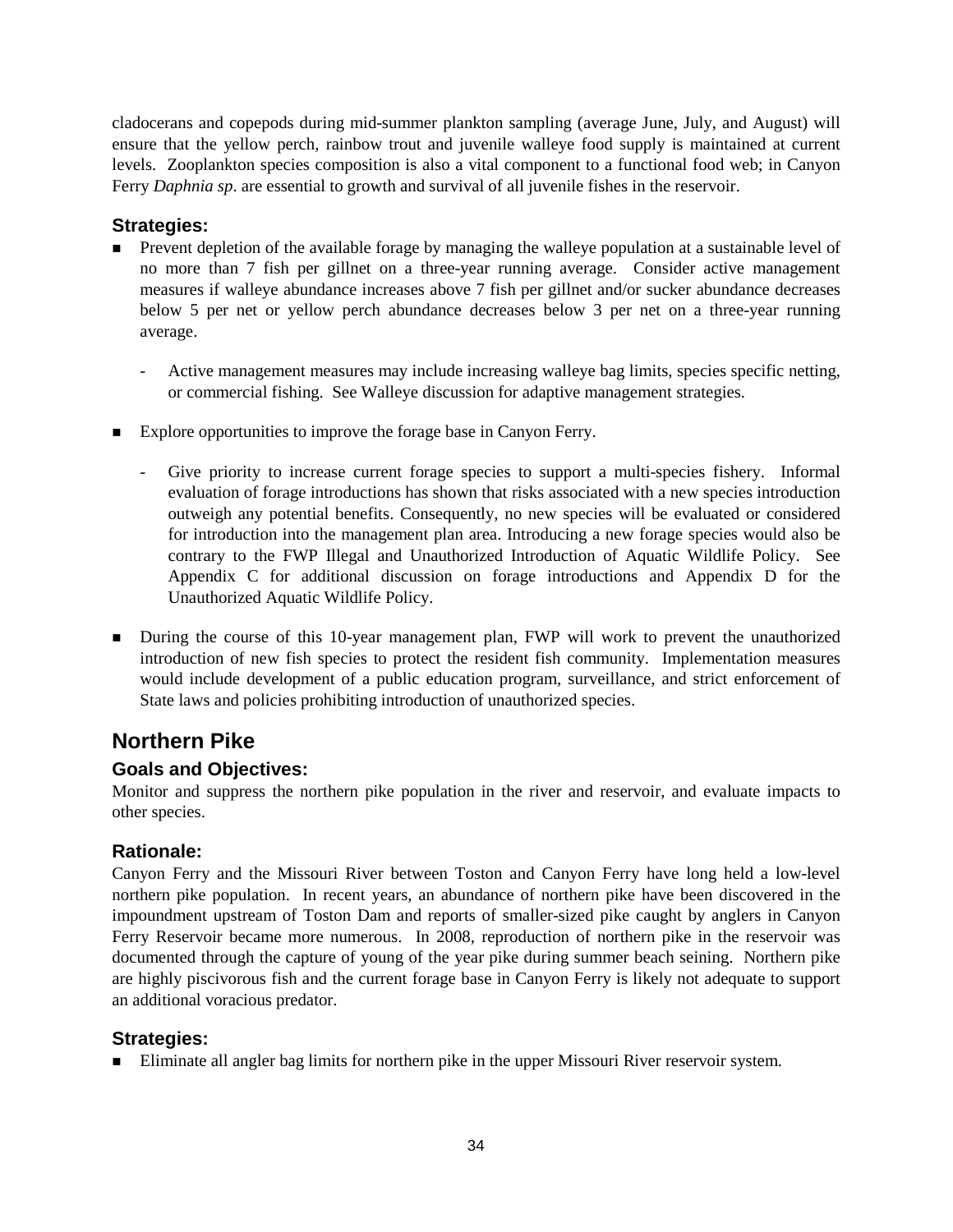- Identify critical spawning habitats in the river and reservoir and determine if habitat manipulations can suppress pike numbers and emigration through the system.
- **Explore and implement other opportunities or techniques to suppress northern pike numbers.**
- Determine impacts of northern pike to existing forage.
- Additional management methods may be necessary to reduce pike populations (e.g., spearing, commercial fishing, required harvest during tournaments) following public review and MEPA process.

# **Other Canyon Ferry Reservoir Fisheries Management Issues Reservoir Operations**

# **Goals and Objectives:**

Work cooperatively with BOR to incorporate fisheries management and angler access concerns into the management of Canyon Ferry Reservoir.

# **Rationale:**

Reservoir operations have a significant impact on fish populations residing in Canyon Ferry Reservoir by influencing the quality of shoreline habitat, flushing losses over and through the dam, and recreational access to the lake.

#### **Strategies:**

- Continue participation with the reservoir operations steering committee to focus efforts on optimizing reservoir operations for the fisheries resources. The reservoir operations steering committee, comprised of FWP, PPL Montana, BOR, irrigators, marina operators, guides and outfitters, and sportsmen, meet annually to review water supply forecasts, proposed dam operations and operational guidelines in an effort to minimize impacts of dam operations on fish, wildlife and recreational resources.
- Work with reservoir steering committee and BOR to manipulate reservoir operations to provide better fish habitat.
	- Manage reservoir levels to better promote shoreline vegetation development.

# **Derbies/Tournaments**

Any regional, district-wide or statewide policies, restrictions or regulations governing tournaments which may be developed during the plan period and which geographically include Canyon Ferry will supersede restrictions listed here unless less restrictive.

# **Rationale:**

Fishing tournaments can impact fish populations and conflict with non-tournament angling and recreational opportunity.

#### **Strategies:**

**Regulation of fishing tournaments on Canyon Ferry Reservoir will be based on management** strategies for individual fish species. Generally, this will require a conservative approach to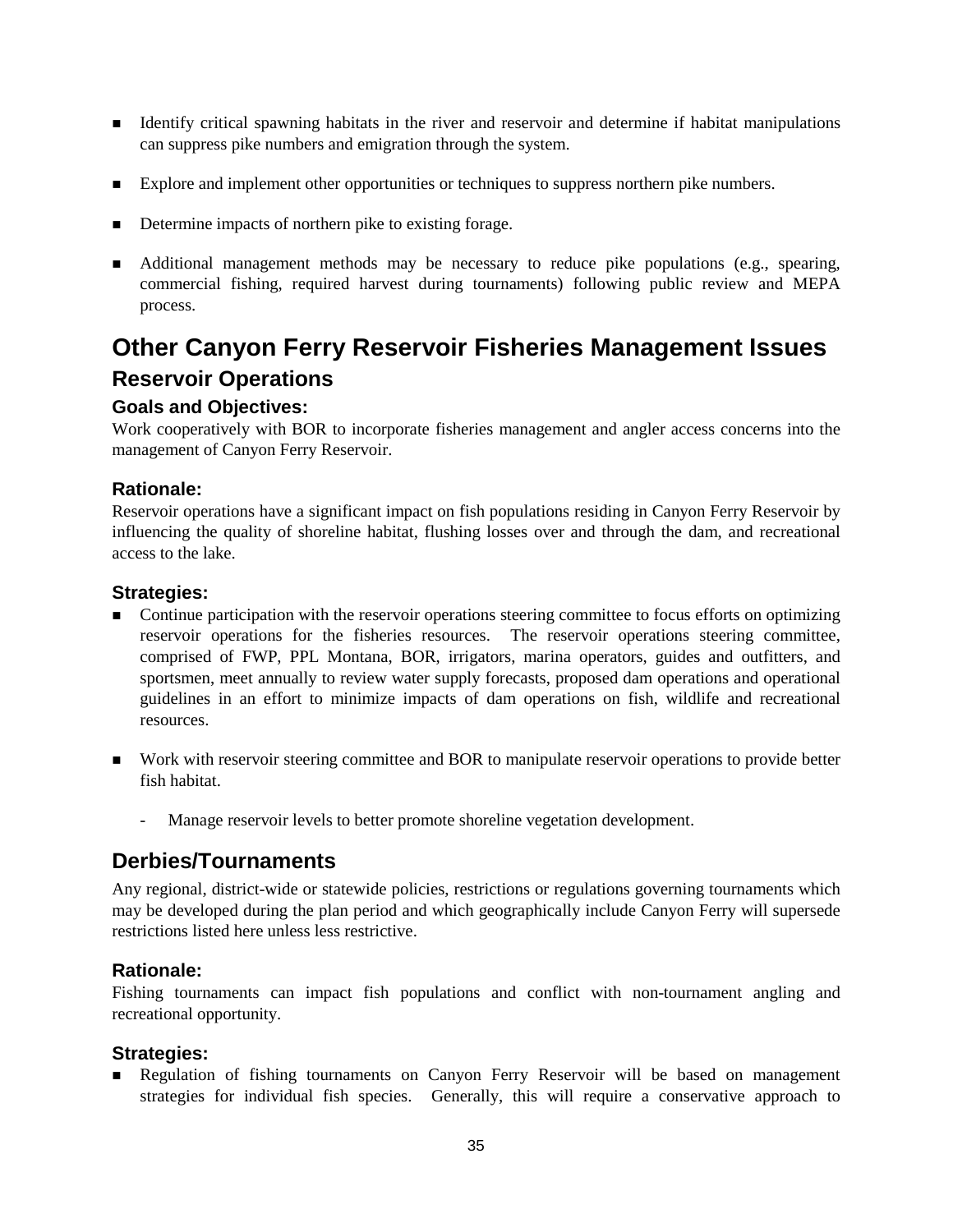harvesting native fishes (burbot or ling) and sport fish species (trout and perch) that are subject to predation by walleye. Management strategies direct a liberal approach to harvesting walleye unless monitoring shows a significant decline in walleye. If walleye decline below the goal of 3 per gillnet for a three-year average, tournaments may be restricted or denied to minimize handling mortality. Conversely, if walleye monitoring shows a three-year average exceeding 7 per gillnet, it may be necessary to encourage or require selective harvest of fish taken to support management objectives.

- Harvest-oriented and/or catch and release tournament sponsors may be required to accommodate data collection or fish tagging by the department. Important data can be generated from the tagging or sampling of fish caught in tournaments that would be beneficial to management of the fishery in Canyon Ferry.
- Regulation of tournaments will account for the need to distribute tournaments evenly throughout the year and provide for angling opportunities on the reservoir free from tournaments. A maximum of 12 tournaments per year of any type (open water angling, ice fishing, bowfishing, etc.) will be permitted. More than one tournament will not be permitted for the same day and tournaments will not be approved for consecutive weekends in order to minimize the potential for conflicts. Applications will be considered on a first come basis until all available slots are filled. Applications must be received by July 1 for ice derbies and November 1 for open water of the year preceding the proposed tournament. Applications received earlier than May 1 for ice fishing and September 1 for open water will be returned to the applicant for resubmittal.

#### Rainbow Trout

Harvest from competitive fishing events is not consistent with the management strategy to maintain conservative regulations relating to rainbow trout harvest and support year around angler harvest.

Maintain the past and current management strategy of not allowing competitive fishing derbies for rainbow trout in Canyon Ferry.

#### Yellow Perch

Perch are highly sought after by anglers as a sport fish in both the ice and open water, but also are the primary forage fish for all piscivorous (fish-eating) fish species in the reservoir.

- Maintain the past and current management strategy of allowing one competitive fishing event during January.
- Based on the conservative perch harvest limits adopted by the FWP Commission, it may be necessary to modify the structure of events (such as team fishing events) to ensure compliance with the daily harvest limit of 15 fish.

#### Walleye

Tournaments would potentially attract new or additional anglers to the reservoir to assist efforts to promote angler harvest of walleye, which is consistent with strategies to manage walleye numbers.

- Authorize up to three tournaments in a calendar year but no more than one tournament per month to provide a balance with existing users of the lake that are not interested in competitive fishing events and who would be negatively impacted by tournament activities.
- All applications (catch and release or harvest oriented) will receive the same consideration. Preference will be given to tournaments held previously (first come basis).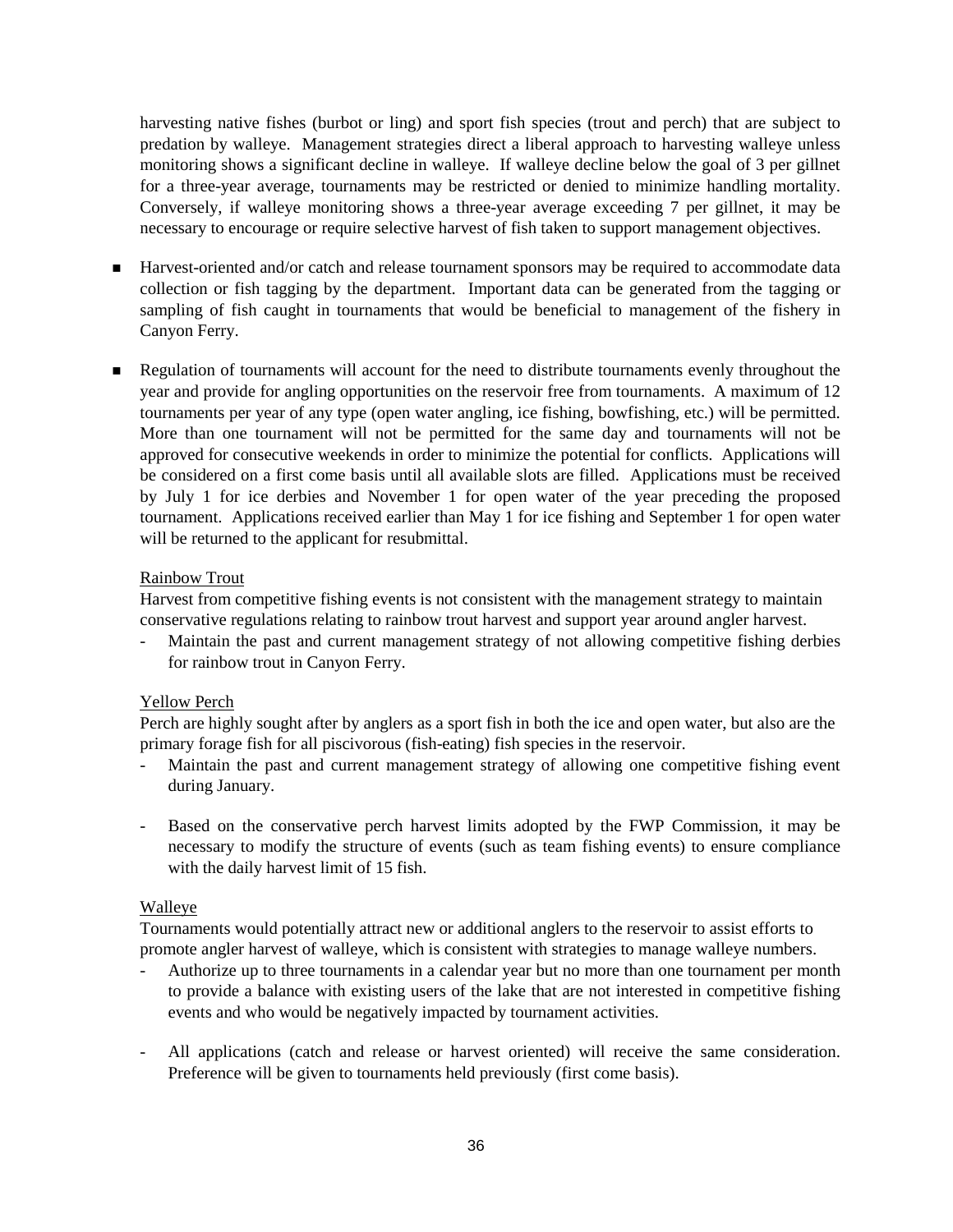Fish mortality for catch and release tournaments is a concern during the summer months when water temperatures exceed 65 degrees. Logistics for handling and transporting fish will be addressed as necessary to minimize mortality.

#### Burbot (Ling)

Burbot population trends are not well understood and additional harvest caused by a competitive fishing derby may cause unforeseen impacts to the fishery. Burbot are a long-lived and slow growing native species.

- Allow up to two derbies (restricted to angling only) per year. Structure these events to allow for competitive fishing for large and/or the largest fish and not to include competitive fishing for the most fish or most total weight of fish.

#### Carp

Carp are a non-native fish, which probably contribute very little to the community of native and/or preferred sport fish in the reservoir. No biological concerns are raised by these events and there is currently no need to restrict the number of carp derbies.

- No restriction on number of events other than the total number of events allowed on Canyon Ferry Reservoir, but derbies must be compatible with management objectives.
- Derbies for young anglers should avoid competitive events by structuring the derbies to reward participation rather than for catching the largest or most fish.
- Adult competitive carp events can and should emphasize biggest fish, most fish and/or most weight. Harvest is recommended but not required.

# **Use of Live Fish as Bait**

#### **Goals and Objectives:**

Prevent introduction of new fish species into the Upper Missouri River Reservoir system from the use of live fish as bait.

#### **Rationale:**

The use of live fish as bait poses significant risks for introducing new fish species to the system. An inadvertent introduction could significantly impact the existing fish communities in Canyon Ferry Reservoir and downstream waters. There is increased interest in fishing with live fish as bait as the walleye fishery continues to develop, particularly during seasons when catch rates are low (i.e., icefishing).

- Continue to prohibit the possession or use of live fish as bait unless investigations demonstrate the potential for allowing native bait fish species to be used safely.
- Initiate education efforts regarding the risks associated with use of live baitfish and the importance of preventing inadvertent introductions of new species.
- Educate anglers regarding effective bait alternatives that are commercially available that pose no threat of inadvertent species introductions.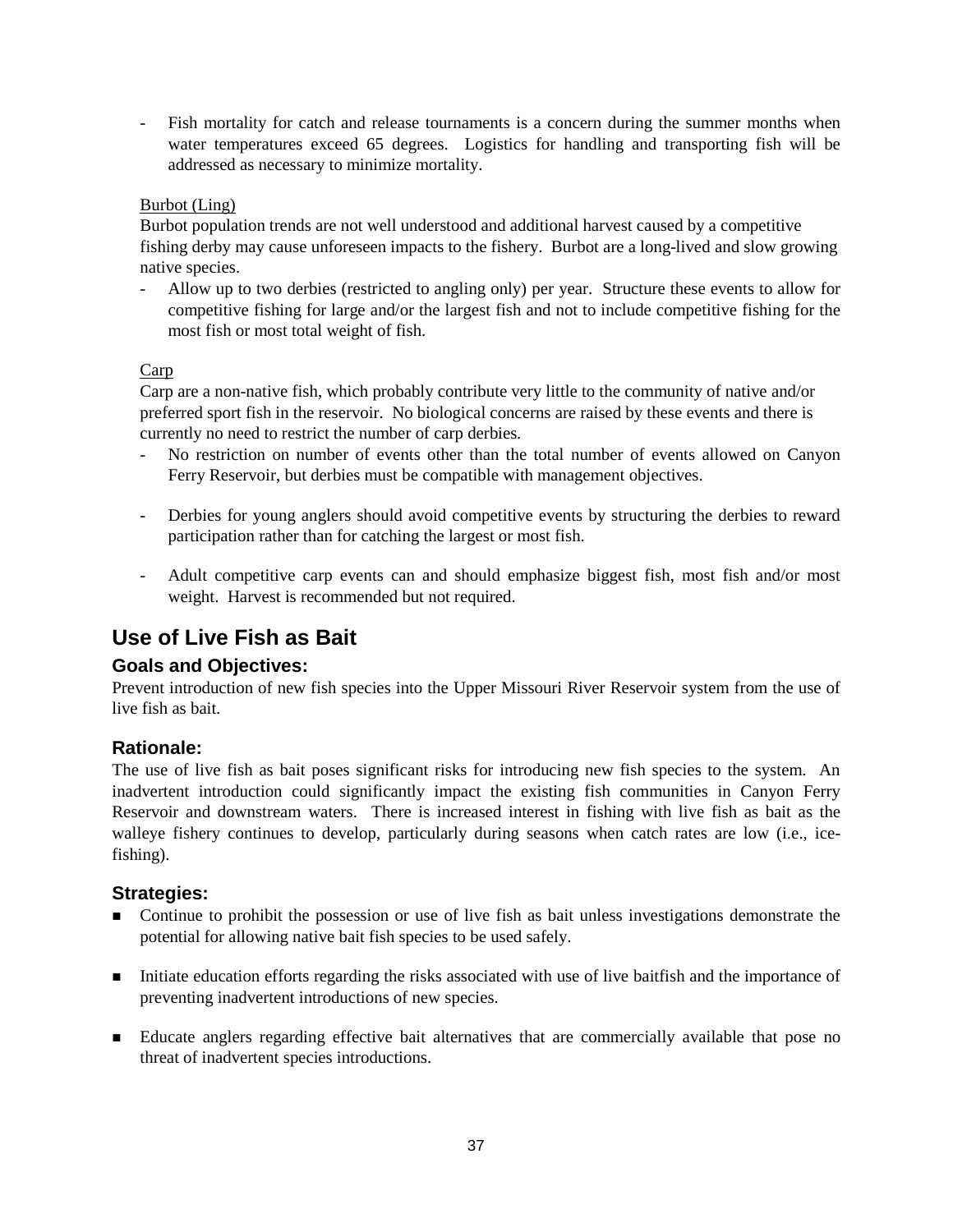# **Habitat**

# **Goals and Objectives:**

Aggressively protect and enhance fish habitat as a management tool.

# **Rationale:**

Habitat quality for sport fish species and forage species is an important factor in determining the quality and sustainability of the fish community in the Canyon Ferry/Missouri River system. Habitat complexity is critical for providing balance in predator/prey relationships, particularly in western reservoirs where habitat diversity is minimized by fluctuating lake water levels and associated poor development of submergent and emergent vegetation. Continued enhancement of spawning habitat for salmonids provides diversity of recruitment sources to the system.

# **Strategies:**

- **Efforts to expand yellow perch spawning and rearing habitat may enhance habitat diversity for this** important sport fish and forage species. Implementation will focus on using natural materials, limiting costs, and monitoring effectiveness.
- Enhancement projects for salmonids will focus on providing fishing opportunities and spawning areas in the Missouri River and associated tributaries to enhance trout fishing opportunities in locations where walleye are less abundant.
- Enhancement of tributary habitat and improved water quality will be used to mitigate effects of whirling disease and drought on trout populations in the system.
- Other habitat concerns will be addressed by working with BOR on lake level issues, working with DNRC on Toston Dam operation and Broadwater Power Project mitigation, reviewing 310 and 124 permitting, private pond licensing, and implementation and monitoring of instream flow reservations on the Missouri River and associated tributaries.

# **Disease and Aquatic Nuisance Species**

# **Goals and Objectives:**

Prevent new diseases and exotic aquatic plant and wildlife species from entering the Canyon Ferry/Missouri River system and limit the expansion of current disease agents.

# **Rationale:**

The outbreak of disease has potential to impact all fish species and hatchery egg sources in the Canyon Ferry/Missouri River system. Introductions of invasive aquatic species (e.g., Zebra mussels, Eurasian watermilfoil, New Zealand mudsnail, asian carp) have the potential to out-compete desirable flora and fauna in the reservoir system and can negatively impact recreation and water use as well as fish populations. Illegally moving live fish to or from the reservoir for introduction into other systems is a threat to the Missouri River system as well as water bodies throughout Montana.

- Reduce the risk of introducing disease agents to the system by disease testing hatchery fish and egg sources.
- Initiate education efforts to reduce spread of disease and invasive species.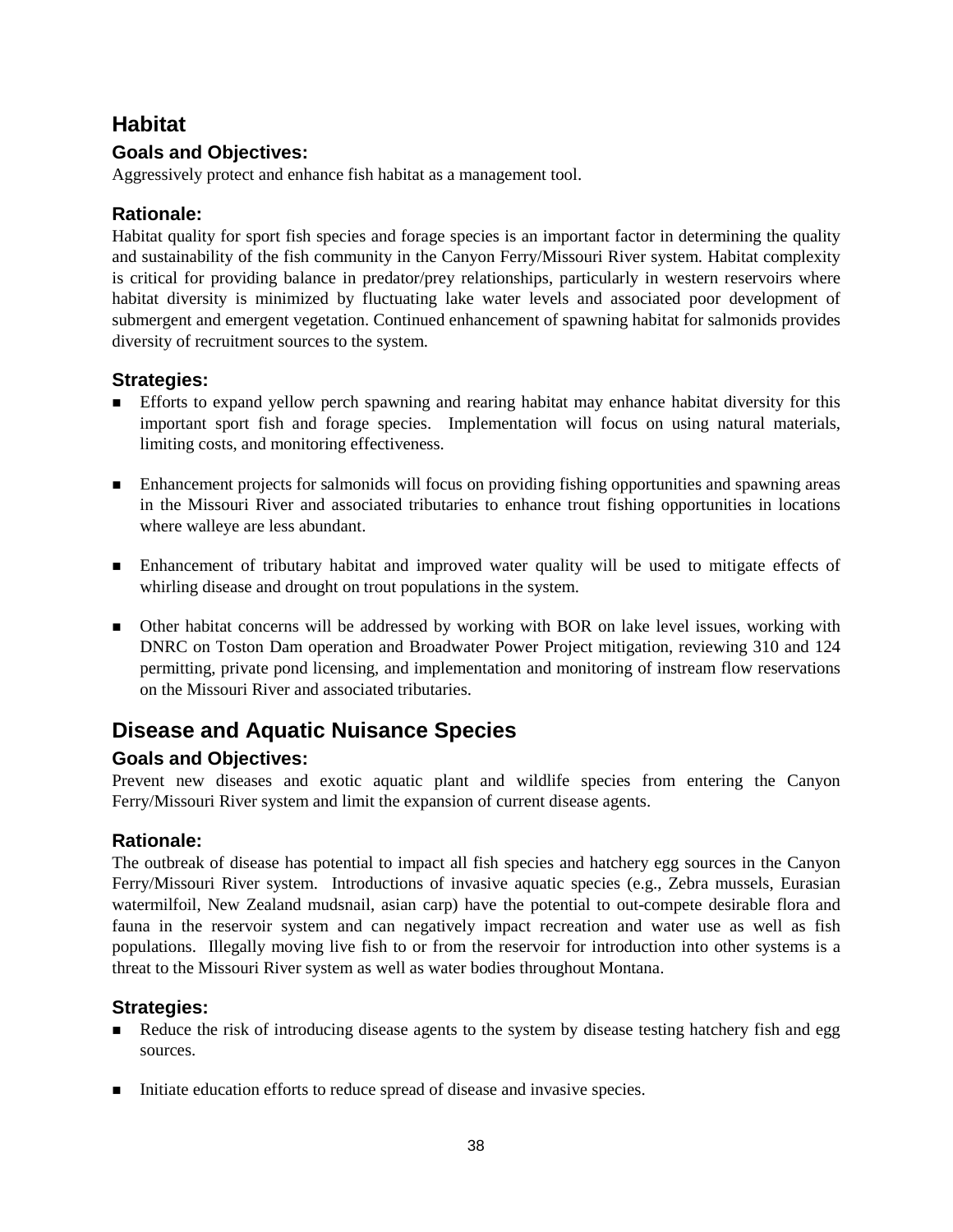- Continue regulating private ponds near Canyon Ferry.
- Continue monitoring of existing diseases such as whirling disease.
- Continue work with Aquatic Nuisance Species Coordinator to conduct boat-check and boat washing stations during periods of exceptionally high angler use.
- Continue work with Enforcement personnel to insure live fish are not transported into or out of the reservoir system.

# **Piscivorous Birds**

# **Goals and Objectives**

Work with FWP Wildlife Bureau and the U.S. Fish and Wildlife Service to determine the impacts of pelicans and cormorants to Canyon Ferry fish populations. Consider active bird management strategies if research shows significant impacts to fish populations.

#### **Rationale:**

Numbers of American pelicans on Canyon Ferry have grown exponentially from record-low population levels of the early 1990s. Double crested cormorant numbers steadily increased through the late-1990s and have currently stabilized near 500 nesting pairs on the Canyon Ferry Wildlife Management Area. Both pelicans and cormorants are piscivorous (fish eating) birds. FWP observations of pelican and cormorant diet while fledgling birds were still on the nest (typically mid-June) found pelican diet comprised primarily carp and crayfish, while cormorants showed a preference for trout. These observations only provide a snapshot of what comprises the bird's diet—additional study is necessary to determine seasonal variation in bird diets and to better assess total fish consumption by pelicans and cormorants.

#### **Strategies:**

- **Determine the cost and feasibility of a Graduate study to assess seasonal diet and composition for** pelicans and cormorants.
	- Evaluate the economic impact of consumption of stocked rainbow trout by cormorants.
	- Evaluate the impact of pelicans and cormorants to sport and native fish populations.
	- Evaluate the potential need for population control measures of pelicans and/or cormorants.
- Any proposal to implement population management measures will require an Environmental Assessment and provide opportunity for public comment. No management action will be taken without thorough research and evaluation of bird and fish interactions.

# **Access**

#### **Goals and Objectives**

Identify areas and strategies to improve fishing, boating, and camping opportunities on Canyon Ferry Reservoir. Maintain or improve access for shore anglers and kid's fishing.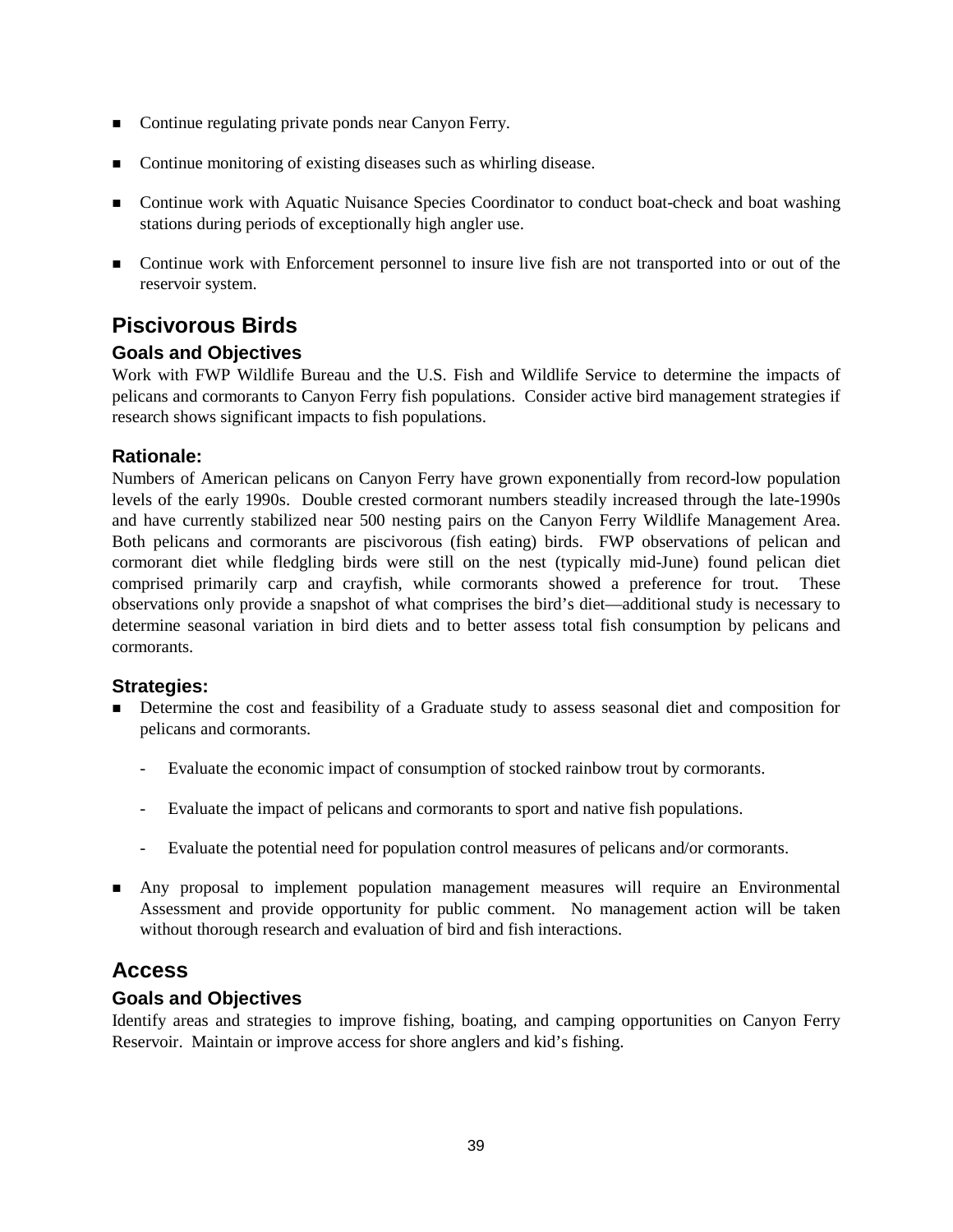# **Rationale:**

Maintaining quality access to the reservoir is essential to maintaining Canyon Ferry as one of the most heavily fished waters in the state. Shoreline development in some areas of the reservoir may lead to additional conflict between homeowners and anglers. Other areas of the reservoir have limited boatlaunching facilities, which can lead to increased bank erosion from boats launching from beaches.

# **Strategies:**

- Inquire with BOR about installing an additional boat ramp on the east shore (i.e., Duck Creek, Confederate Bay) to reduce bank erosion due to boats launching from the beach and for safety of boats during wind and storm events.
- Educate anglers and landowners about what areas are legally accessible by anglers and recreators.

# **Flushing Losses at Canyon Ferry Dam**

# **Goals and Objectives:**

Evaluate annual and seasonal flushing rates of fish out of Canyon Ferry Reservoir. Determine feasibility of screening Canyon Ferry Dam to reduce flushing losses.

# **Rationale:**

Flushing loss of fish out of Canyon Ferry Reservoir can be significant, especially during high water years. Skaar and Humphrey (1996) documented that flushing losses of hatchery rainbow trout was correlated with high runoff. Flushing loss can effect recruitment of stocked fish, but appears to have little overall effect to perch and walleye abundance in Canyon Ferry. Flushing loss from Canyon Ferry have significant impacts to fish populations downstream of Canyon Ferry. Flushing flows typically occur in the spring, when pelagic walleye fry are readily flushed over Canyon Ferry Dam. Adult walleye are also susceptible to flushing, with walleye tagged in Canyon Ferry captured in Hauser Reservoir and below Hauser Dam. Record high levels of walleye abundance in Hauser and Holter Reservoirs are largely attributable to flushing from Canyon Ferry Dam. In the Missouri River below Holter Dam, walleye abundance increases following years with flushing flows. Achieving balance between predator and prey species in downstream waters will be difficult unless walleye flushing issues can be addressed.

- **Evaluate entrainment and flushing rates of fish out of Canyon Ferry Dam.** Determine timing and magnitude of flushing losses.
- **Determine feasibility of reducing fish flushing losses out of Canyon Ferry Reservoir.** 
	- Evaluate screening devices on Canyon Ferry Dam that would reduce flushing losses.
	- Investigate other technologies that may be effectively employed on Canyon Ferry Dam to reduce fish flushing losses and entrainment to downstream waters.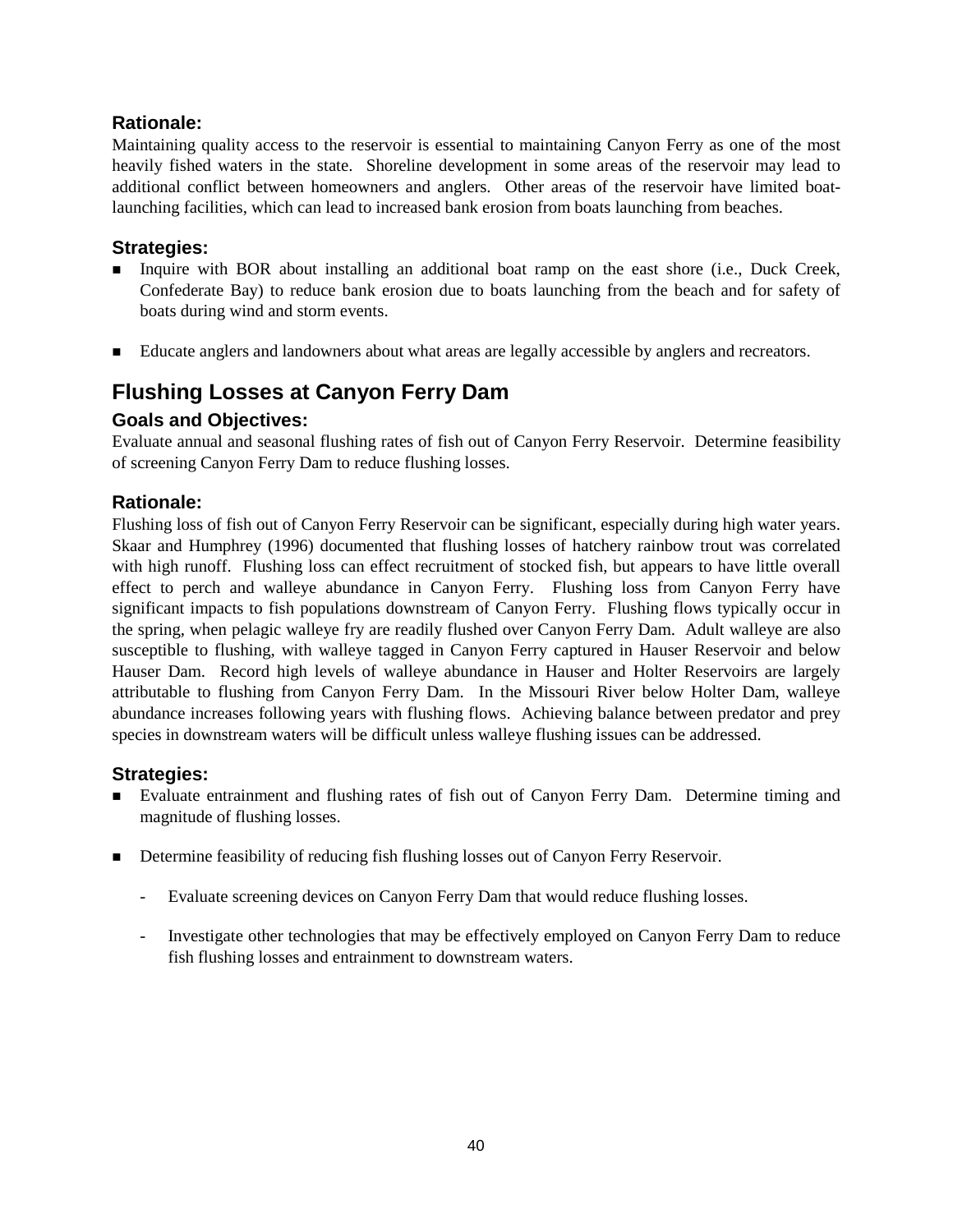# **Section 4 Hauser Reservoir**

# **Management History**

Hauser Reservoir supports 12 game and 10 nongame fish species (Table 6). Of these 21 species, 11 are native and 10 are nonnative. Yellow perch, rainbow trout, and kokanee salmon have historically been the most abundant game fish found in the reservoir. In recent years, walleye numbers have increased to comprise a major component of the Hauser fishery. Suckers (white and longnose) are the most abundant nongame species. Native game species including burbot (ling), westslope cutthroat trout and mountain whitefish that all occur at low densities.

Since construction of Hauser Dam in 1911, a variety of fish species have been introduced into the reservoir without consideration of habitat requirements. Earliest records from the 1930s document the haphazard introduction of sunfish, bass, bullheads, bluegills, coho salmon, rainbow trout, brown trout, and yellow perch. Most of these early introductions failed to produce a fishery. Rainbow trout, brown trout, and yellow perch proved relatively successful (Figures 7 and 8). Walleye were first planted by FWP into Lake Helena in 1951. Survivors from this plant maintained a sparse population in Hauser Reservoir with numerous documented angler creel reports and gill net catches throughout the 1960s and 1970s. Walleye were again stocked in 1989 by FWP as part of the 1989-1994 Hauser Reservoir Management Plan. Approximately 5,000 advanced fingerlings (3-5" total length) were stocked annually 1989 through 1998. Walleye stocking ceased following expansion of the Canyon Ferry walleye population.

In the early 1950s, kokanee salmon were introduced into Hauser Reservoir. Kokanee plants were unsuccessful in producing a fishery in the reservoir despite stocking almost one million kokanee over a six- year period. The kokanee population that thrived through the 1980s and 1990s apparently originated from plants that were made into Canyon Ferry Reservoir in the late 1960s or from plants made into the Helena Valley Regulating Reservoir in the 1970s. Some of the kokanee stocked in Canyon Ferry Reservoir were siphoned into the Regulating Reservoir where they survived and produced a good fishery, which prompted annual stocking beginning in 1971. The kokanee population in Hauser Reservoir began to develop when the Regulating Reservoir was drained for repairs in 1978. Apparently, kokanee from the Regulating Reservoir were spilled into the Hauser system when the repair work was conducted. Since the late 1970s, the kokanee population in Hauser Reservoir expanded dramatically and has undergone large annual fluctuations. Record high runoff and associated fish flushing during 1995, 1996 and 1997 resulted in a severe decline in the Hauser kokanee population to a fraction of early 1990s levels (Figure 7). Hatchery plants throughout the late 1990s and early 2000s were unsuccessful at reestablishing the kokanee population.

The rainbow trout fishery in Hauser Reservoir has been maintained by annual stocking. Wild rainbow comprise less than 10% of the fishery due primarily to poor quality spawning habitat in tributary streams. Approximately 200,000 3-5 inch Arlee rainbow trout were planted annually through 1990 when stocking numbers were reduced to nearly half in response to the dramatic increase of the kokanee salmon population. Catch rates for rainbow trout declined steadily following reductions in the number of hatchery rainbow stocked. Through the early and mid 1990s, Arlee rainbow were planted after spring runoff in an attempt to minimize losses of fish over the dam when water was spilled. Following the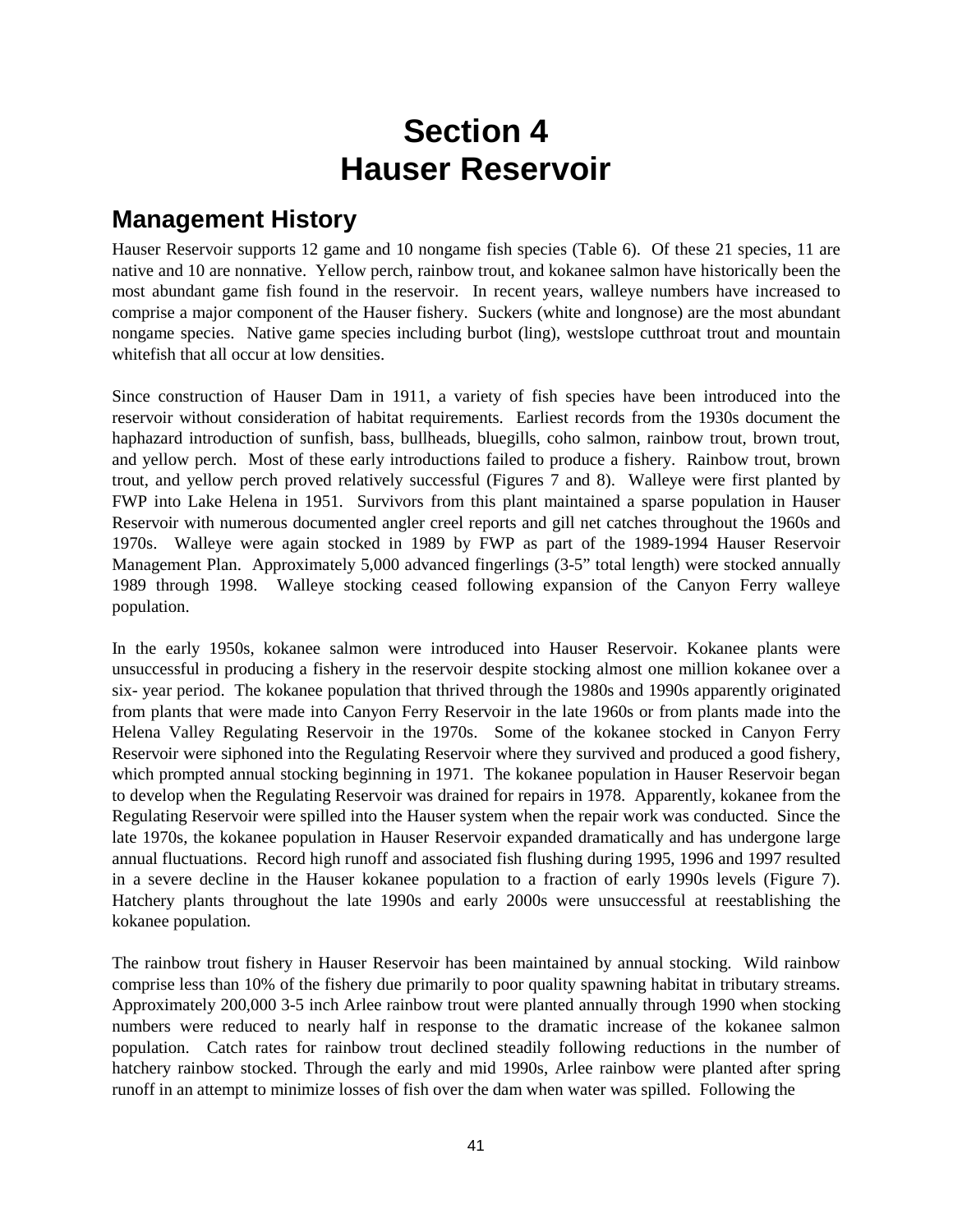|                          |                |                            |                         | <b>Relative Abundance</b> |  |  |  |  |
|--------------------------|----------------|----------------------------|-------------------------|---------------------------|--|--|--|--|
| <b>Species</b>           | <b>Native</b>  | <b>First Stocking Date</b> | <b>Population Trend</b> | (Based on historic        |  |  |  |  |
|                          |                |                            | (1986-2008)             | field monitoring.)        |  |  |  |  |
|                          |                |                            |                         |                           |  |  |  |  |
| <b>Game Fish Species</b> |                |                            |                         |                           |  |  |  |  |
| Kokanee salmon           | N <sub>0</sub> | 1950                       | Decreasing              | Common                    |  |  |  |  |
| Rainbow trout            | N <sub>0</sub> | 1934                       | Stable                  | Abundant                  |  |  |  |  |
| Brown trout              | <b>No</b>      | 1931                       | Stable                  | Common                    |  |  |  |  |
| <b>Burbot</b>            | Yes            | <b>Native</b>              | Increasing              | Common                    |  |  |  |  |
| Mountain whitefish       | Yes            | <b>Native</b>              | Decreasing              | Common                    |  |  |  |  |
| Yellow perch             | N <sub>0</sub> | 1938                       | Decreasing              | Abundant                  |  |  |  |  |
| Walleye                  | N <sub>0</sub> | 1951                       | Increasing              | Abundant                  |  |  |  |  |
| Northern pike            | <b>No</b>      | Unknown                    | Unknown                 | Rare                      |  |  |  |  |
| Largemouth bass          | <b>No</b>      | 1926                       | Unknown                 | Uncommon                  |  |  |  |  |
| Smallmouth bass          | N <sub>0</sub> | Unknown                    | Unknown                 | Uncommon                  |  |  |  |  |
| <b>Brook trout</b>       | <b>No</b>      | Unknown                    | Unknown                 | Rare                      |  |  |  |  |
| Cutthroat trout          | Yes            | <b>Native</b>              | Unknown                 | Rare                      |  |  |  |  |
|                          |                |                            |                         |                           |  |  |  |  |
| Nongame Fish Species     |                |                            |                         |                           |  |  |  |  |
| Common carp              | <b>No</b>      | Unknown                    | <b>Stable</b>           | Abundant                  |  |  |  |  |
| Longnose sucker          | Yes            | <b>Native</b>              | Decreasing              | Abundant                  |  |  |  |  |
| Mottled sculpin          | Yes            | <b>Native</b>              | <b>Unknown</b>          | Abundant                  |  |  |  |  |
| White sucker             | Yes            | <b>Native</b>              | Decreasing              | Abundant                  |  |  |  |  |
| Fathead minnow           | Yes            | <b>Native</b>              | Unknown                 | Common                    |  |  |  |  |
| Longnose Dace            | Yes            | <b>Native</b>              | Unknown                 | Uncommon                  |  |  |  |  |
| Utah chub                | N <sub>0</sub> | Unknown                    | Decreasing              | Uncommon                  |  |  |  |  |
| Flathead chub            | Yes            | <b>Native</b>              | Unknown                 | Rare                      |  |  |  |  |
| Smallmouth Buffalo       | Yes            | Unknown                    | Unknown                 | Rare                      |  |  |  |  |
| Stonecat                 | Yes            | <b>Native</b>              | Unknown                 | Rare                      |  |  |  |  |

**Table 6. Fish Species in Hauser Reservoir Including Statewide Native Status, First Stocking Date, Population Trend and Relative Abundance.**

kokanee population crash, numbers of stocked rainbows were increased to the current level of 50,000 Eagle Lake strain rainbow trout planted after spring runoff and 100,000 Arlee rainbow trout stocked in the fall. Plants of catchable sized rainbow trout were initiated in 2002 to reduce predation by the growing walleye population.

Prior to 1988, daily and possession limits for trout were 10 pounds and 1 fish, not to exceed 10 fish. For kokanee and walleye, the daily and possession limits were 10 fish and 5 fish, respectively. Beginning in 1988, more conservative regulations were implemented to prevent over harvest of kokanee and protect the walleye population. The trout and kokanee limits were combined making the daily and possession limits 10 trout and kokanee in combination. In 1996, the combined trout/kokanee limit was reduced to 5 fish with a possession limit of 10 trout and salmon in any combination, and the limit for walleye was changed to 5 fish, only one of which could exceed 20 inches. Current regulations (2009) allow the harvest of 5 trout and salmon in any combination. Walleye regulations have been liberalized to 10 fish daily, only one over 28-inches.

# **Hauser Reservoir Management Goals and Limiting Factors**

The goal for managing the Hauser Reservoir fishery is to provide a cost-effective, balanced multi-species fishery with the opportunity to catch rainbow trout, walleye, and yellow perch with kokanee, brown trout, and other species occasionally contributing to the sport fishery.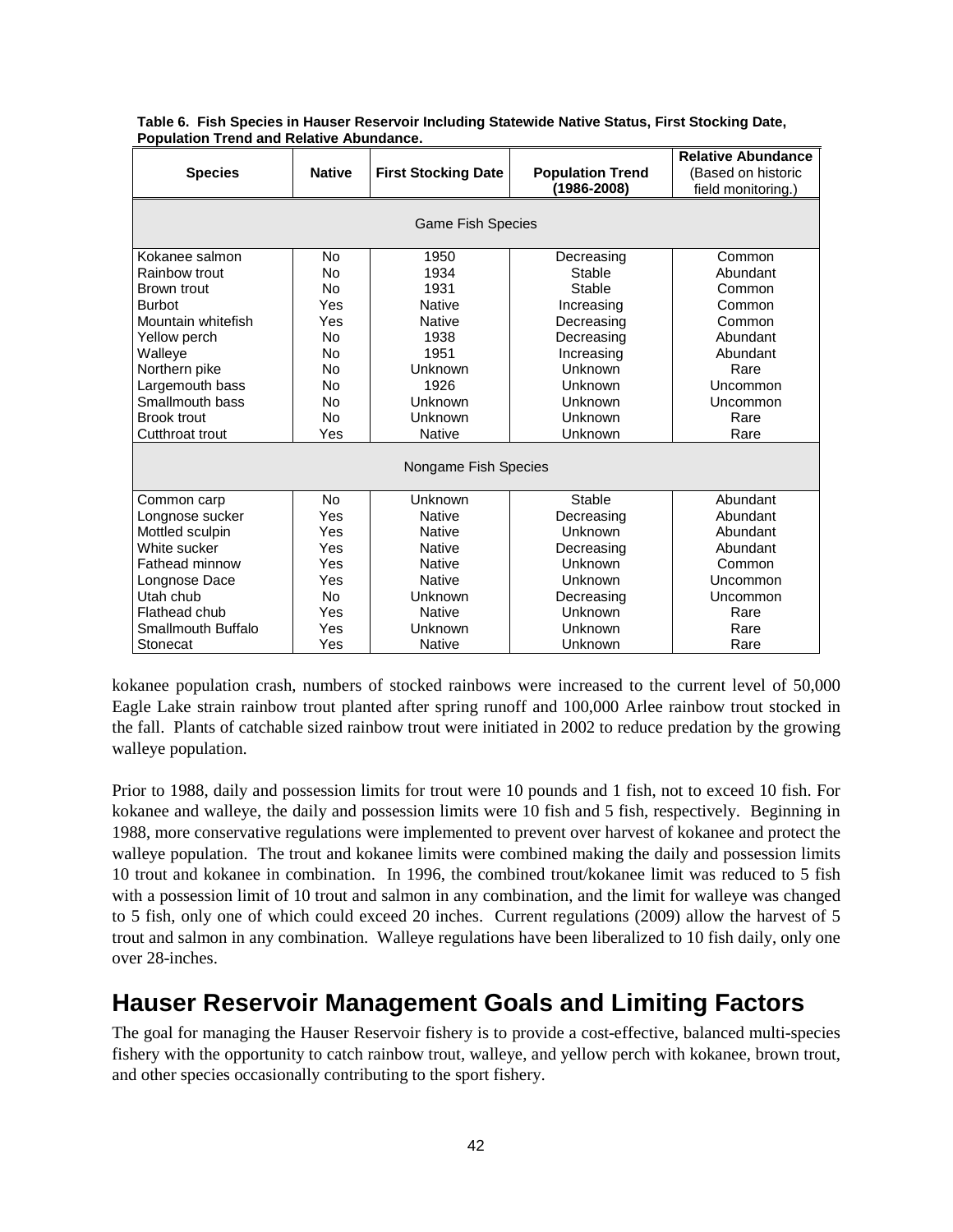

Figure 7. Hauser Reservoir Fisheries Gillnetting Trends for the Four Principal Game Fish: Rainbow Trout (A), Kokanee (B), Yellow Perch (C), and Walleye (D). Species Trends are for the Period 1986 through 2008.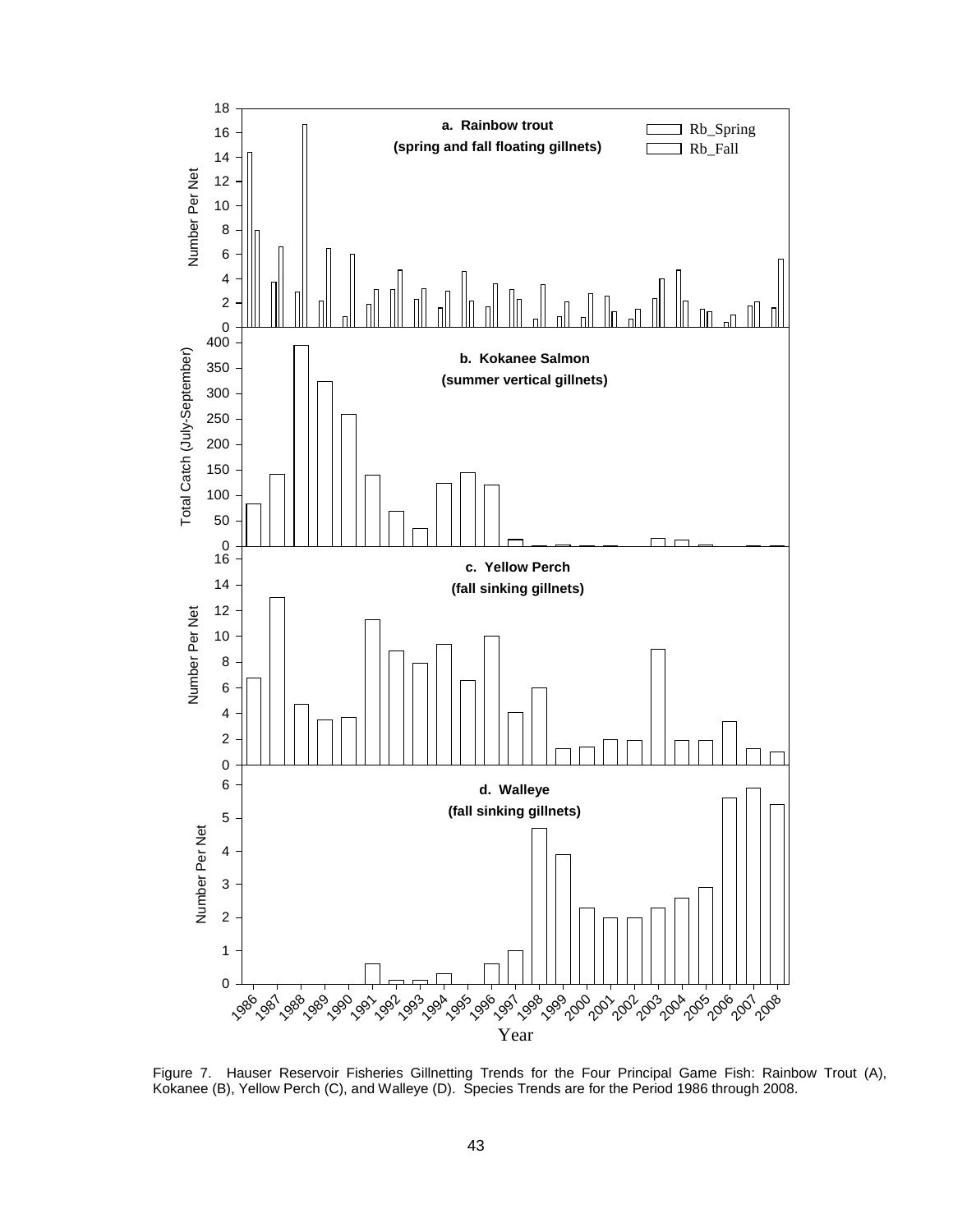

Figure 8. Angler Catch Rates (Fish/Hour) for the Principal Game Species in Hauser Reservoir for the Period 1986 through 2008. Summer (dark bars) and winter (light bars) are represented. Catch rates for rainbow and walleye represent anglers targeting only those species, while kokanee and perch represent all anglers.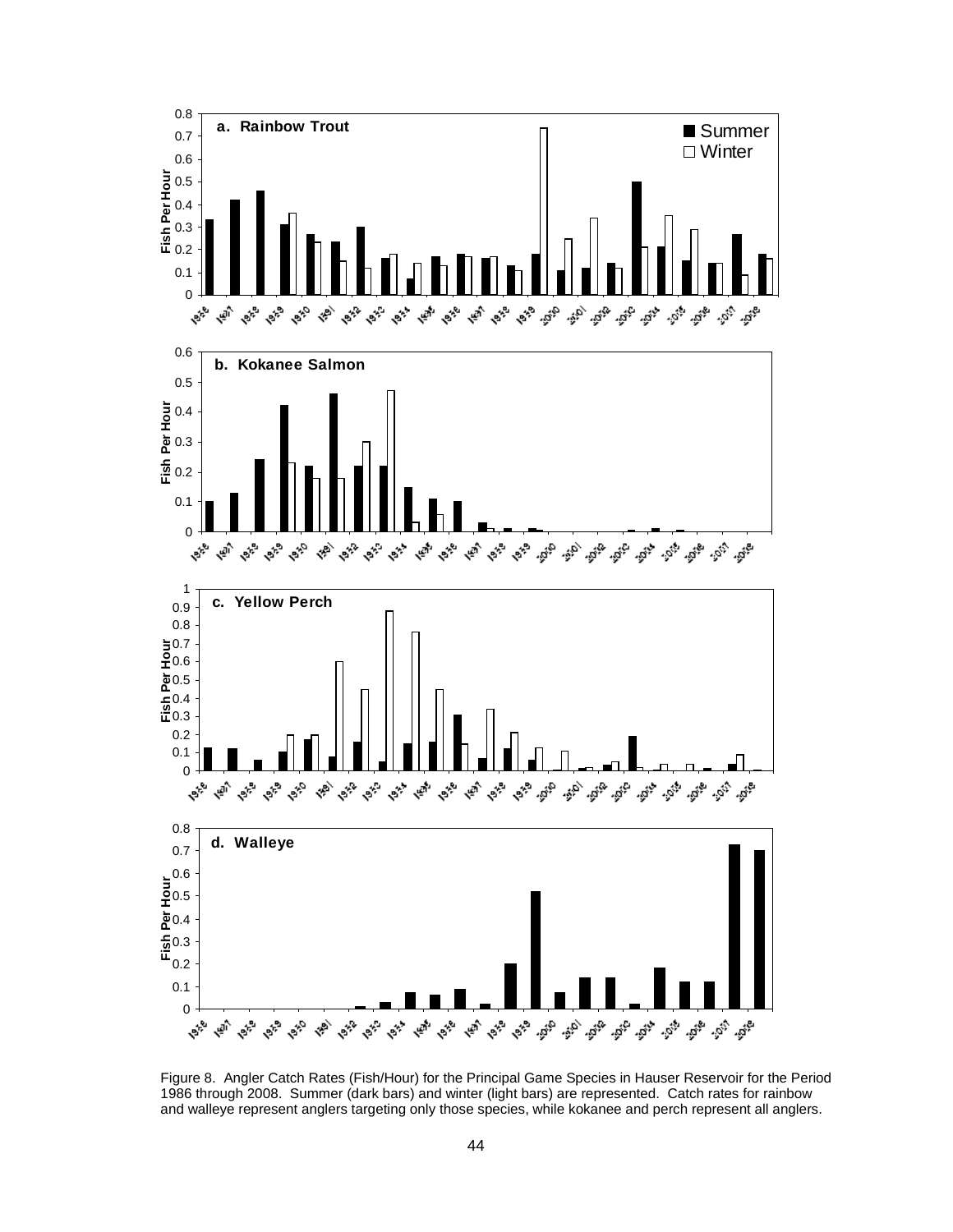Until factors limiting fisheries production in Hauser Reservoir are addressed, the fishery will not reach it's full potential. Most of the problems are large in scale, and involve numerous government agencies and private landowners. Resolution of these problems will require cooperation of highly focused individuals representing the various agencies. As with many large-scale resource management problems, money and manpower will limit the completion of any goals targeted at benefiting the fishery. PPL Montana took over operational control of Hauser and Holter dams in 2000, and received a new federal operating license in 2001. FERC requires PPL Montana to provide funds for monitoring, protection, maintenance, and enhancement of fisheries resources in Hauser and Holter Reservoirs.

Five factors have been identified as limiting fisheries production in Hauser Reservoir:

- Oxygen deficient water continues to be an issue and could be a key limiting factor. Oxygen deficient water (less than 6.5mg/l) is being released annually during fall months (August, September, and October) from Canyon Ferry Dam. Low levels of dissolved oxygen (DO) were first discovered in 1996 below Canyon Ferry dam in Hauser Reservoir, although evidence suggests that it may not be a recent phenomenon. Data collected through the summer and fall of 1998 revealed that the problem is severe at times with low DO values falling below 3mg/l and extending through as much as 75-80% of the surface area of Hauser Reservoir. Based on scientific literature, low DO related impacts to fish range from simple avoidance to increased susceptibility to disease or death if fish are exposed to chronically low DO. Each species is affected differently; although salmonids are more sensitive than most cool and warm water species, especially to DO levels less than 5 mg/l (Environmental Protection Agency (EPA) 1976). Levels below 5 mg/l are especially critical to aquatic life and are estimated to occur an average 45 days/year in Hauser Reservoir. FWP studies conducted in 2002 found that Hauser fish are forced down-reservoir to avoid deoxygenated water, forcing fish to reside either in the Causeway arm or in front of Hauser Dam, where DO typically is at saturation. Downstream movement to avoid low DO waters may cause increased entrainment over Hauser Dam during the fall months. Kokanee salmon likely sustained the most severe impact from low DO, as they would spawn in the fall immediately below Canyon Ferry Dam, where DO values are lowest. Air injection units placed on one turbine at Canyon Ferry Dam has been in place since 2007 and appears effective at bringing DO at least to statewide standards for running water during the fall. Further monitoring in upper Hauser is needed to determine the overall effectiveness of the modified turbine unit and its effects on the fishery.
- Fish loss out of Hauser Reservoir from flushing over the spillway and entrainment (passage through the turbines in the dam) continues to be one of the principal factors affecting species assemblages on an annual basis. While all fish species are susceptible to flushing, kokanee salmon may flush at higher rates because of behavioral tendencies. Skaar and Humphrey (1996) documented flushing of stocked rainbow trout correlated with high runoff. Walleye flushing has been documented through the recovery of tagged fish. Walleye tagged in Hauser Reservoir have been recaptured in Holter Reservoir and the Missouri River below Holter Dam by anglers and FWP survey crews.
- Walleye flushed from Canyon Ferry Reservoir into Hauser Reservoir is an issue that affects the balance of the multi-species fishery. Depending on annual year class strength and water year, the number of walleye flushed into Hauser Reservoir has the potential to be significant. Since the expansion of the Canyon Ferry walleye fishery, walleye relative abundance in Hauser has increased 1,700%, from an average abundance of 0.2 walleye per net (1986-1997) to an average of 3.6 walleye per net (1998-2008). Although Hauser has historically supported a low-level walleye population, there is not enough forage to support the current abundance of walleye in Hauser. Growth rates and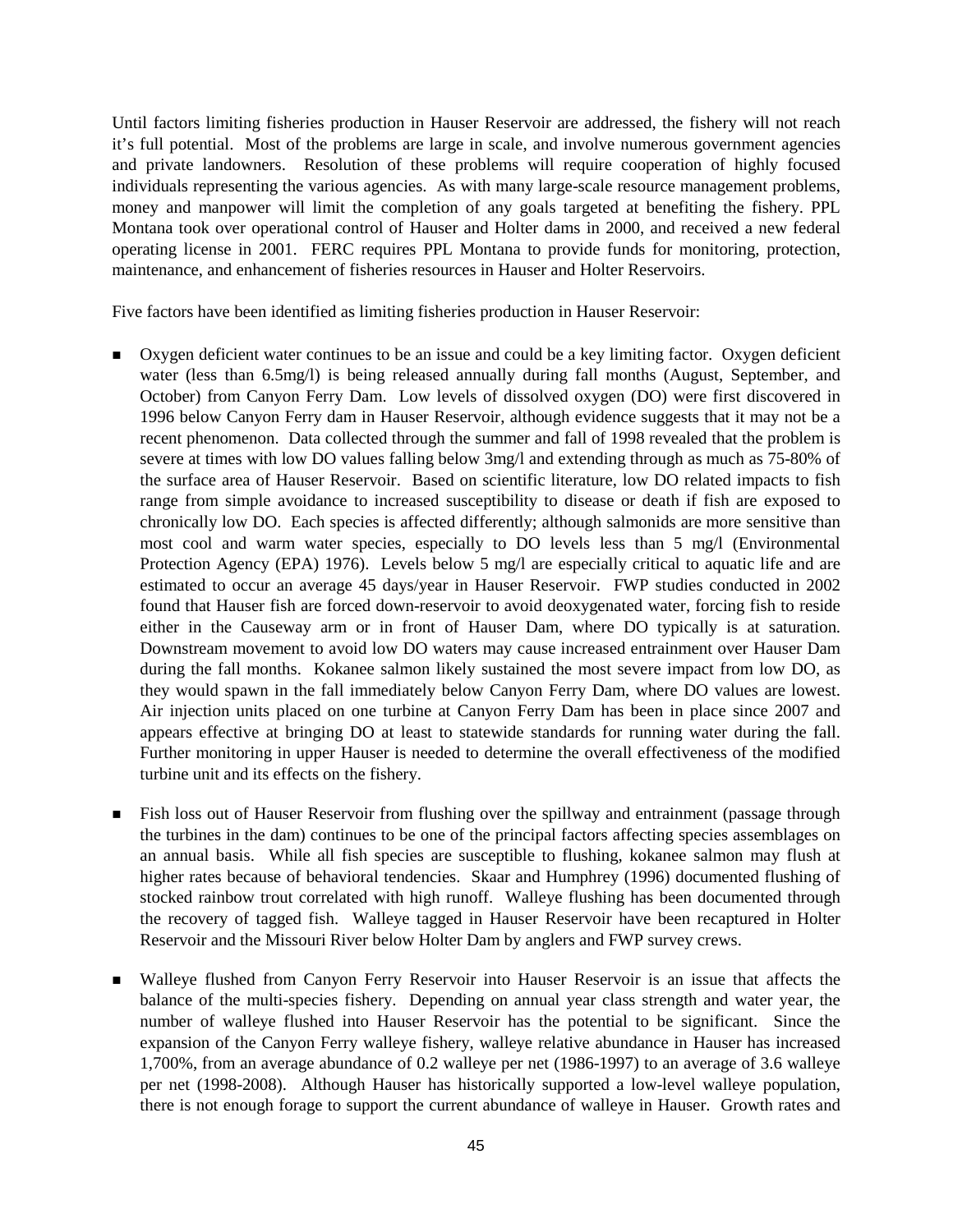condition factors for Hauser walleye are very poor. Currently, invertebrates and zooplankton comprise the majority of walleye diet samples rather than fish, which is an expected and preferred prey item.

No screening devices are in place on Canyon Ferry Dam to limit the number of walleye flushed into Hauser and Holter Reservoir. However, there may be technology available that may limit the effects of fish flushing from Canyon Ferry. Electric weirs have been successful at reducing entrainment at some dam and diversion facilities. There may also be potential to add pressurization devices that kill any fish that are entrained. Such systems will be expensive and further research is needed to evaluate the cost-effectiveness of such a system. These types of measures may be necessary to maintain a balanced multi-species fishery in Hauser Reservoir.

 Poor quality spawning tributaries to Hauser Reservoir will continue to limit the production of wild fish and the contribution of wild fish to the Hauser fishery. Kokanee salmon have been the only sport fish that has at times had excellent success spawning in Hauser. Spawning has occurred in the Hauser tailrace and Spokane Creek. Other available streams (Trout, McGuire, Soup, Prickly Pear and Silver Creeks) have water quality and quantity problems. Poor land management practices (both historic and present) in these watersheds will continue to limit fish production. Until these issues are addressed, there is little potential for establishing wild runs of fish that could contribute significantly to the Hauser Reservoir fishery.

Yellow Perch spawning habitat in Hauser Reservoir is limited by the lack of structure in the Reservoir. This is a common problem in many reservoirs as submerged wood that is initially inundated following dam construction breaks down over time. Based on the age of Hauser Reservoir, nearly all of the trees that were initially flooded have decayed.

 Whirling disease is a prominent player in fish management in Montana. Because Hauser Reservoir is reliant on hatchery rainbow trout, this disease has not had as great an impact as it has had on fisheries dependant on wild salmonid reproduction. Rainbow trout are planted into Hauser when they are 8 inches, which lowers the susceptibility to contracting whirling disease compared to smaller fish. However, wild fish produced from tributary or tailrace spawning have a high chance of exposure to the disease. Silver Creek (tributary to Lake Helena/Hauser) was the first tributary in the Hauser/Holter system to test positive for whirling disease in 1998. Since then Prickly Pear, Trout and Spokane creeks have tested positive for whirling disease. Other Hauser tributaries have been tested but results are not yet available. Whirling disease testing will continue at some level on all principal tributaries of the reservoirs.

# **Hauser Reservoir Management Goals by Species**

In order to manage a fish community that includes multiple sport fish species, it is important to recognize that the goal for each species is affected by the success of management strategies for other species in the system and that all fish species may not be maximized simultaneously.

# **Rainbow Trout**

**Goals and Objectives:**

Rely on rainbow trout to provide a principal component of the sport fishery.

Recruit a three-year running average of 3 rainbow trout per net to fall floating horizontal gill nets.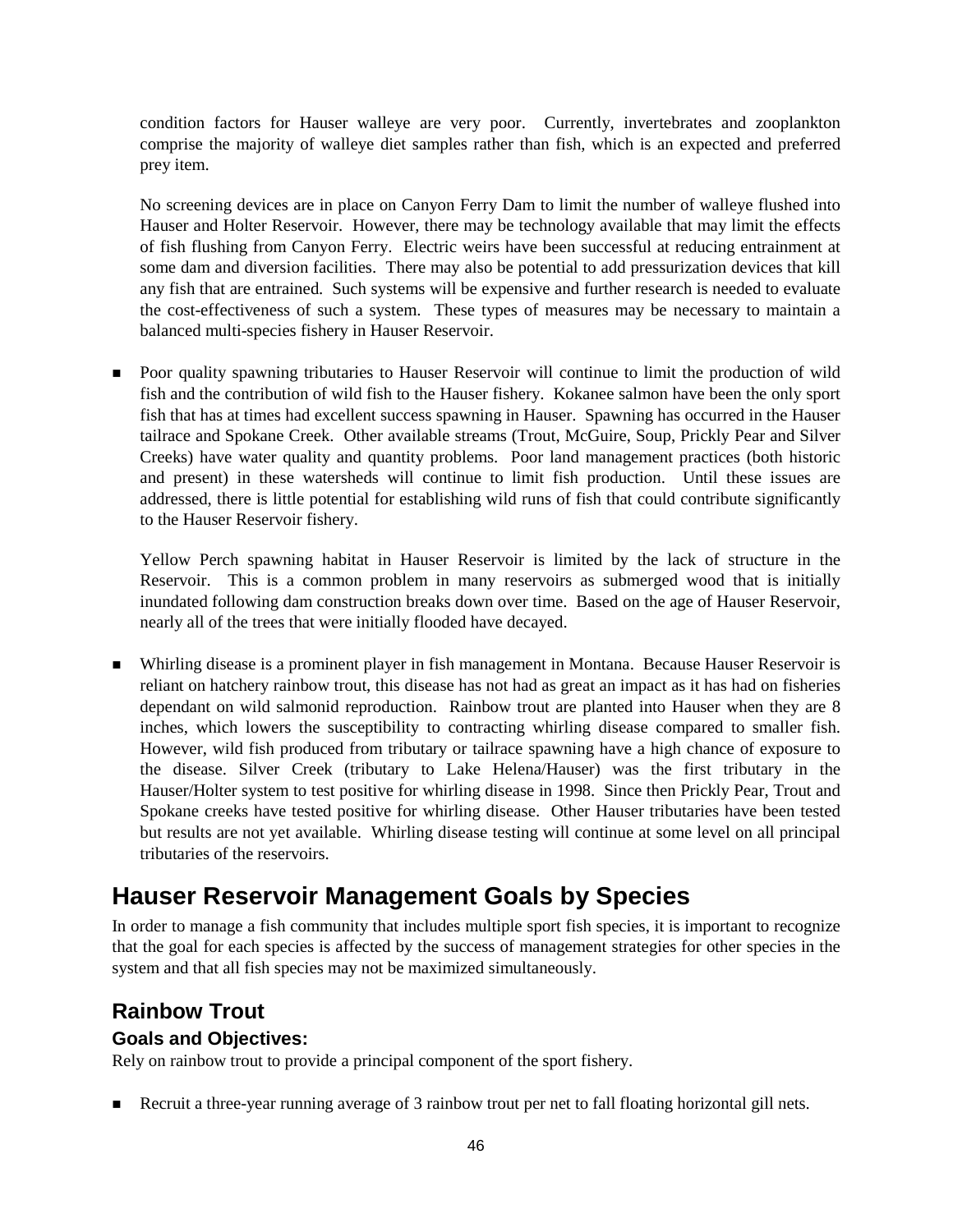**Provide a three-year running average angler catch rate of 0.15 to 0.20 fish/hour.** 

# **Rationale:**

Throughout the late 1980s, rainbow trout provided a significant percentage of the Hauser Reservoir fishery. Catch rates during this period were considered good, averaging 0.24 rainbow/hour. Concurrently, FWP was annually stocking roughly 220,000 rainbow fingerlings per year. In 1990, the number of rainbows planted was reduced by nearly half to an eight-year average of only 118,000 fingerlings based on recommendations made in the previous management plan to maximize harvest of the self-sustaining kokanee population (FWP 1989). From 1995-1996, an average 100,000 fingerlings were stocked annually with catch rates during this period averaging 0.06 rainbow/hour. Following the crash of the kokanee fishery in the late 1990s, rainbow stocking rates and size of fish at stocking were increased to 150,000 8-inch rainbows stocked in the summer and fall. These stocking rates have yielded an average summer angler catch rate of 0.14 rainbow per hour (2006-2008).

# **Strategies:**

- Continue annual rainbow plants of approximately 100,000 Arlee rainbow (average 8-inches in length) and 50,000 Eagle Lake rainbow (8-inches). These fish will be stocked following peak runoff to reduce flushing impacts. Adaptive management changes in the rainbow stocking plan could occur in response to walleye predation.
	- If three-year average catch in fall floating gillnets falls below 2 rainbow per net, consider changes to the stocking plan (e.g., timing and location of fish plants, strains, size at stocking) and implement if deemed cost-effective.
	- If three-year average catch in fall floating gillnets falls below 1 rainbow per net, consider more liberal management actions, such as reducing harvest limits and/or predator suppression measures.
- Continue evaluation of fall released rainbow trout:
	- Stock rainbow trout at a larger size in the fall to reduce susceptibility to walleye predation and reduce flushing losses.
	- Avoid low DO by waiting until Canyon Ferry Reservoir turns over (generally the first two weeks in October) before stocking fish. Stocking would occur when DO values in Hauser Reservoir are within a more optimum range for rainbow trout (greater than 6.5mg/l).
- Maintain the current fishing regulation of 5 trout or salmon daily in combination, 10 trout or salmon in combination in possession.

# **Kokanee Salmon**

# **Goals and Objectives:**

Recognize kokanee salmon as a limited supplemental species to rainbow trout with poor opportunity as a viable sport species in Hauser Reservoir. Current kokanee abundance is too low to set or maintain a realistic management goal.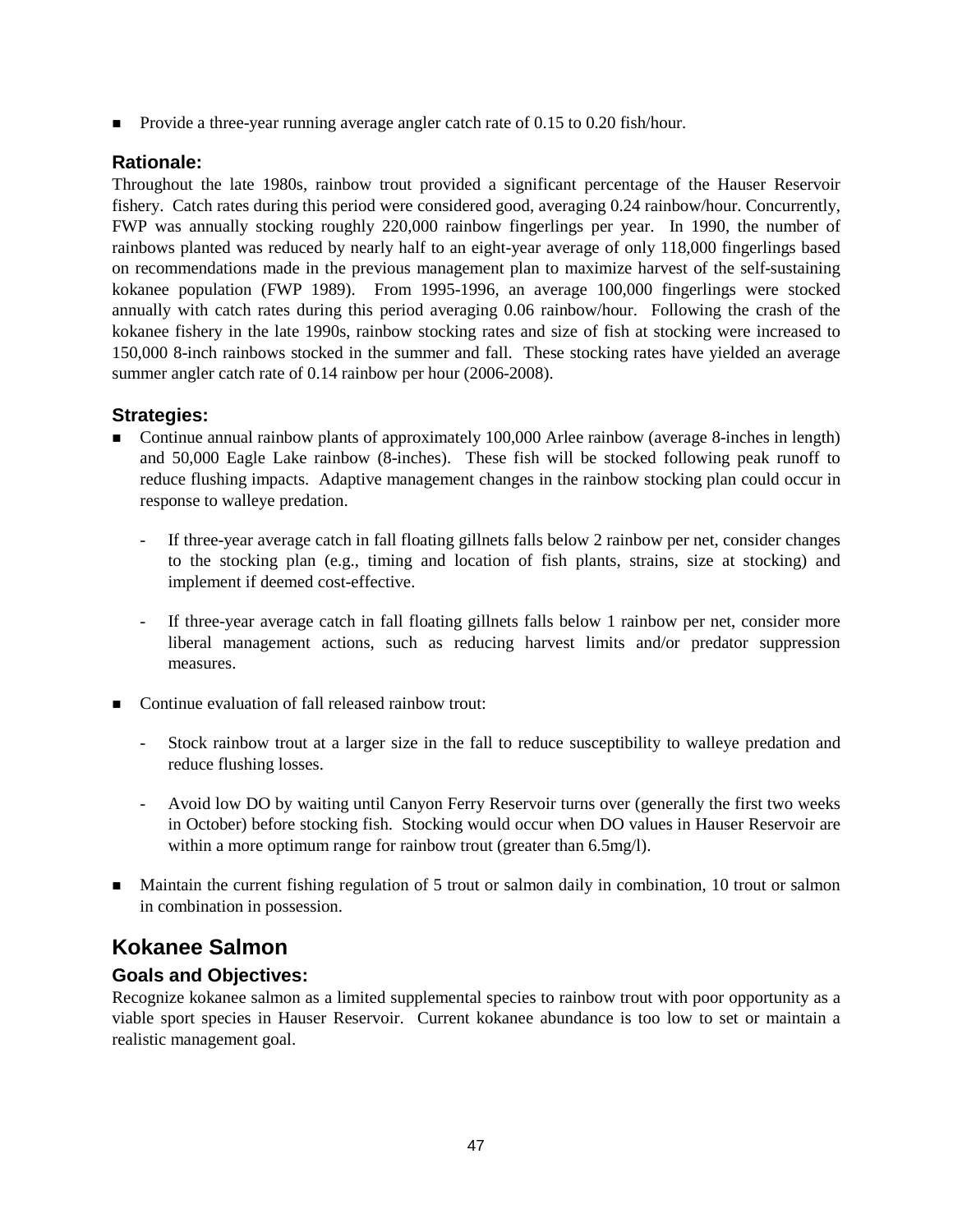# **Rationale:**

Although popular with some anglers, the kokanee fishery in Hauser has historically proven to be erratic and heavily influenced by runoff and to a lesser degree, harvest. Following record water years in 1997 and increased flushing of walleye from Canyon Ferry, current abundance of Hauser kokanee is a fraction of historic levels. Attempts at reestablishing the kokanee population through stocking have failed. Given the current species composition and abundance in the reservoir, it is no longer cost effective to maintain the Hauser kokanee fishery.

# **Strategies:**

- Eliminate stocking kokanee in Hauser Reservoir. Water quality issues, walleye predation, and flushing rates of kokanee make the cost-effectiveness of continued kokanee stocking unjustifiable. Stocking may continue if these limiting factors can be mitigated.
- Evaluate other strategies that may provide cost-effective solutions to maintaining the Hauser kokanee fishery (i.e., artificial spawning channels).

# **Walleye**

# **Goals and Objectives:**

Maintain walleye as a species that provides a balanced, cost-effective fishing opportunity in Hauser.

Maintain a three-year running average of 2-3 walleye per fall sinking gill net.

# **Rationale:**

The current prey base in Hauser is not capable of supporting walleye abundance at current walleye population levels. Walleye population numbers should be decreased to meet prey availability. The stated objective of 2-3 walleye per sinking fall gillnet is based on recent gillnetting trends as well as the successful multi-species fishery that historically existed in Holter Reservoir prior to expansion of walleye in Canyon Ferry. Holter has provided a sustainable multi-species fishery containing rainbow trout, kokanee salmon, walleye and yellow perch. Hauser Reservoir differs from Holter Reservoir in several key physical parameters. Most prominent is water retention time: Holter exchanges water on average every 21 days while Hauser is only 8 days (Table 1). This has the potential to strongly influence walleye populations and prey availability because of flushing losses. The substantially lower growth rates of Hauser walleye indicate prey availability is much lower than in adjacent reservoirs. Flushing of walleye from Canyon Ferry will continue to be a problem unless a way to reduce entrainment at Canyon Ferry Dam is found.

- Adjust angler bag limits to increase harvest and lower walleye abundance to levels sustainable with forage abundance.
	- Increase daily bag limit to 20 fish only one over 28-inches, 40 in possession to maximize walleye harvest and decrease abundance to levels more consistent with available forage.
	- Monitor harvest from the new Lake Helena Fishing Access Site (FAS) to determine if size or seasonal restrictions are necessary to protect larger-sized fish during the spring. Until recently, boat access to Lake Helena has been limited, and the new FAS may increase fishing pressure during the spring.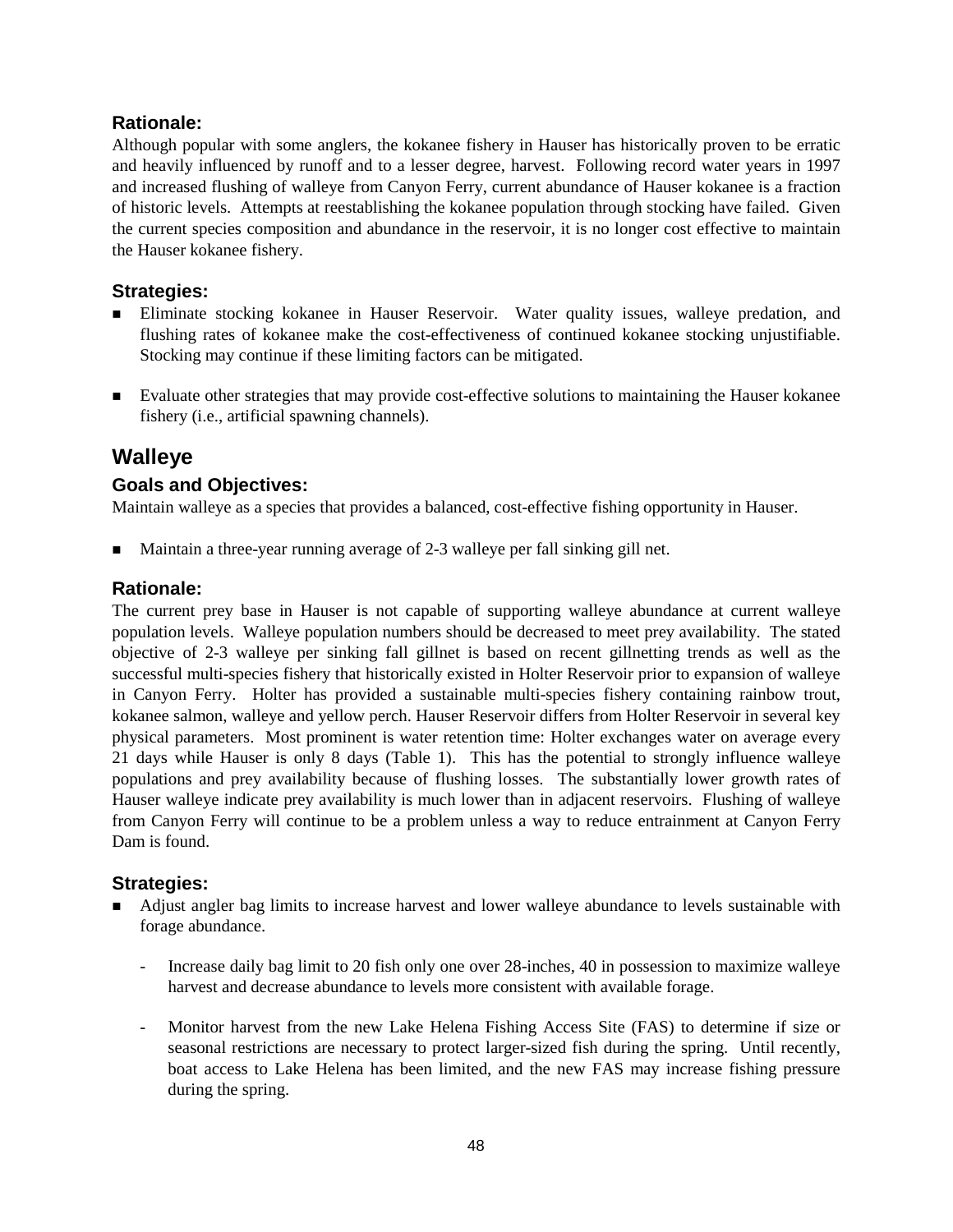- Evaluate restrictions in walleye bag limits if walleye abundance falls below the three-year average of 2 walleye per gillnet and angler harvest is determined to be the cause of abundance declines.
	- Regulation changes will be considered if rainbow trout abundance exceeds management goals (three-year running average of 3 rainbow trout per fall floating gillnet) and yellow perch abundance is near management goals (three-year running average of 4 yellow perch per fall sinking gillnet).
	- Restrictions may include reducing bag limits, size restrictions, and/or seasonal closures.
- Evaluate use of other tools to reduce walleye numbers if three-year average walleye catch in fall sinking gillnets increases above 6 walleye per net or if rainbow trout and/or yellow perch abundance falls below 1 fish per fall gillnet on a three-year average. Other tools may include unlimited harvest, gillnetting or trap netting during periods when fish are highly concentrated, spearing through the ice or underwater, among others. Any of these management actions will require public input prior to implementation.
	- If these triggers are exceeded within three years following plan implementation, consider deferring management action to better determine effectiveness of strategies outlined in this plan.
- Solicit funding to determine walleye flushing and entrainment at Canyon Ferry Dam.
	- Determine the feasibility of screening or other methods to reduce walleye entrainment and evaluate the effects on Canyon Ferry Reservoir.

# **Brown Trout**

# **Goals and Objectives:**

Rely on brown trout to provide a limited trophy-fishing experience that is reliant entirely on wild reproduction.

■ Maintain at least 0.5 brown trout per sinking gillnet.

# **Rationale:**

Evidence suggests that kokanee salmon had a detrimental impact on brown trout populations in Hauser Reservoir. Competition for spawning areas may have reduced brown trout populations. With kokanee populations depressed, brown trout populations have demonstrated minor increases. Brown trout are a long-lived species that have maintained low densities in Hauser because of limited reproduction and/or recruitment. Relatively few anglers target brown trout however, records indicate that prior to the kokanee population explosion in the early 1990s, brown trout numbers were higher and represented an important trophy fishery.

- Identify critical brown trout spawning areas (e.g., Spokane Creek) and implement habitat improvement projects to increase spawning and recruitment.
- Continue catch and release angling regulations on brown trout from below Canyon Ferry dam to Hauser Dam.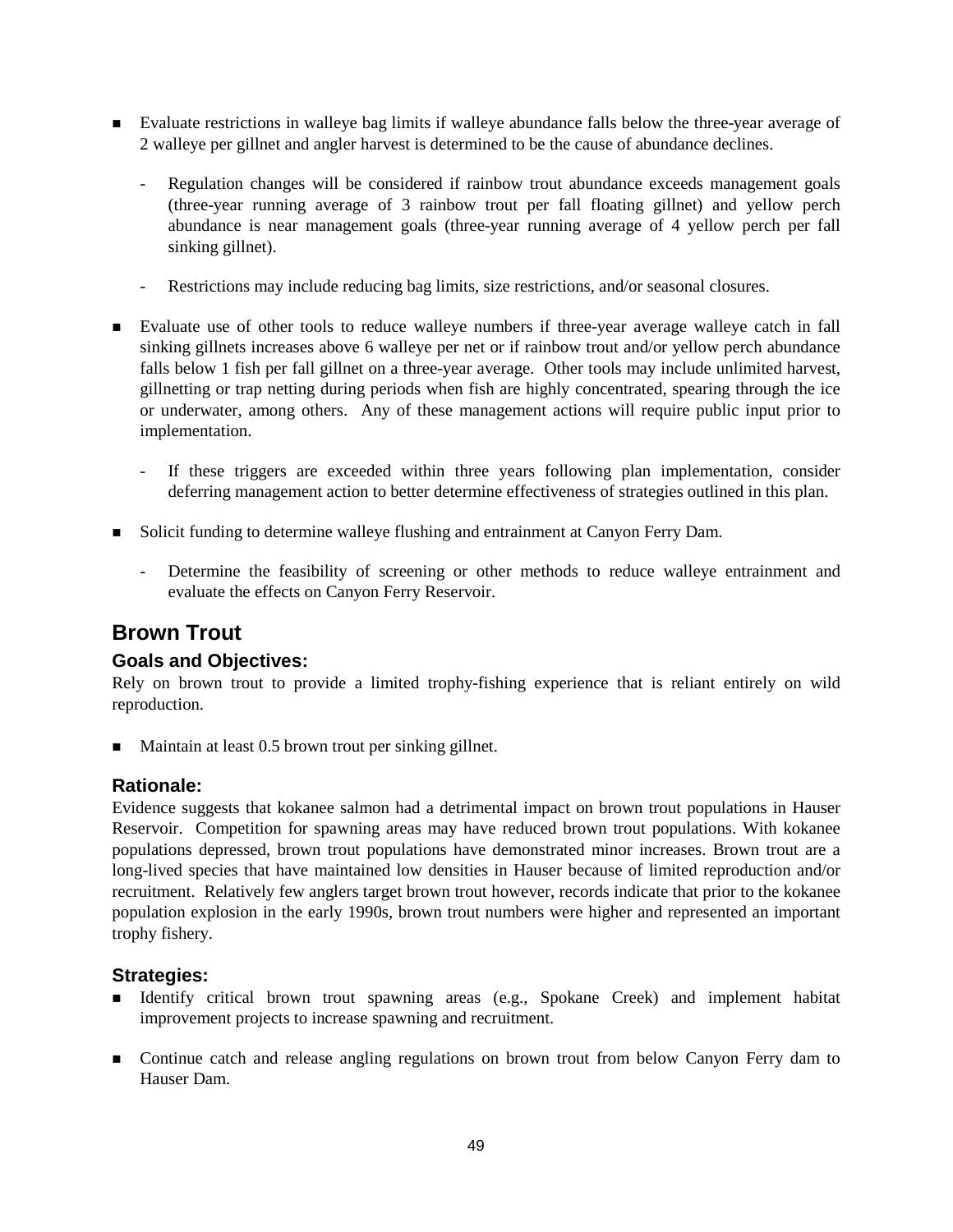- Eliminating angler harvest allows the brown trout population to rebuild. Continuing this regulation maintains consistency with brown trout regulations proposed throughout the reservoir system.

# **Yellow Perch**

# **Goals and Objectives:**

Rely on yellow perch to provide a self-sustaining fishery that is based entirely on wild reproduction.

Maintain a running average of at least 4.0 yellow perch per fall sinking gill net.

# **Rationale:**

Yellow perch were planted in Hauser Reservoir from 1939 to 1955. Subsequently they have maintained moderate population levels in the reservoir entirely through natural reproduction. Although present for approximately the same period of time, perch densities have not achieved levels comparable to Holter Reservoir. Yellow perch populations have been limited by flushing, habitat conditions, predation, and possible competition with abundant planktivores (kokanee salmon). Populations appear to be driven by environmental conditions rather than by the number of spawning aged adults. A relatively small spawning stock of adult yellow perch can still produce large year-classes of fish. Perch flushed from Canyon Ferry also heavily influence population abundance.

Yellow perch were commonly the most sought after species by Hauser ice-fisherman and can be an important component of the Hauser winter fishery. Catch rates have always been variable but have declined as walleye abundance has increased. Winter angler catch rates averaged 0.45 fish per hour (1989 through 1997) and has declined to an average of 0.06 fish per hour (1998-2008). In winter 2008 no anglers were surveyed who were targeting exclusively perch.

- Identify and implement cost-effective yellow perch habitat enhancement projects.
	- Construct and deploy tree structures for spawning and rearing habitat if an easily accessible source of trees is available. Recycled Christmas trees from the Helena and Bozeman areas are used to construct perch spawning structure in Canyon Ferry. Hauling of Christmas trees or cutting junipers from nearby areas are options for more trees, however these options are often limited by the cost of cutting and hauling trees on site.
	- Identify and experiment with other artificial habitat structures that may enhance perch spawning.
- Lower daily angler bag limit to 25 yellow perch daily with no possession limit.
	- Limiting factors listed above (see Rationale) likely have more significant impacts to yellow perch abundance than angler harvest. Dropping the daily bag limit from 50 to 25 will allow evaluation of angler harvest and determine if harvest is a significant limiting factor.
	- Recommend raising the bag limit if yellow perch abundance increases above 7 perch per fall sinking gillnet on a three-year running average.
- Consider additional management actions if yellow perch abundance falls below 1 perch per fall sinking gillnet on a three-year running average.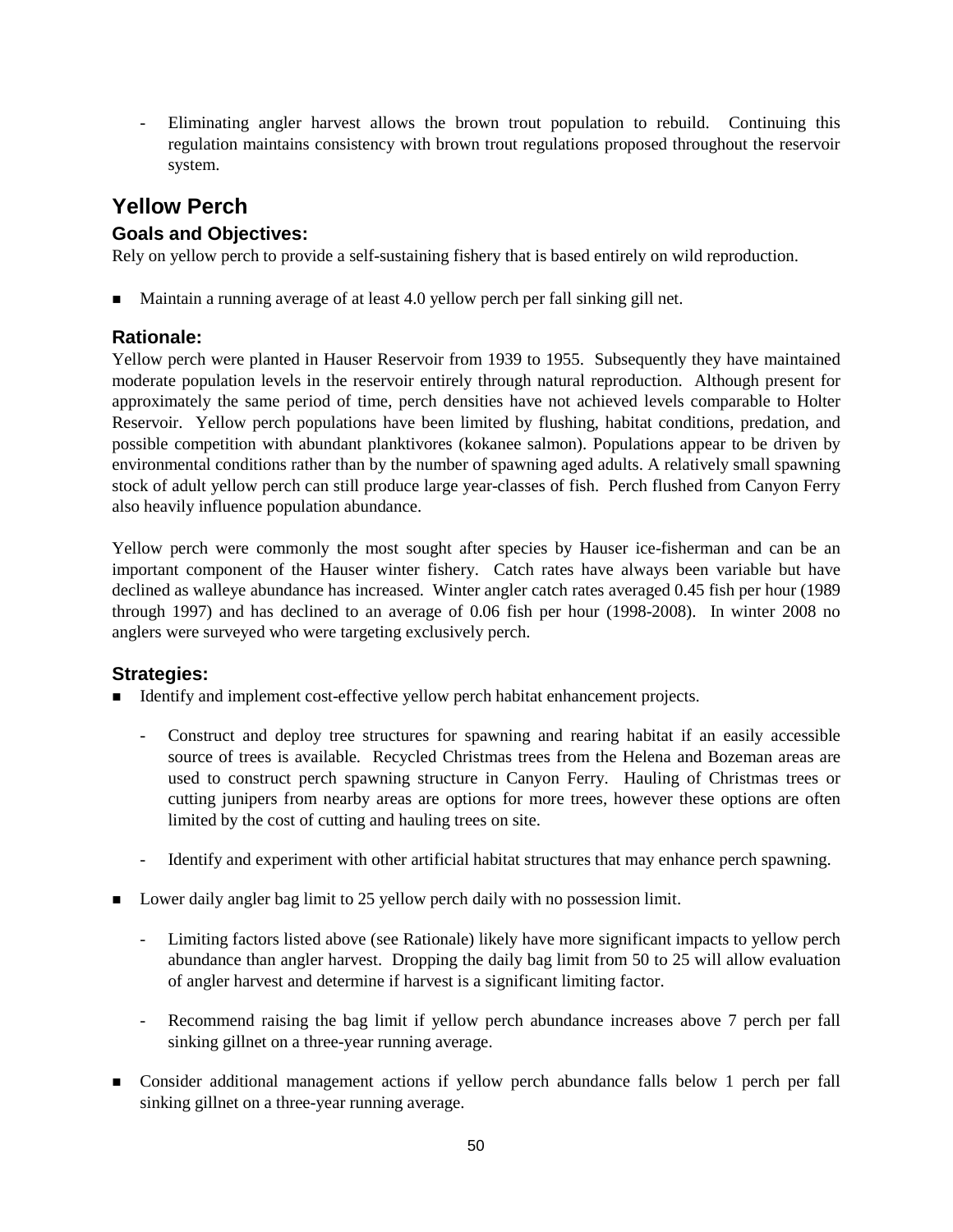- Additional actions may include further reductions in angler harvest of perch and/or implementation of active walleye management strategies.
- If these triggers are exceeded within three years following plan implementation, consider deferring management action to better determine effectiveness of strategies outlined in this plan.

# **Burbot (Ling)**

# **Goals and Objectives:**

Rely on burbot to provide a low-level, self-sustaining fishery that is supported entirely by wild reproduction.

Attempt to recruit a three-year running average of 0.5 to 1.0 burbot per fall sinking gill net.

# **Rationale:**

Burbot (ling) is one of three native game fish in Hauser Reservoir. Limited information is known on burbot population dynamics and basic life history in the upper Missouri River reservoir complex, however burbot abundance in Hauser appears to have increased over the past four years.

# **Strategies:**

- Increase knowledge of burbot population dynamics in Hauser Reservoir. Specifically, efforts will be made to collect data (age, growth, food habits, general abundance) from burbot during normal field sampling (gill netting and electrofishing).
- Evaluate reduction in angler harvest if three-year running average falls below 0.5 burbot per fall sinking gillnet.
- Evaluate increasing angler harvest if three-year running average catch of burbot increases above 2.0 burbot per fall sinking gillnet.
- Consider establishing a sampling regime specifically targeting burbot. This would likely involve use of specialized sampling gears deployed in the late winter months.
- Redirect effort during winter creel to determine burbot harvest.

# **Northern Pike**

# **Goals and Objectives:**

Monitor and suppress the northern pike population in the reservoir, and evaluate impacts to other species.

# **Rationale:**

Increased abundance of northern pike in upstream waters significantly increases the likelihood of flushing of northern pike into Hauser. FWP documented the first northern pike in Hauser during standardized sampling in fall, 2009. Northern pike are highly piscivorous fish and the current forage base in Hauser is likely not adequate to support an additional voracious predator.

#### **Strategies:**

**Eliminate all angler bag limits for northern pike in the upper Missouri River reservoir system.**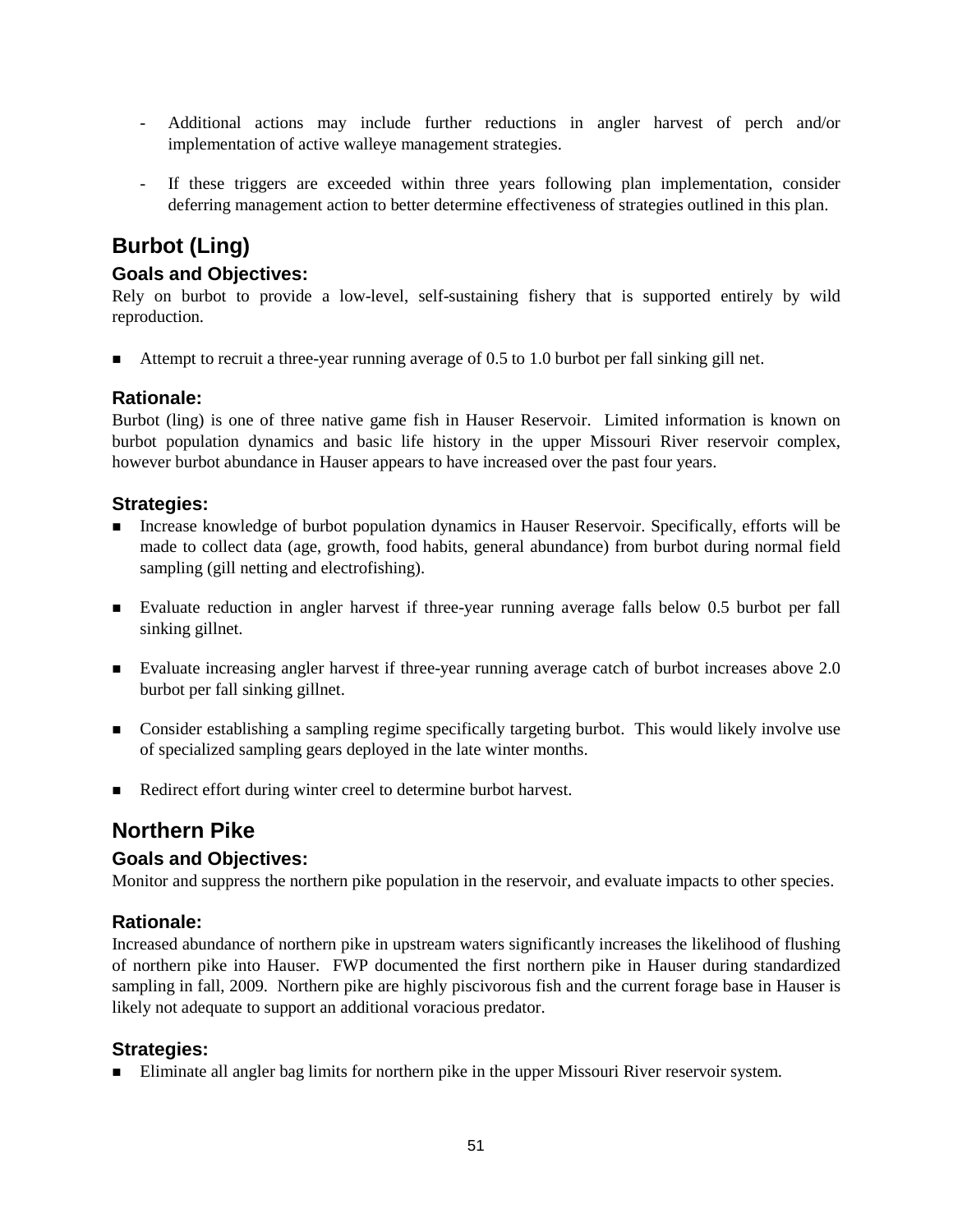- Identify critical spawning habitats in the reservoir and determine if habitat manipulations can suppress pike numbers and emigration through the system.
- **Explore and implement other opportunities or techniques to suppress northern pike numbers.**
- Determine impacts of northern pike to existing forage.
- Additional management methods may be necessary to reduce pike populations (e.g., spearing, commercial fishing, required harvest during tournaments) following public review and MEPA process.

# **Other Hauser Reservoir Fisheries Management Issues Low Dissolved Oxygen (DO)**

# **Goals and Objectives:**

**Monitor DO values in Hauser Reservoir to ensure that water released from Canyon Ferry contains at** least 5mg/l DO throughout the entire year.

# **Rationale:**

Low levels of DO (less than 6.5 mg/l) were first discovered in 1996 below Canyon Ferry Dam in Hauser Reservoir. Based on scientific literature, DO values of at least 5 mg/l are required to maintain "wellrounded" fish populations while 6 mg/l is required to support healthier and more diverse populations (EPA 1976). Impacts of broad environmental stresses such as low DO are manifested through an increased incidence of parasites and disease. Species are affected differently by low DO, but in general, salmonids are more sensitive than most cool and warm water species to DO levels less than 5 mg/l. Monitoring on Hauser has found that fish are avoiding the upper reservoir; especially during periods when oxygen levels from water releases from Canyon Ferry Dam are lowest (late-summer and early-fall). Presence of a low DO plume may also increase fish entrainment at Hauser Dam as fish move into the lower reservoir to avoid the low DO plume.

- Continue to monitor fish movement in Hauser Reservoir and monitor the effectiveness of oxygenation units on Canyon Ferry dam.
- Evaluate the results of recent flushing study at Hauser Dam to determine effects of water quality on fish entrainment at Hauser Dam and determine if low DO increases fish flushing out of Hauser Reservoir.
- Work with BOR to identify and rectify any problems with the oxygenation unit on the turbine at Canyon Ferry Dam. Cavitation and excessive wear on the turbine unit has been observed, occasionally making the unit inoperable.
- **Enhance water quality monitoring by collecting DO measurements in the upper reservoir during low** DO periods (July-September).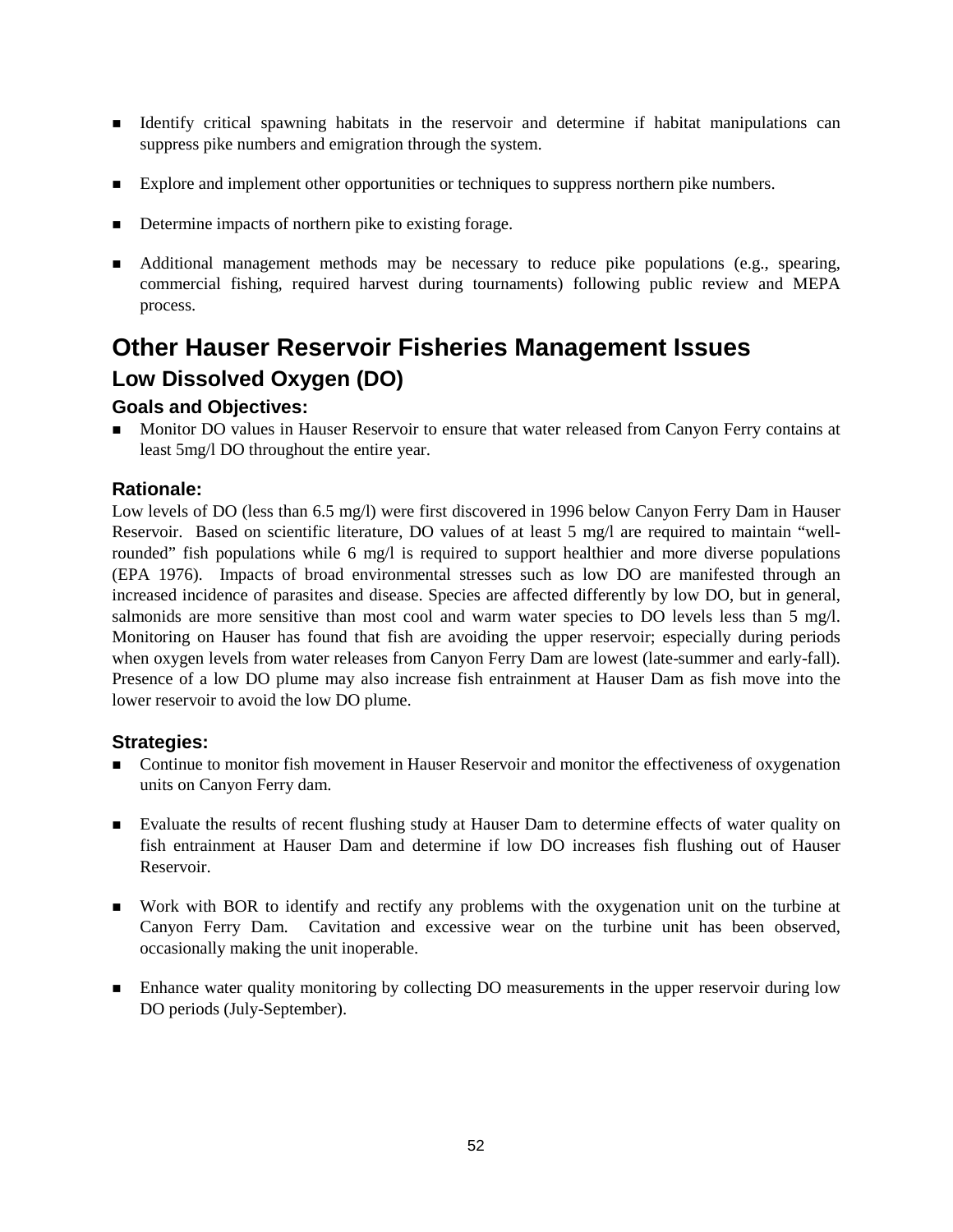# **Flushing Losses at Hauser Dam**

# **Goals and Objectives:**

Evaluate annual and seasonal flushing rates of fish out of Hauser Reservoir. Determine feasibility of screening Hauser dam to reduce flushing losses.

# **Rationale:**

Flushing loss of fish out of Hauser Reservoir is a key limiting factor affecting fish populations. All fish species are susceptible to flushing, however, kokanee may flush at higher rates because of behavioral tendencies. Kokanee population fluctuations can be largely attributed to age class strength and magnitude of water runoff. Rainbow trout and walleye flushing have also been documented. Skaar and Humphrey (1996) documented that flushing losses of hatchery rainbow trout was correlated with high runoff. Fish flush both through turbines and over the spillway. Walleye flushing has been documented through the recovery of tagged fish. Walleye tagged in Hauser Reservoir have been recaptured in Holter Reservoir and in the Missouri River below Holter Dam by anglers and FWP sampling.

# **Strategies:**

- **Evaluate entrainment and flushing rates of fish out of Hauser Dam as determined by recent graduate** study. Determine timing and magnitude of flushing losses.
- Determine feasibility of reducing fish flushing losses out of Hauser Reservoir.
	- Evaluate screening devices on Hauser Dam that would reduce flushing losses.
	- Investigate other technologies that may be effectively employed on Hauser Dam to reduce fish flushing losses.

# **Walleye Flushing from Canyon Ferry Reservoir**

# **Goals and Objectives:**

Determine walleye flushing rates from Canyon Ferry Reservoir and evaluate measures to reduce or eliminate walleye flushing from Canyon Ferry Dam.

# **Rationale:**

Walleye flushing out of Canyon Ferry into Hauser Reservoir has increased as the walleye population in Canyon Ferry increased. Increased walleye densities in Hauser Reservoir affect the balance of the multispecies fishery with increased predation on trout and yellow perch. Since the expansion of the Canyon Ferry walleye fishery, walleye relative abundance in Hauser has increased 1,700%, from an average abundance of 0.2 walleye per net (1986-1997) to an average of 3.6 walleye per net (1998-2008). Although Hauser has historically supported a low-level walleye population, there is not enough forage to support the current abundance of walleye in Hauser.

- Request funding from BOR to determine how most walleye pass through Canyon Ferry Dam, study walleye flushing rates, and identify strategies to reduce or eliminate entrainment.
- Determine feasibility of reducing fish flushing losses out of Canyon Ferry Reservoir.
	- Evaluate screening devices on Canyon Ferry Dam that would reduce flushing losses.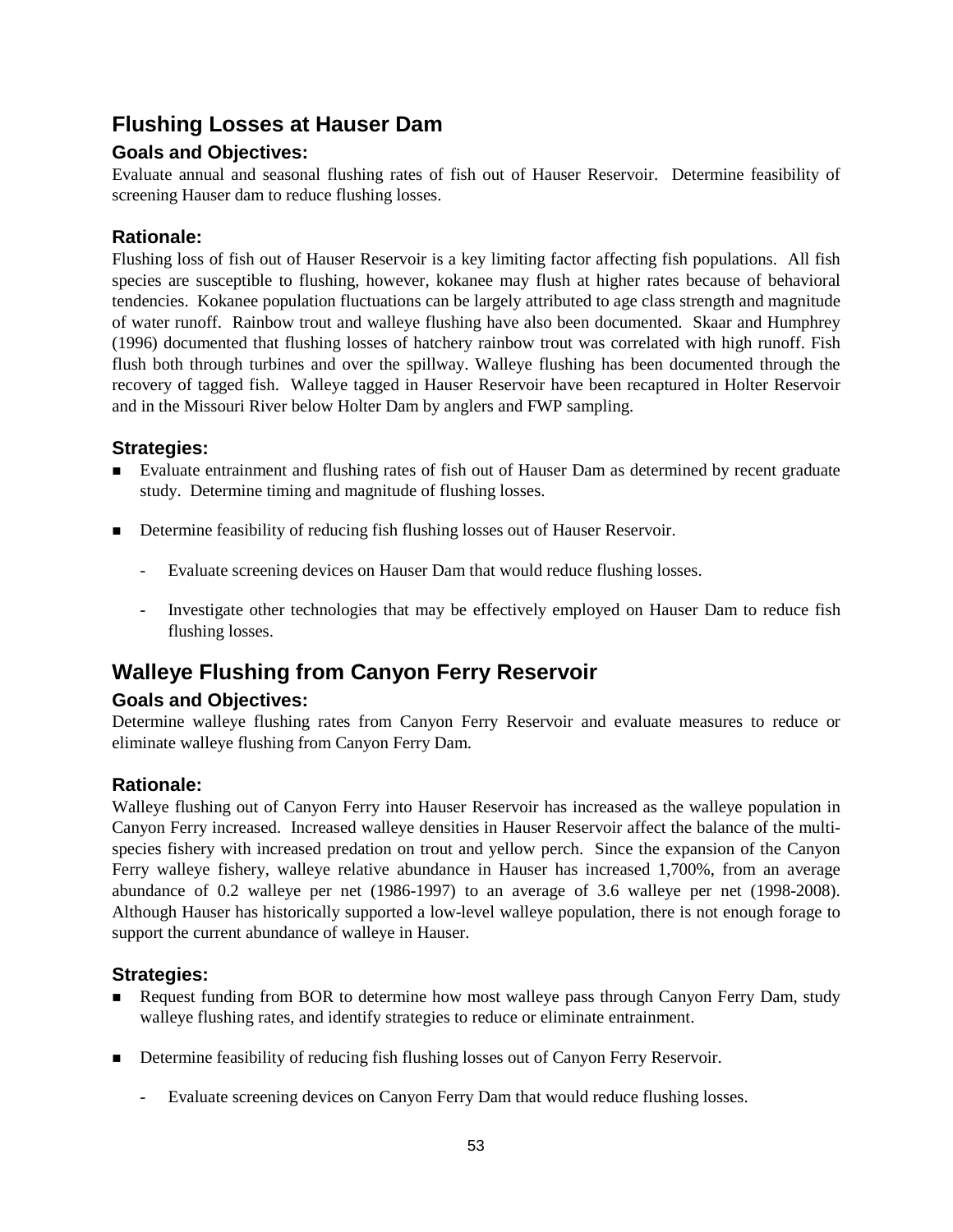- Investigate other technologies that may be effectively employed on Canyon Ferry Dam to reduce fish flushing losses and entrainment to downstream waters.

## **Habitat**

## **Goals and Objectives:**

Enhance wild fish spawning opportunities in Hauser Reservoir and in tributary streams to Hauser Reservoir.

#### **Rationale:**

In the past, lack of funding limited the number of projects completed to enhance wild reproduction of Hauser fish. Over the past 10 years, habitat projects such as yellow perch spawning structure placement, habitat enhancement on Prickly Pear Creek, and Merritt Spring Creek channel reconstruction have been constructed or implemented. Other identified projects that are currently limited by funding or other resources include Spokane Creek channel reconstruction, water allocation in Prickly Pear Creek, removal of potential barriers on Trout Creek, among others. The Future Fisheries program provides funding for projects targeting enhancement of wild fish and will continue to provide financial assistance for projects in the future. An important component to accomplishment of habitat enhancement projects on Hauser Reservoir will be the participation by various watershed and local sportsman's groups.

### **Strategies:**

- **Develop a list of habitat projects that would be funded by FERC relicensing.** Develop this list in conjunction with sportsmen's groups and local watershed groups. Prioritize projects based on costeffectiveness and highest benefit.
- Implement enhancement projects that will benefit spawning and recruitment of wild fish in Hauser Reservoir.
- Submit future fisheries grant proposals for habitat enhancement projects benefiting Hauser Reservoir.

# **Disease and Aquatic Nuisance Species**

## **Goals and Objectives:**

Monitor Hauser Reservoir tributaries for whirling disease. Prevent introduction of exotic plant and wildlife species from entering the reservoir system.

#### **Rationale:**

Whirling disease is a prominent factor in fish management in Montana. Because of Hauser Reservoir's reliance on hatchery rainbow trout, this disease has not had as great an impact as on wild salmonid fisheries. Rainbow trout are planted into Hauser when they are 8 inches. Fish of this size are not as susceptible to contract whirling disease as smaller fish. However, wild fish produced from tributary or tailrace spawning have a high chance of exposure to the disease. Introductions of invasive aquatic species have the potential to out-compete desirable flora and fauna in the reservoir system and can negatively impact recreation and water use as well as fish populations.

## **Strategies:**

Sample Hauser Reservoir tributaries for whirling disease as part of a state-wide monitoring program. Include whirling disease testing results in annual report.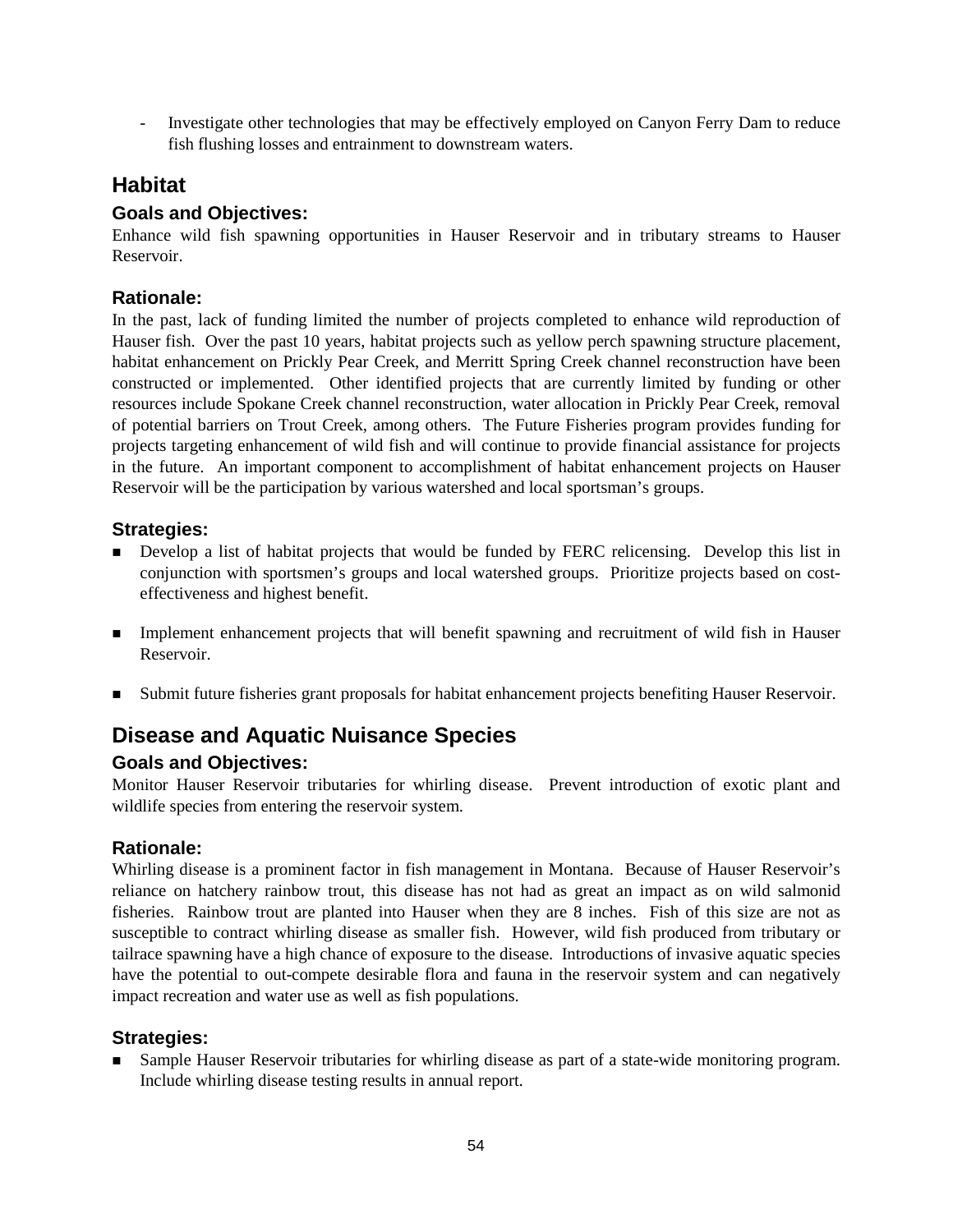- Periodically conduct on-site exposure testing in Silver, Prickly Pear, and Trout creeks. Collections will also be made in the Hauser tailrace. McGuire, Spokane, and Ten Mile creeks will be tested as funding allows.
	- Utilize statewide whirling disease taskforce funding and manpower to conduct *in situ* exposure of fish to determine infection rates and severity.

## **Derbies/Tournaments**

#### **Goals and Objectives:**

Manage derbies/tournaments on Hauser Reservoir to minimize conflict with the general angling public, encourage safety, and ensure consistency with fishery management goals and objectives.

### **Rationale:**

Currently one angling tournament is held on Hauser Reservoir in the summer, and no tournaments are held in the winter. Increased interest in fishing tournaments may result in additional requests in the future.

#### **Strategies:**

- Do not allow ice fishing tournaments on Hauser Reservoir for public safety reasons. Ice on Hauser often does not develop to a thickness that would allow for safe ice-fishing tournaments.
- **Monitor harvest associated with angling tournaments.** If harvest of sport fish is deemed excessive and detrimental to the population, angling tournaments of this nature will be discontinued.
- No more than three derbies/tournaments will be allowed each year. Tournaments would be required to coordinate with Bureau of Land Management (BLM) and/or FWP for access (where appropriate). FWP will encourage use of private access facilities (where possible) to alleviate crowding problems.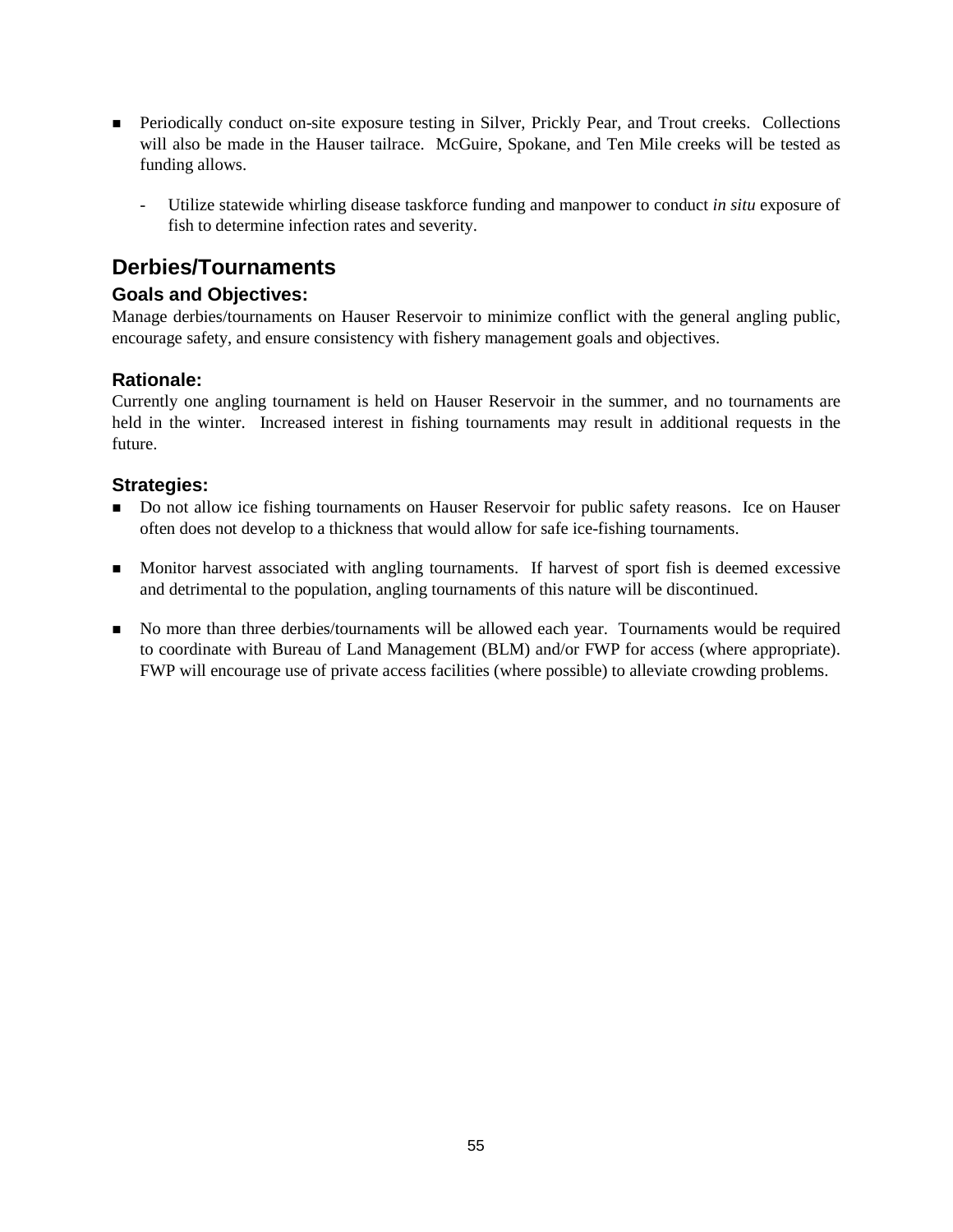# **Section 5 Missouri River - Hauser Tailwater (Hauser Dam to Holter Reservoir)**

The free flowing segment of the Missouri River located between Hauser Dam and Holter Reservoir is about 4.6 miles long and flows through a narrow, high-walled gorge for most of its length prior to entering into upper Holter Reservoir. Impounded water from Holter Dam greatly influences the lower 1.5 miles of river. Productivity in this river segment is affected by the two upstream reservoirs (Canyon Ferry and Hauser). Deep-water releases from Canyon Ferry Dam and associated releases from Hauser Dam create tailrace conditions where water temperatures are moderated and the water is enriched with nutrients.

One of the unique aspects of this area is that access is limited to foot or boat travel because of the ruggedness of the canyon. Boating restrictions imposed during the 1999 legislature established a no-wake zone in this section of river from Hauser Dam to Beaver Creek. Areas accessible by car include Hauser Dam, Beaver Creek, and Gates of the Mountains Marina (private ownership).

This segment of the Missouri River has been designated as a Class I, Blue Ribbon sport fishery. The river provides important spawning habitat to brown trout, rainbow trout, kokanee, and mountain whitefish. Species of fish present in the river are similar to those found in Hauser and Holter Reservoir (Tables 6 and 7). Mountain whitefish and rainbow trout are the most abundant game fish species and suckers are the most abundant nongame species.

# **Management History**

Trout populations in this segment of the Missouri River were monitored nearly annually until 1987, when electrofishing surveys were discontinued because of concerns about potential adverse effects to spawning rainbow and brown trout. Due to increased fishing pressure and concerns over angler impacts to the fishery, electrofishing surveys were resumed during odd-numbered years in 2003. Historic estimates of the number of rainbow trout (longer than 9.0 inches) ranged from a low of 1,600 fish per mile (1983) to a high of 5,300 fish per mile (1986) while estimates conducted in the 2000s range from 1,900 fish per mile (2005) to 4,600 fish per mile (2003). Studies in 1995 and 1996 indicated that flushing of fish from Hauser Reservoir heavily influences the abundance and species of fish in this reach (Skaar and Humphrey 1996). Rainbow trout (Skaar and Humphrey 1996) and walleye flushing (Teuscher and Humphrey 1996) have been documented along with kokanee salmon. Apparently, fish are flushed both through turbines and over the Hauser Dam spillway. An increasing number of walleye have been caught in recent years, which corresponds with an increasing Canyon Ferry walleye population and years with high runoff. Walleye tagged in Canyon Ferry and Hauser Reservoirs have been recaptured in Hauser tailrace by anglers and FWP survey crews.

Historically, this section of the Missouri River has been managed as a wild trout fishery and, with the exception of McConaughy strain rainbow trout plants (1984 through 1986), has not been supplemented with hatchery fish. However, rainbow trout planted into Hauser and Holter reservoirs undoubtedly influence the resident population. Electrofishing data from 2007 indicated that approximately 35% of the rainbow population in the river was comprised of hatchery fish. Hatchery fish appear more susceptible to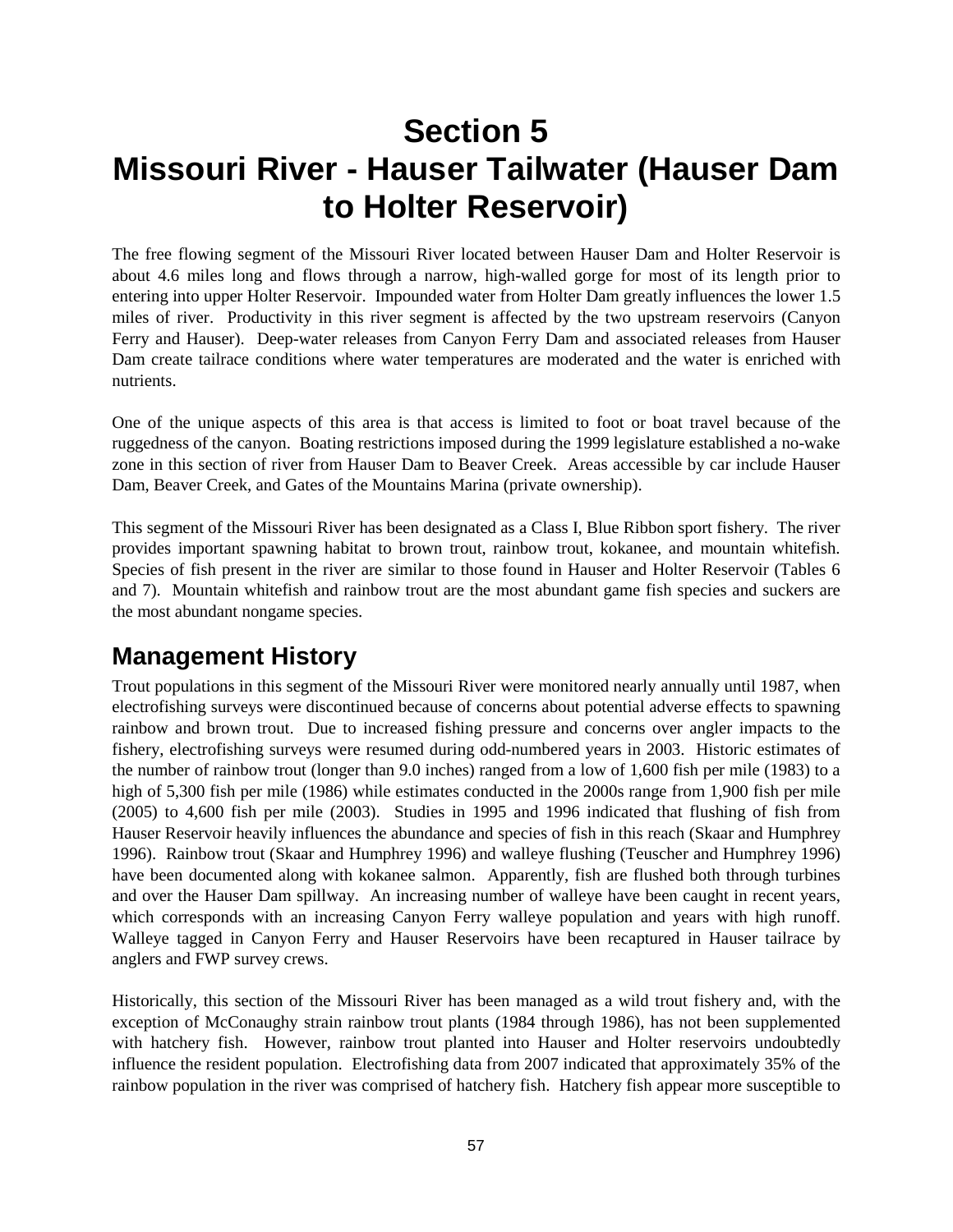angling, with 13% of hatchery fish exhibiting hook scars, verses only 8% of wild rainbows with hook scars during 2007 estimates.

Historical brown trout population estimates obtained during 1982 and 1983 indicated that 250 to 425 fish were residing in the river throughout the year and that approximately 1,000 migrant spawners entered the river segment every fall. The average total length of brown trout was exceptional, with fish longer than 18.0 inches comprising up to 48% of the population. Since these early estimates, brown trout populations have declined. Throughout the mid-1980s, the kokanee salmon population in Hauser and Holter Reservoirs increased dramatically resulting in concerns about the potential adverse effects that kokanee may have on this brown trout population. Current brown trout abundance is well below historic levels, averaging 130 brown trout per mile (2003-2007). Average size of brown trout is still exceptional, with an average length of 21-inches in 2007.

Fishing regulations on this segment of river allow for year around angling and differ from Holter Reservoir in that only one rod is allowed compared to two on the reservoir.

Prior to 1983, daily and possession limits for trout were 10 pounds and 1 fish, not to exceed 10 fish. Beginning in 1983, the Department implemented a more restrictive limit of 5 fish. In 1992, catch and release regulations were implemented to protect the remaining brown trout population. Currently (2009) brown trout remain catch and release only and rainbow limit is 5 fish daily and in possession, only 1 over 18-inches. Walleye limits are 6 daily and in possession, includes 5 under 20-inches and 1 over 28-inches.

# **Missouri River – Hauser Tailwater Management Goals and Limiting Factors**

The management goal for the Missouri River below Hauser Dam is to provide a multi-species fishery focused on wild rainbow and brown trout, with walleye and kokanee providing a low level component to the fishery.

The following factors have been identified as limiting the fisheries production in the Missouri River below Hauser Dam. Until they are addressed, the fishery will not reach its full potential. These problems are directly affected by the management direction of Canyon Ferry, Hauser, and Holter Reservoirs.

- Walleye flushed from Canyon Ferry and Hauser Reservoirs into the Missouri River below Hauser Dam is an issue that influences the dynamics of the multi-species fishery. Detailed information on the magnitude of flushing rates from Canyon Ferry is needed to determine timing, magnitude, and influence of walleye flushing. Currently, no screening devices are in place on Canyon Ferry or Hauser Dams to limit the number of walleye flushed.
- **Poor spawning conditions in Beaver Creek will continue to limit wild fish production in the Missouri** River. Beaver Creek is the principal spawning stream that supports substantial runs of rainbow trout. FS data demonstrates that large beaver dams on the lower reaches (the first 1-2 miles upstream of the confluence with the Missouri River) can substantially impact fish passage to important upstream spawning gravels. Problems have surfaced in the past when angler groups and FWP have removed dams from Beaver Creek without consensus from FS. High sediment values and imbeddedness of substrates further compound spawning success. FS initiated designs for habitat improvements in lower Beaver Creek, however administrative and financial hurdles have suspended implementation.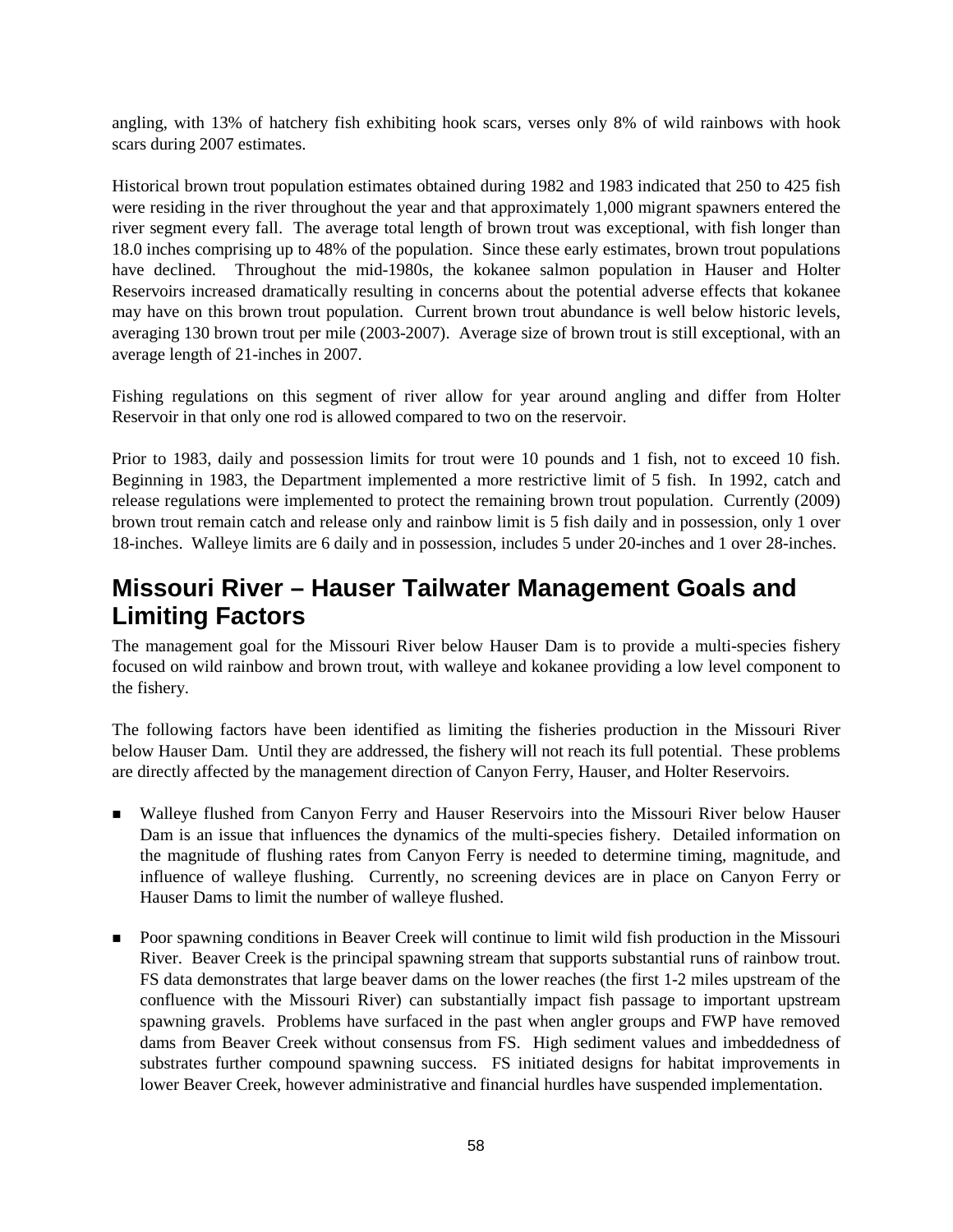- Whirling disease is a prominent player in fish management in Montana. This reach of the Missouri River provides exceptional fishing for wild rainbow trout as well as producing a substantial portion of the wild rainbow trout in Holter reservoir. Wild fish produced in the tailrace and Beaver Creek have a high chance of exposure to the disease. These runs could be adversely impacted if whirling disease is discovered. Whirling disease has not been found in these areas yet and testing will continue.
- Angling pressure is increasing because of the close proximity to the greater Helena area. The growing population in the Helena valley suggests that pressure will increase as the quality of this river section becomes widely known. Detailed creel surveys quantifying angler catch rates and satisfaction will be important in the management of this unique fishery.

# **Missouri River – Hauser Tailwater Management Goals by Species**

Because of the proximity and association with Holter Reservoir and to a lesser degree Hauser Reservoir, many of the species specific goals for the river below Hauser are the same or similar as those stated for the reservoirs. FWP monitors fish populations via electrofishing on odd numbered years, however current angler harvest estimates are not available.

## **Rainbow Trout**

## **Goals and Objectives:**

Rely on rainbow trout (particularly wild rainbow trout) to provide a cost-effective, sustainable fishery.

- Maintain fall rainbow trout abundance at or above 3,500 rainbows per mile during fall electrofishing surveys.
- Manage angling pressure to sustain population and manage angler conflict.

## **Rationale:**

This section of the Missouri River has always been managed as a wild trout fishery and, with the exception of McConaughy strain plants (1984 through 1986), has not been directly supplemented with hatchery fish. Rainbow trout planted into Hauser and Holter reservoirs have a significant influence on the resident population. Electrofishing data from 1986 and 1987 indicated that approximately 15% of the rainbow population in the river were comprised of hatchery fish. In 2007, 35% of rainbows captured during population monitoring were of hatchery origin. Increased use of this river section in recent years has led to increased conflicts between various recreational users in the tailrace (e.g., fly fisherman, bait anglers, boaters, guides). A no wake zone currently in place from Hauser Dam to Beaver Creek reduces some conflict between shore anglers and boaters, however poor accessibility in the canyon can make enforcement difficult.

#### **Strategies:**

- Continue fall electrofishing on odd-numbered years to monitor rainbow trout numbers. If rainbow trout abundance falls below 1,000 rainbow trout per mile, consider regulation changes to protect the wild trout fishery. Changes may include but are not limited to:
	- Seasonal closures and/or time of day closures.
	- Additional motorized restrictions (also see other Management Issues).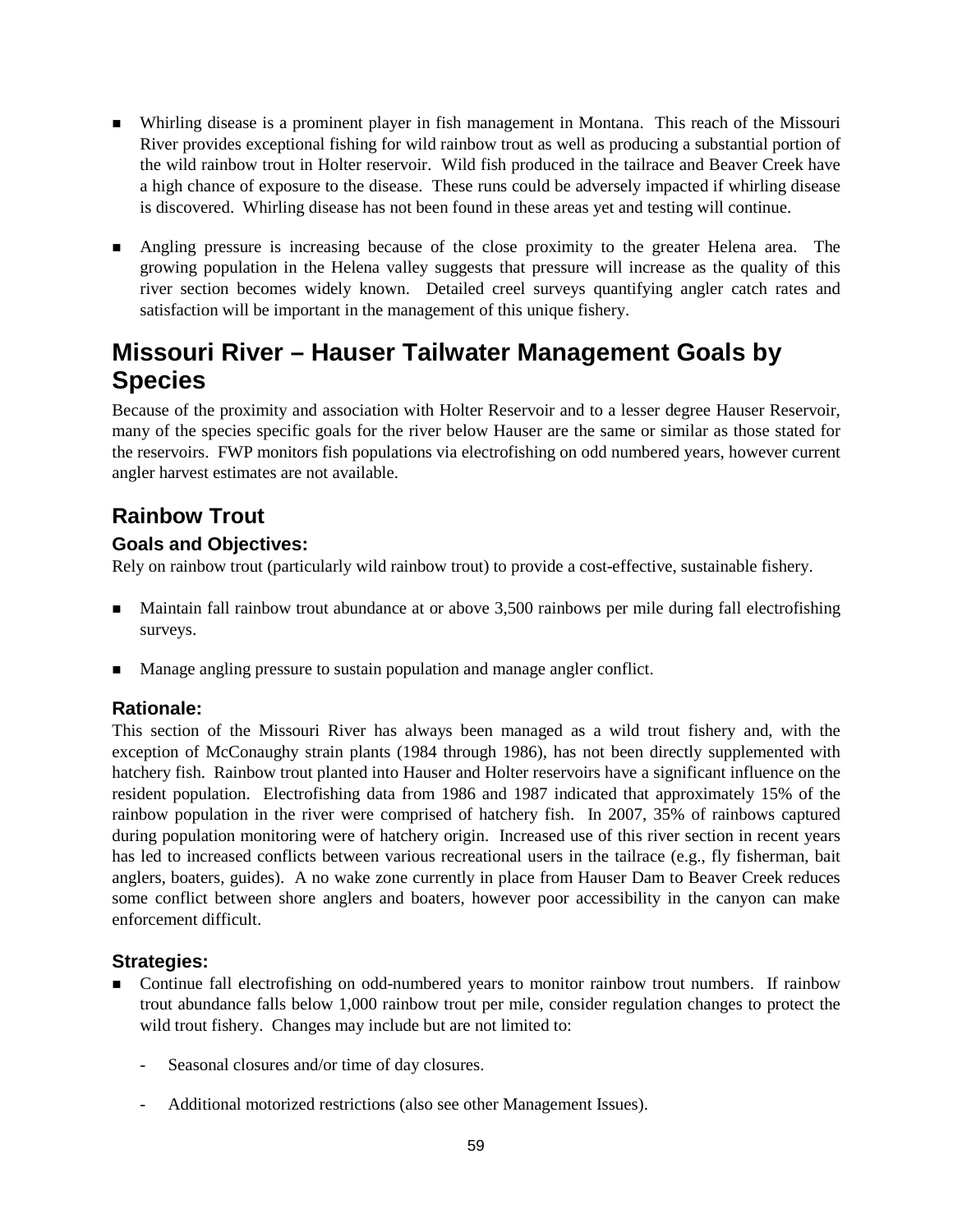- Evaluation of guided fishing pressure and strategies to address the issue.
- Additional size restrictions to protect spawning-sized fish.
- Evaluation of predator (walleye) impacts to the wild trout fishery.
- Educate anglers about current regulations and rationale for management actions.
- Monitor reservoir-operating plans to ensure adequate stream flows in this river segment to support fish populations.
- **Monitor whirling disease presence and identify management strategies to minimize the impacts of** whirling disease.
- **Encourage the development and maintenance of wild rainbow trout spawning and recruitment from** the Hauser tailrace and Beaver Creek.
	- Continue work with FS for habitat and fish passage improvements in lower Beaver Creek.
	- Maintain the closure on Beaver Creek from November 30th to June 15th to protect spawning rainbow trout.
- Develop a multi-year angler creel census using FERC relicencing funds to evaluate angler catch rates, annual harvest of rainbow trout, percent of rainbows caught and released, among several other statistics.

## **Brown Trout**

#### **Goals and Objectives:**

Rely on brown trout to provide a self-sustaining trophy component to the Hauser tailwater fishery.

 Maintain brown trout abundance at or above 150 brown trout per mile during fall electrofishing surveys.

#### **Rationale:**

Currently brown trout numbers appear to be limited by existing habitat and historically by competition with kokanee salmon for spawning areas. Tools to enhance brown trout numbers are limited to restrictive fishing regulations because habitat and flow conditions are considered good. Potential competition with kokanee salmon has been reduced due to failed kokanee reintroduction efforts in Hauser Reservoir. Brown trout could be adversely affected if kokanee abundance ever reach historic levels. In the interim, brown trout populations have a good chance to experience growth with catch and release regulations in place on this section of river and throughout Holter Reservoir.

Historically, during the fall spawning season, brown trout in the 5-10 pound size range would migrate into the river from Holter Reservoir. Fall population estimates documented that fish greater than 18 inches comprised up to 48% of the population. Anglers occasionally landed these large fish, however, historic catch rates were relatively low, averaging only 0.04 fish per hour. Historic harvest was also low with an estimated 700 brown trout harvested in 1983. Population estimates in 2007 were below historic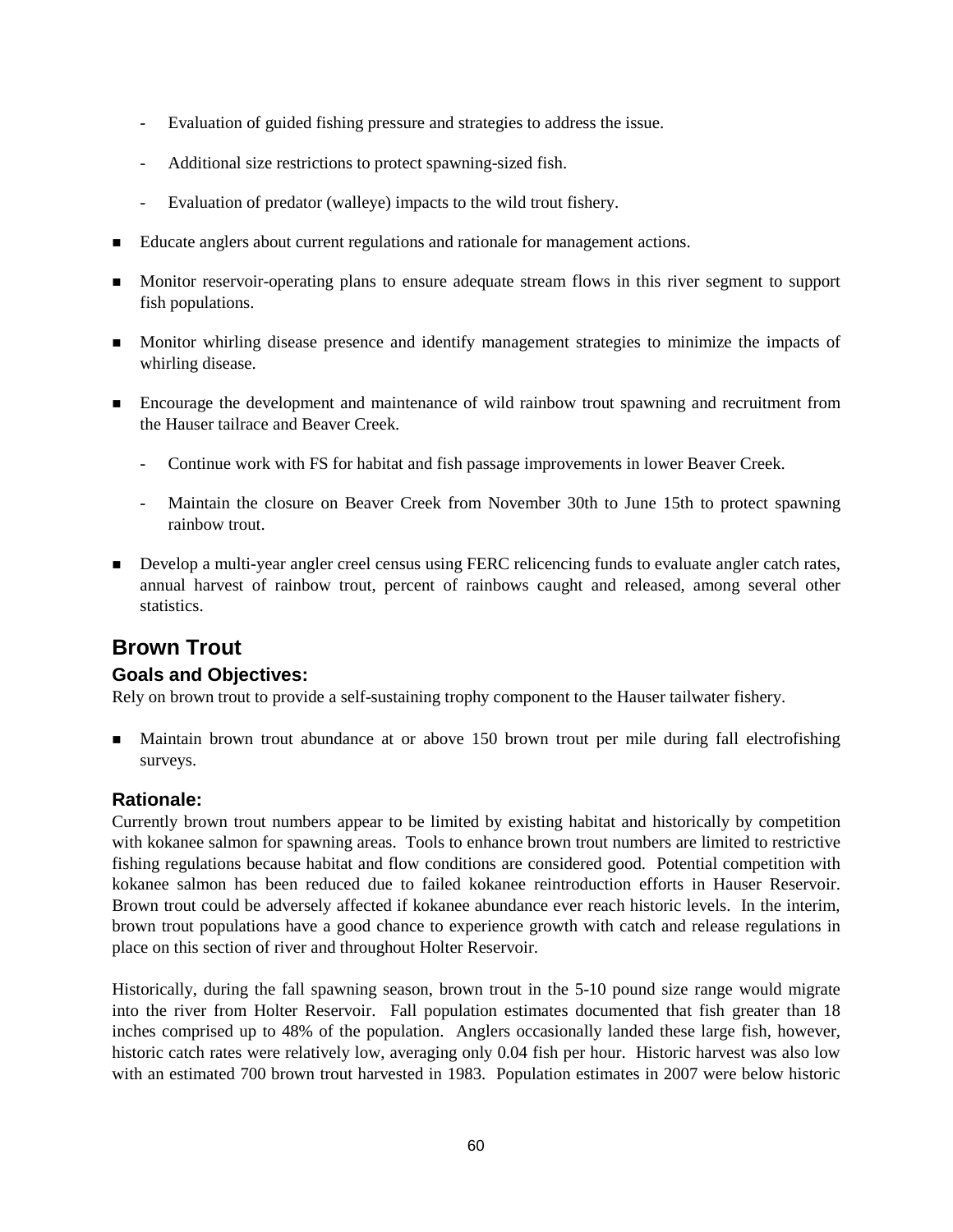levels at 120 brown trout per mile. Large brown trout are still prevalent in this river section, with an average size of 21-inches in 2007 estimates.

#### **Strategies:**

- Maintain the catch and release fishing regulation for brown trout that was implemented in 1992 for this reach of the Missouri River and Holter Reservoir.
- Consider additional restrictions if brown trout numbers fall below 100 brown trout per mile during fall estimates.
	- Consider use of seasonal fishing closure during critical spawning periods.
	- Identify critical spawning areas and seasonally restrict fishing these areas if deemed feasible.
- Continue work with FS to improve potential spawning habitat in Beaver Creek.
- Develop a multi-year angler creel census using FERC relicencing funds to evaluate angler catch rates among several other statistics.
- Continue to monitor the Holter kokanee population and evaluate impacts to the brown trout population in the Hauser tailrace. Discontinue stocking or reduce stocking rates of surplus kokanee in Holter Reservoir if there are observable effects to brown trout abundance.

## **Kokanee Salmon**

#### **Goals and Objectives:**

Rely on remaining kokanee salmon flushed from Hauser Reservoir and any natural reproduction and supplemental stocking that may occur in Holter Reservoir to contribute in a limited way to the multispecies fishery.

#### **Rationale:**

This fishery has been heavily supplemented through annual flushing of kokanee out of Hauser reservoir. Historically, kokanee spawned heavily in this river section but it now appears that survival of eggs to hatching is low. Due to unsuccessful attempts to reestablish the kokanee fishery in Hauser, kokanee abundance is low in the Hauser tailrace. Unless the Hauser fishery rebounds, this river section will rely upon natural reproduction or supplemental stocking of kokanee from Holter Reservoir.

#### **Strategies:**

- **Depend on supplemental kokanee stocking and natural reproduction from Holter Reservoir to provide** a low-level kokanee fishery to the Hauser tailrace.
- Reduce or discontinue stocking kokanee in Holter Reservoir if kokanee impact spawning of brown trout in the Hauser tailrace.

## **Walleye**

#### **Goals and Objectives:**

Rely on walleye flushed from Hauser Reservoir, resident walleye, and migratory adults from Holter to contribute to a multi-species fishery.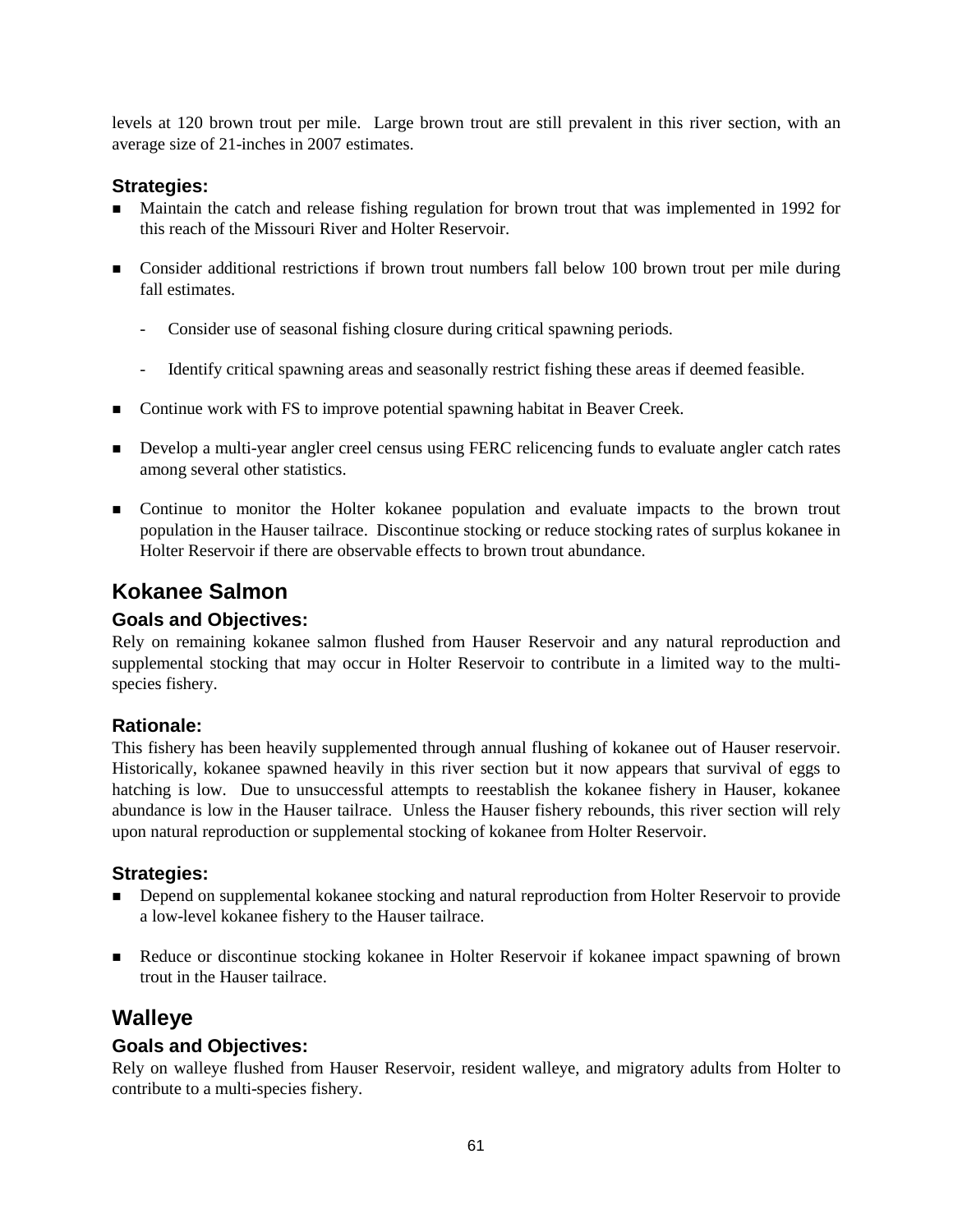#### **Rationale:**

Walleye trends in this river section largely mimic walleye trends from Hauser and Holter Reservoirs. Historic surveys and angler tag return data show many flushed walleye appear to remain immediately below the dams from which they are flushed. Investigations specific to the Holter reservoir walleye population determined that this river section plays a minor role for the Holter Reservoir walleye population (Binkley 1996). There is a trophy component to the walleye fishery in this reach, with large walleye (greater than 25-inches) caught by anglers, especially in the spring and fall months. Typically, not enough walleye are captured during fall electrofishing to produce a viable population estimate; therefore an abundance management goal for walleye is not set.

#### **Strategies:**

- Adjust river regulations to reflect regulations on Holter Reservoir to maintain consistent walleye management strategies between the river and the reservoir.
	- Increase daily bag limit to 10 fish daily, with only one fish over 28-inches. No harvest of fish between 20-28-inches. Possession limit of 20 fish.
- Develop a multi-year angler creel census using FERC relicencing funds to evaluate angler catch rates, annual harvest of walleye, percent of walleye caught and released, among several other statistics.

# **Other Missouri River – Hauser Tailwater Fisheries Management Issues**

# **Walleye Flushing from Canyon Ferry Reservoir**

## **Goals and Objectives:**

Determine walleye flushing rates from Canyon Ferry Reservoir and evaluate measures to reduce or eliminate walleye flushing from Canyon Ferry Dam.

#### **Rationale:**

Walleye flushing out of Canyon Ferry into Hauser and Holter Reservoirs likely increases during high water runoff years. Increased walleye densities in Holter Reservoir and in the Missouri River will affect the balance of the multi-species fishery due to increased predation on trout, perch, and kokanee. It is unknown if walleye densities in the Missouri River will increase substantially over the long term with increased flushing from upstream. Walleye have historically been caught in low numbers in this reach. Recent walleye increases in upstream waters have brought about increased angler catch rates in this portion of the Missouri River. No screening devices are in place on Canyon Ferry dam to limit the number of walleye flushed.

#### **Strategies:**

Request funding from Bureau of Reclamation to study walleye flushing rates and identify strategies to reduce or eliminate entrainment at Canyon Ferry Dam.

## **Habitat**

## **Goals and Objectives:**

Enhance wild fish spawning opportunities in Holter Reservoir and Missouri River tributary streams.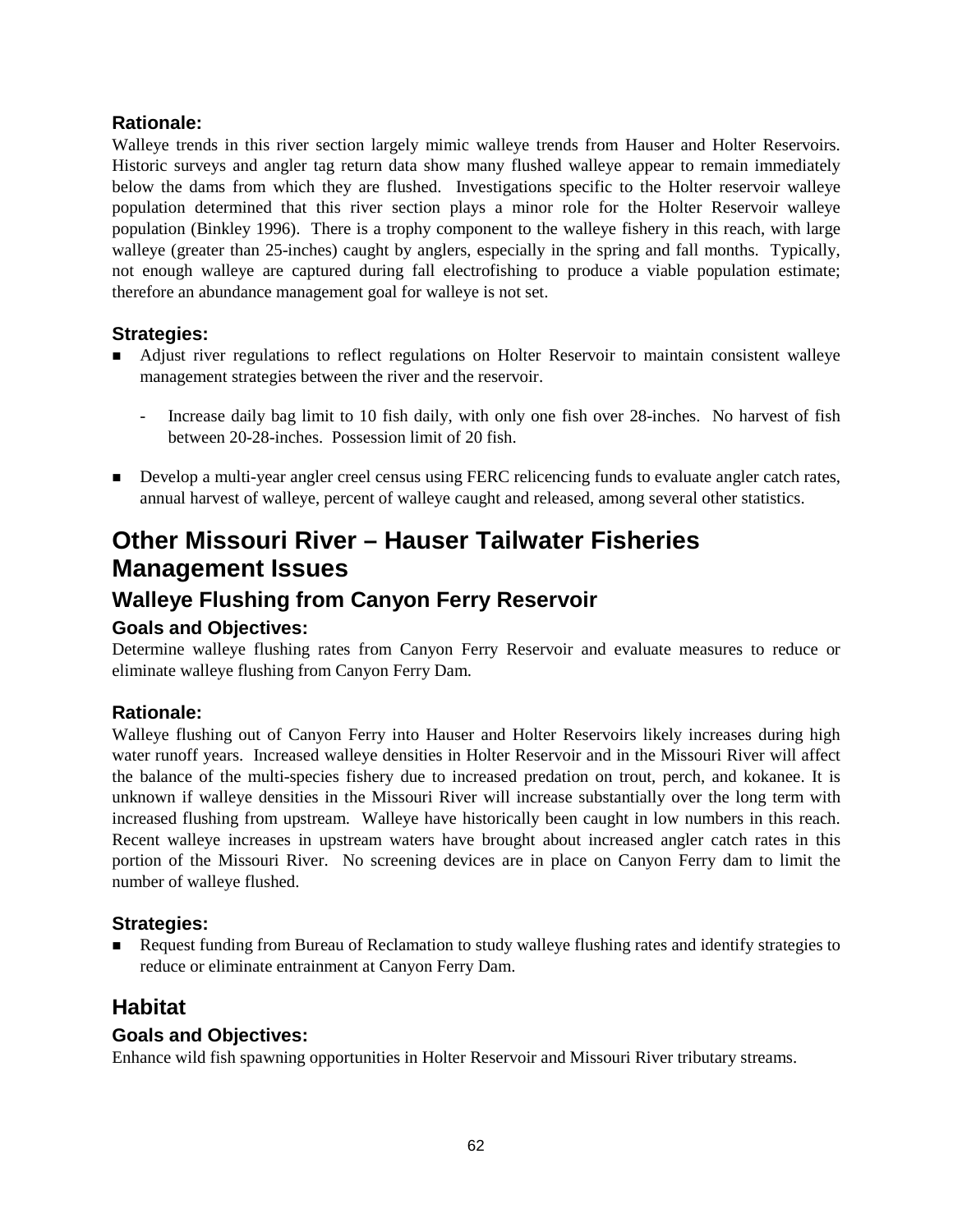#### **Rationale:**

Spawning conditions in Beaver Creek will continue to limit wild fish production in the Missouri River. Beaver Creek is the principal spawning stream that supports substantial runs of rainbow trout. Habitat conditions in Beaver Creek have been degraded through a variety of land use activities. Agricultural development, roads on the floodplain, channelization, and pipeline construction have all contributed to the decline in quality habitat. Channel alteration has allowed beaver dams to block fish passage. Specific limiting factors include elevated fine sediment values, imbeddedness of substrates, channel straightening (loss of stream length), and loss of large woody debris recruitment. Recent fires and beaver colonization are other factors influencing fisheries production.

#### **Strategies:**

 Identify and complete enhancement projects that will benefit spawning and recruitment of wild fish in Holter Reservoir and the Missouri River below Hauser Dam. Work cooperatively with the FS to develop a fisheries management strategy for the Beaver Creek watershed. Specifically, find agreeable solutions to beaver management in Beaver Creek to facilitate use by wild fish.

# **Disease and Aquatic Nuisance Species**

#### **Goals and Objectives:**

Monitor the Missouri River below Hauser Dam and principal tributaries for whirling disease. Prevent introduction of exotic plant and wildlife species from entering the reservoir system.

#### **Rationale:**

Wild fish produced in this portion of the Missouri River and from Beaver Creek have a high chance of exposure to whirling disease. Due to the high amount of angler pressure, this river reach may be more susceptible to inadvertent introductions of nuisance species from anglers (i.e., improperly cleaned boats, waders, boots).

#### **Strategies:**

- **•** Conduct in situ exposure testing for whirling disease in the Missouri River and/or Beaver Creek. Utilize statewide whirling disease monitoring program to conduct *in situ* exposure of fish to determine infection rates and severity.
- Educate anglers about aquatic nuisance species and how their spread can be prevented. Conduct angler and boat check stations during high use periods.

# **Creel Survey**

#### **Goals and Objectives:**

Determine angler catch rates and satisfaction on this reach of the Missouri River and Beaver Creek and make adaptations to strategies and regulations accordingly.

#### **Rationale:**

Creel surveys in this reach need to be updated to better direct adaptive management strategies. Increased use by boat and shore anglers, as well as increased use by guides could affect the wild trout fishery.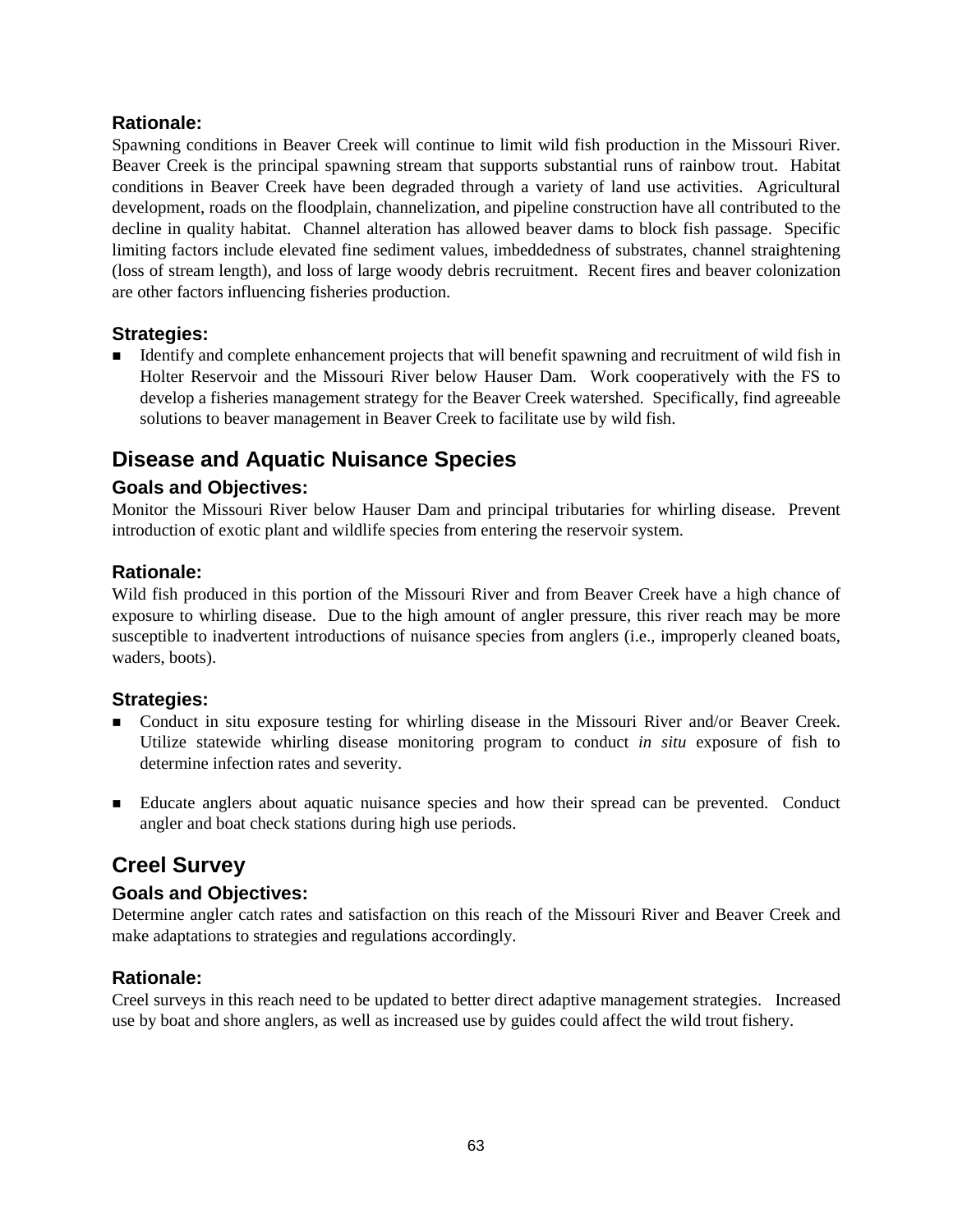## **Strategies:**

- Conduct an angler creel survey on the Missouri River and Beaver Creek to monitor angler catch rates, annual harvest, percent of fish caught and released, angler origin, species targeted, among several other statistics.
- Use collected creel data to implement adaptive management strategies for the Hauser tailrace.

## **Motorized Access**

#### **Goals and Objectives:**

Manage social conflict and maximize safety on this stretch of the Missouri River.

### **Rationale:**

Substantial enforcement staff time has been expended patrolling the Hauser tailrace area during the spring due to the heavy boat and angler use. Currently a no-wake speed restriction is in effect from Hauser Dam downstream to Beaver Creek. Complaints are frequent regarding the heavy boat use in an area with substantial navigation hazards. Closing the area to all motorized boat use limits accessibility by many anglers due to the remote nature of the area.

### **Strategies:**

- Maintain the no wake zone from Beaver Creek to the base of Hauser Dam.
	- Continue enforcement efforts to reduce conflicts between boaters and shore anglers, especially during high use periods.
- Monitor spawning activities and evaluate the effects of motorized boat use on spawning behavior.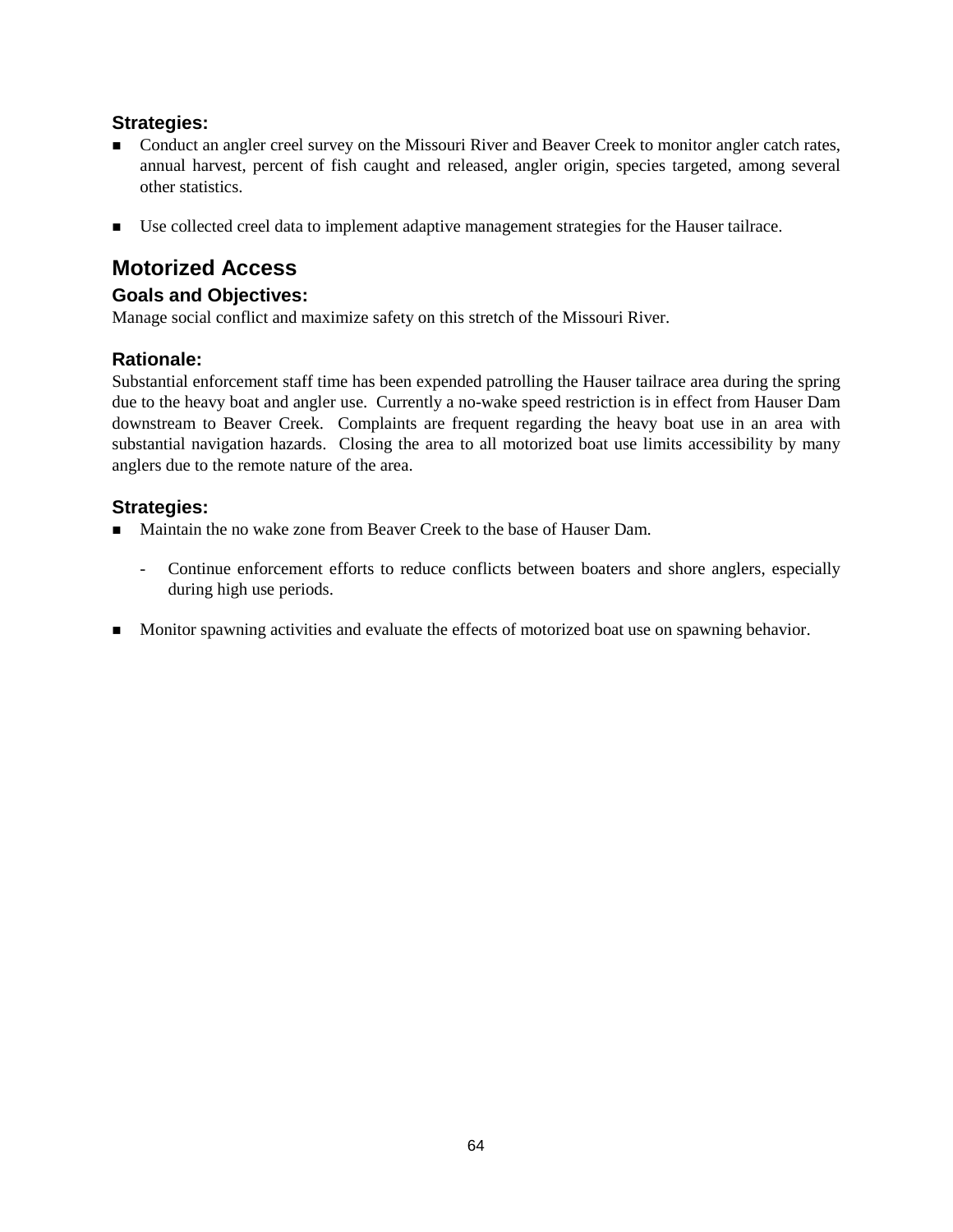# **Section 6 Holter Reservoir**

# **Management History**

Species of fish present in Holter Reservoir (Table 7) are similar to those found in Hauser Reservoir. Rainbow trout, yellow perch, and walleye historically have been the most abundant game species in the reservoir. Suckers are the most abundant nongame species.

Rainbow trout were first introduced into Holter Reservoir during the early 1940s. From the 1970s through 1995 the reservoir fishery was supplemented by annually stocking approximately 325,000 Arlee rainbow trout. Since 1990, wild rainbow trout have comprised less than 14% of the fish harvested by anglers. Annual stocking is required because natural recruitment cannot meet current angler demand. From 1984 through 1986 an attempt to develop a migratory population that would spawn in the river and then grow to a large size in the reservoir with McConaughy strain rainbow trout was undertaken. This approach was unsuccessful. In 1996, in an effort to increase the proportion of wild rainbow trout in Holter, FWP shifted from Arlee rainbow trout to Eagle Lake rainbow trout. On alternating years, age one and age zero rainbows were planted to evaluate the most cost effective approach. This adaptive approach involved planting approximately 100,000 age one fish (average length 7.8 inches) in 1996 and 1998 and 371,000 age zero fish (average length 4.2 inches) in 1997. Evaluation of this program was difficult because of flushing losses in 1996 and 1997. Throughout the 2000s Holter has been stocked with 125,000 age 1 Eagle Lake rainbow trout in the summer and 125,000 Arlee rainbow trout in the fall. This stocking rate currently yields a summer angler catch rate of 0.29 fish per hour (2006-2008, Figure 10).

Kokanee salmon were first introduced in the early 1950s with the stocking of about 800,000 fish over a six-year period. These initial plants were unsuccessful in producing a viable kokanee fishery. The kokanee population that eventually established in Holter Reservoir apparently originated from fish that were flushed out of Hauser Reservoir. Kokanee spawn unsuccessfully or with limited success in Holter Reservoir. This fishery has undergone significant population fluctuations with anglers first catching substantial numbers of kokanee beginning in the mid 1980s (Figure 10). Kokanee harvest peaked in the early 1990s with harvest averaging over 22,000 fish for the years 1990 through 1992. Harvest fell by nearly half in 1993 to 12,000 kokanee but rebounded to record highs in 1996 as the age zero kokanee that were flushed out of Hauser during high water of 1993 recruited to the creel. The kokanee population continued to decline following severe flushing losses associated with high water in 1995, 1996, and 1997. In 2007, only 296 kokanee were harvested in Holter. The current kokanee fishery is supported by supplemental stocking when extra fish are available from state hatcheries. The last time kokanee were stocked into Holter was in 2007 when approximately 180,000 fish were stocked in the spring and summer.

Prior to 1988, daily and possession limits for trout were 10 pounds and 1 fish, not to exceed 10 fish. For kokanee, the daily and possession limit was 10 fish. Beginning in 1988, more conservative regulations were implemented to protect kokanee populations. The trout and kokanee limits were combined, making the daily and possession limits 10 pounds and 1 fish, not to exceed 10 trout and kokanee in combination. Beginning in 1996, limits were made still more restrictive with a combined trout and salmon limit of 5 and a possession limit of 10. That limit is still in place today.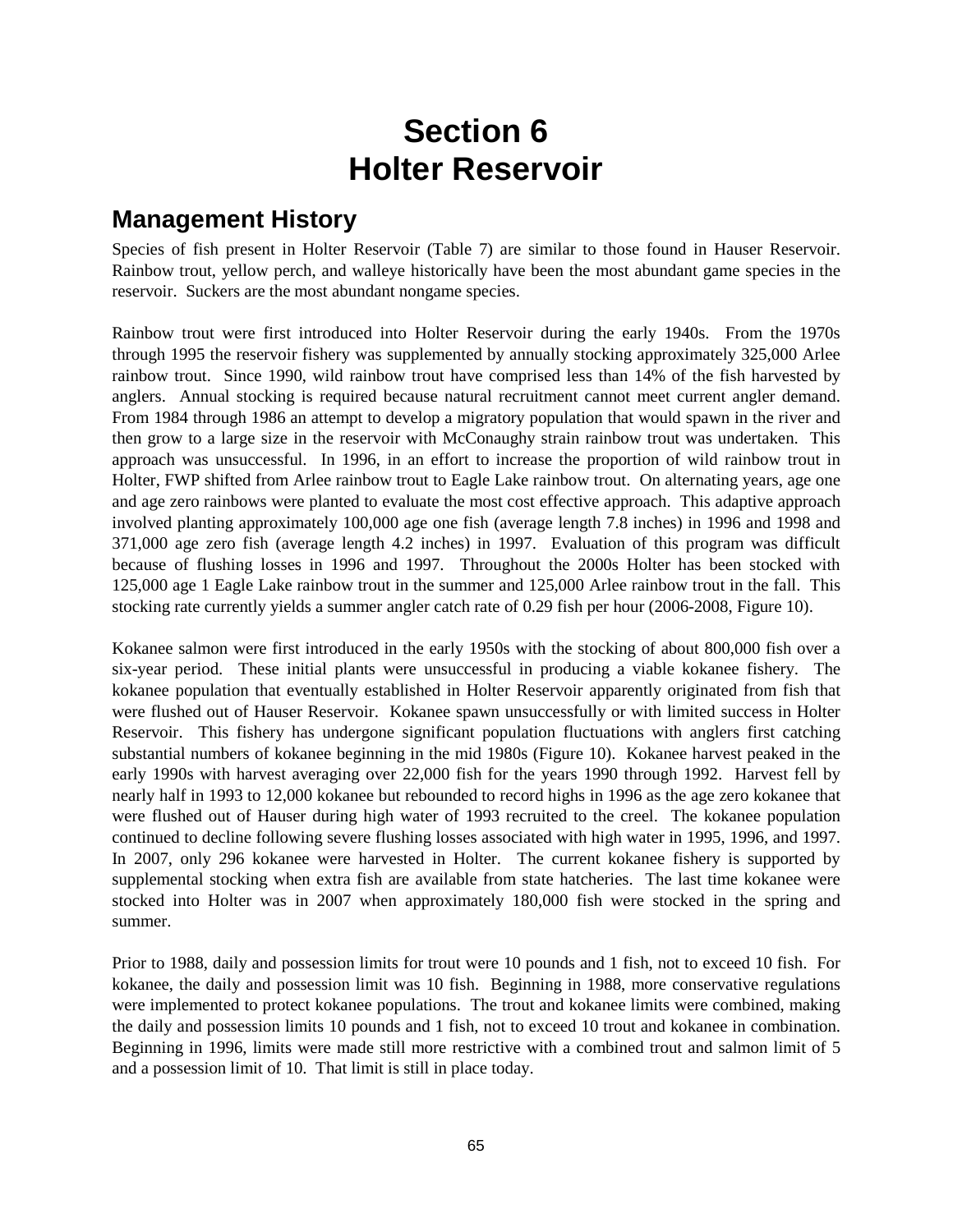| <b>Species</b>           | <b>Native</b> | <b>First Stocking Date</b> | <b>Population Trend</b> | <b>Relative Abundance</b><br>(Based on historic field<br>monitoring.) |
|--------------------------|---------------|----------------------------|-------------------------|-----------------------------------------------------------------------|
| <b>Game Fish Species</b> |               |                            |                         |                                                                       |
| Kokanee                  | <b>No</b>     | 1950                       | Decreasing              | Common                                                                |
| <b>Rainbow Trout</b>     | <b>No</b>     | 1941                       | Stable                  | Abundant                                                              |
| <b>Yellow Perch</b>      | <b>No</b>     | N/A                        | Decreasing              | Abundant                                                              |
| Walleye                  | <b>No</b>     | N/A                        | Increasing              | Abundant                                                              |
| Mountain Whitefish       | Yes           | N/A                        | Decreasing              | Common                                                                |
| <b>Brown Trout</b>       | <b>No</b>     | 1931                       | <b>Stable</b>           | Uncommon                                                              |
| <b>Burbot</b>            | Yes           | N/A                        | Increasing              | Uncommon                                                              |
| <b>Brook Trout</b>       | No            | N/A                        | Unknown                 | Rare                                                                  |
| <b>Cutthroat Trout</b>   | Yes           | N/A                        | Unknown                 | Rare                                                                  |
| Largemouth Bass          | No            | N/A                        | Unknown                 | Rare                                                                  |
| Smallmouth Bass          | <b>No</b>     | N/A                        | Unknown                 | Rare                                                                  |
| Nongame Fish Species     |               |                            |                         |                                                                       |
| Carp                     | <b>No</b>     | N/A                        | Stable                  | Abundant                                                              |
| Longnose Sucker          | Yes           | N/A                        | Decreasing              | Abundant                                                              |
| <b>Mottled Sculpin</b>   | Yes           | N/A                        | Unknown                 | Abundant                                                              |
| <b>White Sucker</b>      | Yes           | N/A                        | Decreasing              | Abundant                                                              |
| <b>Fathead Minnow</b>    | Yes           | N/A                        | Unknown                 | Uncommon                                                              |
| Longnose Dace            | Yes           | N/A                        | Unknown                 | Uncommon                                                              |
| <b>Flathead Chub</b>     | Yes           | N/A                        | Unknown                 | Rare                                                                  |
| Smallmouth Buffalo       | Yes           | N/A                        | Unknown                 | Rare                                                                  |
| Stonecat                 | Yes           | N/A                        | <b>Unknown</b>          | Rare                                                                  |
| Utah Chub                | <b>No</b>     | N/A                        | <b>Unknown</b>          | Rare                                                                  |

**Table 7. Fish Species of Holter Reservoir Including Native Status, First Stocking Date Population Trend and Relative Abundance.**

The walleye population in Holter Reservoir likely resulted from the single plant made into Lake Helena in 1951. This population of fast growing walleye historically maintained a relatively stable level with natural reproduction. The fishery has become increasingly popular, requiring more restrictive regulations to limit harvest and enhance the trophy component. Walleye in Holter Reservoir eat up to 45% trout and salmon depending on the season. This level of consumption by an expanding walleye population impacts the number of rainbow trout and kokanee that are available for anglers. Prior to 1988, daily and possession limits were 5 fish but beginning in 1988, to protect spawning fish, 5 fish could be harvested with only one exceeding 20 inches. Regulations were made even more restrictive in 1990 when the daily limit was reduced to 3 fish with one fish exceeding 20 inches. Beginning in 1996, a slot limit was imposed to protect walleye between 18 and 28 inches, the limits allowed harvest of 3 walleye under 18 inches and one over 28 inches. In 2000, the slot limit was modified to allow harvest of 6 walleye, 5 under 20-inches and 1 greater then 28-inches and a possession limit twice the daily limit. That regulation is still in 2008.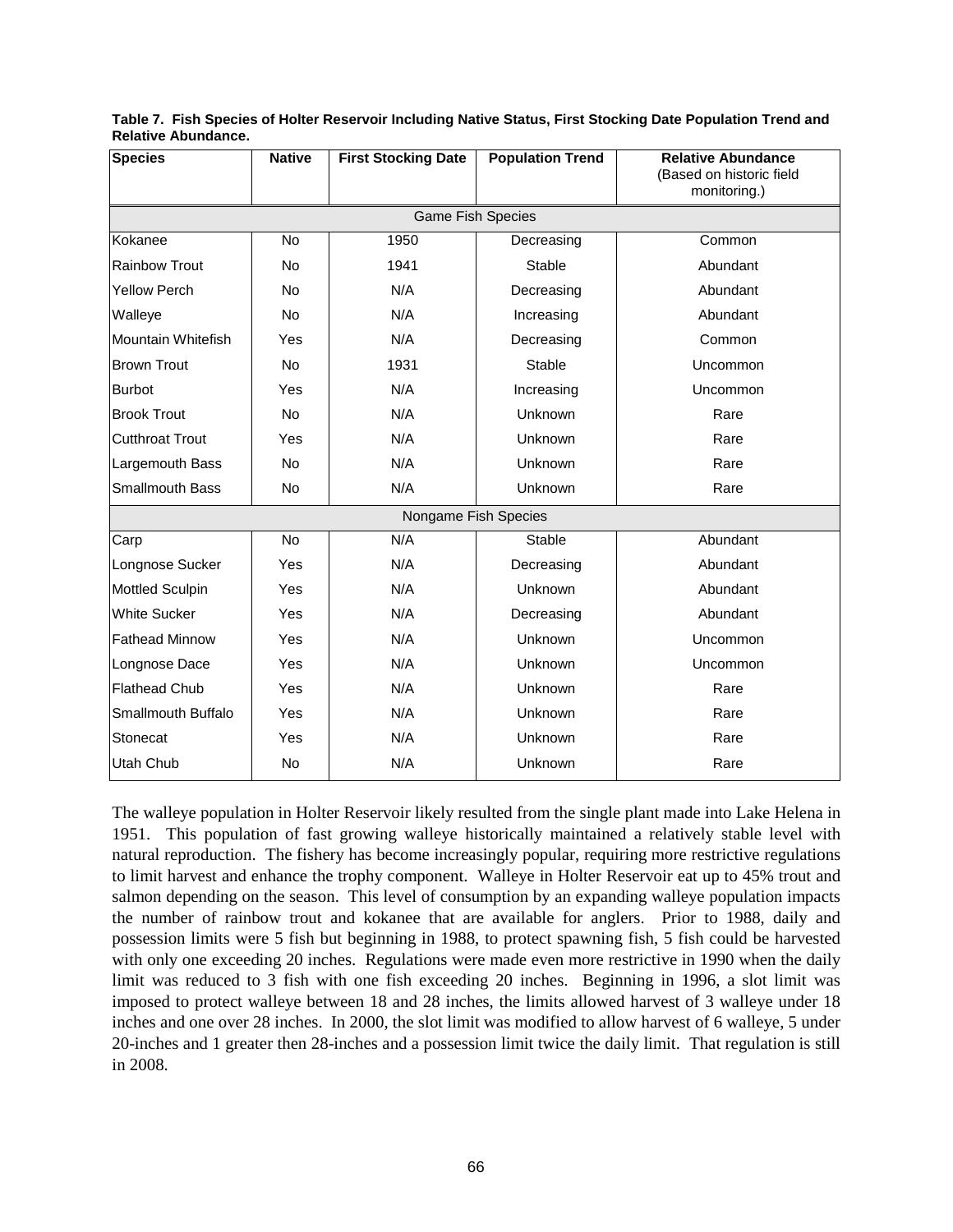

Figure 9. Holter Reservoir Fisheries Trends for the Four Principal Game Species: rainbow trout (a), kokanee salmon (b), walleye (c), and yellow perch (d). Species trends are for the period 1986 through 2008.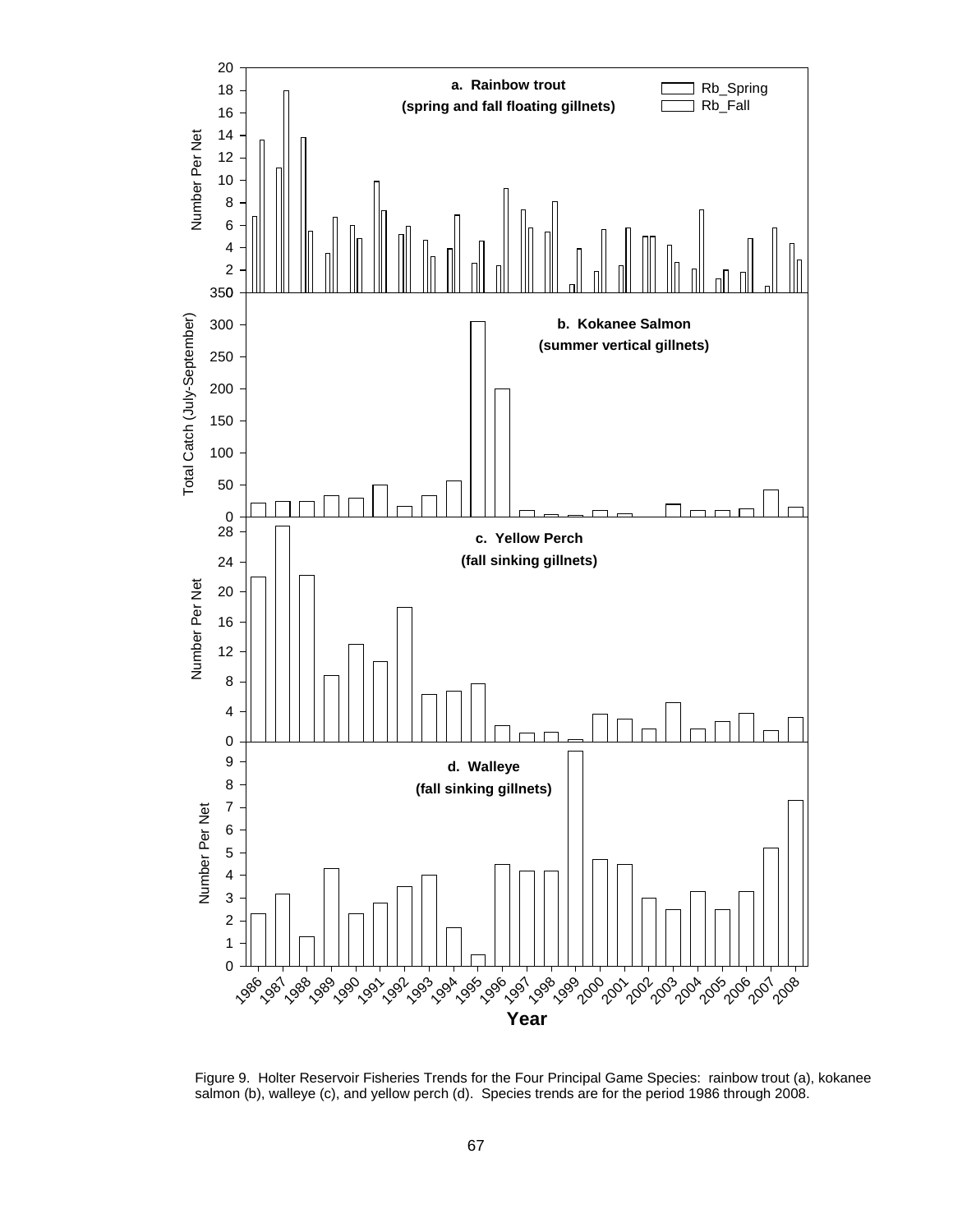

Figure 10. Angler Catch Rates (Fish/Hour) for the Four Principal Game Species in Holter Reservoir for the Period 1986 Through 2008. Summer (dark bars) and winter (light bars) are represented. Catch rates for rainbow and walleye represent anglers targeting only those species, while kokanee and perch represent all anglers.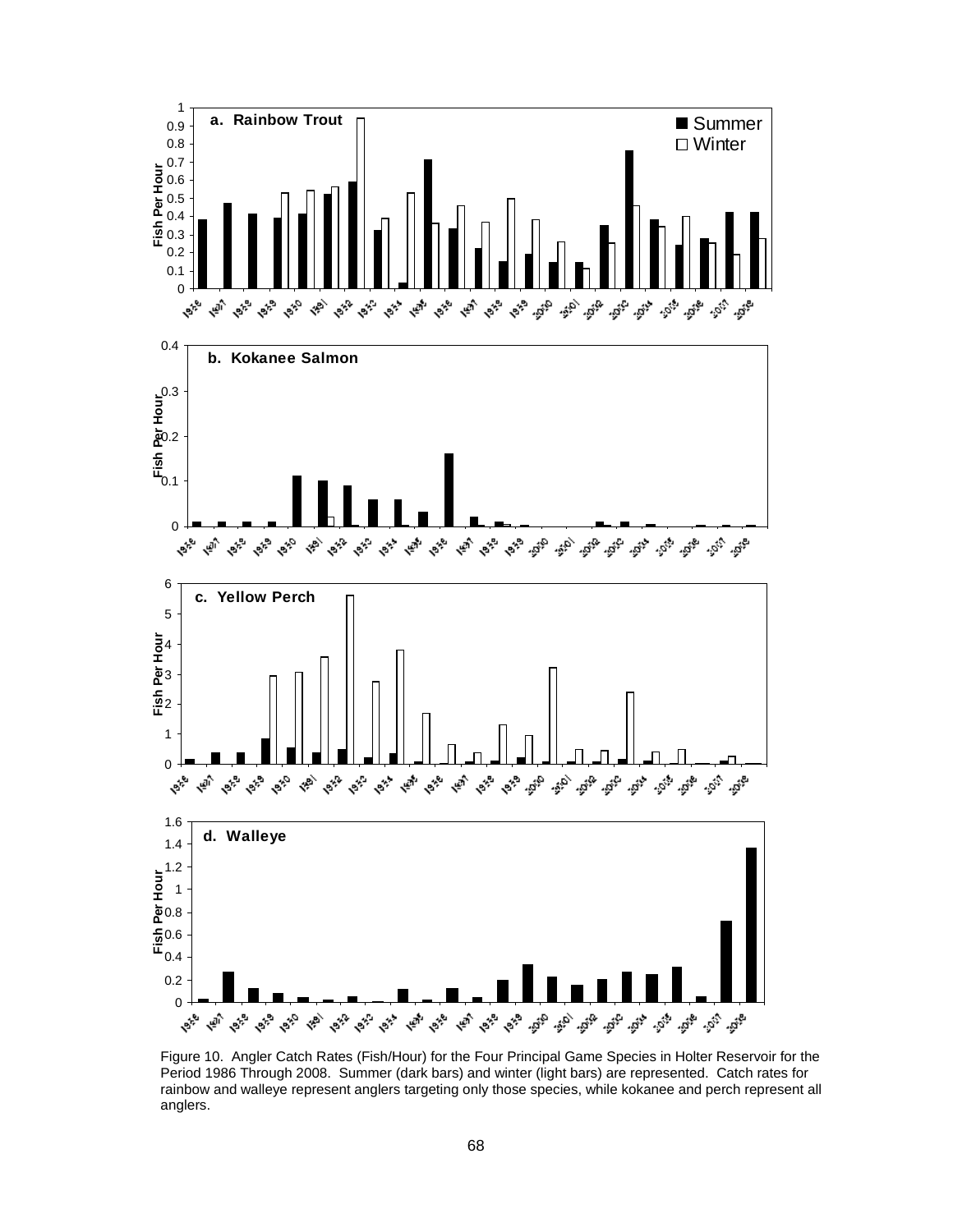From the early 1930s to 1950, approximately 1.5 million brown trout were stocked into Holter Reservoir. Brown trout in the reservoir today are likely the progeny of these early plants that have maintained a lowlevel population through natural reproduction. Few anglers target this species because of consistently low population densities. Average numbers of brown trout caught in spring and fall gill nets since 1986 is 0.23 and 0.07 fish per net respectively. No brown trout were collected from 1997 to 2001 in spring sinking gillnets and from 1997 to 2006 in fall sinking gillnets. As fall spawners, kokanee were thought to have a negative impact on the brown trout population through superimposition of redds after brown trout spawned in the limited spawning habitat in the Hauser tailrace and potential transmission of disease from spawned out kokanee. Disease testing was completed and no conclusive evidence ever validated this theory. Prior to 1988, daily possession limits for brown trout were part of the combined trout limit (10 pounds and 1 fish, not to exceed 10 fish). Beginning in 1992, catch and release regulations were implemented to protect the remaining brown trout population. Brown trout regulations remain catch and release only today.

Yellow perch were established in Holter Reservoir from plants into Hauser Reservoir during the period 1939-1955. They have maintained a significant population entirely through natural reproduction. Historically, perch have comprised an important component of the Holter fishery--principally the winter ice fishery. Catch rates in spring and fall gill nets peaked in the late 1980s after which they demonstrated normal population variation through 1993 (Figure 9). High water years of 1997 and the development of the Canyon Ferry walleye fishery have had detrimental effects to the yellow perch population. Average perch abundance from 1986-1996 averaged 13.3 perch per fall gillnet, compared to 2.45 per net from 1997-2008. Concurrently, angler harvest has fallen from peak angler harvest of 493,000 perch in 1992 to 16,000 perch in 2007. Historically, no limits were in place on the number of perch anglers can harvest. Due to declining perch numbers, a 50 fish limit on perch was implemented in 2000 with the hope that reduced harvest would assist in recovery of the population.

In 1971, anglers were allowed to fish at all hours (both day and night) during the regular fishing season. FWP received numerous complaints about night anglers exceeding limits in Holter Reservoir and concerns that daytime fishing was being adversely affected. Despite the fact that increased surveillance did not reveal unusual numbers of anglers taking over-limits of fish, in the late 1970s the reservoir was closed to fishing between midnight and 5 A.M. to resolve these perceived conflicts. In 1992, the night closure was lifted but was reinstated in 1996 from midnight to 3 A.M. Limited biological data exists to maintain the night fishing closure and night fishing was once again allowed beginning in 2007.

# **Holter Reservoir Management Goals and Limiting Factors**

The management goal for Holter Reservoir is to provide a cost-effective, balanced multi-species fishery with the opportunity to catch rainbow trout, walleye, yellow perch, and kokanee salmon.

The following factors have been identified as limiting the fisheries production in Holter reservoir. Until they are addressed, the fishery will not reach its full potential. The problems are large in scale, involve numerous government agencies and private landowners, and will be difficult or perhaps impossible to solve. Resolution of these problems will require cooperation of highly focused individuals representing the various agencies. As with many large-scale resource management problems, money and manpower will limit the completion of any goals targeted at benefiting the fishery. PPL Montana took over operational control of Hauser and Holter dams in 2000, and received a new federal operating license in 2001. FERC requires PPL Montana to provide funds for monitoring, protection, maintenance, and enhancement of fisheries resources in Hauser and Holter Reservoirs.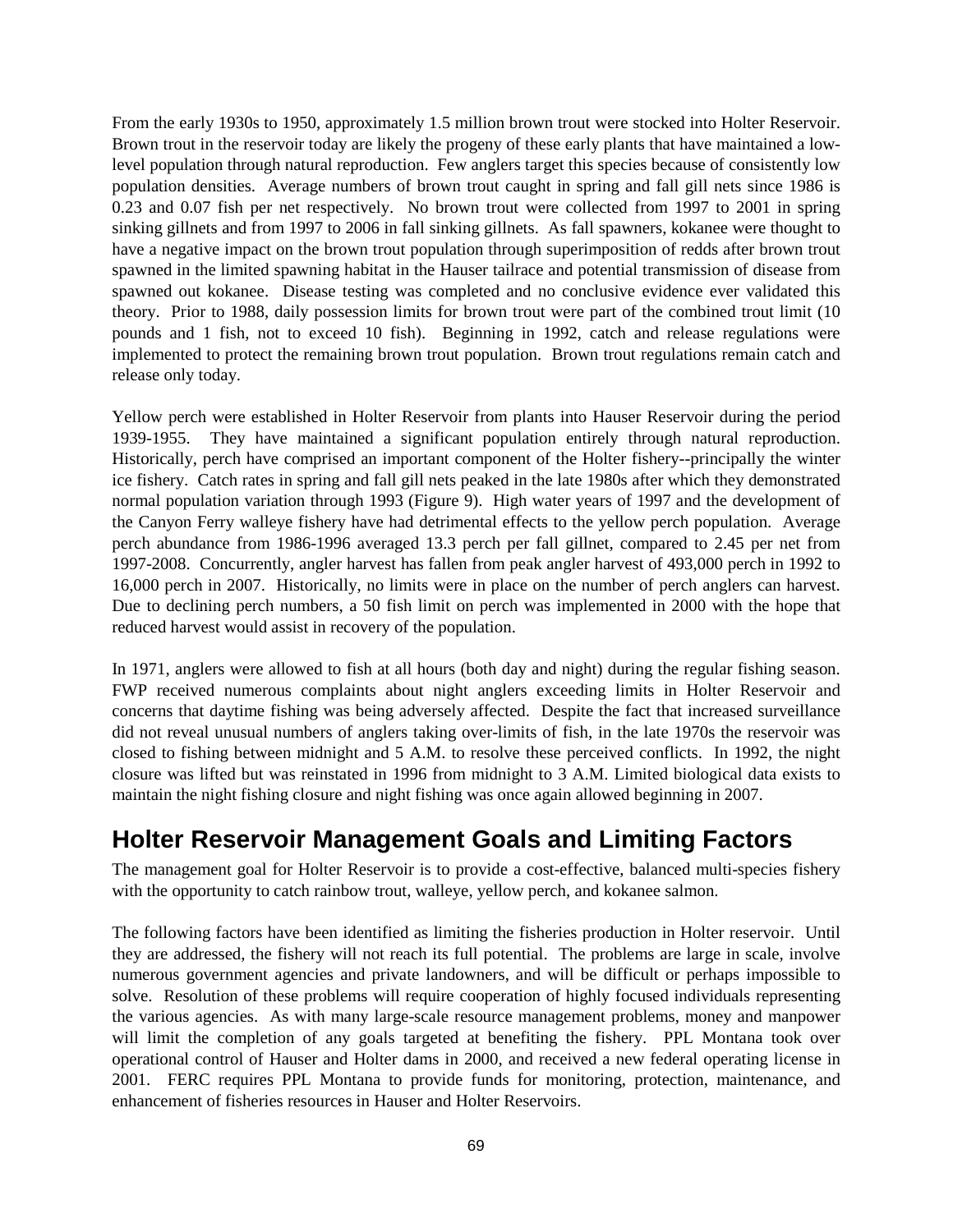- Fish losses out of Holter Reservoir from flushing and entrainment are one of the principal factors affecting fish populations. Feasibility studies to reduce fish losses from Holter need to be conducted.
- Walleye flushed from Canyon Ferry and Hauser Reservoirs have impacted the balance of the multispecies fishery.
- Spawning tributaries to Holter Reservoir provide substantial wild fish production. Beaver Creek is the principal spawning stream that supports substantial runs of rainbow trout. Other streams that provide potential spawning areas include Willow, Elkhorn, and Cottonwood creeks, which are located on the FWP-owned Beartooth Wildlife Management Area.
- Whirling disease may impact the wild trout in the reservoir and tributaries.
- There is an expanding burbot population and it should be studied with possible targets set depending on the numbers identified.

# **Holter Reservoir Management Goals by Species Rainbow Trout**

#### **Goals and Objectives:**

Rely on rainbow trout to provide one of the principal fish species in Holter Reservoir with continued emphasis on maximizing the proportion of wild rainbow trout.

- Attempt to recruit a three-year running average of 6 rainbow trout per net to spring and fall floating horizontal gill nets.
- **Provide a three-year running average summer angler catch rate of at least 0.25 fish per hour.**

#### **Rationale:**

Rainbow trout have been stocked in Holter Reservoir since the early 1940s and have provided the principal fishery. Wild rainbow trout have comprised less than 15% of the fish harvested by anglers since 1990. Stocking is required to supplement natural recruitment and meet angling demand. Attempts have been made to enhance wild rainbow trout runs without success. Annual monitoring in the late 1990s showed improved survival of age 1 over age 0 Eagle Lake rainbows. Currently Holter is stocked with 125,000 age 1 8-inch Eagle Lake rainbows in the summer and 125,000 8-inch Arlee rainbows in the fall. Stocking of larger sized fish with average length of 8-inches has improved recruitment of stocked rainbows by reducing predation by walleyes. This stocking rate currently yields a summer angler catch rate of 0.29 fish per hour (2006-2008). This population of Eagle Lake rainbows also serves as an egg source for hatchery propagation of rainbow trout. Rainbow trout eggs are collected in conjunction with walleye spawn sampling in the spring and efforts to maintain genetic diversity are necessary to reduce inbreeding within the population.

#### **Strategies:**

 Continue to stock at least 125,000 age zero 8-inch Arlee rainbow and 125,000 age one Eagle Lake rainbow trout. To minimize flushing losses, stocking of fish will occur after high water.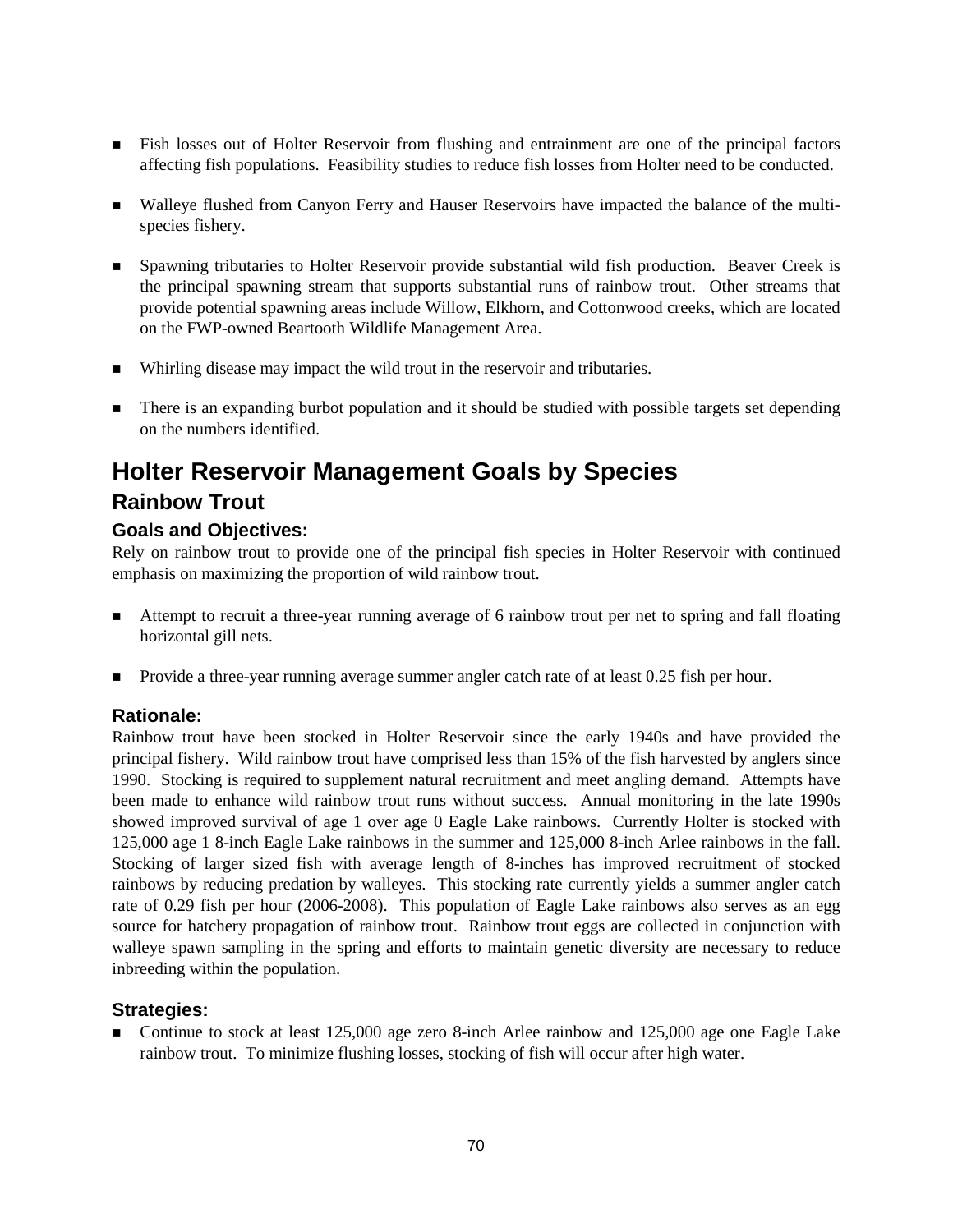- Continue to monitor and investigate that this stocking approach provides substantial angler return. Specific parameters used to evaluate the stocking approach will include: growth rates, survival rates, flushing rates (quantified through a flushing study at the dam and/or fish population monitoring in the Missouri River below Holter Dam), reproductive potential, and angler harvest rates.
- If three-year average catch in fall floating gillnets falls below 4 rainbow trout per net, consider changes to the stocking plan (e.g., timing and location of fish plants, strains, size at stocking) and implement if deemed cost effective.
- If three-year average catch in fall floating gillnets falls below 2 rainbow trout per net, consider more liberal management actions, such as reducing harvest limits and/or predator suppression measures.
- Consider stocking additional rainbow trout when additional hatchery fish are available. Do not stock if surplus fish will interfere with rainbow trout strain evaluation or identification for spring rainbow trout egg take.
- Continue work with hatchery personnel to maintain genetic diversity of Holter Eagle Lake rainbow for use as an egg source for hatchery propagation.
- **Continue monitoring whirling disease presence and impacts and identify management strategies to** minimize impacts to the Holter rainbow trout fishery.
- **Encourage the development of wild rainbow trout spawning and recruitment from the Hauser tailrace** and principal spawning tributaries (Beaver, Cottonwood, Willow and Elkhorn creeks).
	- Continue closure on Beaver Creek from November 30th to June 15th to protect spawning rainbow trout.
	- Continue development of fish passage management plans with FWP Wildlife Bureau and FS that incorporates beaver management programs on Beaver, Elkhorn, Willow, and Cottonwood creeks.

## **Kokanee Salmon**

#### **Goals and Objectives:**

Rely on kokanee salmon flushed from Hauser Reservoir, stocking of surplus hatchery fish, and any natural reproduction that may occur in Holter Reservoir to provide limited kokanee harvest. Recognize kokanee as a supplemental fish to the sport fishery in Holter Lake.

**Determine appropriate kokanee densities to maintain kokanee fishery with minimal impacts to brown** trout spawning.

#### **Rationale:**

Kokanee spawn unsuccessfully or with limited success in Holter Reservoir. Kokanee populations in Holter historically mirrored kokanee population trends observed in Hauser Reservoir. Flushing losses associated with high water in 1995, 1996, and 1997 reduced the number of kokanee captured in 1998 summer vertical gill nets (July through September) to only four. Of these four fish, three were hatchery kokanee planted into Hauser. Supplemental stocking into Holter with surplus fish since 2002 appears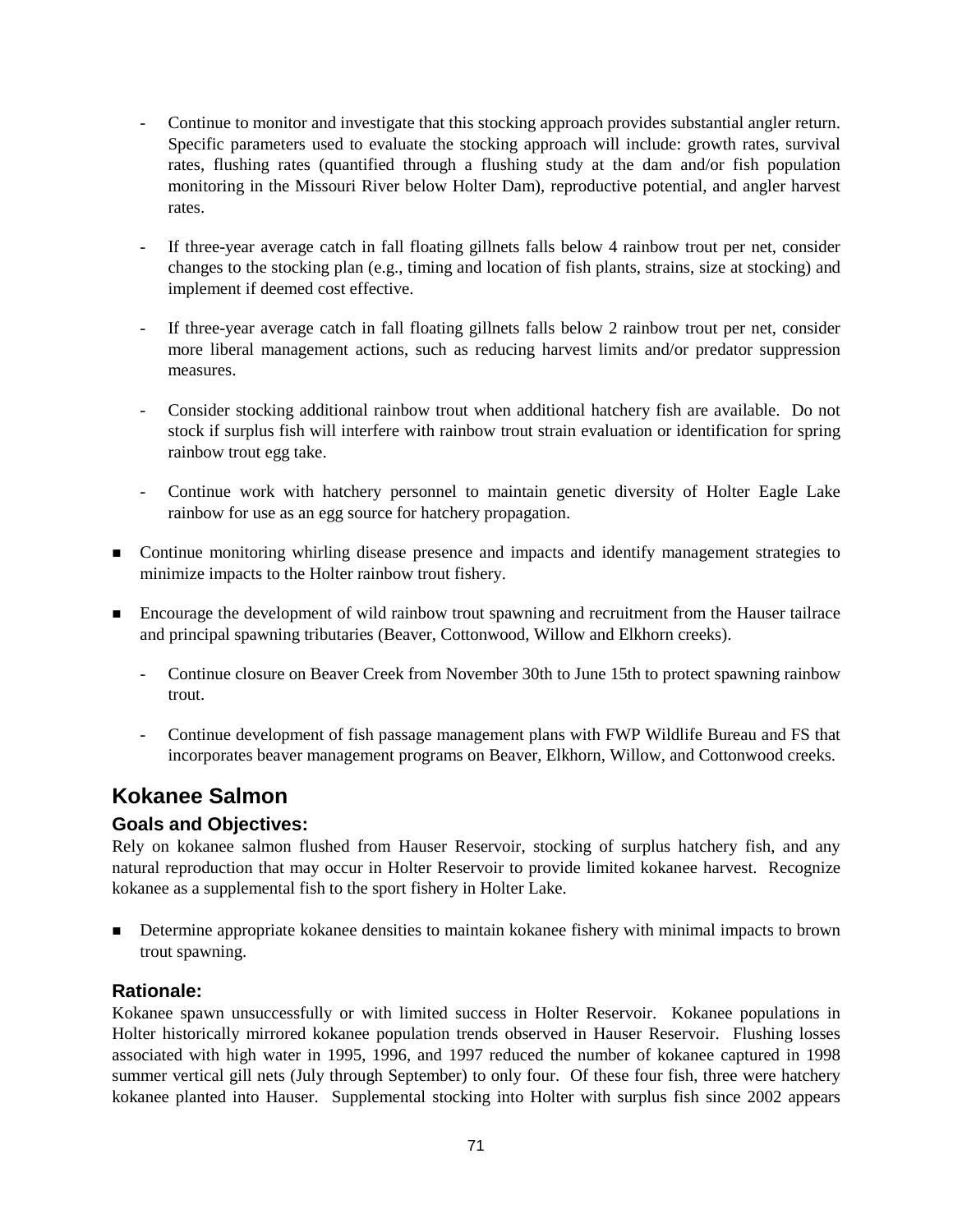moderately successful (Figure 9). After catching zero kokanee in summer gillnets in 2002, an average of 19 kokanee were caught in summer vertical gillnets from 2003-2007. Angler harvest remains at relatively low levels, averaging nearly 300 fished harvested annually (2003-2007, Figure 10).

#### **Strategies:**

- Supplement the Holter sport fishery by stocking surplus kokanee when available.
- Monitor river and reservoir brown trout population densities to determine if kokanee spawning negatively effects brown trout recruitment.
	- Adjust or eliminate stocking of surplus kokanee if brown trout densities in the Missouri River below Hauser Dam decline below 100 fish per mile.

## **Walleye**

### **Goals and Objectives:**

Rely on walleye to provide a cost-effective fishery that allows a moderate level of harvest while providing the opportunity to catch a trophy fish. This fishery will be reliant entirely on wild reproduction and flushing from upstream dams.

- Maintain a running three-year running average of least 4 walleye per fall sinking gill net.
- Maintain a running average summer angler catch rate of 0.10 walleye per hour for anglers specifically targeting walleye.

#### **Rationale:**

Holter historically supported a healthy population of walleye that likely originated from fish flushed out of Hauser. This wild reproducing population has remained relatively stable, providing a moderate level of harvest while furnishing the opportunity to catch a trophy walleye greater than 28 inches. With increasing popularity, harvest has become more restrictive to protect spawning fish while enhancing the trophy component. The Holter walleye population appears to be strongly influenced by flushing, both from Canyon Ferry and Hauser but is also influenced by losses out of Holter into the Missouri River. Evidence shows that flushing of walleye from Canyon Ferry has impacted the Holter walleye population. Walleye abundance in Holter has increased significantly since expansion of the Canyon Ferry population, increasing from an average of 2.6 walleye per gillnet (1986-1996) to 4.6 per gillnet (1997-2008). Walleye abundance reached a record high at 7.3 per net in 2008. As walleye abundance has increased, average length and growth rates have decreased which are likely functions of a limited forage supply in the reservoir.

#### **Strategies:**

- Use angler harvest as a management tool to maintain walleye population levels that are appropriate for forage availability.
	- Increase harvest by implementing a bag limit of 10 fish daily, with only one fish over 28-inches. No harvest of fish between 20 and 28-inches. Possession limit is twice the daily limit.
- Evaluate reductions in angler daily limits and/or adjusting slot limit if three-year running average falls below 2 walleye per fall sinking gillnet. Reductions will be considered only if rainbow trout and yellow perch abundance are near or above management goals.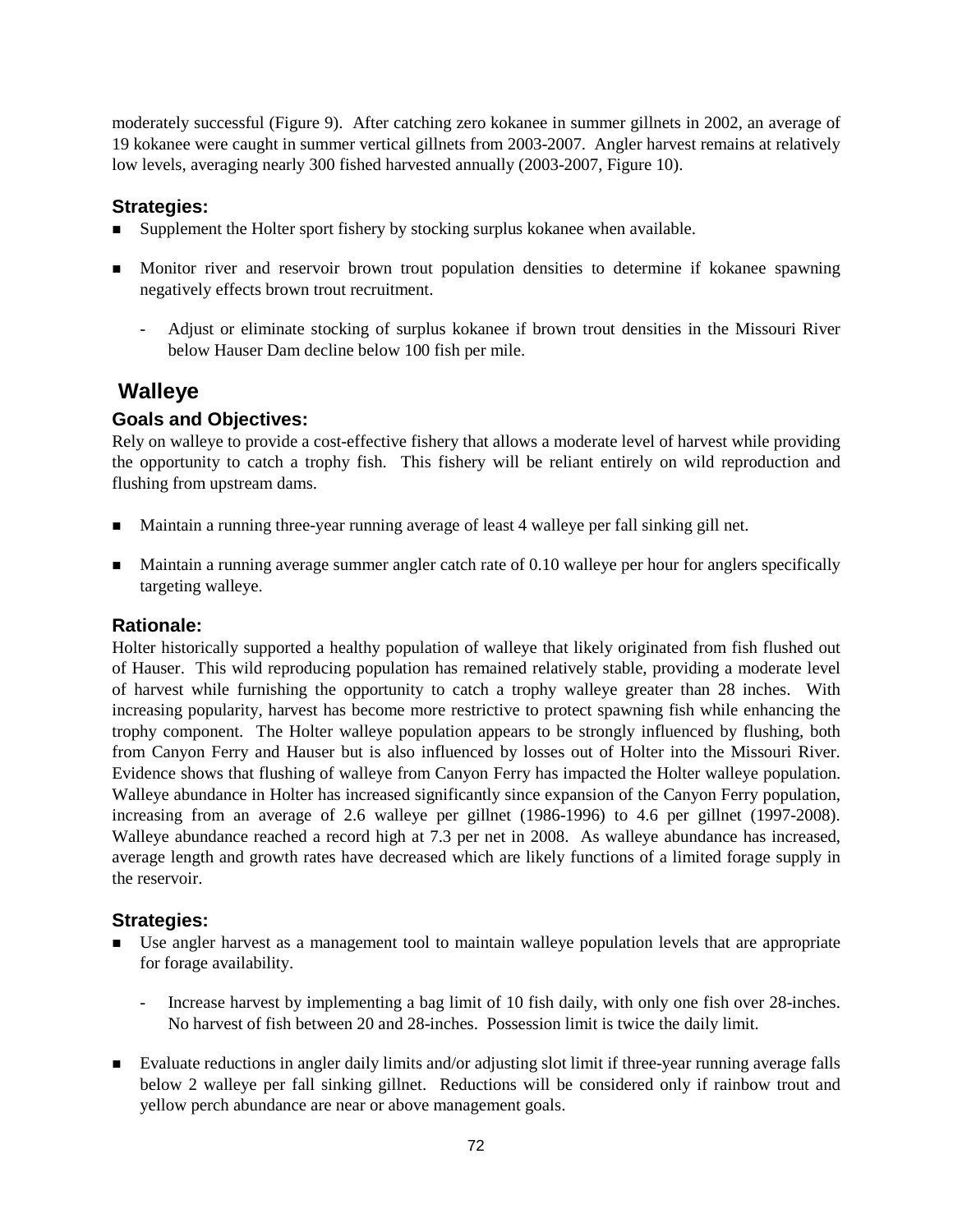- Additional restrictions may include reducing bag limits, adjusting size restrictions, and/or seasonal closures.
- Consider increasing walleye limit if three-year running average increases above 6 walleye per fall sinking gillnet or if on a three-year average rainbow trout abundance declines below 2 rainbow per net and yellow perch abundance declines below 2 per net.
	- Evaluate use of other tools to reduce walleye numbers. Other tools may include unlimited harvest, gillnetting or trap netting during periods when fish are highly concentrated, spearing through the ice or underwater, among others. Any of these management actions will require public input prior to implementation.
	- Determine if adjustments to the slot limit are necessary to maintain population levels appropriate for forage abundance.
	- If these triggers are exceeded within three years following plan implementation, consider deferring management action to better determine effectiveness of strategies outlined in this plan.
- **Determine how flushing of walleye from Canyon Ferry influences the Holter Reservoir walleye** fishery. Continue tagging walleye in Canyon Ferry and Holter in the spring using live release trap nets. Evaluate year class strength of spawning aged females. Maintain a database of walleye tag returns (angler returns and field survey returns) to determine annual flushing statistics.
- Continue enforcement efforts to reduce the proportion of slot limit walleyes that are illegally harvested.
	- Utilize creel data to determine periods of high walleye catch rates and use this information to focus enforcement activities on the reservoir.
	- Programmatically develop a schedule for routine patrolling with special emphasis on peak fishing periods. As needed, operate periodic check stations to evaluate regulation compliance.
- Recognize the importance for anglers to have multiple size classes of walleyes represented in the population. Maintain a three-year running average of at least 10 - 25% of the population at 20 inches or more in fall sinking gill nets. Recommend regulation changes as needed to maintain more, larger sized fish, depending upon walleye population abundance relative to goals and triggers for other fish and forage availability.

## **Yellow Perch**

#### **Goals and Objectives:**

Rely on yellow perch to provide a cost effective, self-sustaining fishery that is supported entirely with wild reproduction.

- Maintain a three-year running average of at least 6 yellow perch per fall sinking gill net.
- **Provide an average angler catch rate of 0.2 to 0.4 yellow perch per hour in the summer creel and 1.0** to 2.0 perch per hour in the winter creel.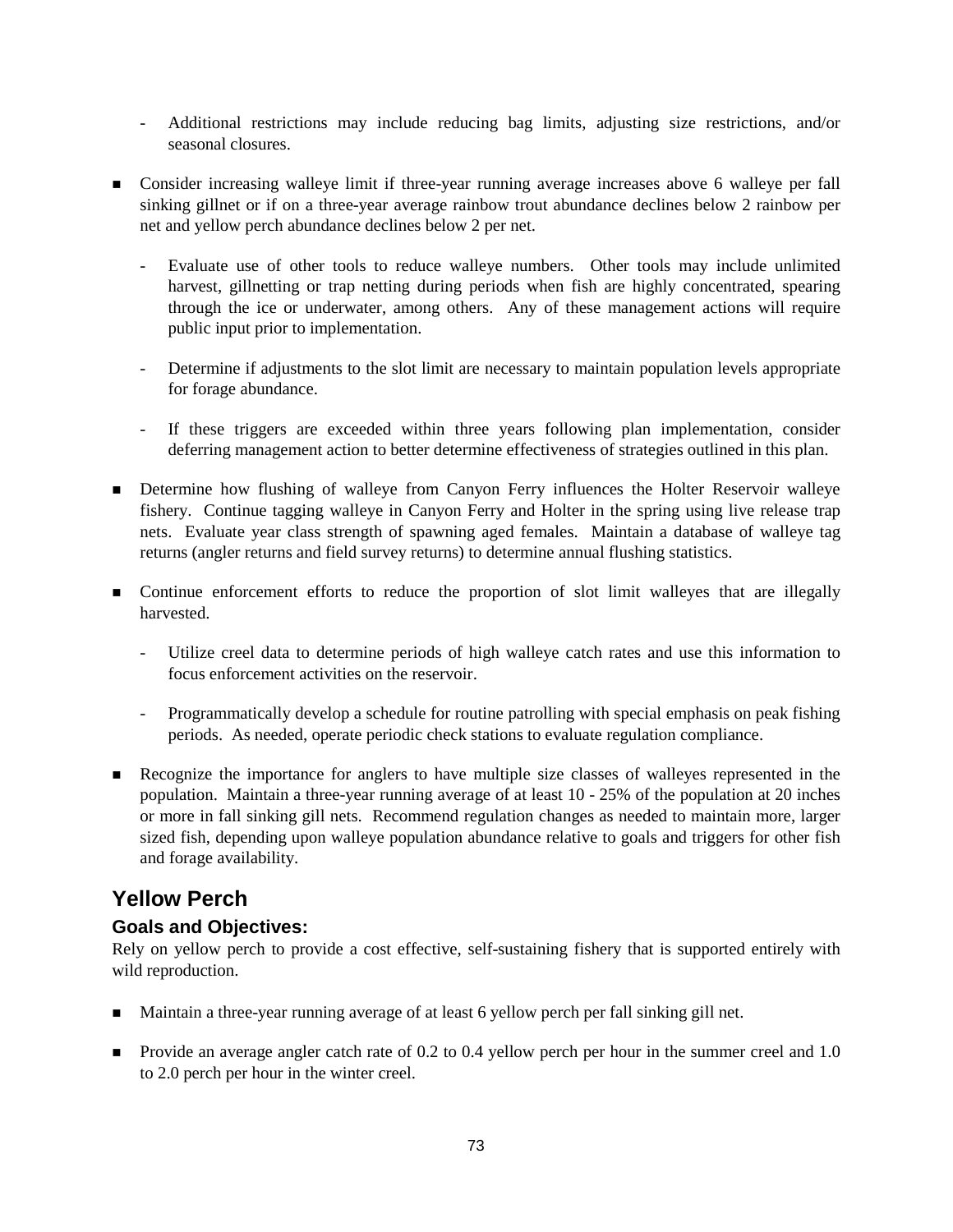### **Rationale:**

Yellow perch have maintained significant population levels in the reservoir entirely through natural reproduction. Historically, perch have comprised a substantial portion of the Holter fishery; principally the winter ice fishery. High water years in the late 1990s and expansion of the Canyon Ferry walleye fishery have had detrimental effects to the Holter yellow perch population. Average perch abundance in fall gillnets from 1986-1996 averaged 13.3 perch per net, compared to 2.45 per net from 1997-2008. Since 2000, a 50 fish limit has been in place to achieve two objectives: 1) reduce the total number of perch harvested by anglers thereby increasing the number of spawning age fish in the population, and 2) recognize that increased walleye populations in the three reservoirs have had an impact on perch populations. Recognizing that yellow perch are an important component of the walleye diet, a conservative limit may increase the number of perch available as forage. Given continued declines in perch abundance, more restrictive bag limits may be necessary to further protect the perch population.

### **Strategies:**

- Reduce daily limits of perch to 25 fish daily with no possession limit.
	- Recommend implementing higher bag limits if yellow perch abundance increases above 10 perch per fall sinking gillnet on a three-year running average.
- **EXECONS** Consider additional management actions if yellow perch abundance falls below a three-year average catch of 2 perch per fall sinking gillnet.
	- Additional actions may include further reductions in angler harvest of perch and/or implementation of active walleye management strategies (see Walleye section).
	- If these triggers are exceeded within three years following plan implementation, consider deferring management action to better determine effectiveness of strategies outlined in this plan.
- Continue monitoring of perch populations to determine seasonal flushing losses.
- Continue to evaluate predation impacts by walleye on Holter Reservoir yellow perch populations.
	- Collect walleye stomachs during normal field surveys.
	- Maintain a database on seasonal walleye perch consumption.
	- Conduct bioenergetic modeling to assess overall impacts of walleye to the perch population and implement changes as needed.
- Explore opportunities to improve perch spawning habitat.

# **Burbot (Ling)**

#### **Goals and Objectives:**

Rely on burbot to provide a self-sustaining fishery that is supported entirely by wild reproduction.

Maintain a three-year running average of 0.25 burbot per fall sinking gillnet.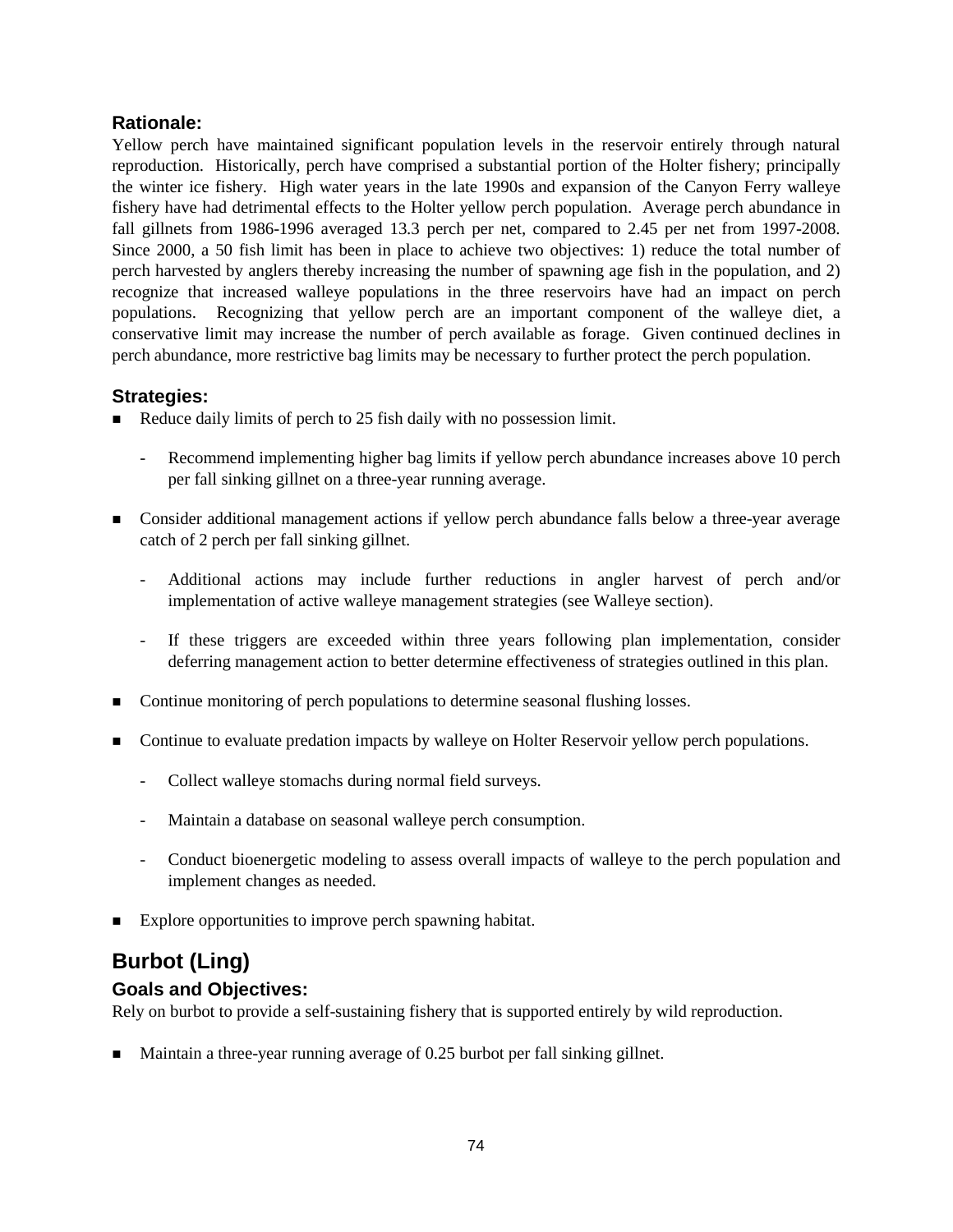## **Rationale:**

Burbot are native to the upper Missouri River system and have always had a very low level of abundance in Holter. Population monitoring has shown increases in burbot numbers in recent years (0.01 burbot per fall gillnet 1986-1999, 0.3 per gillnet 2000-2008) however; abundance of burbot is low relative to other predators in the reservoir. Burbot are piscivorous (fish-eating) species, and it is presently unclear what effect increases in the burbot population will have on other species.

#### **Strategies:**

- Increase knowledge of burbot population dynamics in Holter Reservoir. Specifically, efforts will be made to collect data (age, growth, diet, general abundance) from burbot during normal field sampling (gillnetting and electrofishing).
- Evaluate increasing angler harvest if three-year running average catch of burbot increases above 2.0 burbot per fall sinking gillnet.
- Consider establishing a sampling regime specifically targeting burbot. This would likely involve deployment of additional sampling gears in the late winter spawning period.
- Increase effort during winter creel to determine burbot harvest.

# **Northern Pike**

### **Goals and Objectives:**

Monitor and suppress the northern pike population in the reservoir, and evaluate impacts to other species.

#### **Rationale:**

Increased abundance of northern pike in upstream waters significantly increases the likelihood of flushing of northern pike into Holter. Northern pike are highly piscivorous fish and the current forage base in Hauser is likely not adequate to support an additional voracious predator.

## **Strategies:**

- Eliminate all angler bag limits for northern pike in the upper Missouri River reservoir system.
- Monitor Holter reservoir to determine presence and abundance of northern pike in the reservoir. Take active management action as needed. Explore and implement other opportunities or techniques to suppress northern pike numbers.

# **Other Holter Reservoir Fisheries Management Issues Flushing Losses at Holter Dam**

# **Goals and Objectives:**

Determine annual and seasonal flushing rates of fish out of Holter Reservoir and the feasibility of screening Holter Dam to reduce flushing losses.

#### **Rationale:**

Flushing losses of fish out of Holter Dam is a principal factor affecting fish populations on an annual basis. All fish species are susceptible to flushing, however, kokanee may flush at higher rates because of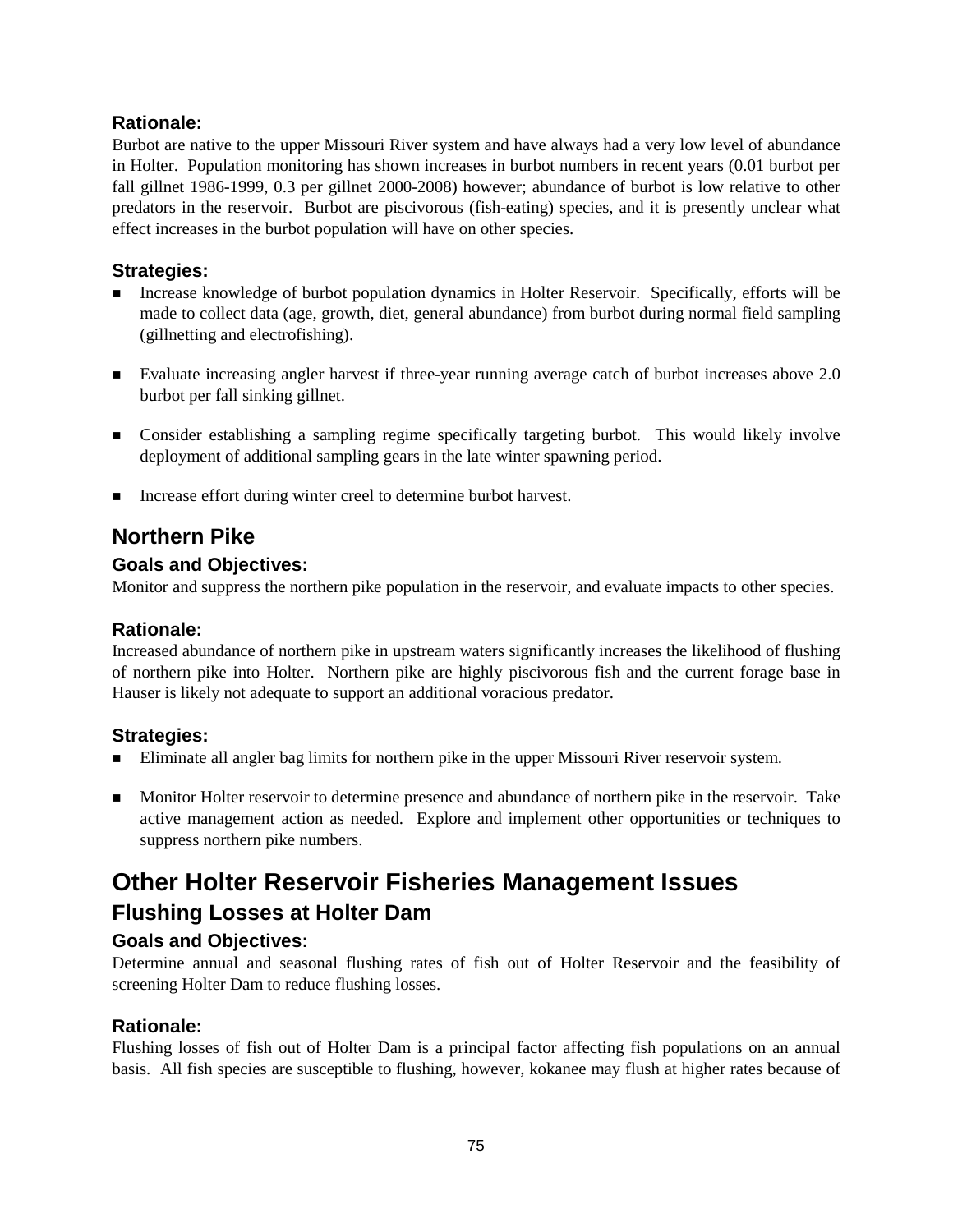behavioral tendencies. Rainbow trout and walleye flushing have also been documented via tag returns and other fish marks.

#### **Strategies:**

- Determine feasibility of reducing fish flushing losses out of Holter Reservoir.
	- Evaluate screening devices on Holter Dam that would reduce flushing losses.
	- Investigate other technologies that may be effectively employed on Holter Dam to reduce fish flushing losses.

## **Walleye Flushing from Canyon Ferry Reservoir**

#### **Goals and Objectives:**

Determine walleye flushing rates and survival from Canyon Ferry Reservoir.

#### **Rationale:**

Walleye flushing out of Canyon Ferry into Hauser and Holter reservoirs has increased as the population in Canyon Ferry increased. Increased walleye densities in Holter Reservoir affect the balance of the multispecies fishery with increased predation on trout and yellow perch and potential negative effects on walleye growth rates. Walleye abundance remains at record high levels, adding to an already limited forage base in the reservoir. Walleye diet in Holter comprises up to 45% trout and salmon and up to 50% yellow perch depending on the season. This level of consumption by an expanding walleye population will impact the number of yellow perch and hatchery rainbow trout that are available for anglers.

#### **Strategies:**

- Request funding from the BOR to determine walleye flushing rates from Canyon Ferry Dam.
- Continue walleye tagging on Canyon Ferry and Holter Reservoirs to evaluate rates of walleye flushing into and out of Holter Reservoir.

## **Habitat**

#### **Goals and Objectives:**

Enhance wild fish spawning opportunities within Holter Reservoir and Holter tributary streams.

#### **Rationale:**

Spawning and rearing habitat in the principal tributaries to Holter Reservoir has been degraded through a variety of land use activities. Logging, agricultural development, and road related impacts have all contributed to a reduction of productive stream habitat throughout the watershed. Specific limiting factors include increased amounts of fine sediments, channel straightening (loss of stream length), and loss of large woody debris recruitment. Recent fires and beaver colonization are also influencing fisheries production. Successional changes with reservoir aging have also led to degraded spawning habitats within the reservoir.

#### **Strategies:**

 Identify and complete enhancement projects that will benefit spawning and recruitment of wild fish in Holter Reservoir and in Holter Reservoir tributaries.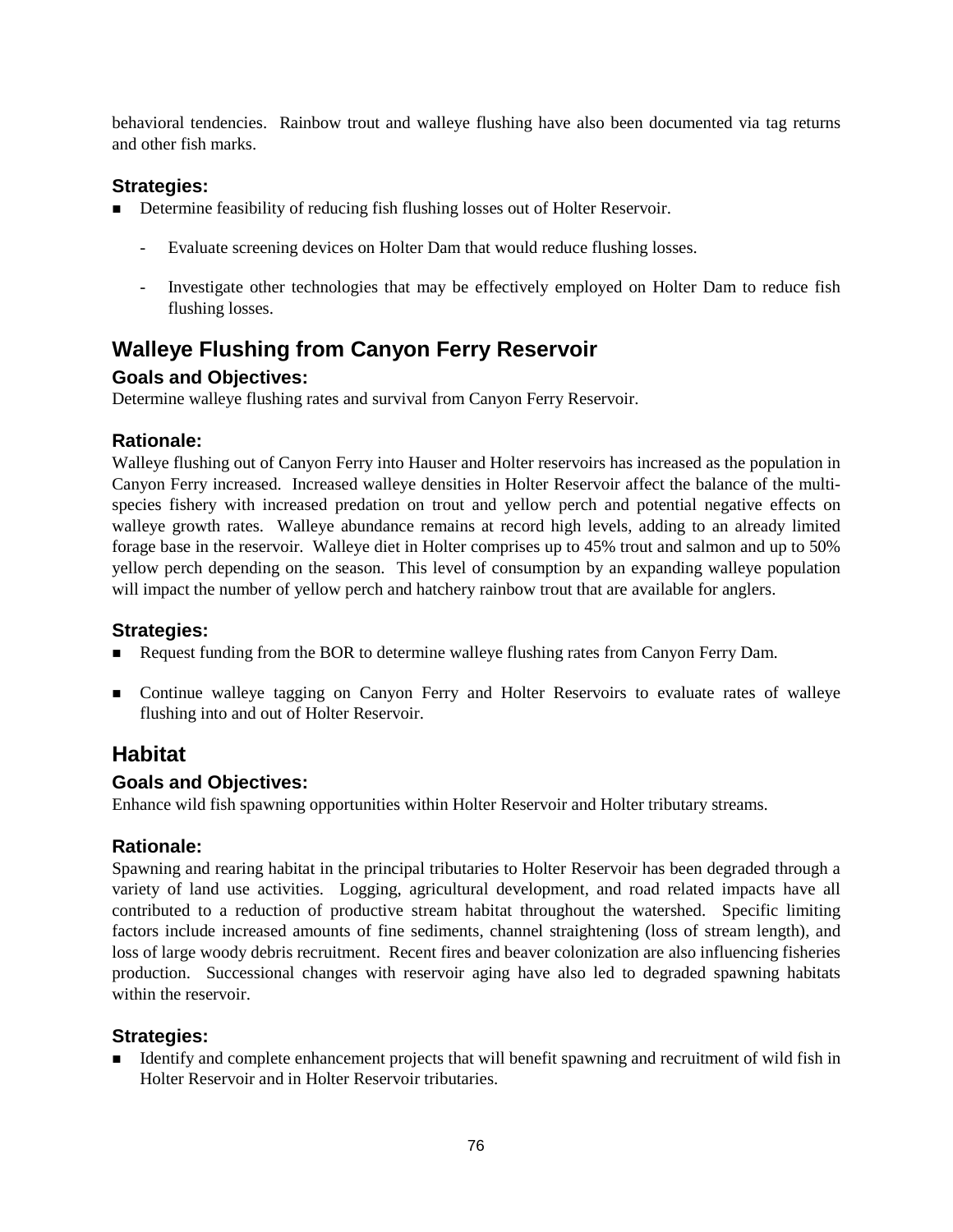# **Disease and Aquatic Nuisance Species**

## **Goals and Objectives:**

Monitor Holter Reservoir and principal tributaries for whirling disease. Prevent new diseases and exotic plant and wildlife species from entering Holter Reservoir and limit the expansion of current disease agents.

#### **Rationale:**

Whirling disease is a prominent player in fish management in Montana. Rainbow trout are planted in Holter when they are 8 inches and are not as susceptible to contract whirling disease. However, wild fish produced from Beaver Creek, the river section above Holter Reservoir, or other tributaries have a high chance of exposure to the disease. To date, only a low-level infection rate has been detected in Beaver Creek with no evidence of infection in the tailrace section. Introductions of invasive aquatic species (e.g., Zebra mussels, Eurasian watermilfoil, New Zealand mudsnail, asian carp) have the potential to outcompete desirable flora and fauna in the reservoir system and can negatively impact recreation and water use as well as fish populations.

#### **Strategies:**

- Conduct *in situ* exposure testing in Holter Reservoir tributaries the Missouri River. Utilize statewide whirling disease funding and manpower to conduct in situ exposure of fish to determine infection rates and severity.
- Initiate and continue education efforts to reduce spread of disease and invasive species.
- Continue work with the Aquatic Nuisance Species Coordinator to conduct boat-check and boat washing stations during periods of exceptionally high angler use.

## **Derbies/Tournaments**

#### **Goals and Objectives:**

Manage derbies/tournaments for consistency with fisheries management goals and objectives for Holter Reservoir, to minimize conflicts with the general angling public, and to address safety issues.

#### **Rationale:**

No angling tournaments are currently scheduled on Holter Reservoir. Increased interest in fishing tournaments may result in additional requests to hold tournaments in the future.

#### **Strategies:**

- Do not allow ice-fishing tournaments on Holter Reservoir. Ice on Holter rarely develops to a level that would allow for safe ice-fishing tournaments.
- Monitor harvest associated with tournaments. If harvest of sport fish is determined to be excessive and detrimental to the population, angling tournaments of this nature will be evaluated with the possibility of discontinuance.
- No walleye tournaments will be authorized on Holter Reservoir as long as slot limits are in place.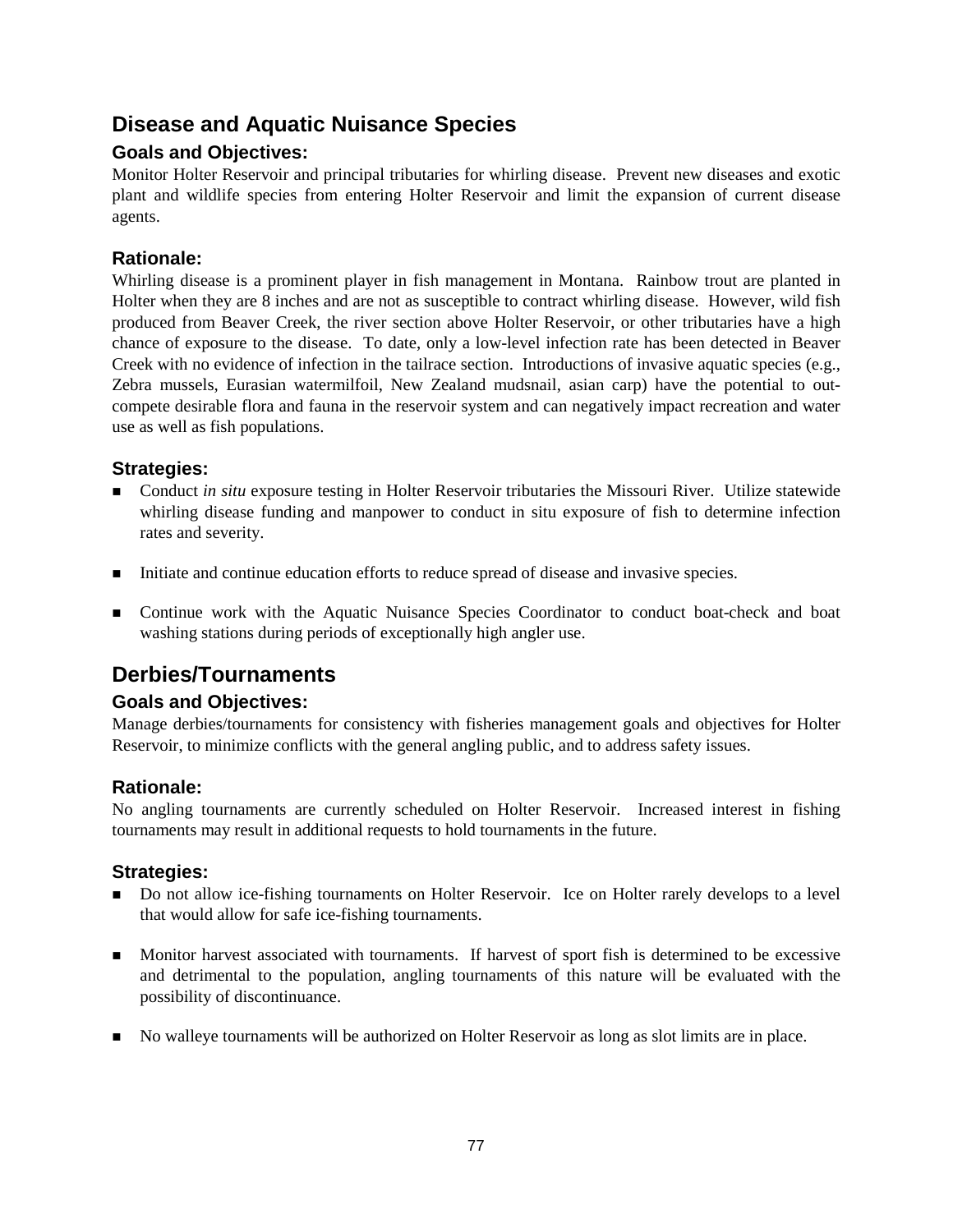No more than two derbies/tournaments will be allowed each year. Proposed tournaments will be required to coordinate access use with BLM. Use of private access will be encouraged and mitigation for potential crowding problems will be required.

## **Access**

#### **Goals and Objectives:**

Pursue any opportunities to improve angler access to Holter Reservoir with a focus on youth and handicap fishing access.

## **Rationale:**

Shoreline development and limited road access can be a limiting factor for youth and handicapped anglers. Currently, access sites administered by the BLM do offer handicapped fishing access. Most of the reservoir is accessible only by boat.

#### **Strategies:**

 Work with BLM, PPL Montana, private landowners, and other interests to improve fishing access to Holter, with an emphasis on areas that provide more opportunity for youth and handicapped anglers.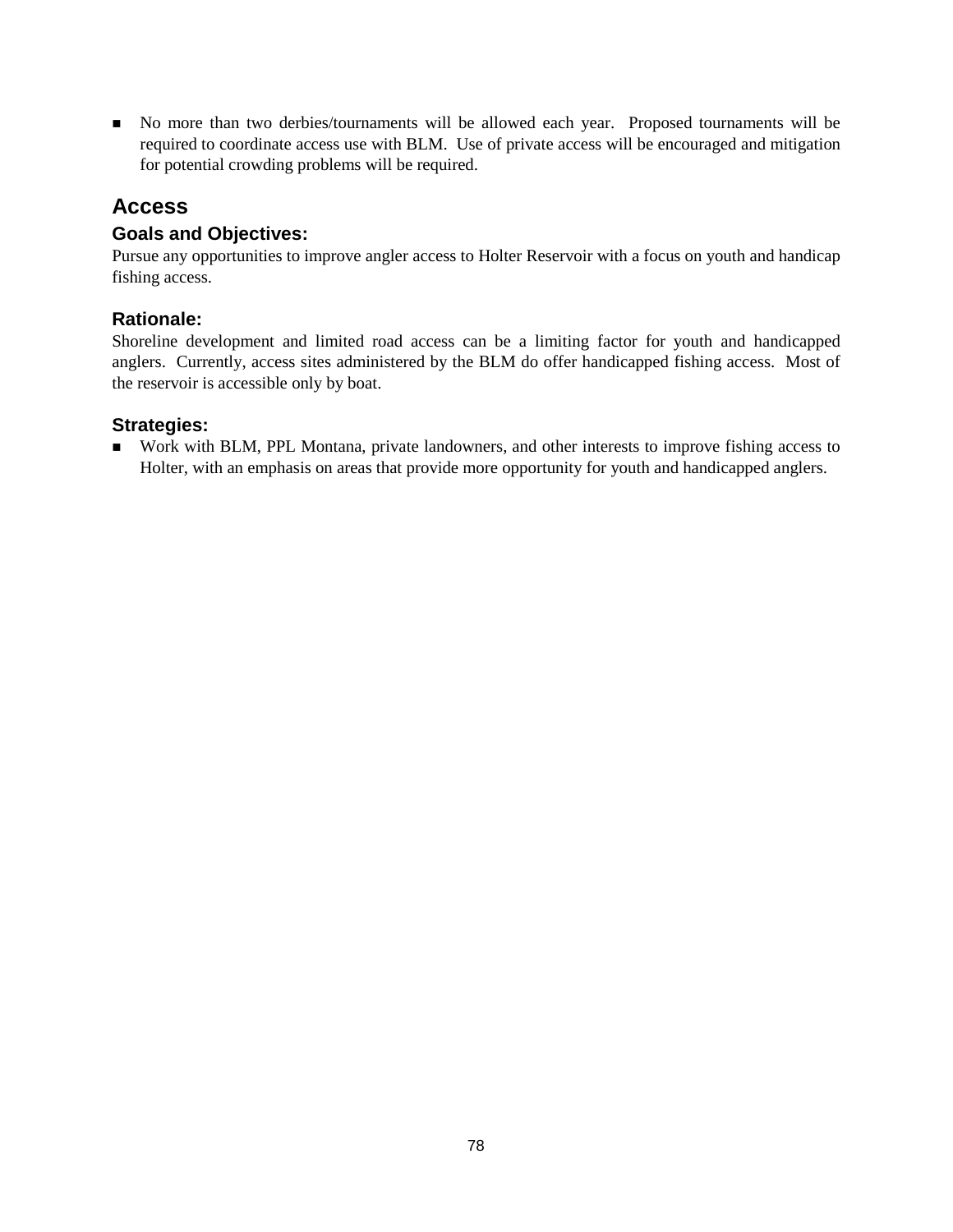# **Section 7 References**

- Binkley, K.M. 1996. Habitat selection of adult walleye (*Stizostedion vitreum*) in Holter Reservoir, Missouri River. M.S. Thesis. Montana State University, Bozeman, MT.
- Environmental Protection Agency. 1976. Quality criteria for water. EPA pp. 123-127. U.S. Government Printing Office, Washington D.C.
- Federal Energy Regulatory Commission. 1997. Draft environmental impact statement, Missouri-Madison Hydroelectric project (FERC Project No. 2188). Division of Public Information, Federal Regulatory Commission. Washington D.C.
- Horn, M.J. 2004. Effects of releases from Canyon Ferry Dam on the limnology and fisheries of Hauser Reservoir, Montana. Technical Memorandum No. 8220-04-06. U.S. Bureau of Reclamation. Denver, Colorado.
- Horn, M.J., and J. Boehmke. 1998. The limnology of Canyon Ferry Reservoir, Montana. Technical Memorandum No. 8220-98-17. U.S. Bureau of Reclamation. Denver, Colorado.
- McMahon, T.E. 1992. Potential impacts of the introduction of walleye to the fishery of Canyon Ferry Reservoir and adjacent waters. Prepared for MFWP, Helena, Montana. 49 pp.
- Montana Fish, Wildlife & Parks. 1985. Upper Missouri River reservoir operating guidelines for fish, wildlife, and recreation. Helena, Montana. 38 pp.
- Montana Fish, Wildlife & Parks. 1989. Hauser Reservoir fisheries management plan. Helena, Montana. 16 pp.
- Montana Fish, Wildlife & Parks. 2000. Upper Missouri River reservoir fisheries management plan 2000- 2009. Helena, Montana. 68 pp.
- Montana Fish, Wildlife & Parks. 2008. Montana Angler Satisfaction Ratings 2007. Helena, Montana.
- Priscu, J.C. 1986. Environmental factors regulating the dynamics of blue-green algal blooms in Canyon Ferry Reservoir, Montana. Montana State University, Water Research Center Report 159. Bozeman.
- Rada, R.G. 1974. An investigation into the trophic status of Canyon Ferry Reservoir, Montana. Dissertation, Montana State University, Bozeman.
- Skaar, D., and T. Humphrey. 1996. Statewide Fisheries Investigations. Survey and Inventory of Coldwater Lakes (Part B). Flushing losses of hatchery rainbow trout from three mid-Missouri River reservoirs. Project F-46-R-7. Job II-f. FWP. 54 pp.
- Thomas, G. 1992. Canyon Ferry Reservoir risk assessment: The potential impacts of introduction of five non-native species. Prepared for MFWP, Helena, Montana. 89 pp.
- Teuscher, D. and T. Humphrey. 1997. Statewide Fisheries Investigations. Survey and Inventory of Coldwater Lakes. Hauser and Holter Reservoir Study. Project F-46-R-5. FWP. 36 pp.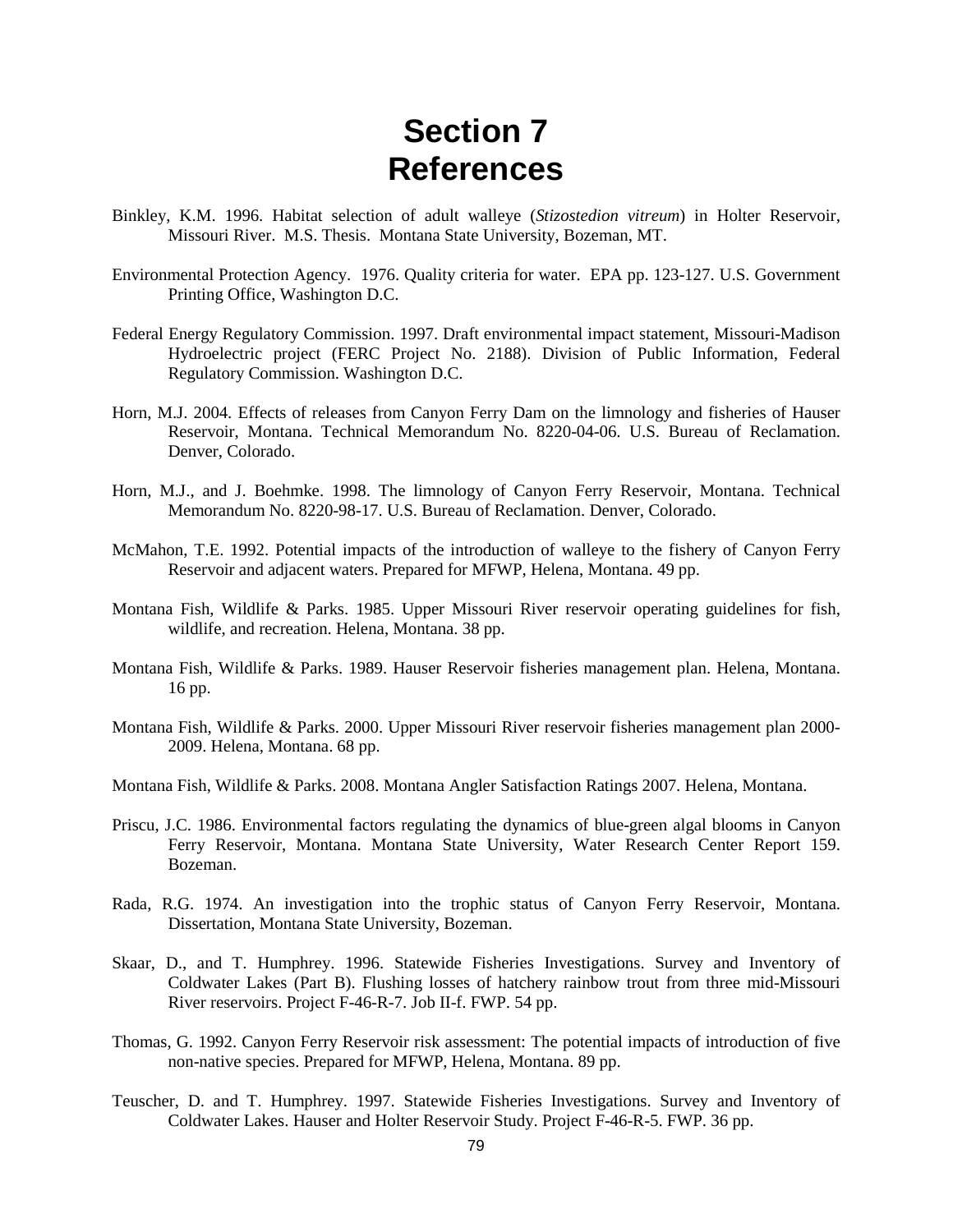# **Appendix A Citizen Workgroup and Management Alternatives**

In fall 2008, FWP called for nominations to serve on a Citizen Workgroup to develop fisheries management alternatives to be considered for the 2010-2019 Management Plan. A total of 36 nominations were submitted and examined by a panel consisting of FWP personnel from multiple Bureaus and the Management Plan Facilitator. Nominations were considered to represent the following groups or interests: unaffiliated warmwater angler, unaffiliated coldwater angler, organized warmwater angler group, organized coldwater angler group, ice fishing angler, conservation group, fishing tournament organizer, landowner, outfitter, local government, local business, kids fishing, upstream/downstream interests, and other. Nominees were selected based on their experience and willingness to work in a collaborative process, knowledge and affiliation with the interest or group they were chosen to represent, and their experience and knowledge of the reservoir system. Initially, 18 citizens were chosen to sit on the workgroup plus one member of FWP; however one member declined nomination following scheduling conflicts and another member left the group prior to the final two meetings.

The Citizen Workgroup convened 8 times throughout 2009 to consider data presented by FWP and discuss and develop management alternatives for the new plan. Although consensus was not a desired end result, agreement was reached on many issues. The Citizen Workgroup worked within a collaborative framework developed by the Workgroup and FWP to develop alternatives for consideration. As defined by it's Charter, the Workgroup functioned in an advisory capacity only and did not have final decision making authority. Some alternatives chosen by FWP for the final plan were not universally endorsed by the Citizen Workgroup.

The Workgroup received 77 written public comments throughout the planning and collaboration process. A formal public comment period from September 16 – October 23, 2009 allowed public opportunity to comment on specific management alternatives or any other aspects of the draft Management Plan. During the public comment period 203 written comments were received.

Summaries of Citizen Workgroup structure are contained here via the Workgroup Charter, goals and guidelines provided by FWP, and management alternatives submitted for public comment. Information provided here only presents a brief outline of issues considered by the Citizen Workgroup. For more information about the Citizen Workgroup and the collaborative process used to develop alternatives, please contact FWP Fisheries Bureau, PO Box 200701, Helena MT 59620, or by calling (406) 444-2449.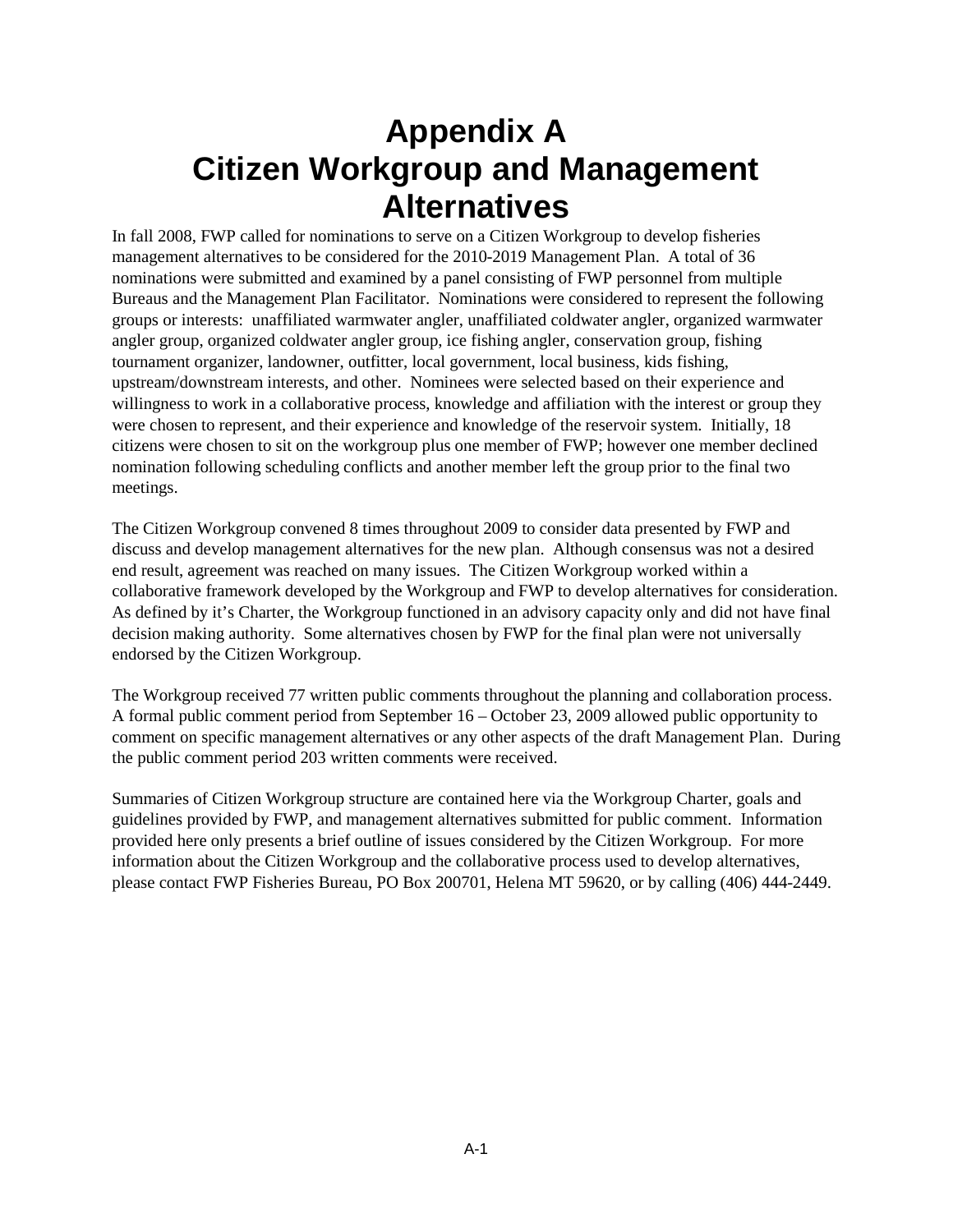# **Charter for the Upper Missouri River Reservoir System Fisheries Citizen Workgroup January 2, 2009**

The Upper Missouri River Reservoirs and associated river fisheries are some of the most heavily fished waters in Montana accounting for roughly 15 percent of the total annual statewide angling pressure. Because of the system's proximity to Bozeman, Great Falls, Butte, Missoula and Helena, recreational use of the reservoirs will continue to grow as the fisheries become even more integral to the quality of life for those who live and recreate in Lewis and Clark and Broadwater counties.

The current fisheries management plan (Upper Missouri River Reservoir Fisheries Management Plan 2000-2009) established a common goal that the "three-reservoir system should be managed as a high quality, cost effective, multi species fishery with high levels of angler satisfaction."

The current plan will expire December 31, 2009.

It is the goal of this management planning process to have the new fisheries management plan in place by December 2009.

Interests to be Represented on the Citizen Workgroup

- Unaffiliated warmwater anglers
- Unaffiliated coldwater anglers
- **Organized warmwater-angler groups**
- Organized coldwater-angler groups
- $\blacksquare$  Ice-fishing anglers
- Conservation groups
- $\blacksquare$  Kids' fishing
- Fishing-tournament organizer
- **Landowner**
- **n** Outfitter
- **Local government**
- $\Box$  Local business
- **n** Other interests

#### Role of the Workgroup

The Workgroup will:

- develop Upper Missouri River Reservoir system fisheries management alternatives for consideration by FWP. Alternatives must conform to the joint Goals and Guidelines developed by FWP.
- **n** provide information and input needed for FWP to make informed selections among the alternatives.
- **forward alternatives to FWP for incorporation into the management plan and attend public open**house meetings to help explain alternatives.

#### Responsibilities of the Workgroup Members

The Workgroup:

- $\blacksquare$  is a cooperative effort, with all members participating in formulating each alternative.
- is not charged with developing consensus on one preferred alternative.
- members acknowledge the value of each advisors comments and viewpoint— individuals will be allowed to speak without interruption.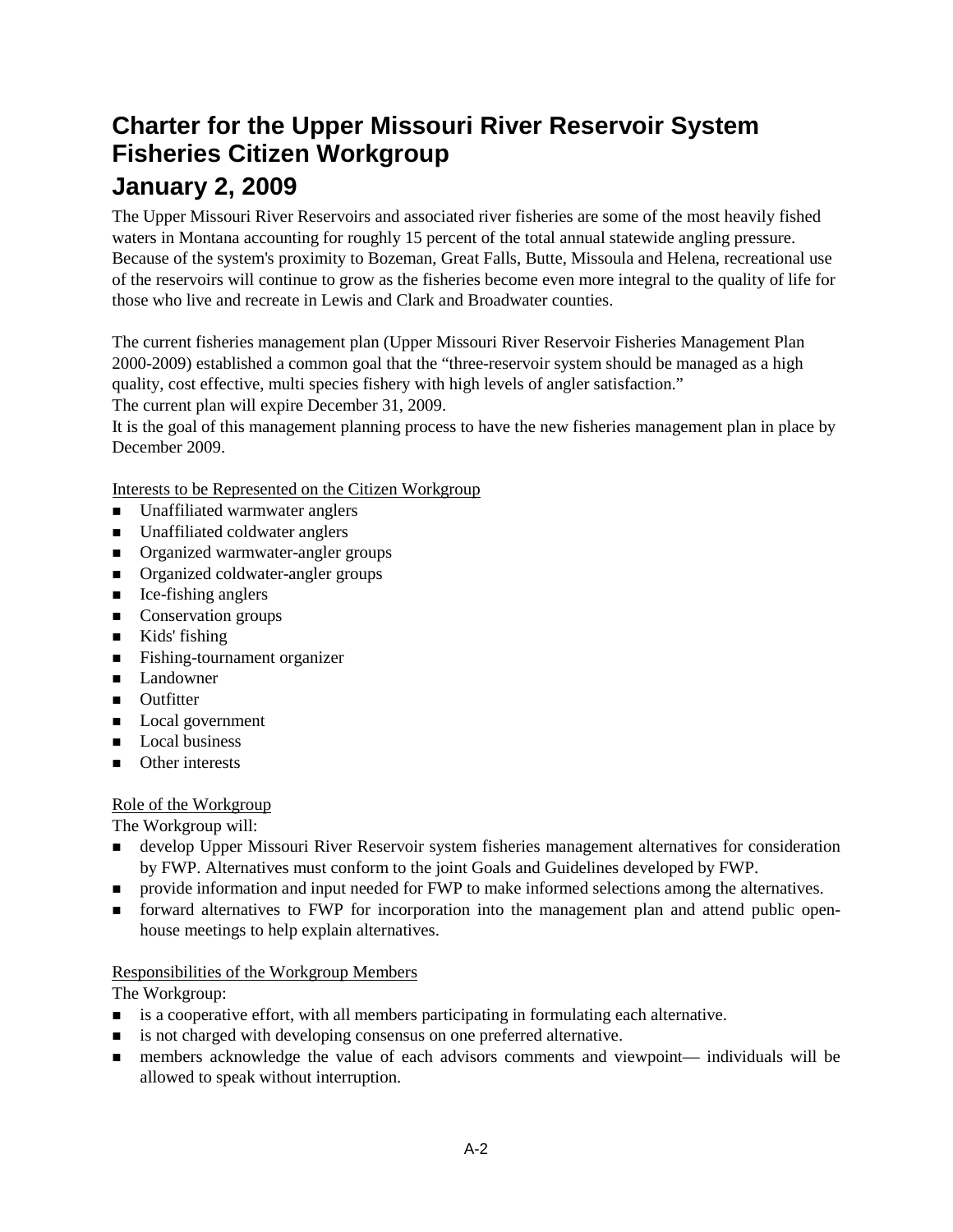- members agree to bring information into the process and likewise, to communicate to constituents about the process as it goes forward.
- functions in an advisory capacity aligned with state law and policies, and does not have decisionmaking authority.
- members will be required to attend every meeting; substitutes or proxies will not be allowed.

Responsibilities of Resource Specialist Group

- The Resource Specialist Group will provide biological, social and hydrological information on all aspects of the upper Missouri River reservoir system fisheries; biologists will bring in other technical representatives to add information to the process when needed.
- **FWP** fisheries biologists and managers will provide fisheries management expertise, background on past management and management constraints.
- FWP plan coordinators will ensure that the process is timely and effective. FWP plan coordinators will:
- If three-year average catch for perch in summer sinking gillnets increases above 15 perch per net, recommend increasing angler harvest limits
	- serve as general information source;
	- serve as workgroup members regarding any special needs or requests;
	- organize meetings and provide written meeting summaries in cooperation with facilitator;
	- organize guest speakers or topic specific experts to present information to the workgroup;
	- write drafts of plan chapters and alternatives;
	- conduct optional working and subcommittee meetings;
	- manage review of plan chapters;
	- compile the final draft plan;
	- coordinate the public involvement process after the draft is released to the general public.

#### Meetings

- $\blacksquare$  Timing of Meetings
- Meetings will be held monthly from January through June or July. If more or fewer meetings are required, adjustments will be made via general agreement among members. Meetings will be all-day, held on weekdays and/or weekends. Optional working subcommittee meetings may be required to complete the plan. FWP will schedule the first meeting; the workgroup will set subsequent meetings. FWP will provide mileage and per diem at state rates for workgroup members.
- **Location of Meetings**
- **Meetings will typically be held in Helena at the Montana Association of Counties Building (MACO).**
- $\blacksquare$  Role of the Facilitator
- The facilitator will:
	- conduct the monthly meetings in a positive and inclusive manner.
	- help develop agreement among workgroup members on ground rules for member conduct and meeting operation.
	- help the workgroup address items on each meeting agenda in a timely fashion.
	- ensure participation by advisors is equitable and courteous.
	- assist in producing a written summary of the major points for each meeting.
	- help the workgroup identify issues and develop effective fisheries management alternatives.

#### Timeline

The process will result in recommendations/alternatives presented to FWP in June 2009. FWP will prepare a draft plan that will be released for 30-60 days of public review. After another revision, the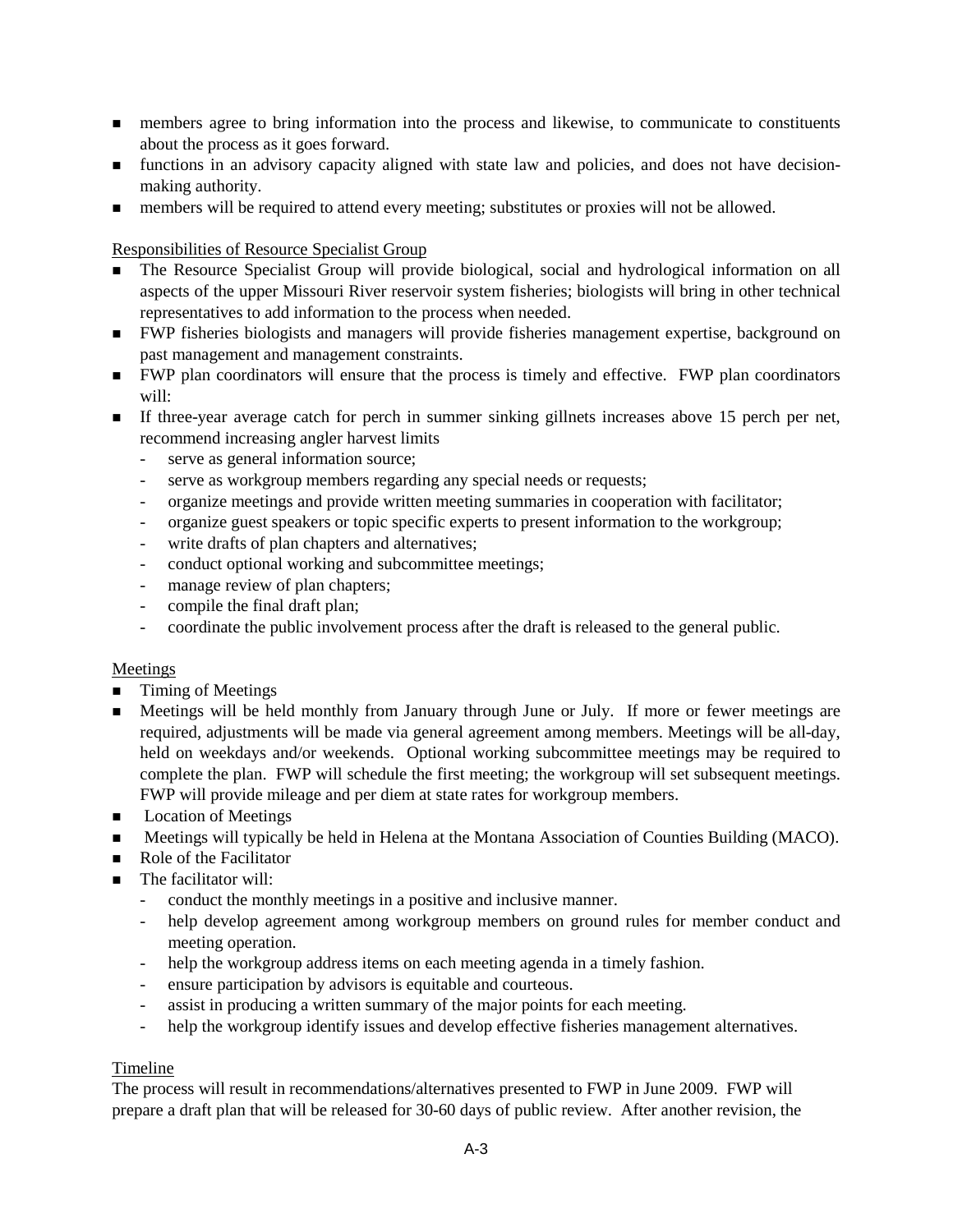FWP Director will consider the plan and select an alternative. FWP will adopt and release the final plan upon the December 2009 decision.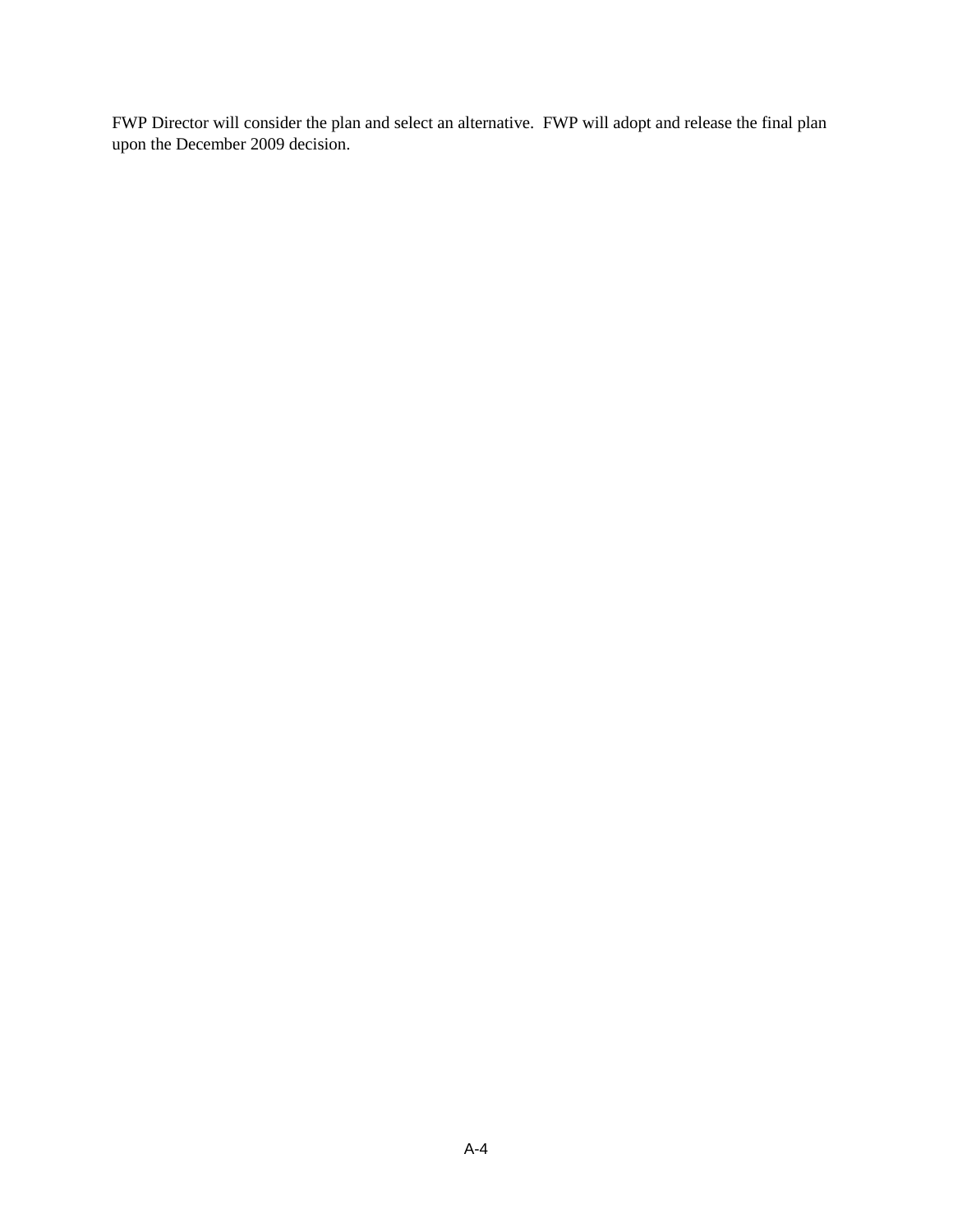# **Upper Missouri River Reservoir System Fisheries Management Plan Citizen Workgroup Goals and Guidelines January 7, 2009**

The goals and guidelines for the upper Missouri River reservoir system management plan are established by FWP to provide direction for the Citizen Workgroup (CWG) to consider while developing fisheries management alternatives. Alternatives must conform to these Goals and Guidelines and fit within the Guiding Principles of the CWG.

# **FWP's Guiding Principles**

- The upper Missouri River angling and recreation community includes warm- and coldwater anglers, ice-fishing anglers, fisheries managers, outfitters, public-land managers, private landowners, local business, local governments, and other interests.
- **Montana's fisheries are held in trust by the State of Montana for the enjoyment of all.**
- The upper Missouri River's three-reservoir system is to be managed as a high-quality, cost-effective, multi-species fishery with high levels of angler satisfaction.

## **Goals**

- **Develop alternatives for FWP to consider when writing the new upper Missouri River reservoir** system fisheries management plan.
	- FWP will provide necessary information to CWG to make informed recommendations.
	- CWG and FWP will work in collaborative process to consider management alternatives.

## **Department Assumptions**

#### **FWP assumes that:**

- alternatives will be realistic in that they seek attainable outcomes based upon scientific data.
- **Example 1** alternatives that could adversely affect aquatic resources in the upper Missouri River system and beyond will not be considered.
- alternatives that are not economically feasible will not be considered.
- **the Resource Specialist Group will be available to the CWG for additional information when needed.**
- according to it's Charter, the CWG functions in an advisory capacity only and does not have decisionmaking authority.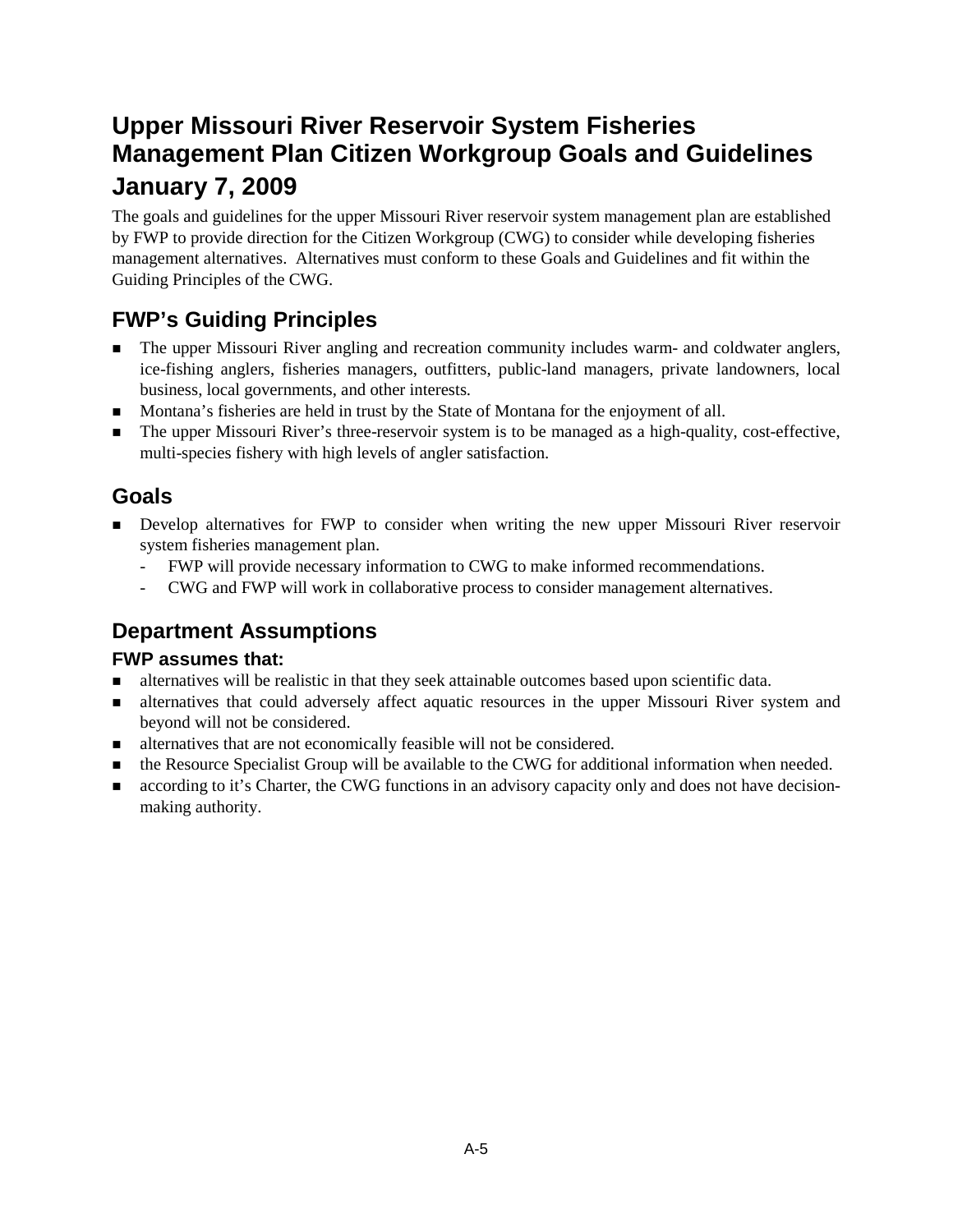# **Draft Management Plan Alternatives**

The following management alternatives were developed collaboratively with the Citizen Workgroup and FWP. Although FWP and the Citizen Workgroup specifically identified these issues and alternatives as important, substantive public comments were accepted regarding any aspect of the draft Management Plan. FWP responses to specific comments can be found in Appendix B of the 2010-2019 Fisheries Management Plan.

## **Canyon Ferry Walleye**

**Management Goal:** Rely on walleye to maintain a self-sustaining sport fishery to enhance the summer fishery and provide an additional component to the winter fishery.

- Alternatives
- **Alternative 1:** (FWP Preferred) Reduce bag limit to 10 fish daily, 20 in possession with only one fish greater than 28-inches. Maintain 10 fish limit for three years in order to evaluate any changes to the walleye population structure.
	- Notes: This Alternative was chosen by FWP for the final Management Plan.
- **Alternative 2:** Reduce bag limit to 10 fish daily, 20 in possession with only 4 fish greater than 16inches and one fish greater than 28-inches.
	- **Notes**: This Alternative was preferred by some members of the Citizen Workgroup as well as many of the public comments. FWP chose Alternative 1 because biological data suggests that allowing harvest of only 4 fish greater than 16-inches would have little effect on walleye population size structure and reducing the daily limit from 20 to 10 will have the same desired effects.
- **Alternative 3:** Maintain current bag limit of 20 fish daily, 40 in possession.

## **Hauser Walleye**

**Management Goal:** Maintain walleye as a species that provides a balanced, cost-effective fishing opportunity in Hauser.

#### Alternatives

- **Alternative 1:** (FWP Preferred) Increase daily bag limit to 20 fish only one over 28-inches, 40 in possession.
	- Notes: This Alternative was chosen by FWP for the final Management Plan.
- **Alternative 2:** Increase daily bag limit to 20 fish, 19 fish under 20-inches and only one over 28inches, 40 in possession. No harvest of fish between 20 and 28-inches.
- Ξ Alternative 3: Keep current daily limit of 10 fish, only one over 28-inches, 20 in possession.
- Ξ **Alternative 4**: No daily limit for walleye.

#### **Holter Walleye**

**Management Goal:** Rely on walleye to provide a cost-effective fishery that allows a moderate level of harvest while providing the opportunity to catch a trophy fish. This fishery will be reliant entirely on wild reproduction and flushing from upstream dams.

**Alternatives** 

- **Alternative 1:** Maintain current regulation of six fish daily, with 5 less than 20-inches and only one over 28-inches. No harvest of fish between 20 and 28-inches.
- Ξ **Alternative 2**: (FWP Preferred) Increase harvest by increasing bag limit to 8 fish daily, with 7 less than 20-inches and only 1 over 28-inches. No harvest of fish between 20 and 28-inches.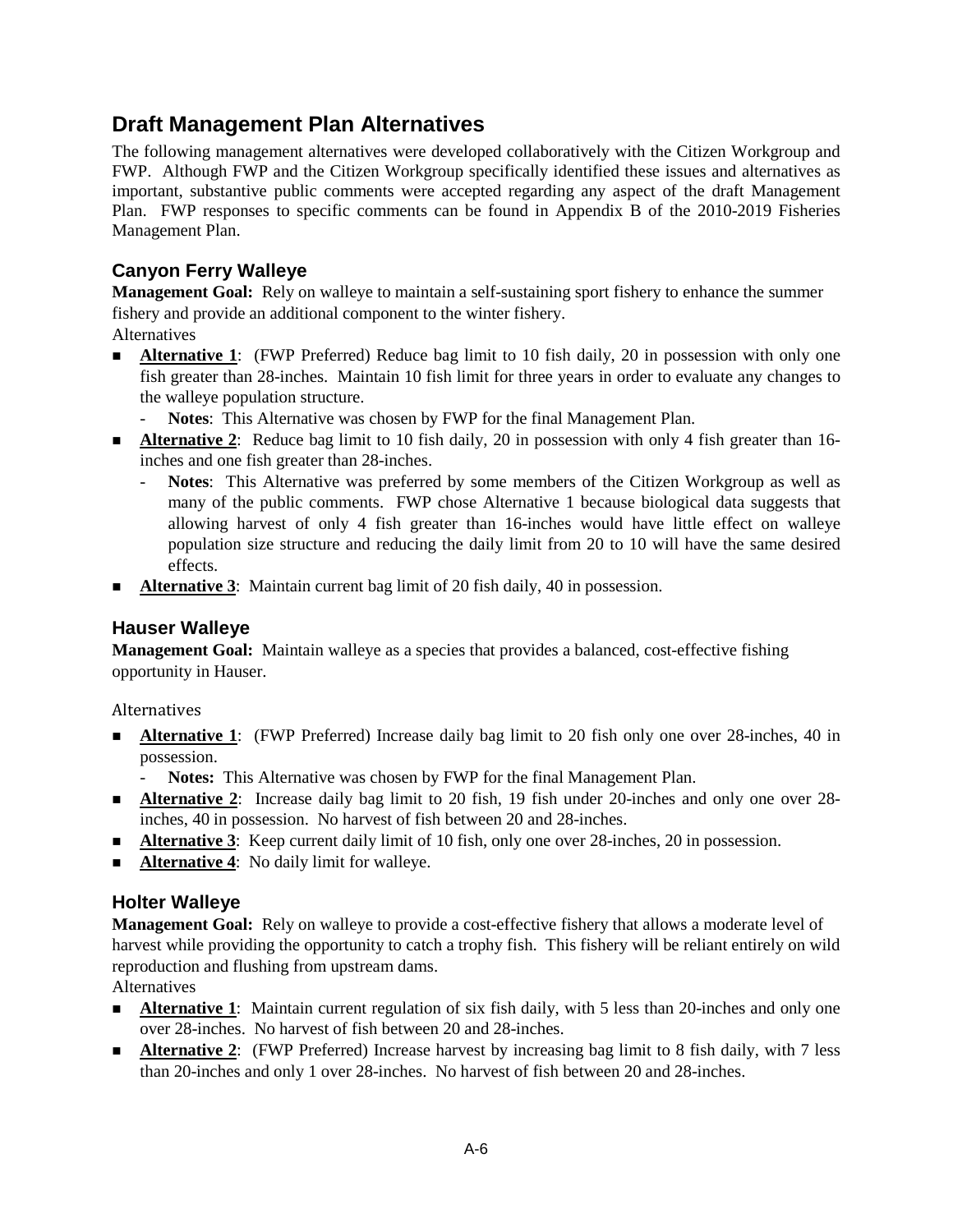- **Alternative 3:** Increase harvest by increasing bag limit to 10 fish daily, with 9 less than 20-inches and only 1 over 28-inches. No harvest of fish between 20 and 28-inches.
	- **Notes:** FWP adopted a modified version of this Alternative, which increases the daily bag limit to 10 fish daily, with only one fish over 28-inches. No harvest of fish between 20 and 28-inches.

#### - **Hauser Yellow Perch**

**Management Goal:** Rely on yellow perch to provide a self-sustaining fishery that is based entirely on wild reproduction.

Alternatives

- **Alternative 1:** Lower daily angler bag and possession limit to 15 yellow perch.
- **Alternative 2:** Maintain current angler bag limit of 50 perch daily with no possession limit.
- **Alternative 3:** (FWP Preferred) Lower daily angler bag limit to 25 perch daily with no possession limit.
	- **Notes:** This Alternative was chosen by FWP for the final Management Plan.

#### **Holter Yellow Perch**

**Management Goal:** Rely on yellow perch to provide a cost-effective, self-sustaining fishery that is supported entirely with wild reproduction.

Alternatives

- **Alternative 1:** (FWP Preferred) Reduce daily limits of perch to 25 fish daily with no possession limit.
	- Notes: This Alternative was chosen by FWP for the final Management Plan.
- **Alternative 2:** Maintain current bag limit of 50 fish daily with no possession limit.
	- Notes: This Alternative was preferred by some members of the Citizen Workgroup and by some public comments on the basis that angler harvest might not be a significant limiting factor to Holter perch abundance. FWP chose Alternative 1 to maintain a conservative approach to perch management and to evaluate whether angler harvest limits perch abundance.

#### **Hauser Kokanee**

**Management Goal:** Recognize kokanee salmon as a supplemental species to rainbow trout with poor opportunity as a viable sport species in Hauser Reservoir.

Alternatives

- **Alternative 1:** Continue work with hatcheries to find a cost-effective solution for stocking kokanee in Hauser.
- **Alternative 2:** Explore opportunities to construct artificial spawning facilities for kokanee.
- **Alternative 3:** (FWP Preferred) Eliminate stocking of kokanee in Hauser Reservoir.
	- Notes: This Alternative was chosen by FWP for the final Management Plan.

#### **Holter Kokanee**

**Management Goal:** Rely on kokanee salmon flushed from Hauser Reservoir, stocking of surplus hatchery fish, and any natural reproduction that may occur in Holter Reservoir to provide limited kokanee harvest. Recognize kokanee as a supplemental fish to the sport fishery in Holter Lake. Alternatives

- **Alternative 1:** (FWP Preferred) Continue stocking surplus hatchery kokanee when available. Notes: This Alternative was chosen by FWP for the final Management Plan.
- **Alternative 2:** Modify stocking requests to stock kokanee in Holter annually.
- **Alternative 3:** Discontinue kokanee stocking in Holter Reservoir.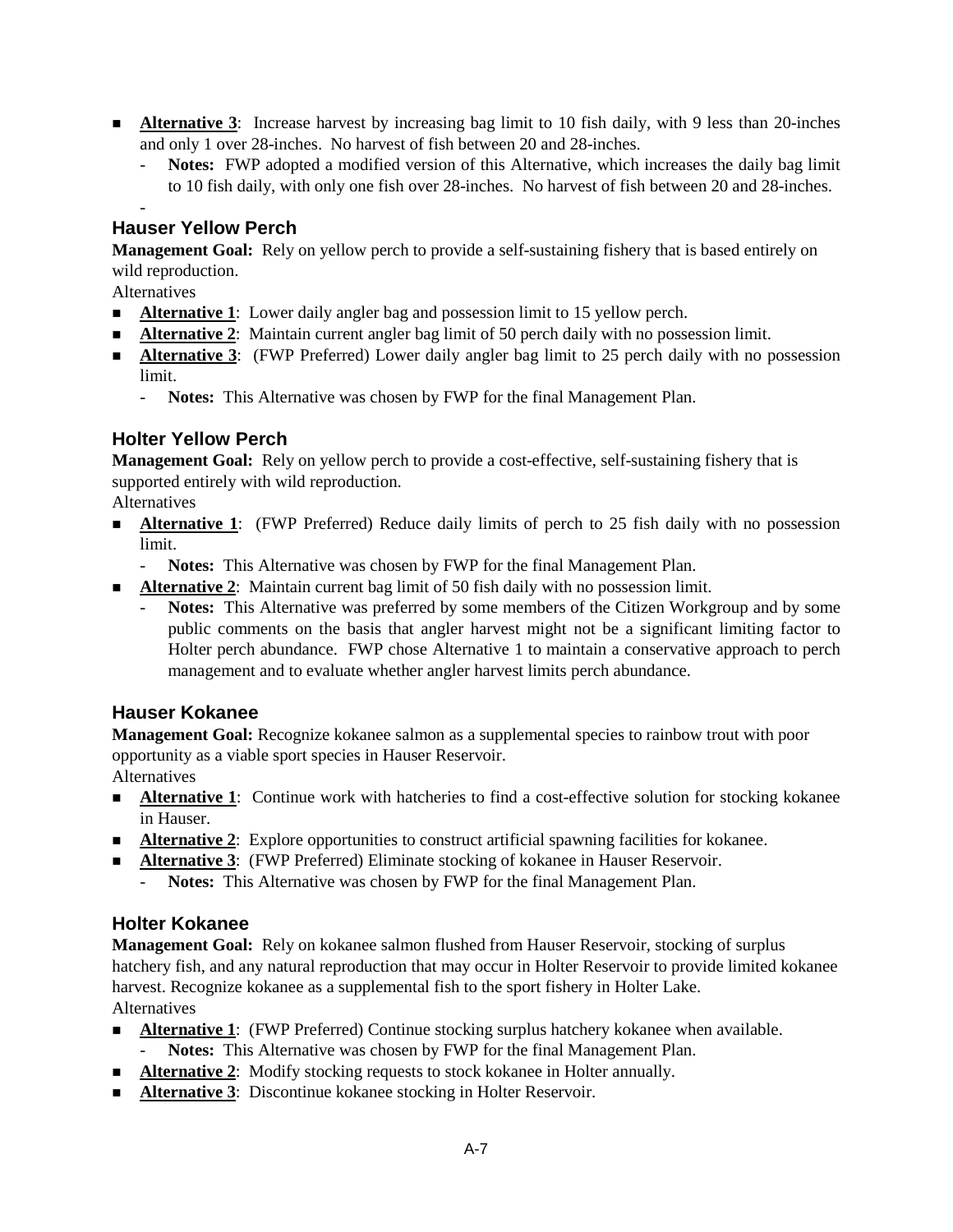- **Notes:** This Alternative was preferred by a few public comments based on concerns with kokanee interfering with brown trout reproduction in the Missouri River below Hauser Dam.

#### - **Missouri River (Toston to CFR) Brown Trout**

**Management Goal:** Rely on brown trout to provide a resident fishery throughout the year and a migratory population of large fish that enter the river during the fall. Alternatives

- **Alternative 1:** Maintain current combined trout regulation, with catch and release only for brown trout between 18 and 24 inches.
- **Alternative 2:** Consider catch and release only for brown trout. Children age 14 and under can possess one brown trout.
	- **Notes:** This Alternative was chosen by FWP for the final Management Plan.

## **Canyon Ferry Brown Trout**

**Management Goal:** Increase the number of brown trout in the reservoir as an additional component to the sport fishery.

Alternatives

- **Alternative 1:** (FWP Preferred) Consider catch and release only regulations for Canyon Ferry. Children age 14 and under can possess one brown trout.
	- Notes: This Alternative was chosen by FPW for the final Management Plan.
- **Alternative 2:** Maintain current bag limit of 5 combined trout daily.

## **Canyon Ferry Forage Fish**

**Management Goal:** Manage and enhance the forage base to support a productive multi-species fishery that includes walleye, trout, and yellow perch.

**Alternatives** 

- **Alternative 1:** (FWP Preferred) Give priority to increase current forage species to support a multispecies fishery. Informally identify potential new species that may be appropriate for the system.
	- Notes: This Alternative was chosen by FWP for the final Management Plan. An informal review was completed and can be found in Appendix C of the 2010-2019 Management Plan.
- **Alternative 2:** Begin a formal process to evaluate introduction of alternative species that would be part of the forage base identified in initial forage evaluations.
	- **Notes:** This Alternative was preferred by some members of the Citizen Workgroup as well as several public comments. Other Workgroup members and public comments were adamantly opposed to any forage introductions. Informal review of potential forage species show that the risks associated with introducing new forage species outweigh the benefits. A thorough Environmental Analysis will not be completed at this time.

## **Hauser Tailrace Motorized Access**

**Management Goal:** Manage social conflict and maximize safety on this stretch of the Missouri River. Alternatives

- **Alternative 1:** Maintain the no wake zone from Beaver Creek to Hauser Dam.
	- Notes: This Alternative was chosen by FWP for the final Management Plan.
- **Alternative 2:** (FWP Preferred) Restrict boat use from Hauser Dam to Beaver Creek to nonmotorized boats only.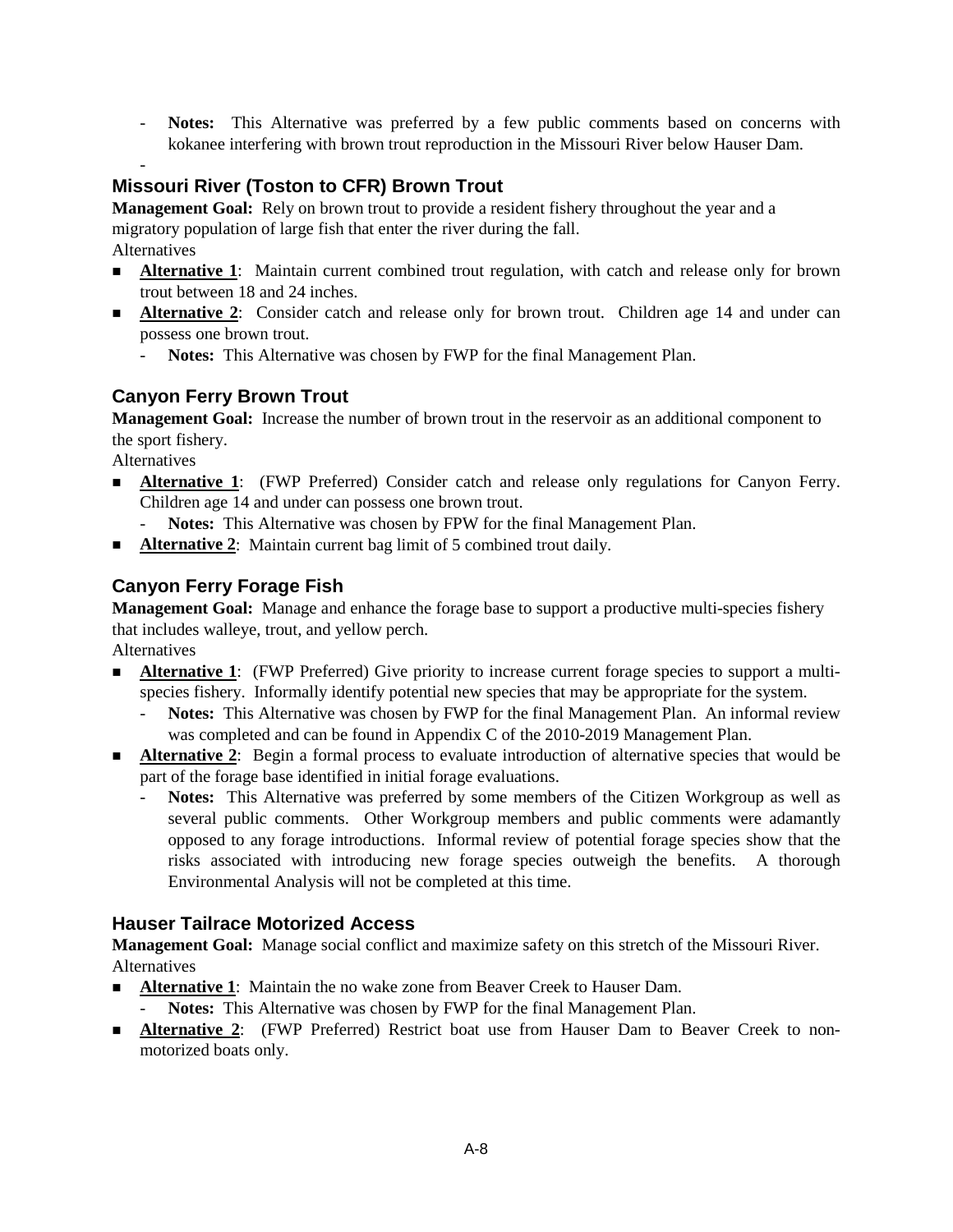- **Notes:** This Alternative was supported by shore and wade anglers and generally opposed by boaters. FWP did not have enough data available to fully support this Alternative; therefore the choice was made to maintain the existing condition.
- **Alternative 3:** Restrict boat use from Hauser Dam to Cochrane Gulch to non-motorized boats only.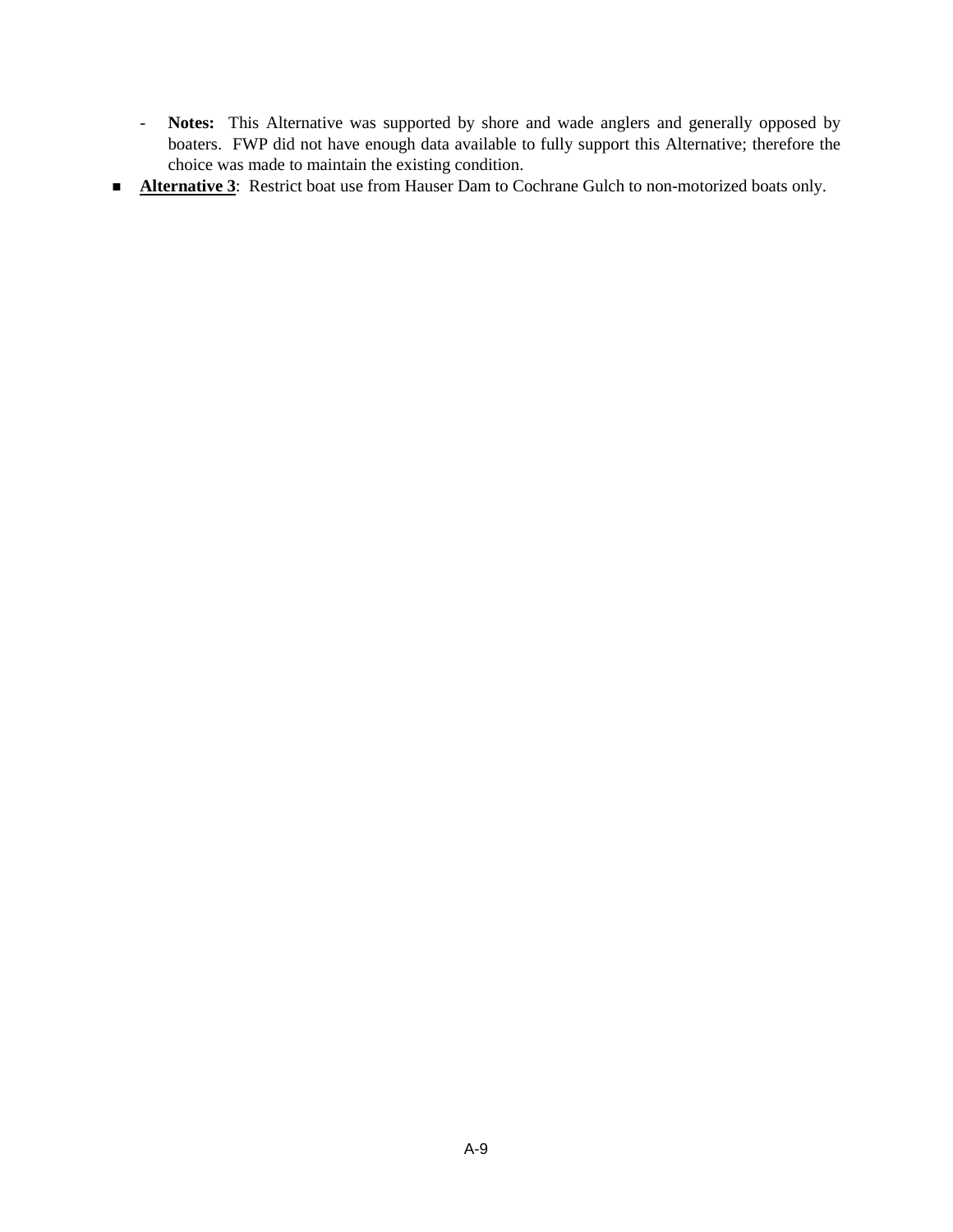# **Appendix B Response to Public Comments**

Over 200 written comments on the draft Management Plan were accepted during the open comment period. Most comments were in response to specific alternatives proposed in the draft plan. Many other comments pertained to other aspects of the Management Plan and did not address specific alternatives. This Appendix addresses comments to specific alternatives proposed in the draft Management Plan as well as comments on other aspects of the Plan. Please see Appendix A for more information on proposed alternatives and the Citizen Workgroup that helped develop the alternatives.

# **Missouri River (Toston – Canyon Ferry Reservoir) Brown Trout**

#### **Alternatives**

**Alternative 1:** Maintain current combined trout regulation, with catch-and-release only for brown trout between 18 and 24 inches.

**Alternative 2:** Consider catch-and-release only for brown trout. Children age 14 and under can possess one brown trout.

#### **Comments**

**a) Comment:** Enact catch and release only for brown trout in all of the reservoirs and river sections.

**Response:** Brown trout are catch and release only from Canyon Ferry Dam downstream through the rest of the reservoir system. Strategies in the management plan propose catch and release only to be adopted for Canyon Ferry Reservoir and the river from Toston to Canyon Ferry. There is a desire among some anglers to maintain the opportunity to keep a trophy fish in these waters if caught and some degree of harvest will be recommended should brown trout reach management goals.

# **Canyon Ferry Walleye**

#### **Alternatives**

**Alternative 1:** (FWP Adopted) Reduce bag limit to 10 fish daily, 20 in possession with only one fish greater than 28-inches. Maintain 10 fish limit for three years in order to evaluate any changes to walleye population structure.

**Alternative 2:** Reduce bag limit to 10 fish daily, 20 in possession with only 4 fish greater than 16-inches and one fish greater than 28-inches.

**Alternative 3:** Maintain current bag limit of 20 fish daily, 40 in possession.

#### **Comments**

**a) Comment:** A 10-fish limit is still too high for Canyon Ferry walleye. The limit should be lowered to 6 fish daily with a protective slot, like regulations currently in place on Holter.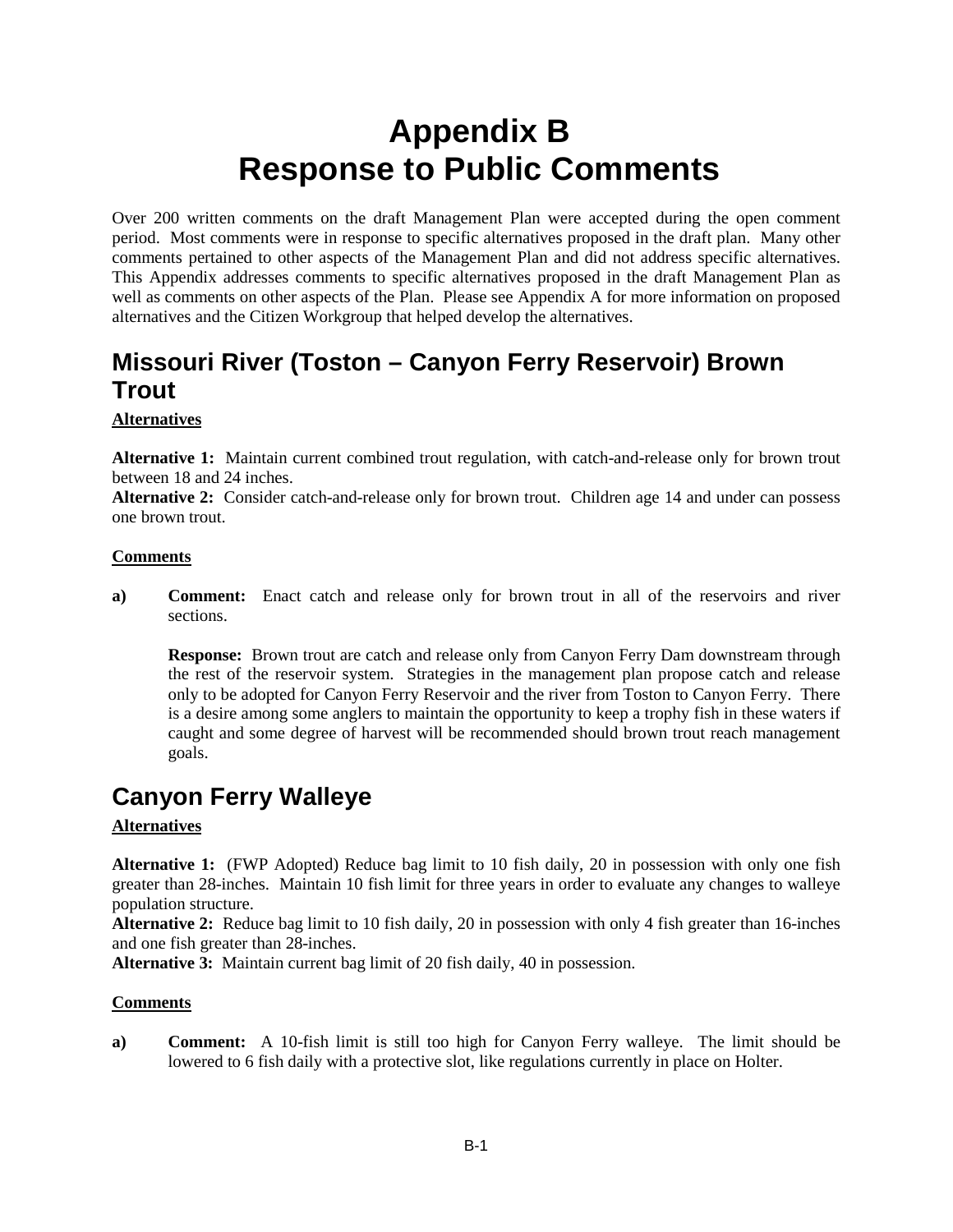**Response:** Reducing daily limits to 6 fish daily with a protective slot could jeopardize the goal of maintaining a multi-species fishery. FWP data suggests that lowering the walleye limit to 6 fish with a protective slot could increase consumption by the walleye population by over 40%. Canyon Ferry is forage limited and such increases in consumption by walleye could collapse the forage base, which in turn would have negative effects to all sport fish in the reservoir. Data also suggests that a protective slot would not be an effective tool for improving size distribution of walleye in the reservoir.

**b) Comment:** High limits are not necessary at Canyon Ferry. No one catches that many fish, anyway.

**Response:** For much of the year few people are able to catch a limit of walleye. High limits are in place on Canyon Ferry to maximize harvest when the walleye "bite" is on. Higher limits are designed to maintain a balance between the predator population and the forage base.

**c) Comment:** There is a lack of enforcement at Canyon Ferry in regard to over-harvesting walleye.

**Response:** Two Helena area FWP Game Wardens and one Townsend area Game Warden provide year-round patrols at Canyon Ferry. Game Wardens often patrol "under cover" and often attempt to blend in among anglers without their knowledge. A review of FWP's 1-800-TIP-MONT database, which allows the public to report game violations, revealed few, if any, reports of angler over-harvests at all of Southwestern Montana's lakes or reservoirs. This suggests reports of over harvest may not be substantive problems.

**d) Comment:** Why are there different walleye management strategies for Canyon Ferry and Holter? I think limits should be the same on all the reservoirs.

**Response:** Angling pressure trends and potential walleye carrying capacity are quite different between Canyon Ferry and Holter Reservoirs. Canyon Ferry essentially has unlimited spawning potential for walleye, while Holter is habitat limited for walleye spawning. Angler pressure on Canyon Ferry averages 2.6 angler days per acre while Holter averages 12.6 angler days per acre. In the past, due to poor spawning habitat and relatively high concentrations of angler pressure, more conservative limits maintained the viability of the Holter walleye population. This Plan proposes lower daily limits on Canyon Ferry in an effort to improve the size structure of the walleye population. Higher daily limits are proposed on Holter to increase harvest of walleye to prevent deterioration of desirable size structure of the Holter Lake walleye population.

**e) Comment:** Take off all limits on walleyes and try to catch as many as possible. Walleye numbers should be greatly suppressed and reservoir management should return to a trout and perch fishery.

**Response:** Walleye are a primary sport fish species and an important component of the multispecies fishery, as are yellow perch and trout. Strategies in the management plan strive to maintain walleye population levels appropriate for the available forage base and maintain a viable perch and trout fishery. Although managed as multi-species fisheries, historic levels of abundance for perch and rainbow are likely unattainable in a system with walleye. Depending on reproductive success of walleye in Canyon Ferry and flushing rates into Hauser and Holter, liberal limits may be implemented as part of the adaptive nature of this management plan.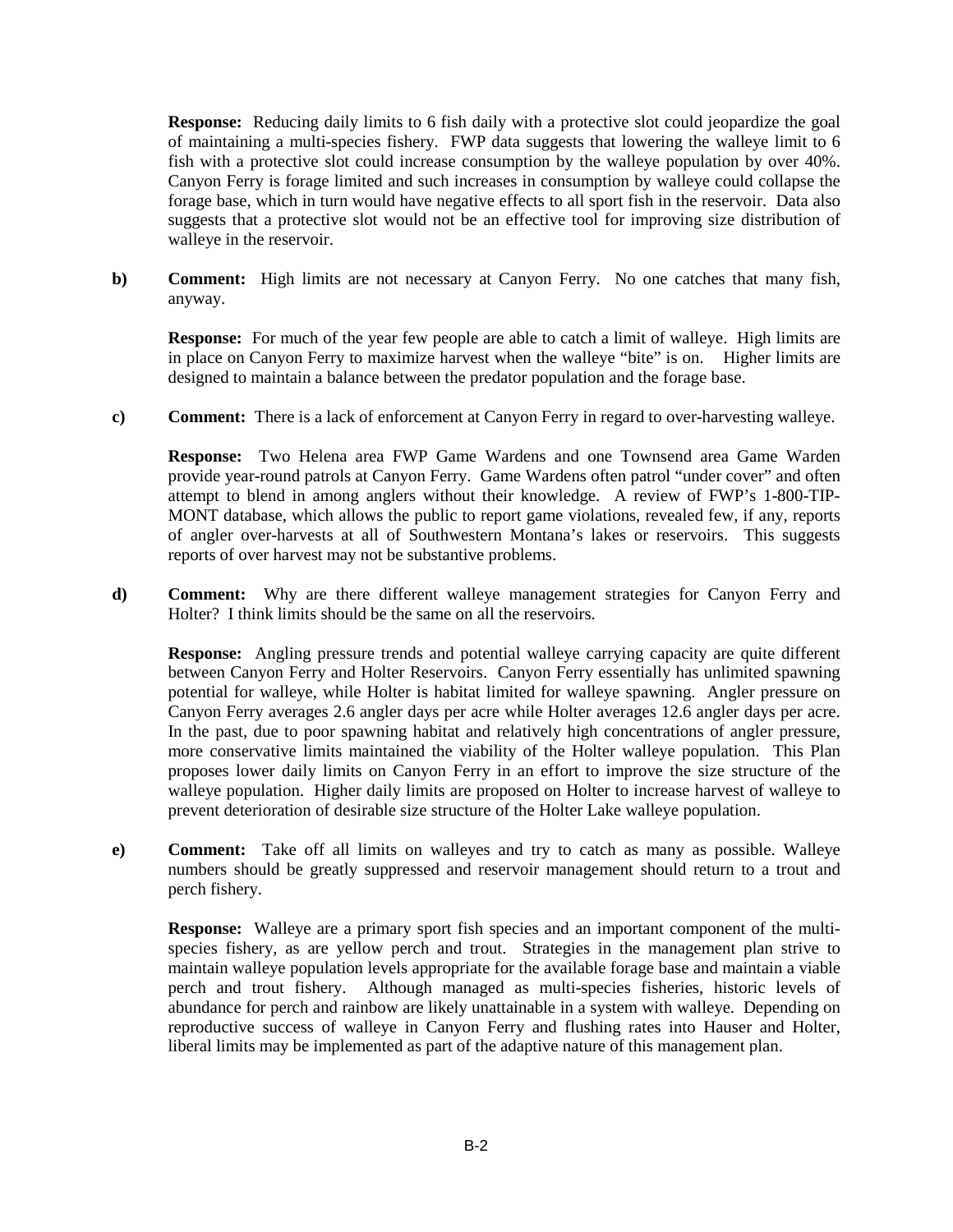## **Canyon Ferry Yellow Perch**

No new management alternatives for perch were presented by the Citizen Workgroup or FWP.

### **Comments**

**a) Comment:** Emergency regulations should be implemented—either reduce harvest on perch or create incentives to harvest more walleye—should perch populations plummet below 8 per gill net in any given year.

**Response:** Due to large annual fluctuations of fish populations, especially perch, management triggers set over a three-year average are more sensitive to detecting long-term population trends than evaluating annual trends only. New management triggers for perch are considerably lower than in the old plan, however data suggests that these trigger points are the minimum abundance possible to maintain perch as a forage fish and not necessarily to maintain the perch sport fishery.

**b) Comment:** Perch fishing should not be allowed south of the Silos boat ramp from March 31 to June 1 to allow perch to spawn.

**Response:** There is no evidence to suggest that angler harvest during this period is a limiting factor for perch spawning success. Yellow perch spawn throughout the reservoir and a fishing closure in this nature would do little to increase spawning success of perch. Spawning habitat and environmental variables (weather) during spring spawning are likely the biggest limiting factors for spawning success.

## **Canyon Ferry Brown Trout**

## **Alternatives**

**Alternative 1:** (FWP Adopted) Consider catch-and-release only regulations for Canyon Ferry. Children age 14 and under can possess one brown trout.

**Alternative 2:** Maintain current bag limit of 5 combined trout daily

### **Comments**

**a) Comment:** Enact catch and release only for brown trout in all of the reservoirs and river sections.

**Response:** Brown trout are catch and release only from Canyon Ferry Dam downstream through the rest of the reservoir system. Strategies in the management plan propose catch and release only to be adopted for Canyon Ferry Reservoir and the river from Toston to Canyon Ferry. There is a desire among some anglers to maintain the opportunity to keep a trophy fish in these waters if caught and some degree of harvest will be recommended should brown trout reach management goals.

## **Canyon Ferry Forage Fish**

### **Alternatives**

**Alternative 1:** (FWP Adopted) Give priority to increase current forage species to support a multi-species fishery. Informally identify potential new species that may be appropriate for the system.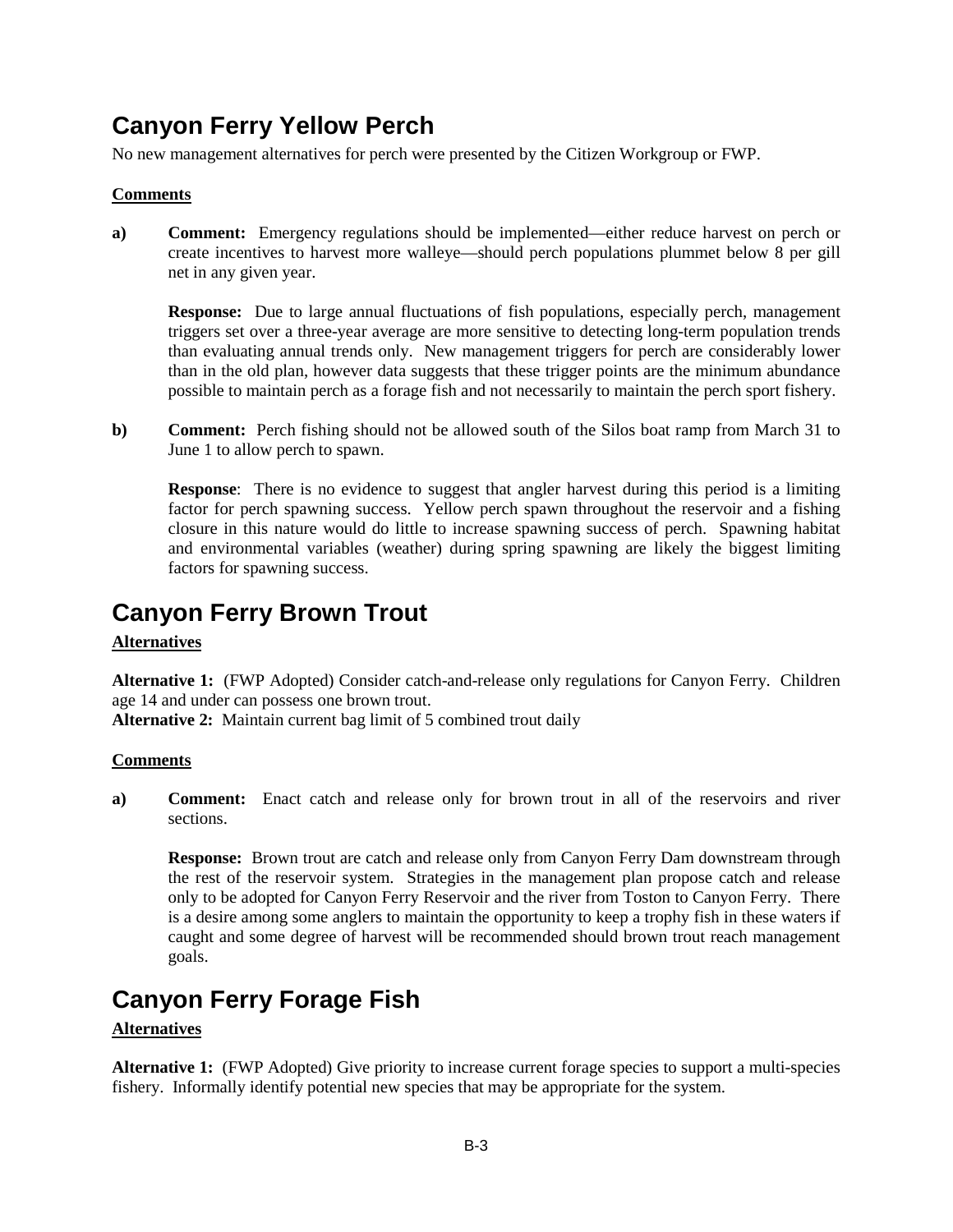**Alternative 2:** Begin a formal process to evaluate introduction of alternative species that would be part of the forage base identified in initial forage evaluations.

### **Comments**

**a) Comment:** Additional forage needs to be stocked to feed the walleye. Shad, smelt, shiners, or cisco have been used successfully in other places.

**Response:** Often times the unintended consequences of forage introductions outweigh the benefits. Introducing new fish species could have negative effects on the trophic dynamics not only in the reservoirs, but also within the entire Missouri River system. Initial review of potential species that may be appropriate for introduction show that many species would be of little to no benefit to walleye. Depending upon the species, there is great potential that forage fish would have negative effects to the species it was stocked to benefit. Changes to the food web and trophic dynamics within the system could jeopardize natural reproductive success of walleye and perch and make the put-take rainbow fishery unsustainable.

**b) Comment:** Do not stock an additional forage species into Canyon Ferry.

**Response:** The management plan does not propose a forage introduction at this time. Any introduction of a new species will require a through Environmental Assessment and a public review independent of this management planning process. The management plan proposes strategies to increase abundance of forage species already present in the system (see pages 33).

**c) Comment:** The management plan seems to oppose introduction of new forage species, but it also seems to be open to the idea.

**Response:** FWP opposes any forage introduction that may cause any negative effects to the trophic (food and energy) dynamics of the system. A portion of the angling users of the system feel a forage introduction may benefit the fisheries of the system. Alternatives presented in the draft plan were to gauge public input regarding forage introduction prior to committing to an indepth Environmental Assessment of a forage introduction. Furthermore, the Illegal and Unauthorized Introduction of Aquatic Wildlife Policy adopted by the Fisheries Division on May 22, 2002 states that if the department determines that successful removal of unauthorized species is not likely or if removal fails, the department will take into consideration the illegal nature of the introduction in future management decisions. One of the management options identified is: do not stock any forage fish species to benefit the unauthorized or illegally introduced species, or if the department was previously stocking fish that are used as forage by the illegally introduced species, stop stocking that species or alter stocking strategy to reduce predation. Honoring this policy precludes FWP from considering the introduction of new forage species in Canyon Ferry Reservoir (see Appendix D for the Illegal and Unauthorized Introduction of Aquatic Wildlife Policy).

**d) Comment:** FWP should use the waterfowl ponds on the South end of Canyon Ferry for rearing a supplemental forage fish base.

**Response:** The management plan contains strategies to look into using the waterfowl ponds as a rearing area for yellow perch. The cost-effectiveness, impacts to wildlife, and the physical capability of retrofitting such a use will need to be evaluated prior to implementing any such project. Given the shallow, turbid waters of the waterfowl ponds, it may not be possible to maintain habitats suitable for perch rearing.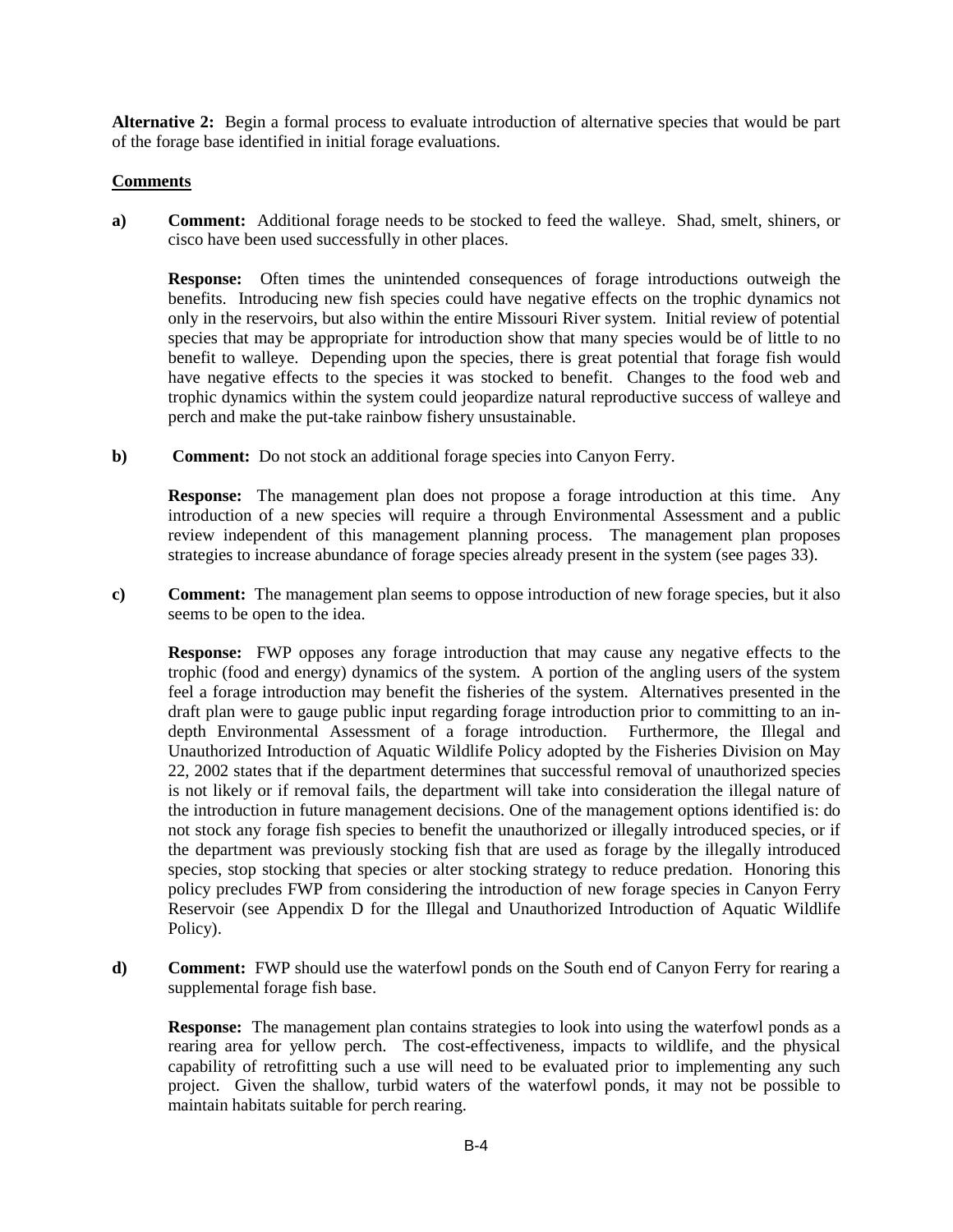**e) Comment:** Stocking another forage fish will take pressure off of other species in the lake, such as perch.

**Response:** CANYON FERRY: It is unknown if stocking another species will actually alleviate predation on existing species, such as yellow perch. Yellow perch are a preferred food item for walleye across their native range, and walleye often select yellow perch when other food is more abundant and readily available. An additional forage fish may negatively affect the reproductive success or growth of yellow perch as well as other species used as forage.

## **Hauser Walleye**

### **Alternatives**

**Alternative 1:** (FWP Adopted) Increase daily bag limit to 20 fish only one over 28-inches, 40 in possession.

**Alternative 2:** Increase daily bag limit to 20 fish, 19 fish under 20-inches and only one over 28-inches, 40 in possession. No harvest of fish between 20 and 28-inches.

**Alternative 3:** Keep current daily limit of 10 fish, only one over 28-inches, 20 in possession.

**Alternative 4:** No daily bag limit for walleye.

#### **Comments**

**a) Comment:** Walleye limits should be eliminated in Hauser and Holter to create lower densities of fish and create a bottleneck, which would reduce the number of walleye flushed into the Missouri River.

**Response:** FWP has no evidence to suggest that unlimited walleye harvest in Hauser and Holter would reduce walleye densities to levels resulting in fewer walleye flushed into the river. Data suggests walleye fry and juvenile walleye flush through the entire system, including the Missouri River below Holter, when Canyon Ferry Dam spills water in the spring. During years that Canyon Ferry spills water, any amount of walleye harvest in Hauser and Holter would likely have little or no effect on numbers of walleye flushed into the river.

One proposed alternative in the new plan was to allow unlimited harvest of walleye in Hauser Reservoir. The adopted alternative would implement a limit of 20 fish daily, 40 in possession in order to evaluate the impacts of high harvest to the population. Higher limits are proposed in an effort to reduce walleye densities to levels appropriate for the available forage and may or may not influence the number of walleye flushed downstream. Identification of mechanisms that can eliminate high survival of walleye flushed from Canyon Ferry may provide the greatest potential for management of downstream waters.

## **Hauser Yellow Perch**

### **Alternatives**

**Alternative 1:** Lower daily angler bag and possession limit to 15 yellow perch

**Alternative 2:** Maintain current angler bag limit of 50 perch daily with no possession limit.

**Alternative 3:** (FWP Adopted) Lower daily angler bag limit to 25 perch daily with no possession limit.

### **Comments**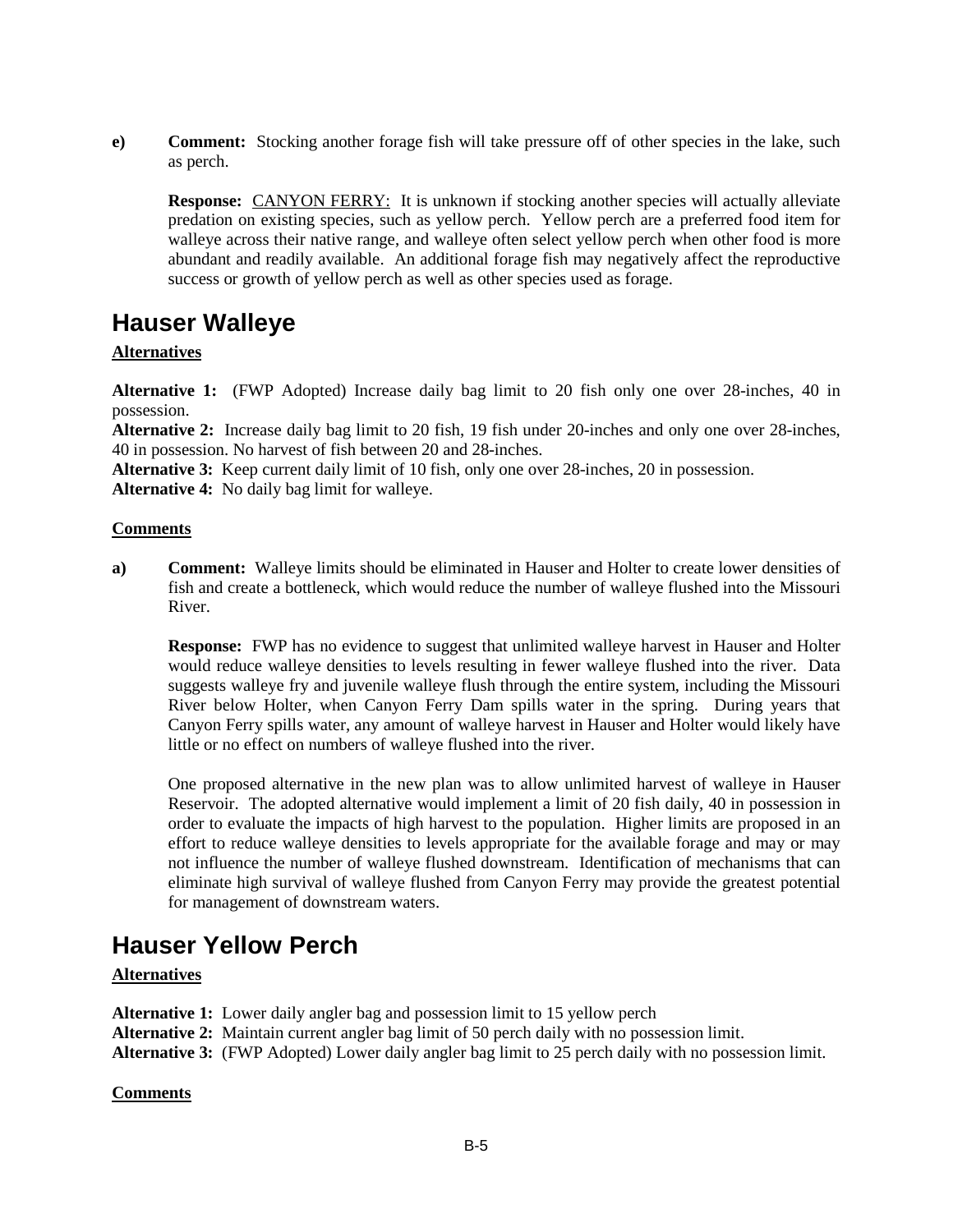**a) Comment:** You should reduce the limit to 15 (daily) and 30 (in possession) like Canyon Ferry.

**Response:** Perch limits on Canyon Ferry are 15 daily and in possession. Reducing angler bag limits (25 daily and no possession) for perch on Hauser and Holter were proposed as an alternative in the draft plan and adopted as the final strategy in the final management plan. Establishing even greater restrictions may be warranted if declines in perch abundance continue and future population goals are not met. Predation by walleye is likely more of a controlling factor to perch abundance than angler harvest.

## **Hauser Kokanee**

### **Alternatives**

**Alternative 1:** Continue work with hatcheries to find a cost-effective solution for stocking kokanee in Hauser.

**Alternative 2:** Explore opportunities to construct artificial spawning facilities for kokanee.

**Alternative 3:** (FWP Adopted) Eliminate stocking of kokanee in Hauser Reservoir.

### **Comments**

**a) Comment:** Kokanee salmon should not be stocked in any of the reservoirs because even a modest spawning run will damage the brown trout fishery.

**Response:** There is a desire by anglers to maintain some degree of a kokanee fishery in the system. Stocking of surplus fish in Holter appears to maintain a low level kokanee population at much lower densities than in the 1990s. Declines in brown trout numbers in the tailrace below Hauser Dam through the 1980s and 1990s may be attributable to competition for spawning areas, superimposition of spawning kokanee over brown trout redds and opportunistic infections of fungus. In recent years (2003-2007), brown trout numbers have remained near 130 fish per mile in the Hauser tailrace reach and the current low densities of kokanee are not expected to impact brown trout numbers. Stocking kokanee in Holter would be suspended if kokanee impact spawning of brown trout in the tailrace.

## **Hauser Tailrace Motorized Access**

### **Alternatives**

**Alternative 1:** (FWP Adopted) Maintain the no wake zone from Beaver Creek to Hauser Dam.

**Alternative 2:** (FWP Preferred) Restrict boat use from Hauser Dam to Beaver Creek to non-motorized boats only.

**Alternative 3:** Restrict boat use from Hauser Dam to Cochrane Gulch to non-motorized boats only.

### **Comments**

**a) Comment:** Due to poor signage, many boaters are not aware of the no-wake zone upstream from Beaver Creek.

**Response:** The burden of law falls upon the user; therefore boaters are responsible for knowing laws and regulations prior to entering a lake or river. However, FWP may explore the potential to erect signs to better inform the boating public.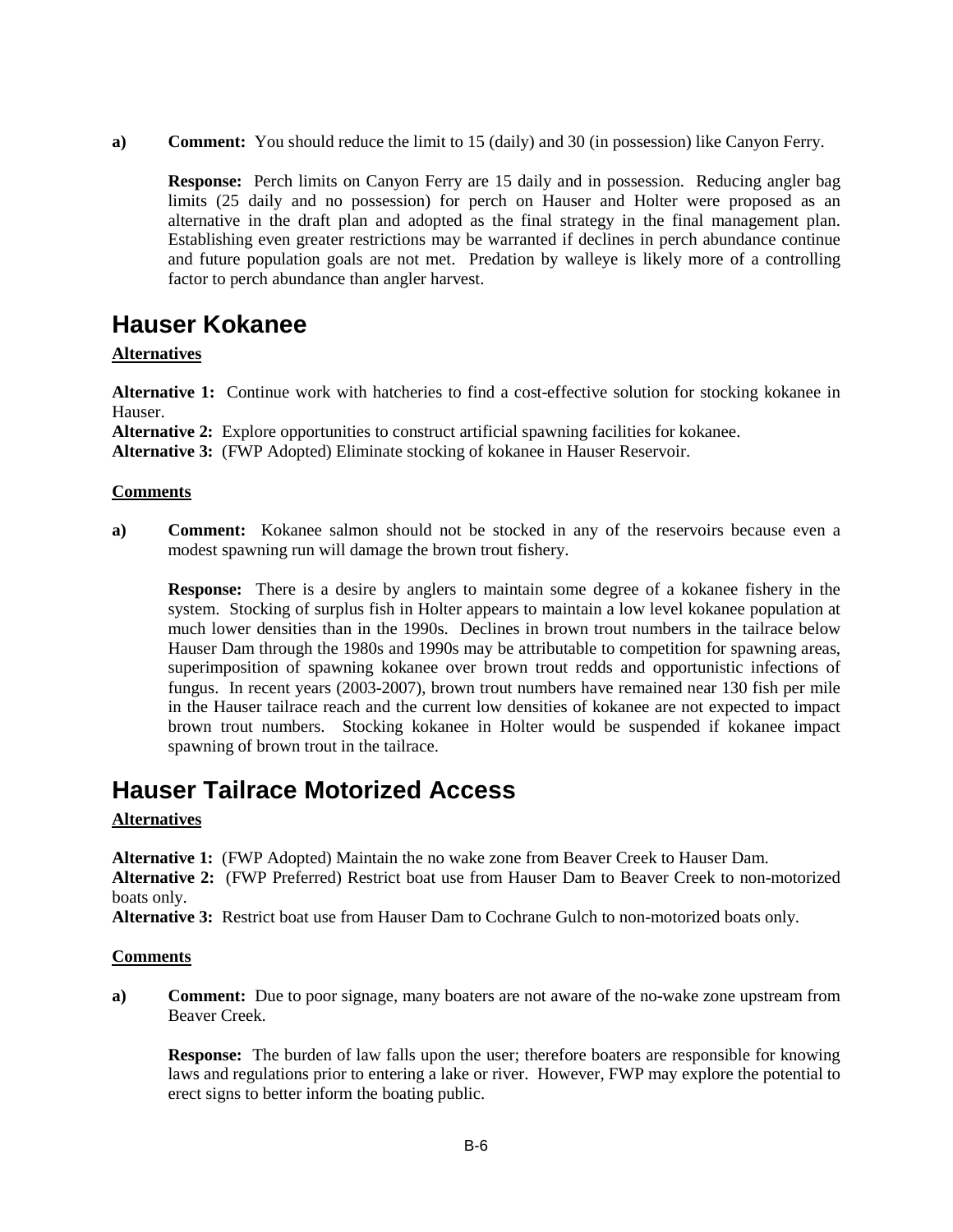**b) Comment:** FWP needs to better enforce the no-wake zone upstream from Beaver Creek.

**Response:** FWP Enforcement personnel regularly patrol the Hauser tailrace area, especially during high-use periods. Enforcement staff also regularly follow up on reported violators to the no-wake rule. Violators are typically turned in by other boaters or anglers who record the boat number of the violator and report them to 1-800-TIP-MONT.

**c) Comment:** There should be seasonal closures to boating to protect spawning rainbow and brown trout.

**Response:** Population surveys conducted bi-annually show that trout population abundance and recruitment are relatively stable, indicating that fishing from boats or from shore have little effect to the spawning success of trout in the Hauser tailrace. If fishing pressure continues to increase and trout abundance declines, seasonal closures may need to be considered. Seasonal closures to protect brown trout redds would need to extend from October to April and for rainbow trout, until early June, resulting closing the tailrace a significant portion of the year. The posting of spawning area closures for rainbow and brown trout in this reach, which are relatively discrete areas, would also draw attention to those areas and could be counterproductive.

**d) Comment:** Fishing in and near Beaver Creek should be closed during fish spawning periods.

**Response:** Current regulations for Beaver Creek open the stream on June 15th to provide protection for spawning rainbow trout and close it on November 30. No closures are in effect for the Missouri River near the mouth of Beaver Creek and to date, FWP has not identified any biological issues that currently justify a spawning closure. Social issues may be examined in the future.

**e) Comment:** I would like to see the guides and outfitters removed from Hauser Dam to American Bar.

**Response:** Regular patrols by Enforcement personnel indicate that guides and outfitters constitute a small percentage of users on this stretch of river. FWP plans on conducting a comprehensive creel survey of this section of river, which will include collecting data that will quantify use by guides and outfitters in this reach**.** 

**f) Comment:** All riverine sections within the system should be designated non-motorized boating only. Let the motorboat users have Canyon Ferry, Hauser, and Holter to enjoy their motors.

**Response:** Limiting motorized access on all river sections would severely limit angling opportunity on the river. The management plan proposes limits to motorized access to the Missouri River from Hauser Dam to Beaver Creek only. A further review of boating regulations jurisdiction within FWP revealed any strategy adopted in the management plan would only be a recommendation to agency personnel responsible for boating safety, regulations, and restrictions. In the other river sections within the system there are few boater-shore angler conflicts.

**g) Comment:** Install surveillance cameras or web cams at strategic locations above the river monitoring all boat traffic 24-hours a day.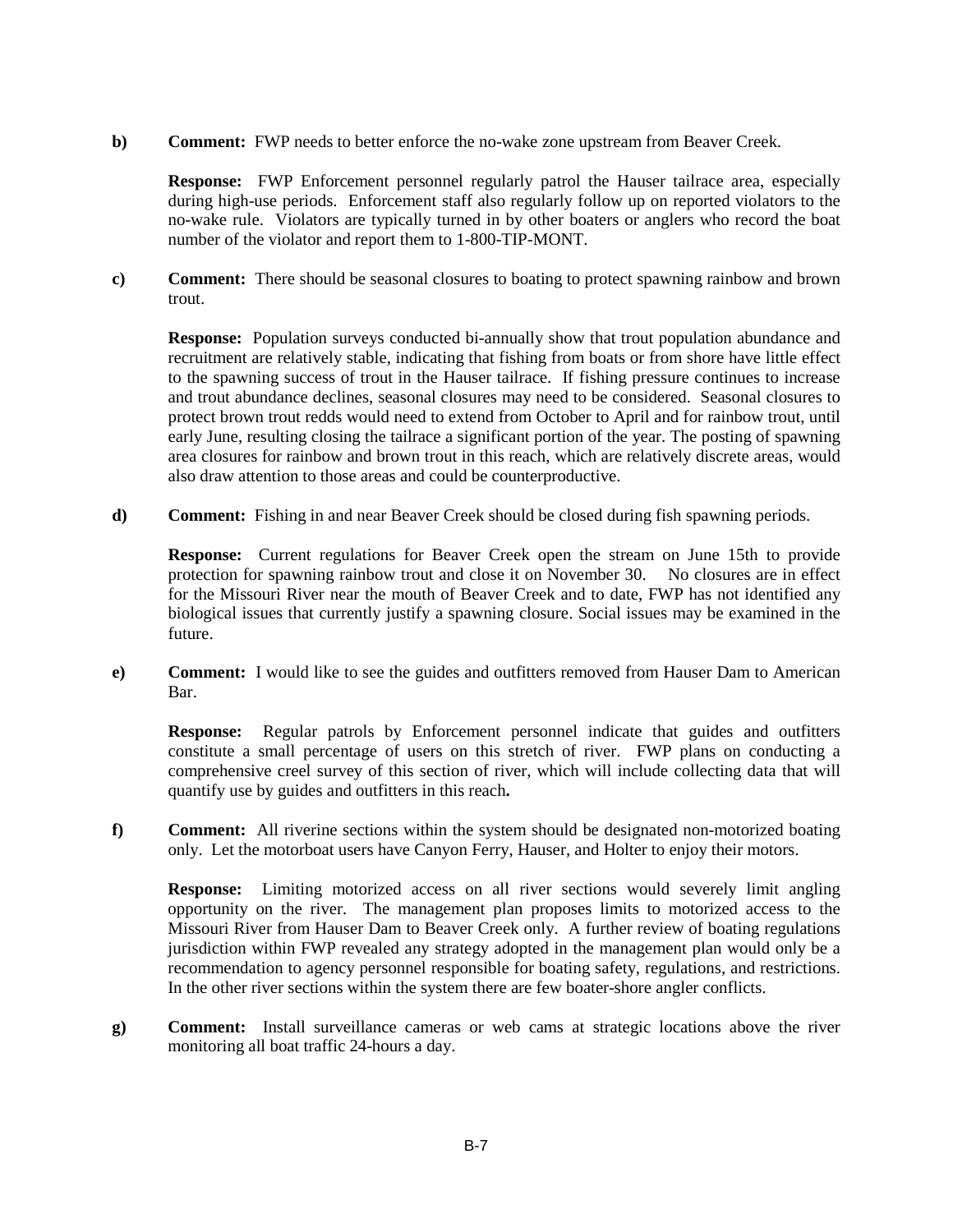**Response:** Due to the isolated location of the Hauser tailrace, setup and maintenance of surveillance cameras would likely be cost-prohibitive. Time used for operation and maintenance of surveillance cameras would be better used for Enforcement and on the ground data collection.

## **Holter Walleye**

## **Alternatives**

**Alternative 1:** Maintain current regulation of six fish daily, with 5 less than 20-inches and only one over 28-inches. No harvest of fish between 20 and 28-inches.

**Alternative 2:** (FWP Preferred) Increase harvest by increasing bag limit to eight fish daily, with 7 less than 20-inches and only one over 28-inches. No harvest of fish between 20 and 28-inches.

**Alternative 3:** (Modified and adopted by FWP) Increase harvest by increasing bag limit to ten fish daily, with 9 less than 20-inches and only one over 28-inches. No harvest of fish between 20 and 28-inches.

## **Comments**

**a) Comment:** Why are there different walleye management strategies for Canyon Ferry and Holter? I think limits should be the same on all the reservoirs.

**Response:** Angling pressure trends and potential walleye carrying capacity are quite different between Canyon Ferry and Holter Reservoirs. Canyon Ferry essentially has unlimited spawning potential for walleye, while Holter is habitat limited for walleye spawning. Angler pressure on Canyon Ferry averages 2.6 angler days per acre while Holter averages 12.6 angler days per acre. In the past, due to poor spawning habitat and relatively high concentrations of angler pressure, more conservative limits maintained the viability of the Holter walleye population. This Plan proposed lower daily limits on Canyon Ferry in an effort to improve the size structure of the walleye population. Higher daily limits are proposed on Holter to increase harvest of walleye to prevent deterioration of desirable size structure of the Holter Lake walleye population.

**b) Comment:** I would like the present walleve limit on Holter to remain at 20 fish daily, 40 in possession.

**Response:** The current (2009) walleye limit on Holter is 6 fish daily with 5 less than 20 inches and 1 greater than 28 inches. Possession limit is twice the daily limit. The original preferred alternative identified in the draft management plan was modified to raise the walleye limit to 10 fish with 1 greater than 28-inches with no harvest of fish between 20 and 28-inches. This is intended to increase harvest on smaller-sized fish and preserve the trophy component of the fishery (see pages 72 in the management plan).

**c) Comment:** Walleye limits should be eliminated in Hauser and Holter to create lower densities of fish and create a bottleneck, which would reduce the number of walleye flushed into the Missouri River.

**Response:** FWP has no evidence to suggest that unlimited walleye harvest in Hauser and Holter would reduce walleye densities to levels resulting in fewer walleye flushed into the river. Data suggests walleye fry and juvenile walleye flush through the entire system, including the Missouri River below Holter, when Canyon Ferry Dam spills water in the spring. During years that Canyon Ferry spills water, any amount of walleye harvest in Hauser and Holter would likely have little or no effect on numbers of walleye flushed into the river.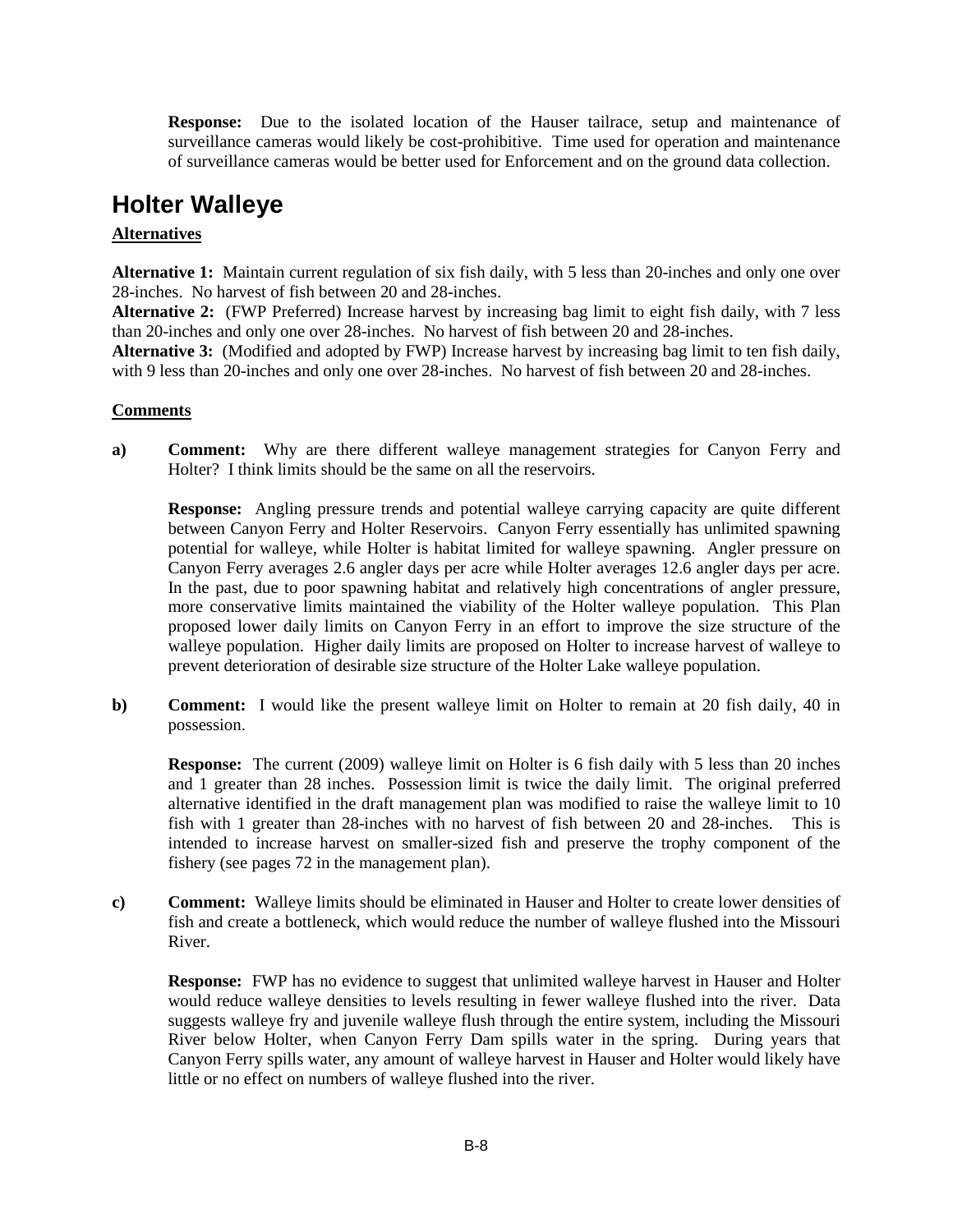Holter historically held a low-level walleye population with many trophy-sized fish. Given higher angler concentrations (12.6 angler days per acre) and higher concentrations of fish, unlimited walleye harvest could negatively affect the Holter walleye population, which is an important component of the multi-species fishery. Higher walleye limits are proposed to reduce walleye densities to levels appropriate for the available forage.

## **Holter Yellow Perch**

## **Alternatives**

**Alternative 1:** (FWP Adopted) Reduce daily limits of perch to 25 fish daily with no possession limit. **Alternative 2:** Maintain current bag limit of 50 fish daily with no possession limit.

### **Comments**

**a) Comment:** You should reduce the limit to 15 (daily) and 30 (in possession) like Canyon Ferry.

**Response:** Perch limits on Canyon Ferry are 15 daily and in possession. Reducing angler bag limits (25 daily and no possession) for perch on Hauser and Holter were proposed as an alternative in the draft plan and adopted as the final strategy in the final management plan. Establishing even greater restrictions on Holter may be warranted if declines in perch abundance continue and future population goals are not met. Predation by walleye is likely more of a controlling factor to perch abundance than angler harvest.

## **Holter Kokanee**

### **Alternatives**

- **Alternative 1:** (FWP Adopted) Continue stocking surplus hatchery kokanee when available.
- **Alternative 2:** Modify stocking requests to stock kokanee in Holter annually.

**Alternative 3:** Discontinue kokanee stocking in Holter Reservoir.

### **Comments**

**a) Comment:** Kokanee salmon should not be stocked in any of the reservoirs because even a modest spawning run will damage the brown trout fishery.

**Response:** There is a desire by anglers to maintain some degree of a kokanee fishery in the system. Stocking of surplus fish in Holter appears to maintain a low level kokanee population at much lower densities than in the 1990s. Declines in brown trout numbers in the tailrace below Hauser Dam through the 1980s and 1990s may be attributable to competition for spawning areas, superimposition of spawning kokanee over brown trout redds and opportunistic infections of fungus. In recent years (2003-2007), brown trout numbers have remained near 130 fish per mile in the Hauser tailrace reach and the current low densities of kokanee are not expected to impact brown trout numbers. Stocking kokanee in Holter would be suspended if kokanee impact spawning of brown trout in the tailrace.

## **Rainbow Trout**

No new formal management alternatives for rainbow trout were presented by the Citizen Workgroup or FWP.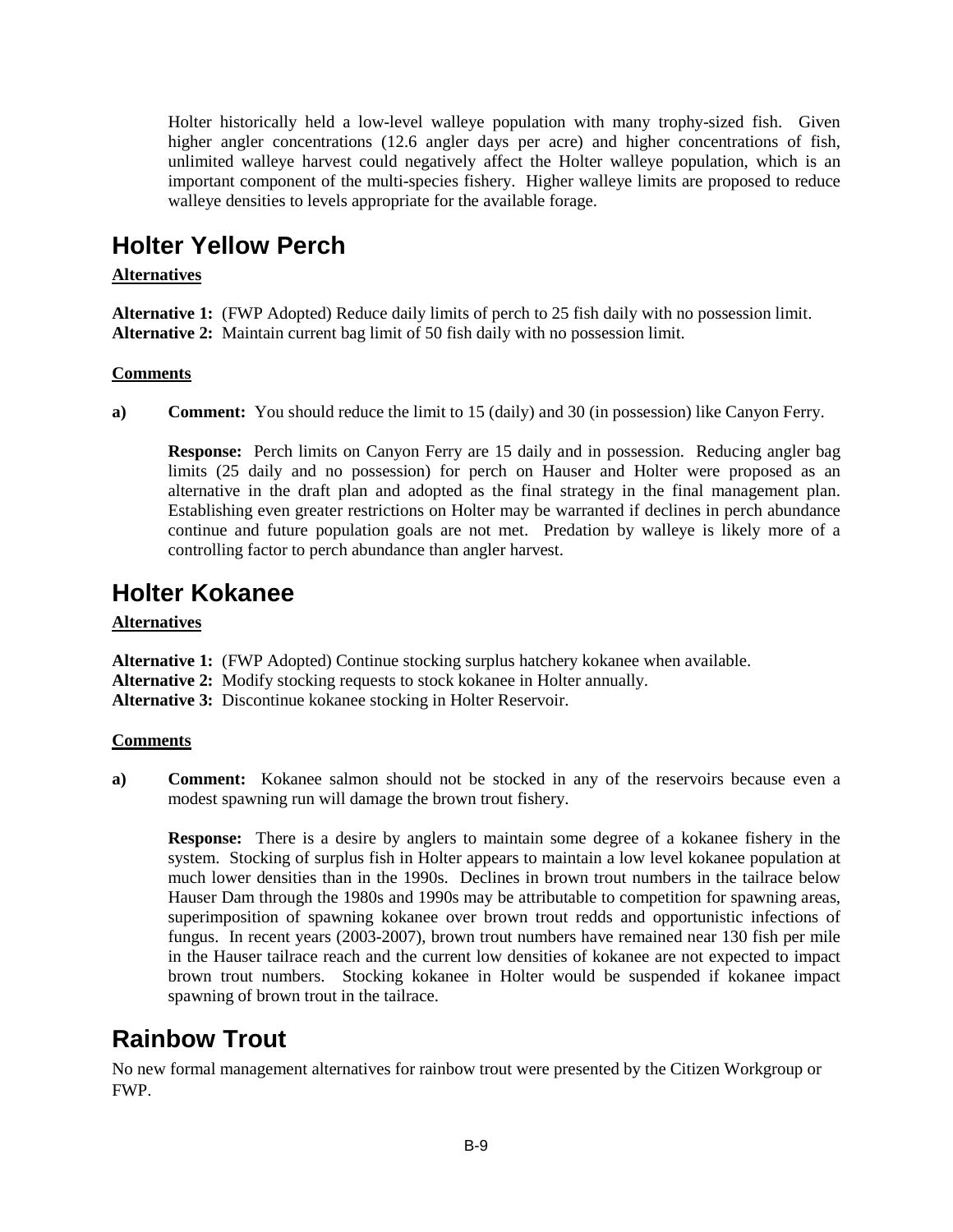### **Comments**

**a) Comment:** Consider catch and release for all rainbow trout in the riverine sections to promote population growth and spawning success.

**Response:** Standard river and stream daily and possession limits for rainbow trout apply in the river sections within the system. These standard limits allow an angler only 1 rainbow trout greater than 18 inches, which provides protection for a substantial portion of the spawning population. Additionally, rainbow trout populations in the river sections are heavily influenced by migratory rainbow from the reservoirs. Most of these migratory fish are of hatchery origin. Catch and release regulations in these sections would likely have little effect on overall population abundance given the strong influence of hatchery fish, which are stocked annually.

**b**) **Comment:** We question whether current levels of angler catch are possible given lower rainbow management targets than in the previous plan.

**Response:** FWP data from recent years suggests that if relative abundance goals set in the new plan are met, angler catch rates for rainbow should meet or exceed 0.25 fish per hour, which is widely considered as good fishing.

**c) Comment:** Any changes that are implemented to help the walleye fishery should not jeopardize the existing trout fishing opportunities**.** 

**Response:** Triggers in the management plan are in place to try to achieve a balance in the multispecies fisheries. If walleye numbers increase and are found to be detrimental to the trout population, then management strategies will be implemented to increase trout numbers.

**d) Comment:** The Eagle Lake trout plant at the Gates of the Mountains (Holter Lake) could be halved with the other portion stocked below Hauser Dam.

**Response:** Current FWP policy limits stocking of trout into rivers and streams. FWP surveys show that migratory reservoir fish, mostly of hatchery origin, comprise 35% of rainbows captured during fall surveys. Stocking additional fish in this river section would further decrease the number of wild fish in the river.

**e) Comment:** More Eagle Lake rainbows should be planted in Hauser. Rainbow strain evaluation needs to be done in Hauser in conjunction with a true creel census.

**Response:** Eagle Lake strain rainbow trout were first stocked in Hauser when approximately 100,000 Eagle Lakes were stocked in 2003. Angler return was very high, with Eagle Lakes from the initial plant comprising 36.8% of the angler creel by 2006. After that year angler harvest declined due to natural morality and harvest of the initial plant. Starting in 2008, approximately 50,000 Eagle Lake and 100,000 Arlee strain rainbows were planted in Hauser. Stocking plans over at least the next six years include continued annual stocking of 50,000 Eagle Lake and 100,000 Arlee strain rainbows. Hatchery space is not available to increase the plants of Eagle Lake in Hauser Reservoir without decreasing the number stocked in other reservoirs. Monitoring and strain evaluation will continue through standardized sampling and creel surveys.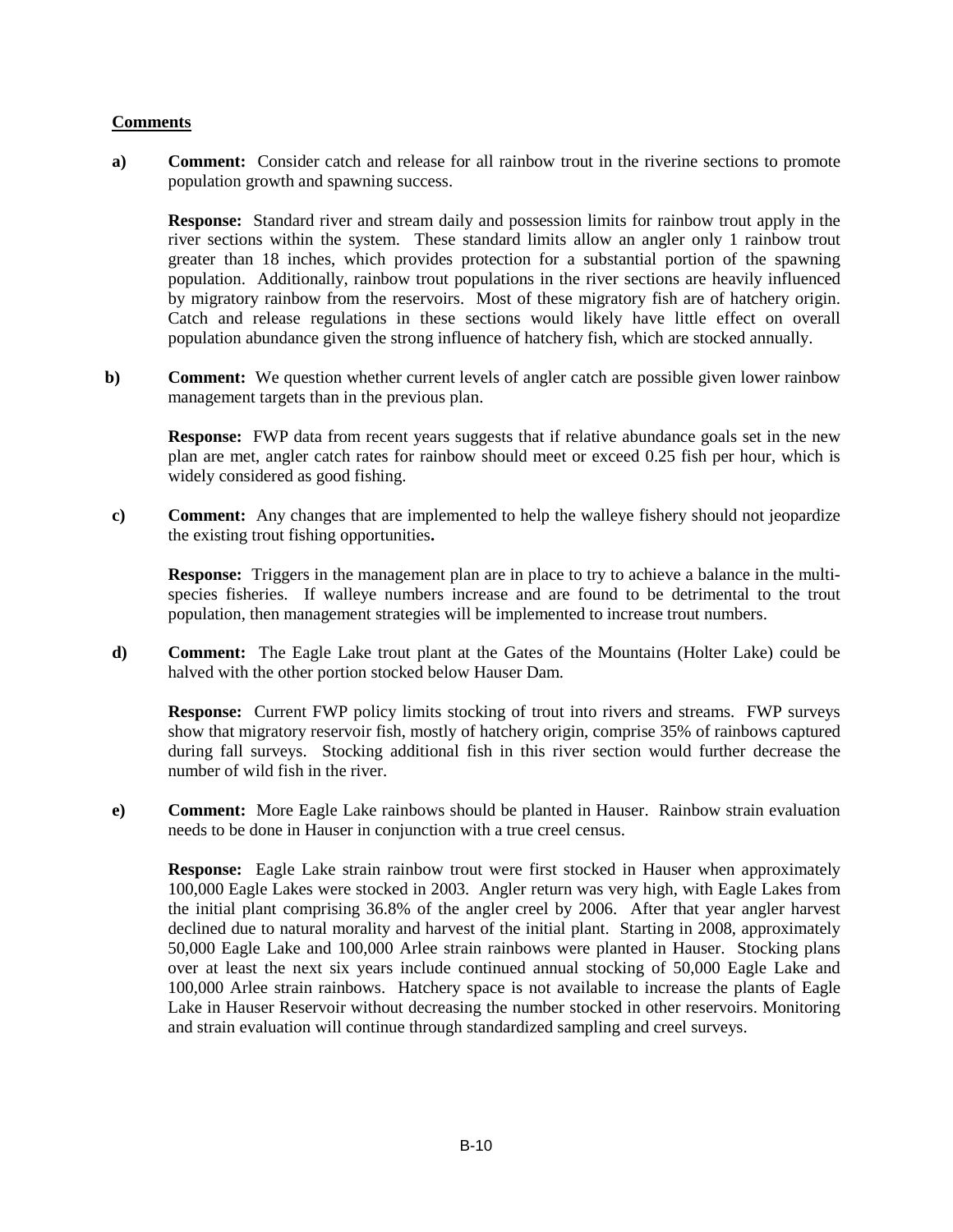## **General Comments**

## **Walleye**

**a) Comment:** Your numbers showing fisherman targeting walleye are way off. There are way more fisherman that target walleye.

**Response:** CANYON FERRY: Canyon Ferry partial creel census has been conducted annually during the winter and summer ice fishing seasons since 1986. The creel census uses a scientifically based approach to sample the angler creel. For the 2007 license year (including the summer and winter fishing seasons), 26,469 anglers targeted only rainbow and 24,630 targeted only walleye. Angler pressure estimates for 2008 are not available at this time, but 2008 creel surveys for the winter and summer seasons show 41.5% anglers targeted only trout while 14.5% targeted only walleye.

**b) Comment:** We need to bring the walleye fisheries in these lakes back to what they were in the 1990s and early 2000s.

**Response:** CANYON FERRY: Following expansion of the Canyon Ferry walleye population in 1997, walleye grew at an extraordinary rate, as there was essentially an unlimited forage base. As the population grew the forage base was depleted and walleye growth slowed to a rate similar to that of other walleye populations in the region. This "boom" cycle is common in new or developing fisheries and was observed in Canyon Ferry. Now that walleye are firmly established in the reservoir and given the available food base, population growth and fish growth similar to that observed in the late 1990s is not possible.

HAUSER AND HOLTER: Hauser and Holter historically maintained low-level walleye populations. Flushing of walleye from Canyon Ferry Dam has upset the balance between these walleye populations and available forage. Walleye populations in Hauser and Holter cannot achieve the appropriate balance between walleye and forage unless something can be done to eliminate the effects of walleye flushed from Canyon Ferry.

**c) Comment:** Why are we not saving the spawning class walleye in Canyon Ferry? Walleye fishing should be closed from March 31 to June 1 south of the Silos.

**Response:** Angler harvest during the walleye spawn does not appear to be a limiting factor to spawning success. Angler harvest of spawning fish is relatively low during the spring spawning period due to the nearly unlimited amount of spawning habitat available in the reservoir. Although walleye congregate on the south end of the reservoir during the spawn, concentrations of fish are low compared to reservoirs where there is a limited amount of spawning habitat and large numbers of fish are forced into a small area. Environmental factors (weather, temperatures) are believed to be the primary limiting factors for walleye spawning success.

**d) Comment:** Stock walleye every three years to see if the walleye increase in size.

**Response:** Walleye populations in the entire system are currently maintained through natural reproduction. Walleye growth is already limited due to low forage abundance. Stocking more walleye would add more pressure to the already limited forage base and provide negative impacts to all sport fisheries in the system.

**e) Comment:** Triggers for aggressive walleye management should be based on a three-year running average, when any two of the following criteria are met: walleye density exceeds 4 per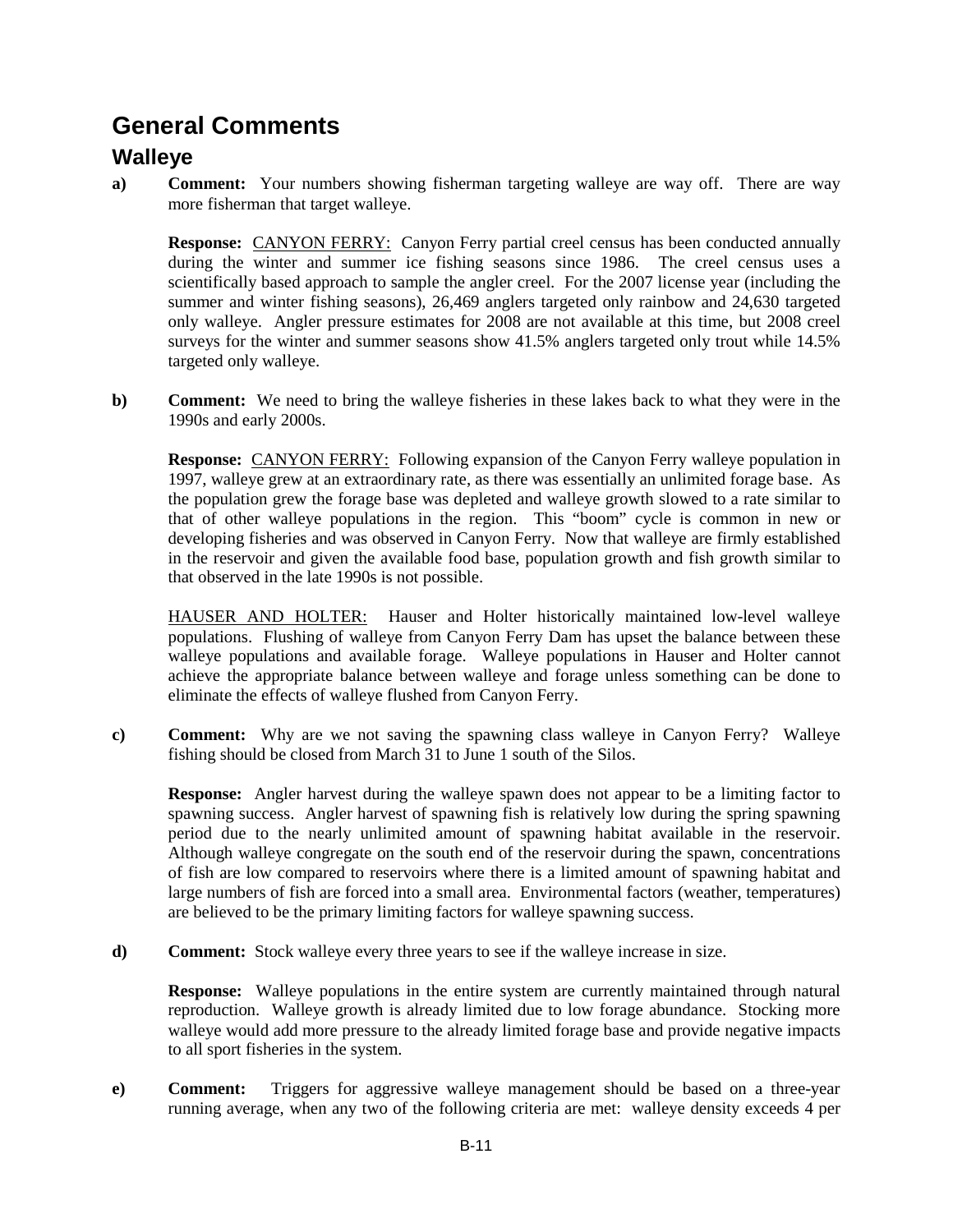gill net, yellow perch density decreases below 8 per gill net, or rainbow trout density decreases below 9 per gill net.

**Response:** CANYON FERRY: Data collection over the past 10 years, under guidance of the 2000-2009 management plan, shows that maintaining a relative abundance at 8 perch per gill net and rainbow trout at 9 per gill net is unlikely with the presence of walleye in the reservoir. However, angler catch rates for rainbow trout are deemed satisfactory at current population levels and may be a better indicator of successful rainbow trout management than gill netting data. Walleye sampling show that densities would exceed 4 per gill net over most three-year periods. In the final plan the upper walleye density trigger was reduced to a three-year average of 7 fish per net in an attempt to ensure that walleye densities remain at levels appropriate for available forage. In order to maintain levels above the proposed trigger points for yellow perch and rainbow, walleye numbers would need to be drastically reduced through means other than angler harvest, which would be highly controversial and possibly require legislative action. The goals and triggers for Canyon Ferry attempts to honor one of the underlying goals of the Citizen Workgroup, which is a plan that results in "strategies that emphasize trout and walleye while recognizing perch as an important game and forage species."

## **Yellow Perch**

**a) Comment:** Perch fishing and size of fish has declined over the years. Something should be done to improve perch fishing.

**Response:** The management plan outlines several strategies to improve perch fishing. Strategies include habitat improvements, identification of critical perch habitat, adjustment of bag limits, and active predator management. Predator management is the factor that has the largest potential to influence perch fishing. See the yellow perch sections for each reservoir for all perch management strategies.

## **Northern Pike**

**a) Comment:** Has FWP made any plans to account for possible expansion of the northern pike population?

**Response:** The management plan takes an aggressive stance regarding northern pike management. The plan proposes elimination of bag limits in the entire reservoir system. Further management actions to suppress northern pike may be implemented if deemed appropriate. For more information on northern pike strategies see pages 17, 34, 51 and 75 in the management plan.

**b) Comment:** Has the perch habitat enhancement project using Christmas trees had the unintended consequences of providing pike spawning habitat?

**Response:** Although it is possible that northern pike are using Christmas tree structures for spawning, FWP has seen no evidence that this is actually occurring. Most northern pike captured during FWP population surveys are observed near the river mouth or in areas of the reservoir where weed beds are present. Reports of angler catch reflect the same. Evidence shows that pike are either flushing in from the river or any spawning is occurring near established weed beds.

## **Carp**

**a) Comment:** We have not seen any provisions to promote the commercial fishing for carp.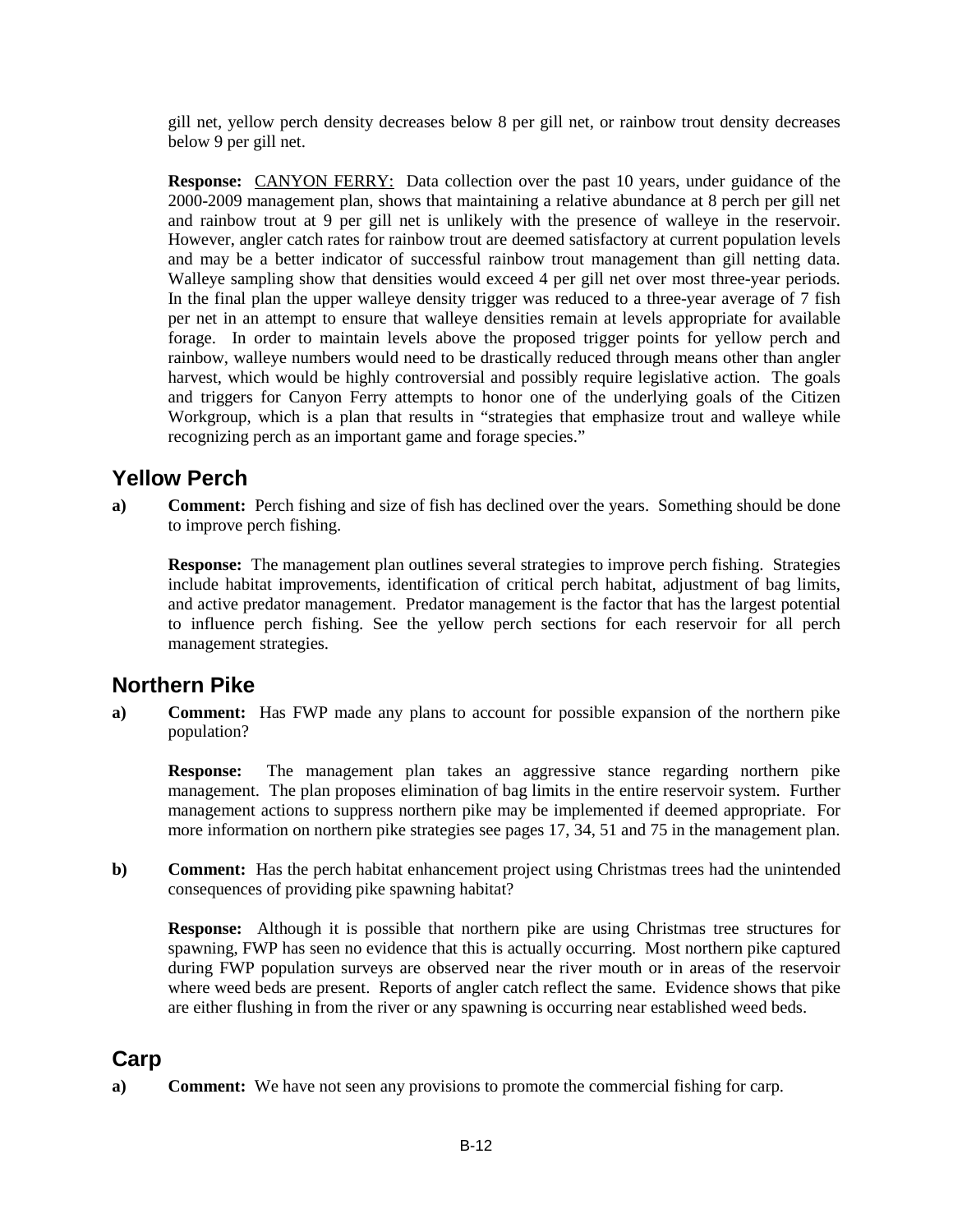**Response:** FWP has granted an experimental commercial fishing license for carp annually since 2004. The license holder has not commercially fished Canyon Ferry since the original year the permit was issued. A commercial fishing license has also been issued for Lake Helena but it has not been commercially fished since the late-1980s.

## **Reservoir Operations**

**a) Comment:** Reservoir management meant to benefit reservoir fishes should occur only when it does not pose a risk to the river's fisheries.

**Response**: Flood control, irrigation, and power generation are the primary water uses for Canyon Ferry. As a result, water management to benefit the reservoir fisheries is limited and most fisheries benefits from water manipulations are realized in the river downstream of Canyon Ferry. When operational flexibility is possible, FWP will evaluate and provide advice to the Bureau of Reclamation regarding the risks and benefits of reservoir manipulations to enhance river and reservoir fisheries on a case-by-case basis. FWP would advocate for reservoir management that benefits reservoir fisheries when risks to the river fisheries are minimal.

## **Fishing Tournaments**

**a) Comment:** Each tournament or derby should be required to have an invasive species prevention plan that includes boat inspections by FWP personnel and mandatory boat washing stations. The tournament participants should shoulder the cost for this.

**Response:** FWP rules for fishing contests stipulate, "contest sponsors are responsible for notifying participants that boats and trailers must be cleaned before and after the contest to prevent transport and introduction of aquatic nuisance species" (ARM 12.7.802(6)). In addition, FWP currently maintains boat check stations at most popular Montana reservoirs and river sections during high use periods (such as tournaments). Check stations require that all boats are checked for invasive species and often include boat-cleaning stations for boats suspected of carrying invasive species.

**b) Comment:** All tournaments and derbies should be eliminated or limited to only one event per year.

**Response:** CANYON FERRY: The management plan includes strategies to minimize conflicts between tournament anglers and other recreational anglers and users. There is no biological evidence that tournaments currently held on Canyon Ferry adversely impact fish populations. One existing fishing contest provides a substantial harvest of carp and could be considered to have some minimal beneficial effects. Also, fishing contest ARM rules allow an application to be denied if in the opinion of the FWP the proposed contest would be held during a period of heavy recreational use on the host body of water, increasing the likelihood of conflicts with other users or if there is significant public opposition to the proposed contest based on biological or recreational conflict concerns. This provides adaptive management if social conflicts involving fishing contests increased in the future. See pages 35-36 for rationale and strategies for tournaments and derbies.

HAUSER AND HOLTER: Only one fishing tournament is currently held between Hauser and Holter Reservoirs. Ice fishing derbies are discouraged due to unsafe ice conditions common in the winter.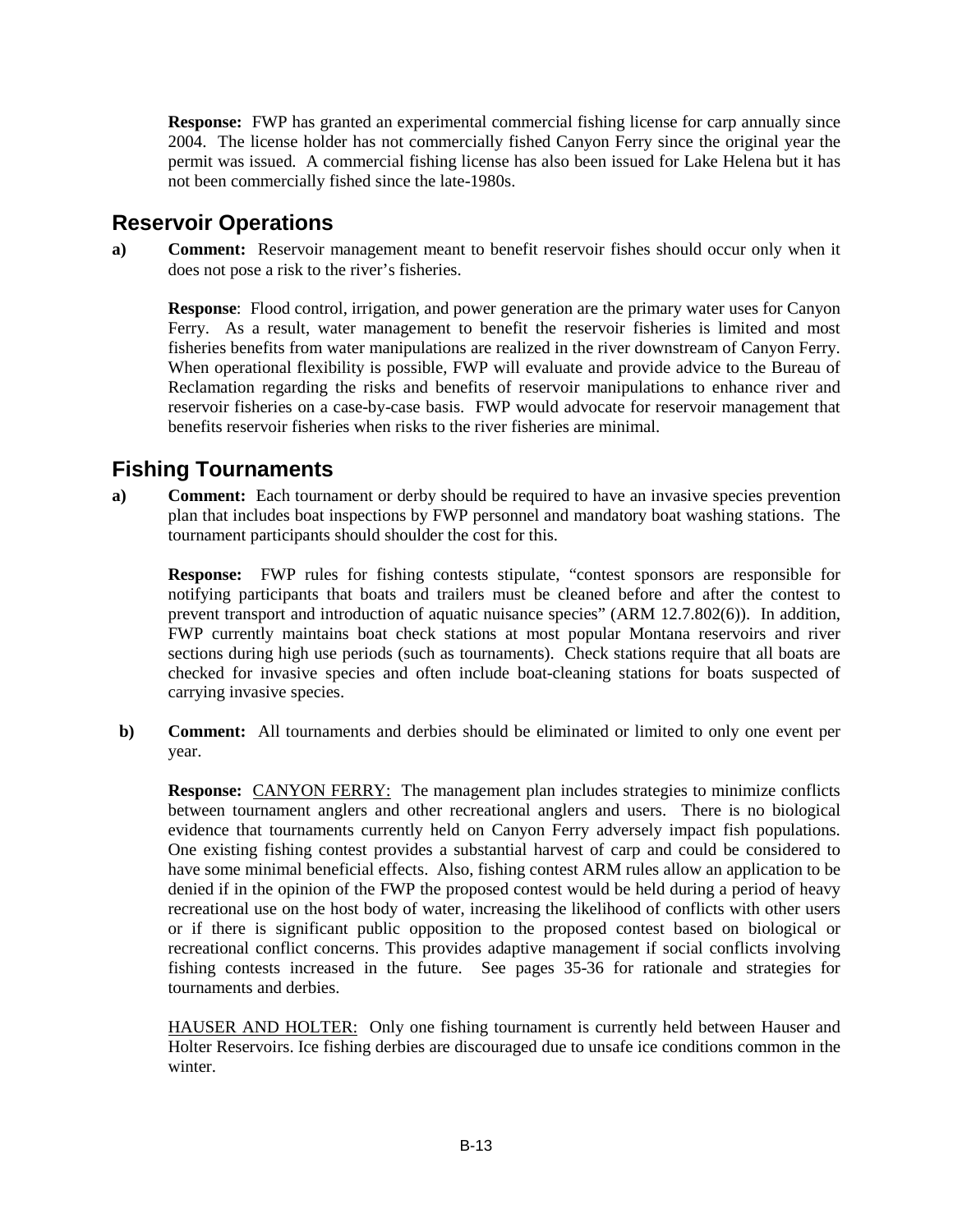## **Use of live Fish as Bait**

**a) Comment:** What does it mean in the draft plan, which states live bait may be allowed if investigations demonstrate the potential for native fish to be used safely?

**Response:** Interest has been shown in the past to provide live fish from a local source with a species composition consisting of fish already present and common in the system. Investigations would include whether such a source is available, if fish are disease free, and certifiably free of any species not already present in the system. Such a bait source has not been proposed or observed by FWP.

## **Habitat**

**a) Comment:** Focus effort and money on habitat and water quality improvement on all tributaries in the study area to promote a viable wild fishery.

**Response:** The management plan outlines strategies to continue habitat improvement projects on the tributaries in the system and continue to explore opportunities to enhance wild fisheries.

**b) Comment:** Mitigation money from Toston Dam needs to be properly used. Several years ago \$60,000 of mitigation money was returned to the general fund because it was not utilized.

**Response:** Approximately \$300,000 was made available for Toston Mitigation in the early 1990's. Three projects intended to improve brown trout abundance were implemented during this time (Confederate Creek Spawning Enhancement, Deep Creek Siphon, and four years of brown trout egg collection and imprinting). In addition, DNRC provided approximately \$16,000 per year to fund fisheries technician time to monitor results from 1998 to 2008 (10-year monitoring contract). Results of this monitoring clearly show that brown trout have not responded to past mitigation projects.

It is correct that \$54,000 remained in the mitigation fund in 2007 and FWP initiated a feasibility study to conduct an additional mitigation project at Big Springs (just downstream of Toston Dam). The study was completed, but project implementation is on hold due to funding constraints and ongoing negotiations with water users. DNRC returned the \$54,000 to the general fund, but made a commitment to ask the legislature for spending authority to recover this funding during the next legislative session.

## **Missouri River**

**a) Comment:** FWP needs to do more about pollution in our rivers. Economic gains from increased use by boaters also increase pollution.

**Response:** The Department of Environmental Quality enforces water quality regulations in Montana, however FWP will continue to monitor water quality and fish health within the reservoir system as well as the Missouri River and cooperate in identifying point and non-point sources of pollution and work towards finding solutions to the problems.

**b) Comment:** I would like to see the Missouri River below Holter Dam managed as a trout fishery only, and not as a multi-species fishery.

**Response:** Since this management plan covers the Missouri River reservoir system from Toston Dam downstream only to Holter Dam, management strategies for this stretch of river were not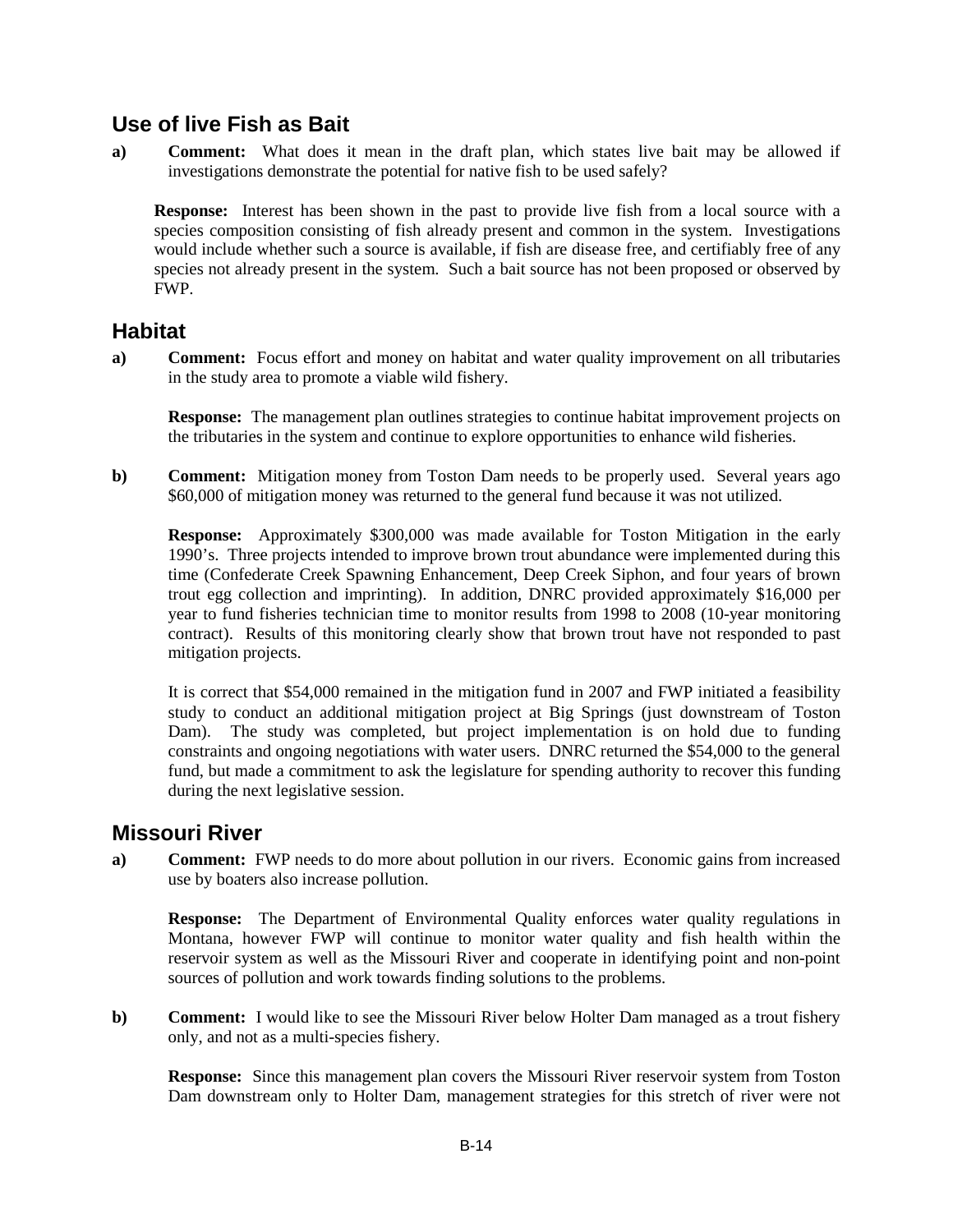included in this plan. The Missouri River below Holter Dam is currently managed as a coldwater fishery and no substantive changes to the fisheries management are currently proposed or planned for this stretch of river.

**c) Comment:** Anglers should be allowed to take as many walleye as possible from the Missouri River below Holter Dam.

**Response:** As stated above, this management plan area does not cover the Missouri River below Holter Dam; however, FWP feels it is imperative to address anglers concerns regarding walleye limits and densities in this reach. Currently, FWP feels it is not warranted to remove angling limits for walleye in this stretch of river. The current limit for walleye is 5 daily and 10 in possession. FWP personnel have observed high harvest levels below Holter Dam that suggest increased walleye densities will be temporary in nature. Any proposals of this nature should be submitted to FWP and would be considered during the statewide public scoping process for regulation changes slated to begin in 2011.

### **d) Comment: FWP should actively remove all walleye captured downstream of Holter Dam.**

**Response:** While this management plan does not include the Missouri River below Holter Dam, fisheries management biologists believe that current densities of walleye do not pose a threat to the trout fishery below Holter Dam and have not proposed any plans to actively remove walleye from the Missouri River. FWP data shows that increases in walleye abundance below Holter Dam is strongly correlated to high flows and flushing from Canyon Ferry Reservoir. The frequency of small walleye and low abundance of young of the year fish indicate a low level resident population of walleye. While data collected in the 5.6 mile long Craig section since 1982 shows substantial walleye increases in the late 1990's and from 2007-2009 (see graph below), these increases never represented more than a maximum of 3.4% and 2.7% of the brown and rainbow trout, respectively, handled during estimate work. While the average number of brown trout handled in the spring has been 1,587 fish, the maximum walleye ever handled was 43; for fall work, an average of 3,841 rainbow trout have been handled and the maximum number of walleye sampled is 71, which occurred in 2008. The highest percentage of walleye handled compared to brown trout was obtained in 1983. Additionally, seasonal movements of larger walleye show use of the entire 90-mile reach of river from Holter Dam to Great Falls and movements likely follow a forage base that is not trout. Should monitoring show changes that pose a risk to trout populations, active management strategies for walleye would be considered.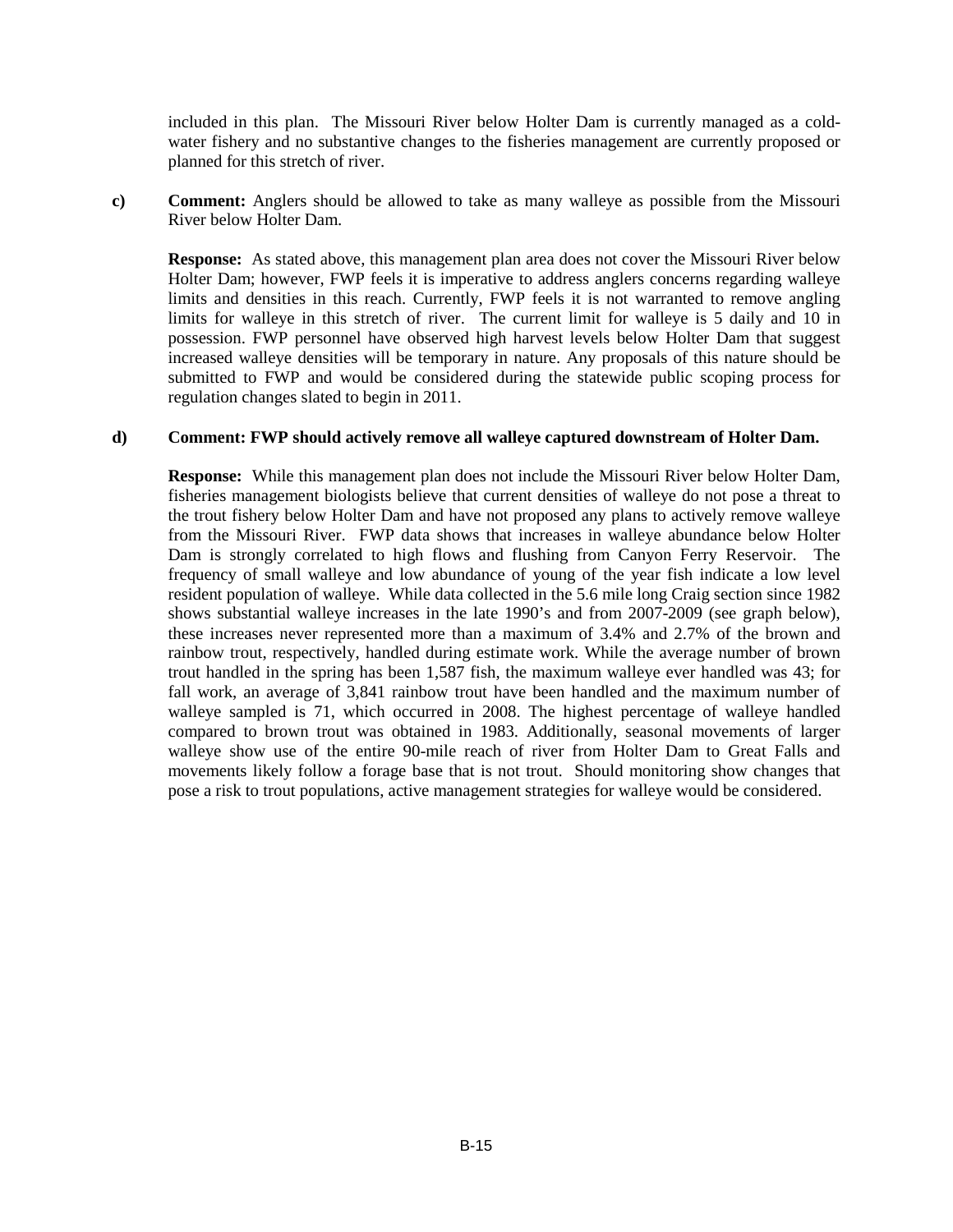Walleye Captured - Craig Section - 5.6 Miles



**e) Comment:** FWP needs to work with the power company and other government entities to reduce downstream escapement of walleye.

**Response:** FWP maintains excellent working relationships with PPL Montana representatives, as well as Bureau of Reclamation water managers and land management agencies. Strategies in the management plan include working with PPL Montana and the Bureau of Reclamation to identify potential approaches to reduce flushing of fish through Canyon Ferry, Hauser, and Holter Dams and will continue work already completed to assess and determine what steps may be taken to reduce flushing of walleye.

**f) Comment:** FWP needs to develop a monitoring plan in river sections adjacent to the reservoirs.

**Response:** FWP has conducted electrofishing surveys below Hauser Dam on odd-numbered years since 2003 and below Holter Dam on even-numbered years since 2006. Similar surveys were conducted in the early-80s in the spring and fall below Hauser Dam. FWP also has a long term monitoring section 5.6 miles long from the Wolf Creek Bridge to Craig (downstream of the management plan area), which has been sampled from 1982 to present. FWP, with assistance from PPL Montana, plans the continuation of these surveys to monitor fish populations directly below the dams and collect catch per unit effort for cold and warm water species and calculate population estimates when possible.

## **Piscivorous (fish eating) Birds**

**a) Comment:** Killing of white pelicans and double-crested cormorants is not necessary. Science does not support killing of birds to protect the sport fishery.

**Response:** FWP's intent with the management plan was not implementation of a program that would result in the killing of piscivorous (fish-eating) birds without evidence demonstrating negative effects to the sport fishery. The management plan recommends additional research to quantify the year-round effects of pelicans and cormorants to the sport fishery. Any management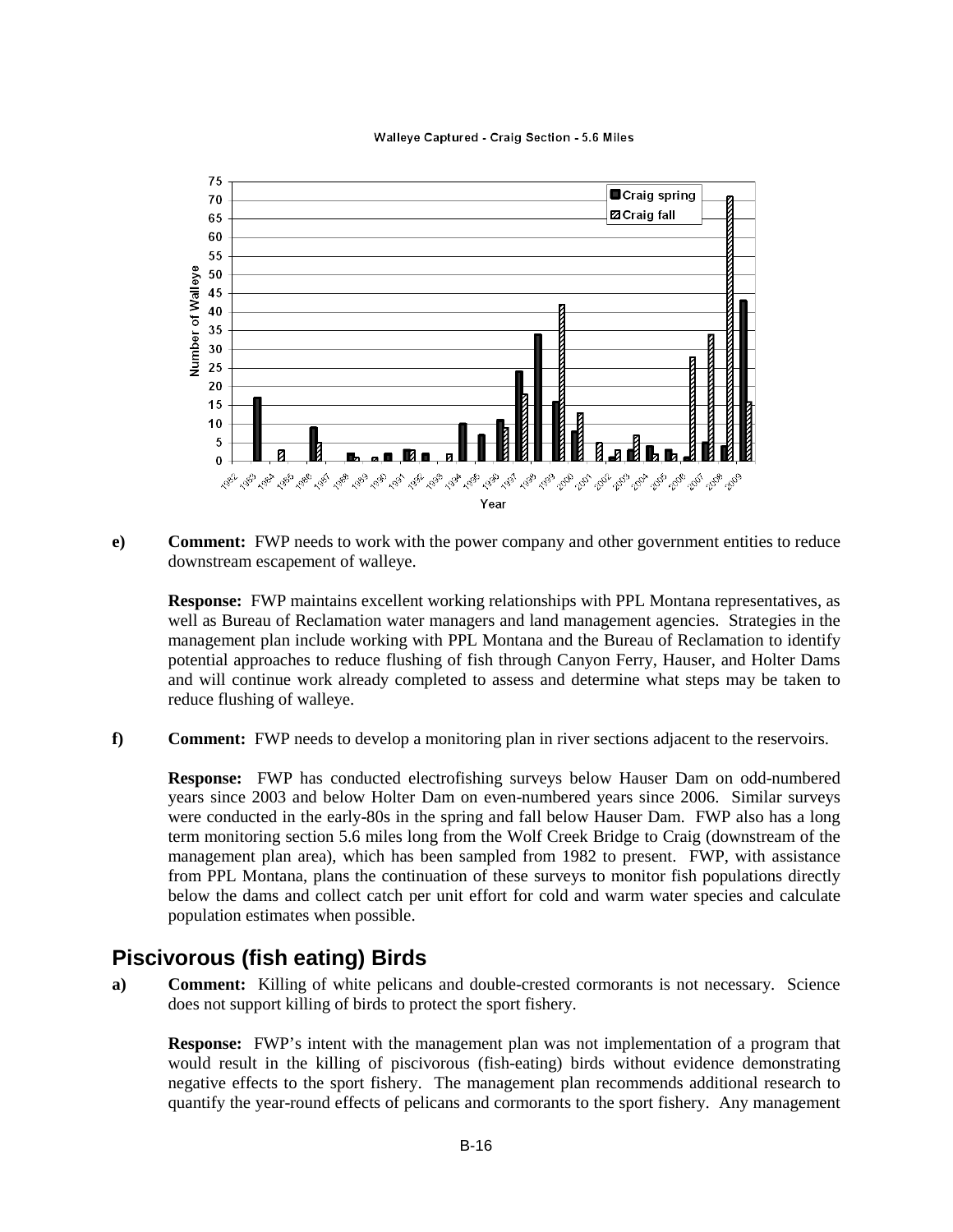action to control bird numbers would require a separate public process, environmental assessment, and consultation with Federal regulators. Any actions would minimize significant, long-term impacts to the bird populations.

**b) Comment:** If the birds are having an impact to the fish, then stock more fish.

**Response:** Montana State fish hatcheries are currently running at full capacity, so stocking more fish is not a viable option. Rainbow trout and kokanee salmon are currently the only species stocked in the system. Walleye and yellow perch populations are naturally reproducing, selfsustaining populations, and stocking of those species would not be cost-effective alternatives.

**c) Comment:** Number of pelicans and cormorants need to be reduced.

**Response:** FWP pelican and cormorant diet studies have only been conducted during the early summer. During that time, the pelican diet is comprised of primarily carp and crayfish, while data suggests that cormorants may impact stocked rainbow trout, which comprise nearly 25% of the samples some years. Past diet collection efforts have provided only a snapshot of bird diet composition while fledglings are still on the nest. Further research is necessary to determine the composition of bird diet throughout the entire summer and to calculate the fish biomass consumed by pelicans and cormorants on a seasonal basis to determine the significance of predation by birds to fish populations.

## **Management Plan and Goals**

**a) Comment:** FWP should do a 5-year plan instead of a 10-year plan. Ten years is too long of a planning period.

**Response:** This is an adaptive management plan that includes annual reviews of trend information and allows public input on an annual basis. FWP feels there is adequate opportunity to adjust management strategies based on "triggers" outlined in the management plan. The 10 year duration is necessary to allow adequate time to implement management strategies and judge their effectiveness. Additionally, the substantial amount of resources involved in such a planning effort limits the fiscal ability to shorten the duration of the planning period.

**b) Comment:** We are concerned that provisions of the management plan will be circumvented if lands currently managed by the BOR are turned over to the Forest Service or other agency.

**Response:** By law (MCA, 87-1-201) the State of Montana is responsible for enforcing the restrictions and regulations for fish and wildlife management in the state. Any changes to administration to public lands surrounding the reservoirs will not affect fisheries management strategies outlined in the management plan.

**c) Comment:** We are concerned that analysis must include promotion of mining opportunities in the Missouri headwaters. There is continued growth in the interest of recreational mining and we need to provide for that opportunity in the planning process.

**Response:** The management plan addresses strategies that guide fisheries management in the reservoir system for the next ten years. Promoting mining or any other activity that does not directly enhance the fisheries of the upper Missouri River reservoir system would not be appropriate in this planning process.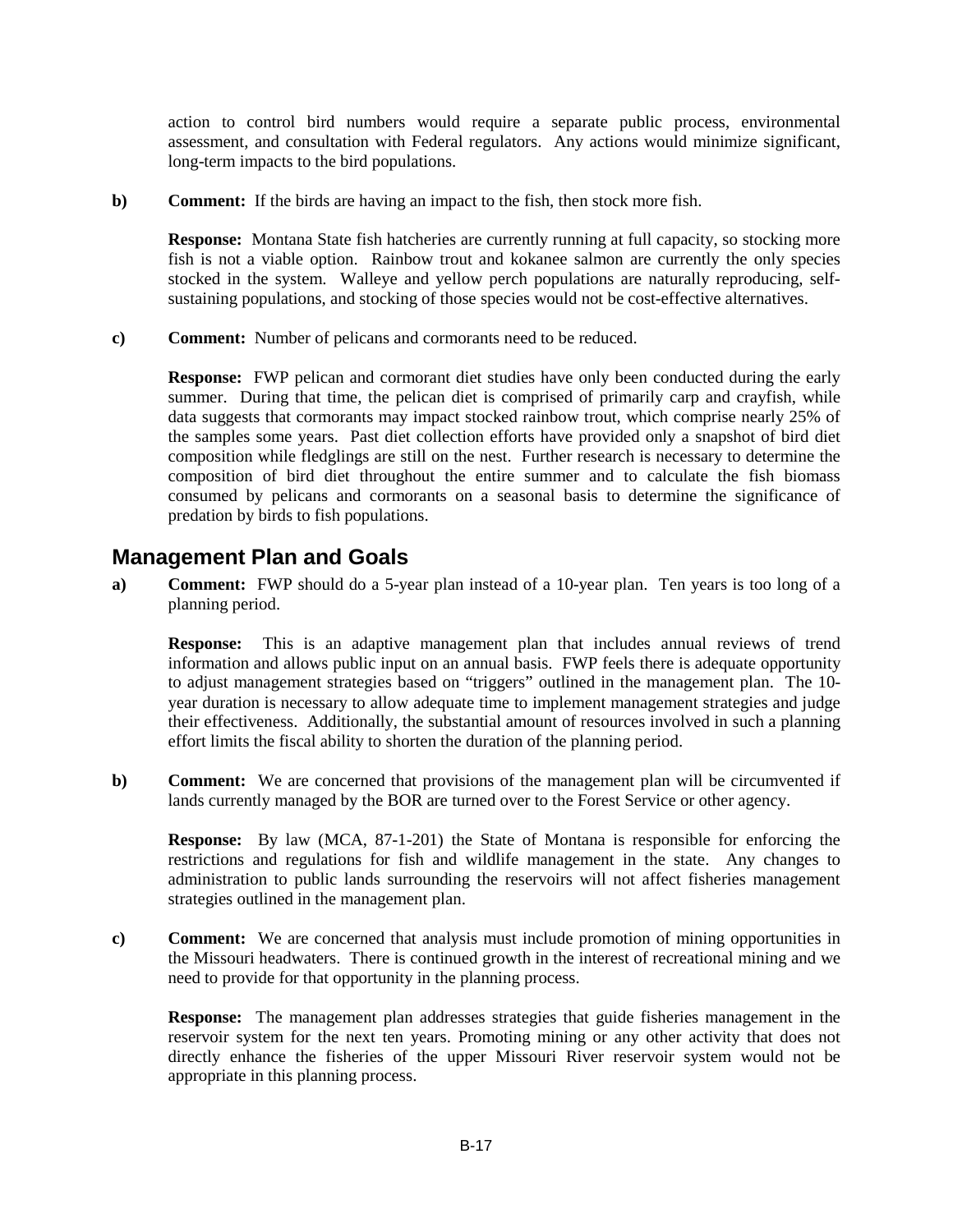**d) Comment:** We are concerned that all diversions on the waterway may not have received the proper amount of discretion to insure water rights are protected.

**Response:** Although the management plan does not include any specific strategies to acquire water rights, habitat work on tributary streams will continue as will cooperation with private landowners and water users to preserve water rights while improving fish habitat and instream flow in streams. As part of day-to-day management activities, water use issues will be monitored, opportunities to benefit instream flows will be explored, and complaints may be filed with DNRC if inappropriate diversions are identified.

**e) Comment:** If you propose regulation changes during the management plan, will the public be allowed to comment?

**Response:** All regulation changes, including emergency changes, will be considered by the FWP Commission and the process will allow opportunity for public comment.

**f) Comment:** It's sad that there were no open houses on the west side of the divide.

**Response:** Open houses were held in five locations east of the divide (Helena, Townsend, Great Falls, Bozeman, and Billings) and one location west of the divide (Butte). Many of the primary users of the reservoir system come from these 6 cities. While it would be desirable to hold open houses in all major Montana cities, fiscal considerations limited outreach to other areas through local media outlets and FWP's website. These methods were judged to provide ample opportunity for public participation in review and comment of the draft management plan.

**g) Comment:** Could FWP keep the work group together to work on adaptive changes to the plan, maybe they only meet once a year to assess how well it's working?

**Response:** The Citizen Workgroup was appointed only to help identify management alternatives for the new management plan. Workgroup members will be welcome to participate in all public processes under the new 10-year plan, which provides for public outreach and allows public input on an annual basis.

**h) Comment:** Who and when will FWP make the decisions on which options will be adopted into the final approved plan?

**Response:** Following the public comment period, FWP field staff from Regions 3 and 4 as well as Helena staff contributed to the decision making process to identify alternatives adopted for the final plan. The Citizen Workgroup reconvened in December 2009 to review public comments and discuss the final alternatives selected for the plan. The final plan was submitted to the FWP Director and considered by the FWP Commission for approval in spring, 2010.

**i) Comment:** I am concerned that the trout fishing community didn't have the same representation on the Citizen Workgroup as the walleye fisherman.

**Response:** FWP attempted to balance the representation on the workgroup based on the wide variety of angler constituencies and related interests that are using the reservoir system, rather than a base representation on which species of fish they prefer. The 18 member workgroup was chosen to represent the following constituencies: Organized warm water, unaffiliated warm water, organized cold water, unaffiliated cold water, general anglers, guides and outfitters, ice fishing anglers, fishing-tournament organizer, local business, conservation group, local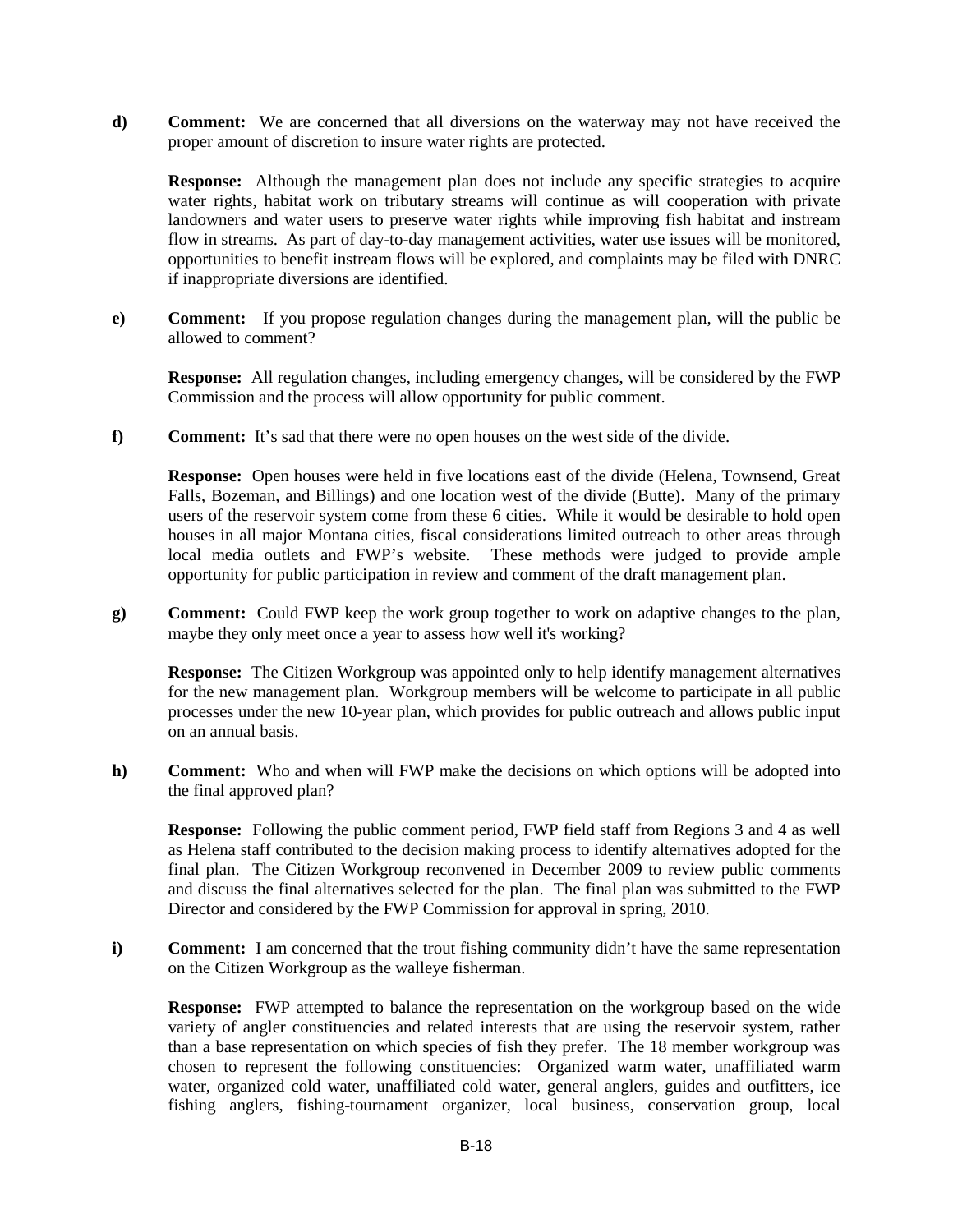government, kid's fishing, upstream/downstream interests, landowner, and other. One representative from FWP was also on the workgroup. Two members, one representing organized cold water and one representing conservation group withdrew from the Citizen Workgroup following scheduling conflicts. Regardless of the balance of representation, the process of developing alternatives by the Citizen Workgroup was based on members acknowledging the value of each member's comments and viewpoints. On many issues, consensus was reached.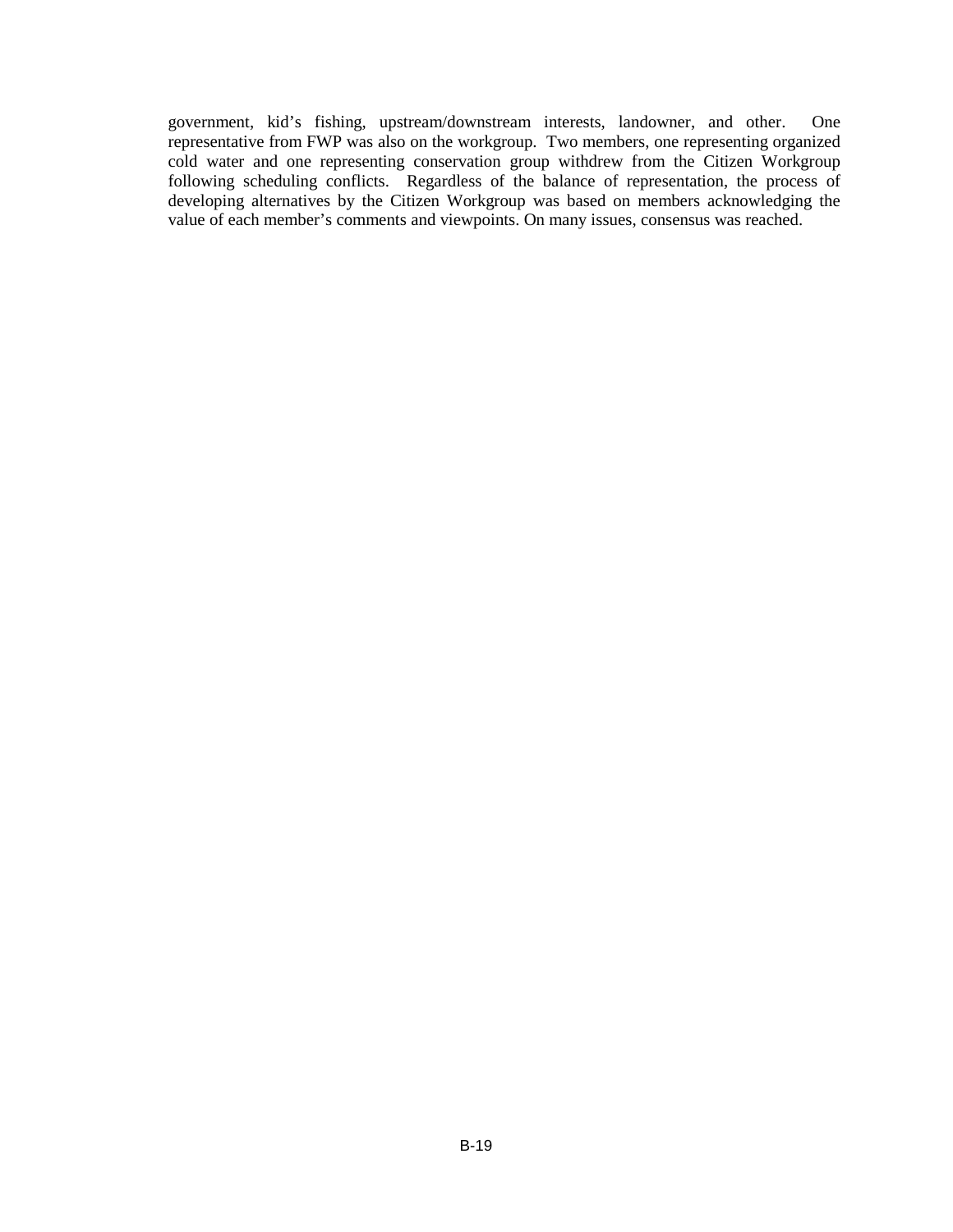# **Appendix C A Review of Forage Fish Montana Department of Fish, Wildlife & Parks August 2009**

## **1.0 Introduction**

It has long been known that as the walleye population in Canyon Ferry Reservoir developed, the potential for depletion of the forage base throughout the reservoir system would be high. McMahon (1992) predicted that the rapidly expanding walleye population would quickly outstrip the forage available in the system. He also predicted that as walleye growth and relative weights (condition) declined, there would be a push by the public to supplement the forage base with another species. Currently, forage abundance in Canyon Ferry remains at low levels; however forage abundance appears adequate for current walleye population levels based upon walleye growth and relative weight data.

This review was completed in response to discussions which occurred during meetings of the *Upper Missouri River Reservoir System Fisheries Management Plan Citizen Workgroup*, where desires were expressed to identify potential species that may be appropriate to introduce to the system should it be deemed necessary. This Appendix provides only a cursory review of fish species used for walleye forage in similar systems and is intended for informational purposes only.

## **1.1 Reservoir Description**

The U.S. Bureau of Reclamation (BOR) constructed Canyon Ferry Dam between 1949-1954 as part of the Pick-Sloan Missouri Basin Program. At full pool, Canyon Ferry Reservoir (CFR) is a 35,200 surface acre reservoir on the Missouri River with the inlet located 2-miles downstream of Townsend, Montana and the dam located 27-miles downstream from Townsend. The total capacity is 2,051,000 acre-feet at a pool elevation 3,800.00 msl. CFR is 25-miles long with a maximum width of 4.5-miles, 75-miles of shoreline, and a maximum depth of 165 feet. Reservoir characteristics are significantly different between the north and south ends. The north end is narrow and deep with numerous bays, steep slopes and rocky shorelines, while the south end is shallow (averaging 49 feet) with gently sloping shorelines. An average annual drawdown of 12-feet occurs in most years and reservoir fluctuations have considerable effects on CFR fisheries (Yerk 2000). Water temperatures fluctuate between 55ºF in May, rise to the upper 60's in early August and drop to below 50ºF by late October. A weak summer thermocline develops at a depth of approximately 60-feet between June and August on the north end, while the south end never stratifies (McMahon 1992).

## **1.2 Fisheries Management History**

Montana Fish, Wildlife and Parks (FWP) has actively managed the CFR fishery since the dam was completed. Today rainbow trout, yellow perch, walleye, brown trout, northern pike and burbot comprise the sport fishery in the reservoir. Walleye are currently the primary top-level predators in the CFR system, while a developing northern pike population could have additional detrimental impacts to forage species in the system. CFR is currently managed as a multi-species fishery, with rainbow trout, yellow perch and walleye persisting as the primary target species for anglers. Walleye were first captured in 1989 while conducting historical fall gill net sampling and have since established a self-sustaining population. As the new walleye population showed an extremely rapid population growth rate, forage fish numbers declined. This has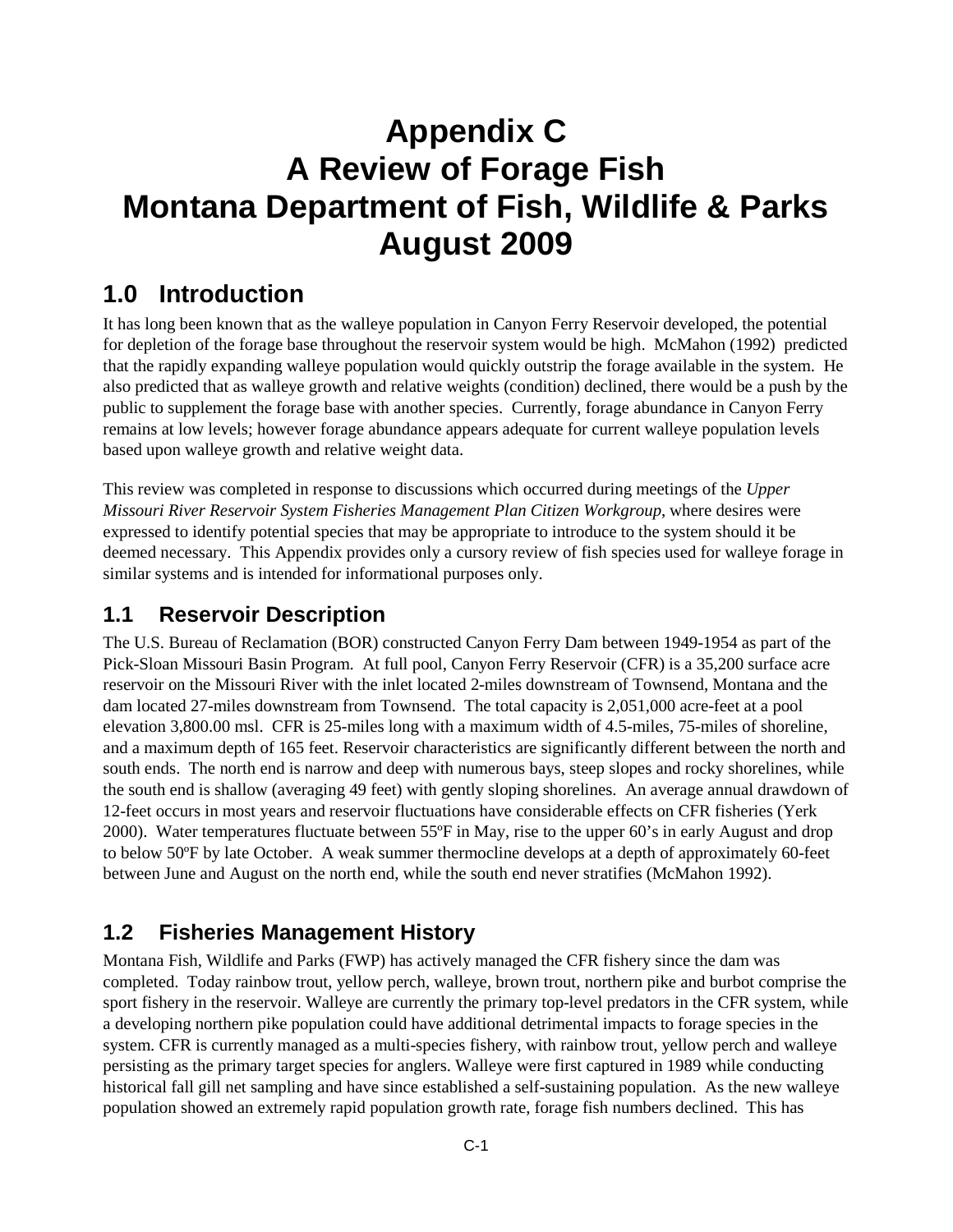resulted in requests for forage fish introductions to supplement existing species. To date, no new forage fish have been authorized for introduction into Canyon Ferry Reservoir.

## **2.0 Issue Analysis**

A number of issues need to be addressed when considering what the benefits and negative impacts would be from the introduction of additional forage specie(s). They include:

- Determine the need for forage enhancement;
- Determine if the introduced forage will be utilized by the predator as a food resource;
- Determine if the introduced forage will be available to the predator based on habitat utilization or if forage fish growth rates are so rapid that they quickly become unavailable due to size;
- Determine the potential impacts of the introduced species to the zooplankton food base for existing species including walleye, yellow perch, and rainbow trout;
- Determine the cost-effectiveness of introducing and maintaining an introduced species;
- Review impacts of forage species introductions in other reservoirs;
- Determine potential negative effects of the introduced species to the fish communities in Hauser, Holter and the Missouri River upstream and downstream from CFR.

## **3.0 Forage Species Considered**

Several non-native species to the upper Missouri River, upstream of Moroney Dam, are described below as potential forage for walleye. Species chosen for this analysis were based upon species range, use of forage in other western reservoirs, use as walleye forage, likelihood of becoming established in CFR, as well as other factors. The following species have been included in this analysis: Alewife, bluegill, cisco, gizzard shad, goldeye, green sunfish, kokanee salmon, rainbow smelt, emerald shiner, golden shiner, redside shiner and spottail shiner. The golden shiner, redside shiner, goldeye, cisco, rainbow smelt, and gizzard shad are all species that have been successfully used as forage in the Western United States or southern Canada (Hadley 1982, Bennett and Bennett 1993). Bonneville Cisco have also been suggested as an option for introduction, although stocking success for this species in western reservoirs is as yet unproven (Hadley 1982, Page and Barr 1991) and the species was not included in this review.

## **Alewife** (Alosa pseudoharengus)

Native to the Atlantic Coast, Alewives were historically an anadromous marine species, but can complete their life cycle in freshwater environments (AIS Indiana 2009). In a freshwater system, alewifves are pelagic, obligate planktivores that are a schooling fish and can be prolific spawners when environmental factors are optimal. In addition, they can become adfluvial (move into rivers), which could have negative effects on the salmonid population in the Missouri River upstream of CFR and below Holter Dam if introduced. Adding a prolific spawning, obligate planktivore would be detrimental to rainbow trout, a principle sportfish in CFR. In reservoir environments alewives are shallow, shoreline spawners, that have shown drastic population swings in fluctuating reservoirs much like that of CFR. Also, alewives prefer deep (150-300 ft.) water from August through March (Scott and Crossman 1973), which is on the maximum depth threshold in CFR and may not be available to predators. Since alewives are prone to great population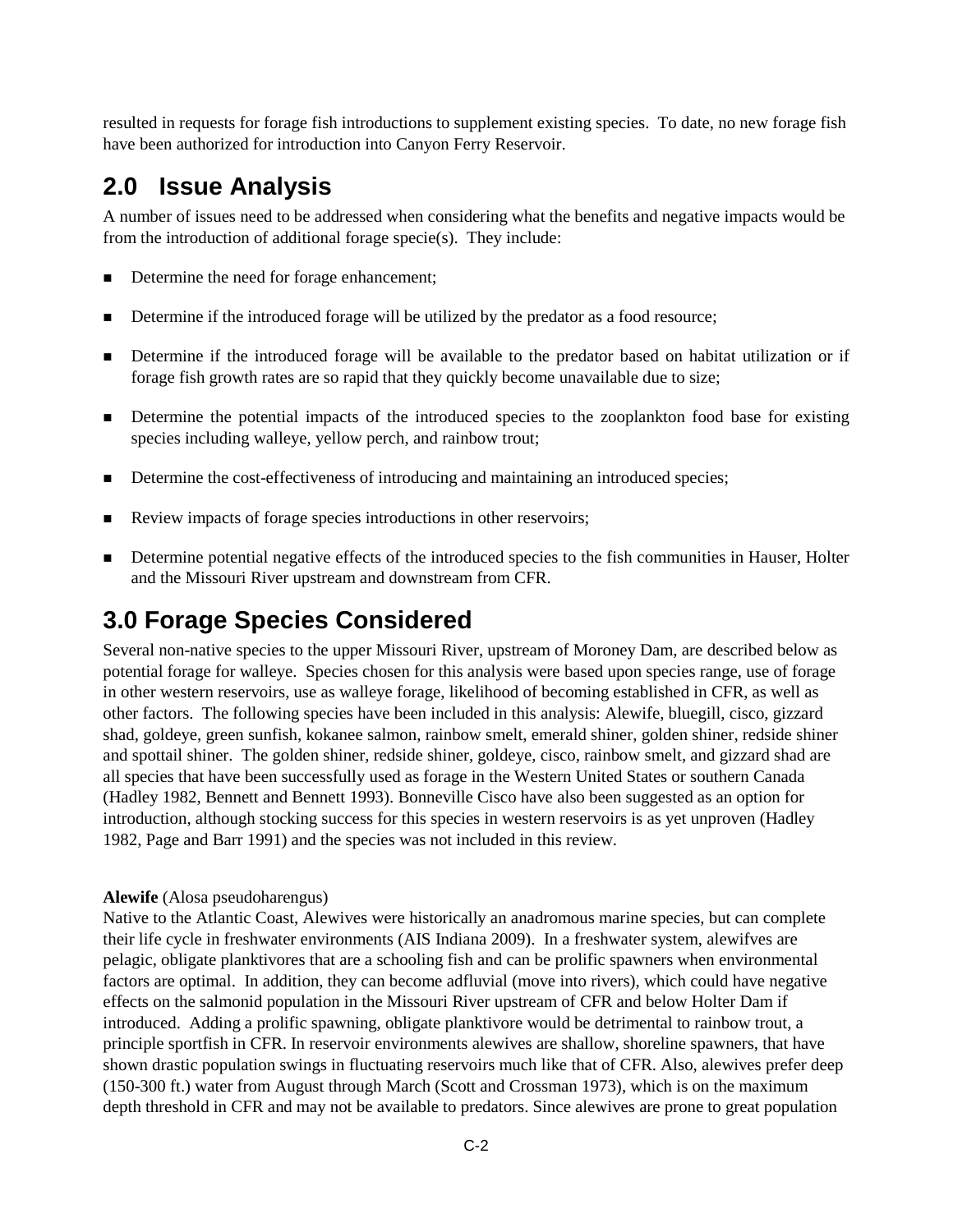swings with large reservoir water level fluctuations, it could be concluded that annual stocking events would be necessary. Repeated stocking could increase the potential for parasite or disease introductions, as well as the risk of introducing additional unwanted exotics due to the use of fish sources outside of Montana. Repeated stocking would also limit the cost-effectiveness of alewife as a forage fish. Alewives are also prone to massive die-offs, which can become health hazards to the fish community and for recreational uses to the lake (Scott and Crossman 1973). Literature suggests that trout that feed extensively on alewives can acquire a thiamine deficiency, which is responsible for suppressing feeding habits and may reduce rainbow trout growth potential (AIS Indiana 2009). Introductions of alewives in Montana would represent a major extension of their current range.

### **Bluegill** (Lepomis macrochirus)

Common to waters in eastern and central North America, bluegills are a non-native pan fish that are found in various ponds and lakes throughout Montana. Bluegill are opportunistic feeders and are a highly sought after game fish in the Midwest, where typically, they are stocked in conjunction with largemouth or smallmouth bass and northern pike as a forage fish and to supplement sport fisheries. However, contemporary fisheries managers have moved away from this practice in the West as water temperatures and lack of predation have proved ineffective in growing fish large enough to interest anglers. Bluegill spawning is triggered at >68ºF and they need quality shoreline vegetation and cover (i.e. woody debris) for successful reproduction (Scott and Crossman 1973), which limits bluegill production in most western reservoirs. Based on the literature review for bluegill, it appears that CFR is not suitable habitat, considering the lack of shoreline vegetation and cover and a thermal regime that may never meet bluegill spawning triggers.

### **Cisco** (Coregonus artedii)

Cisco (Lake Herring) have been introduced into Tiber and Fort Peck reservoirs to augment forage for walleye populations. According to Bennett and Bennett's (1993) environmental assessment for the introduction of cisco into Tiber, cisco populations can be unstable when exploited or subject to competition, and prefer cool waters. In addition, cisco may spatially segregate themselves from walleye by remaining in the deepest portions of the reservoir. However, cisco are heavily utilized and preferred by walleye in Fort Peck, a deep reservoir (Mullins 1991).

Cisco spawn in fall, when water levels in CFR have dropped, but are not at their lowest levels, which may affect the incubating eggs. Cisco can grow very rapidly since they are very efficient planktivores, and could grow too large to provide forage for all but the largest walleye given CFR's plankton densities (Colby et al. 1987). Based on the experience of cisco in Fort Peck Reservoir, it would be safe to assume that the initial plant of cisco would grow too fast to provide much forage the first year. Although initially unavailable for food, this cohort would become the nucleus of the brood stock for 2 to 3 years.

It is likely that cisco would provide forage only to the larger predators in the reservoir and that some of reservoir productivity will be tied up in cisco biomass without a significant return. It is likely that cisco would have profound effects on rainbow trout and yellow perch population densities due to changes to zooplankton community size and composition. Recruitment of juvenile walleye may also be limited due to lower zooplankton densities following fry emergence.

Cisco are native to Lake Superior: a deep, clear, cold lake system. Bennett and Bennett (1993) summarized their temperature tolerances as a preference for waters of 20°C (68°F) or less, but capable of tolerating temperatures up to 23°C (74 °F). Colby and Brooke (1969) reported an upper lethal limit of 24 to 26°C (75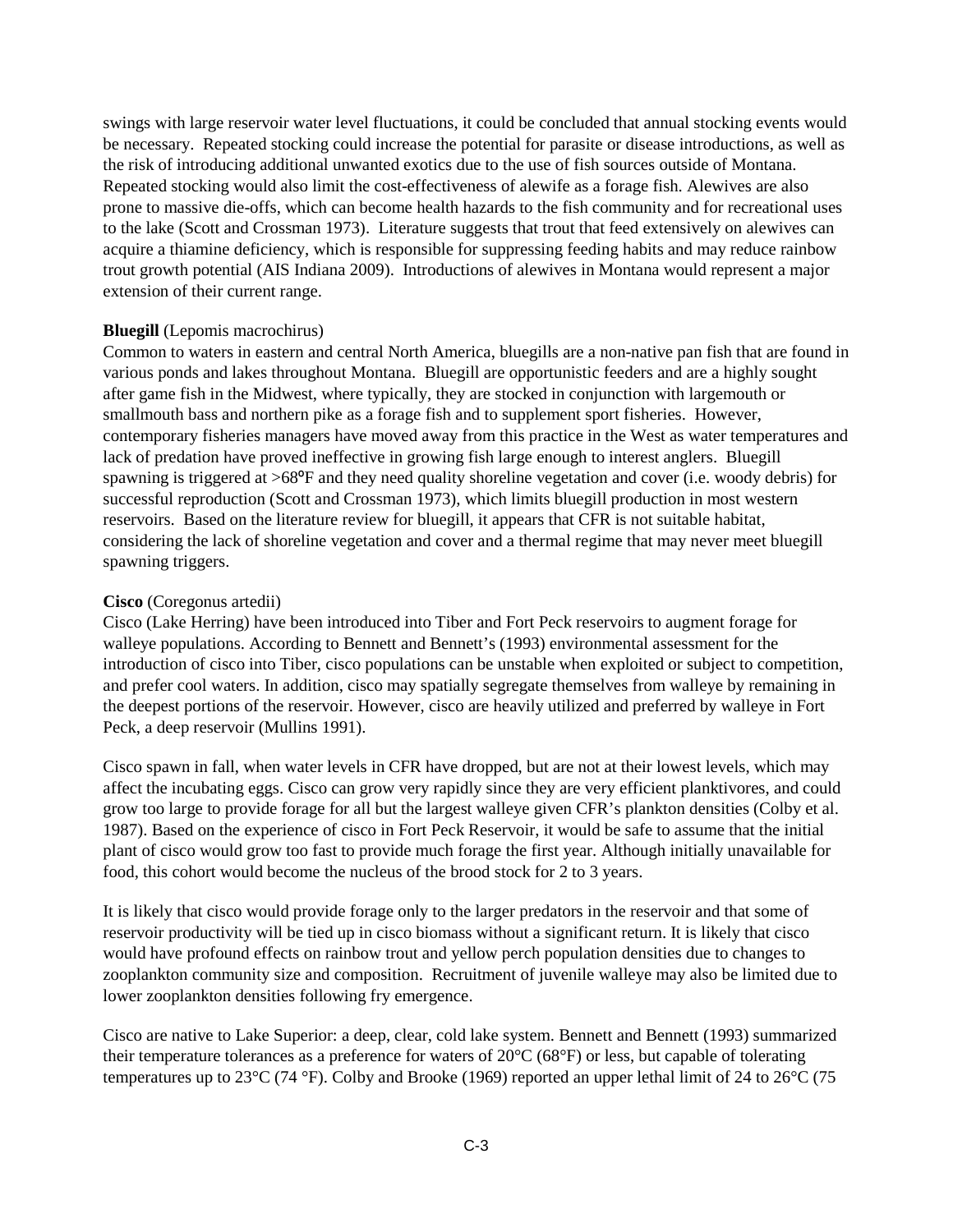to 79 °F) for both young and adult cisco. Cisco's adaptation and preference for cooler waters might benefit them in an introduction into CFR.

Cisco have the ability to migrate, as observed after introduction into Fort Peck Reservoir. Just a few years after initial stocking, they were captured near the mouth of the Judith River, approximately 70 miles upstream. The riverine habitat did not provide suitable habitat or temperatures to establish a resident population, but cisco were successful in colonizing the dredge cut area, a series of pools immediately downstream of Fort Peck Dam. Cisco moving upstream into the Missouri River from CFR are not likely to establish a resident population. Downstream flushing would provide mixed results, with Hauser and Holter reservoirs seemingly suitable for resident populations to become established, while in the Missouri River, they would likely reside seasonally or temporarily.

In summary, if Cisco were to be considered for introduction, their success in CFR could result in growth rates high enough that they would not initially, or potentially over the long term, be available for walleye forage and have significant negative impacts to the food supply for other species, including rainbow trout, yellow perch, and juvenile walleye. Additionally, flushing into downstream waters could result in significant impacts to Hauser and Holter Reservoirs and the Missouri River. The biological impacts to the resident fishery in the Missouri River by introducing an aggressive planktivore upstream are presently unknown, but could result in reduced growth and recruitment rates of rainbow and brown trout, poor recruitment of other sport and forage fish, and changes to the plankton community due to changing community composition in the reservoirs.

#### **Emerald Shiner** (Notropus antherinoides)

Native to the Missouri River basin, Emerald shiners are thought to be native in the eastern drainages of Montana (Brown, 1971; Holton and Johnson, 2003). Emerald shiners are a small, schooling fish that do not live past 3 years of age and individuals may grow up to four inches in length. Spatial overlap may be limited during some seasons, as emerald shiners remain offshore in the summer and move to shoreline habitat as water temperatures cool in the late summer; they move to deep water throughout the winter months. Emerald shiners are planktivores that can sustain high populations when water conditions are optimal. Similar to other planktivores discussed in this analysis, dense populations could lead to competition with rainbow trout, yellow perch, and juvenile walleye. Emerald shiners are highly susceptible to bird populations (Scott and Crossman 1973), and although they are the most abundant minnow species in the Missouri and Mississippi rivers, piscivores (e.g., walleye, northern pike) have not allowed them to become firmly established in many reservoirs (Pflieger 1997). If heavy predation persists, annual stocking would be required. Repeated stocking increases the potential for parasite or disease introductions as well as the risk of introducing additional unwanted exotics due to the use of out of state sources for fish. Repeated stocking also reduces the cost-effectiveness of emerald shiners as a forage fish.

#### **Gizzard Shad** (Dorosoma cepedianum)

Gizzard shad are not a native species in the upper Missouri River system and their introduction into CFR would represent a major range extension (Bennett and Bennett 1993). Gizzard shad avoid rivers and streams that lack large permanent pools or stagnant backwaters (Pflieger 1975). Migration upstream into the Missouri River below Toston Dam may be likely during drought years, when optimal summer temperatures could allow a seasonal population in this reach of the river. Although the establishment of a resident population downstream in the Missouri River may be unlikely, gizzard shad would be transported downstream to Hauser and Holter reservoirs and the Missouri River below Holter Dam. Overall conditions for summer survival and growth in the reservoir system seem excellent. Previous introductions in various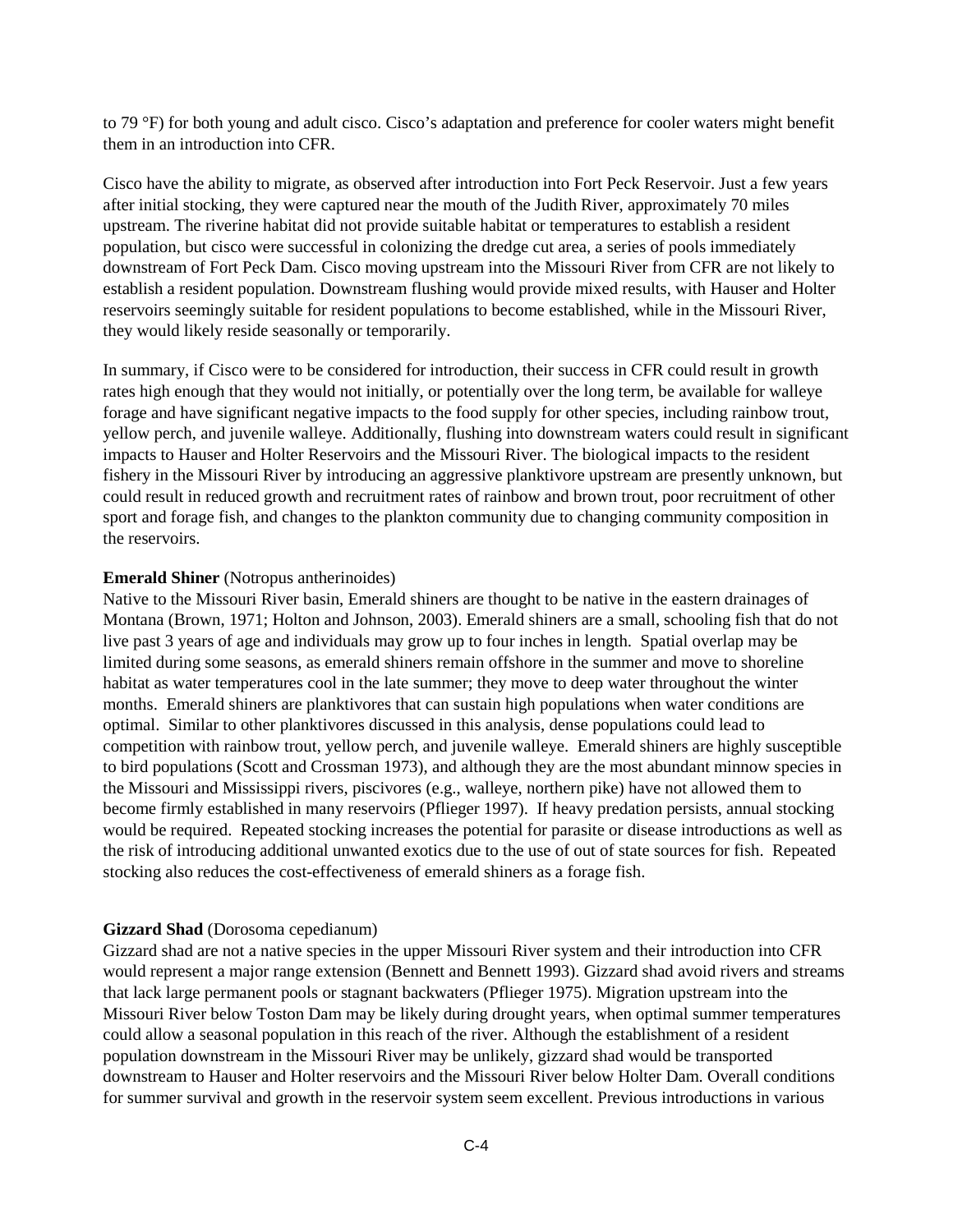bodies of water in North America indicate that this species has significant pioneering capabilities. If temperature limitations do not suppress or extirpate initial stocks of gizzard shad, impacts to the entire system may be irrevocable with unknown biological consequences.

Gizzard shad have been successfully introduced into Wyoming lakes and have proven beneficial to the walleye fishery (Baughman 1983). Introductions into walleye reservoirs in Utah (Schaugaard and Sorenson 2000) and South Dakota (Meester 2000) have demonstrated similar success. Gizzard shad are tolerant of turbid waters; it is unknown if this would be a benefit or detriment for CFR.

Although the Wyoming introductions of gizzard shad have provided excellent forage for trout and walleye, their poor over-winter survival suggests that repeated stocking would be necessary in Montana (Baughman 1983). Fuller (1997) states that cold weather limits this species' northern range. The partial or total loss of adult gizzard shad each year due to temperature limitations would probably necessitate annual stocking of adult gizzard shad from out-of-state sources. Transporting pre-spawn adult shad over long distances from South Dakota or Nebraska would likely cause high or total mortality to the transplanted fish as they do not handle or transport well and such a project would incur substantial costs. The potential for introducing aquatic nuisance species, exotics, and diseases from outside the state would be a serious concern each year fish were transported. In fact, it is highly likely that no adult fish would be granted import status into the state.

In the unlikely event that gizzard shad successfully establish a population in CFR, the end result may not be entirely positive, as they are known to be extremely effective plankton feeders and may negatively impact growth and recruitment of other fish species (Jenkins and Burkhead 1994).

#### **Goldeye** (Hiodon alosoides)

Native to Montana in the Missouri River below Morony Dam, goldeye are a large-river fish, but also inhabit large lakes. Lake dwelling populations are primarily adfluvial (lake resident which spawn in rivers) species, which make a considerable spring spawning migration each year. Goldeye are considered opportunistic feeders (Brown 1971) and there is some concern about competition with the CFR principle sportfishes. It is unknown as to the possible detrimental effects on the salmonid fishery upstream of CFR if an adfluvial species were introduced. Goldeye have been removed from other reservoirs in the past because of their low angler appeal and potential for competition with preferred game species (Bennett and Bennett 1993). Although Goldeye are not a desirable target species by anglers, they have been commercially harvested in Fort Peck Reservoir. Goldeye can achieve lengths of up to 16 inches, which may be unavailable as forage to many walleye. Goldeye were analyzed as a possible forage fish for Fort Peck Reservoir and apparently afford little forage benefit to walleye based on diet analyses by Fort Peck Reservoir fisheries managers (Wiedenheft 1987, 1988, and 1991; Mullins 1991).

#### **Golden Shiner** (Notemigonus crysoleucas)

An exotic species in Montana, primarily found in Eastern Montana prairie ponds, golden shiners are a minnow species that thrive in well-vegetated, shallow shoreline habitat. Golden shiners are planktivores as juveniles and become opportunistic feeders as adults. They are extremely efficient at reproduction and become sexually mature at 7 to 8 months post-hatch and Golden shiners can typically reach lengths of up to 5.5 inches. Literature suggests that the thermal requirements for reproduction are between 60ºF and 80ºF. Golden shiners are dependent upon vegetation for reproduction, much like yellow perch, and have relatively high thermal requirements (Scott and Crossman 1973); thus they may be limited by fluctuations in CFR's water level (pool elevation) and cool seasonal water temperatures. Stocking success of golden shiners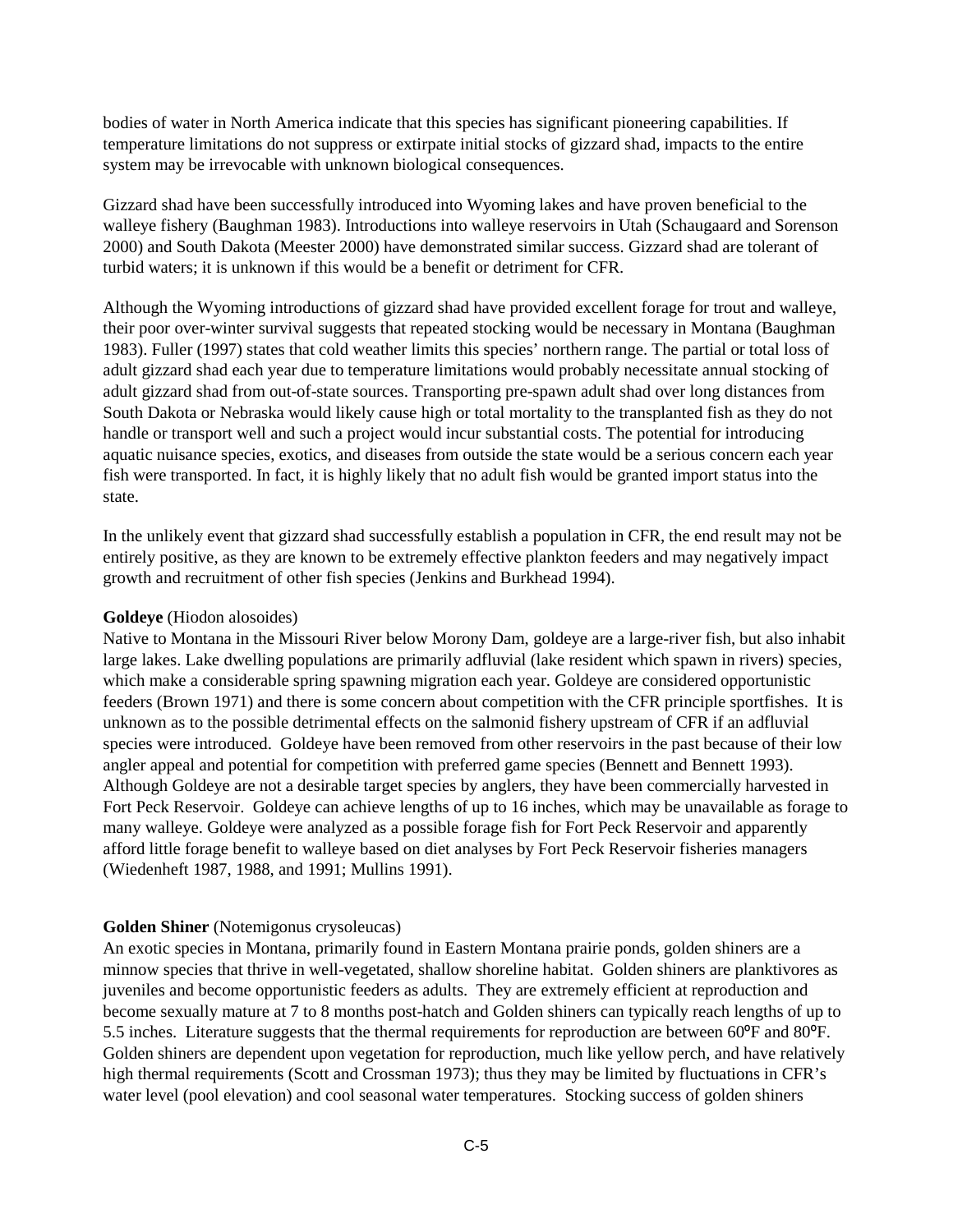would depend largely on maintaining water levels conducive to their reproduction. If golden shiners were to be introduced, a multi-year stocking commitment would be necessary to supplement potential losses from a poor water year. Repeated stocking increases the potential for parasite or disease introductions as well as the risk of introducing additional unwanted exotics due to the use of out of state sources for fish. Repeated stocking also reduces the cost-effectiveness of golden shiners as a forage fish.

#### **Green Sunfish** (Lepomis cyanellus)

Common to waters in eastern, central and southwest North America, green sunfish are non-native pan fish that are found in some prairie ponds and lakes throughout Montana. Green sunfish are opportunistic feeders and are a highly sought after game fish in the Midwest. Typically, green sunfish are stocked in conjunction with largemouth and smallmouth bass and northern pike as a forage fish. However, contemporary fisheries managers have moved away from this practice as water temperatures in the west are not conducive to growing fish large enough to interest anglers. Green sunfish spawning is triggered at >68ºF and they need quality shoreline vegetation and cover (i.e. woody debris and large substrate) for successful reproduction (Scott and Crossman 1973). Based on the literature review for green sunfish, it appears that CFR is habitat limited, considering the lack of shoreline vegetation, woody debris and a thermal regime that may never meet green sunfish spawning temperatures.

#### **Kokanee** (Oncorhynchus nerka)

Not native to Montana, kokanee salmon are a landlocked form of sockeye salmon that have been successfully stocked throughout western reservoirs, including Montana, as a game fish. Kokanee are planktivores that live to 4 years of age, then spawn and die. Kokanee are adfluvial and will make substantial spawning migrations into primary reservoir tributaries to spawn (Wadoski and Bennett 1981). Kokanee are fall spawners and have been known to compete with brown trout (*Salmo trutta)* for spawning habitat, sometimes superimposing their redds on brown trout redds. This factor is of concern to the principle sportfish in the Missouri River upstream of CFR to Toston Dam. Kokanee were successfully stocked as forage for rainbow trout in both British Columbia and Idaho lakes and were deemed responsible for producing the world record rainbow and bull trout in Lake Pend Oreille, Idaho. According to Wadoski and Bennett (1981), wherever kokanee are planted, piscivore growth has improved and successful fisheries have resulted.

In CFR from 1966 to 1970, over 400 million kokanee fry were planted and a self-sustaining population never established. Hauser Lake, immediately downstream of CFR, developed a world-class Kokanee fishery in 1997, before flushing flows and expansion of the Canyon Ferry walleye population suppressed kokanee production in the reservoir. With a well-established, top-level predator such as walleye, kokanee are preyed upon shortly after stocking. Following high flows that flushed fish in 1997, all attempts at reestablishing a self-sustaining kokanee population in Hauser have failed, largely due to high rate of predation by walleye. It is no longer cost-effective to maintain a kokanee fishery in Hauser Reservoir. The likelihood of stocking enough kokanee in Canyon Ferry Reservoir to establish and maintain a viable, selfsustaining population that would not require annual stocking is very low.

#### **Rainbow smelt** (Osmerus mordax)

Rainbow smelt are a pervasive species in lakes and coastal areas of the eastern United States and have moved into a variety of cool water systems (Hadley 1982). Rainbow smelt exist in freshwater and anadromous forms, and although they prefer streams for spawning, have been known to use lakeshore habitat as well (Hadley 1982). Their distribution is concentrated in the Great Lakes region and eastward, but rainbow smelt have been introduced to the Missouri River drainage and are now found in North Dakota, South Dakota, Montana (downstream of Fort Peck), and have extended their range as far south as Louisiana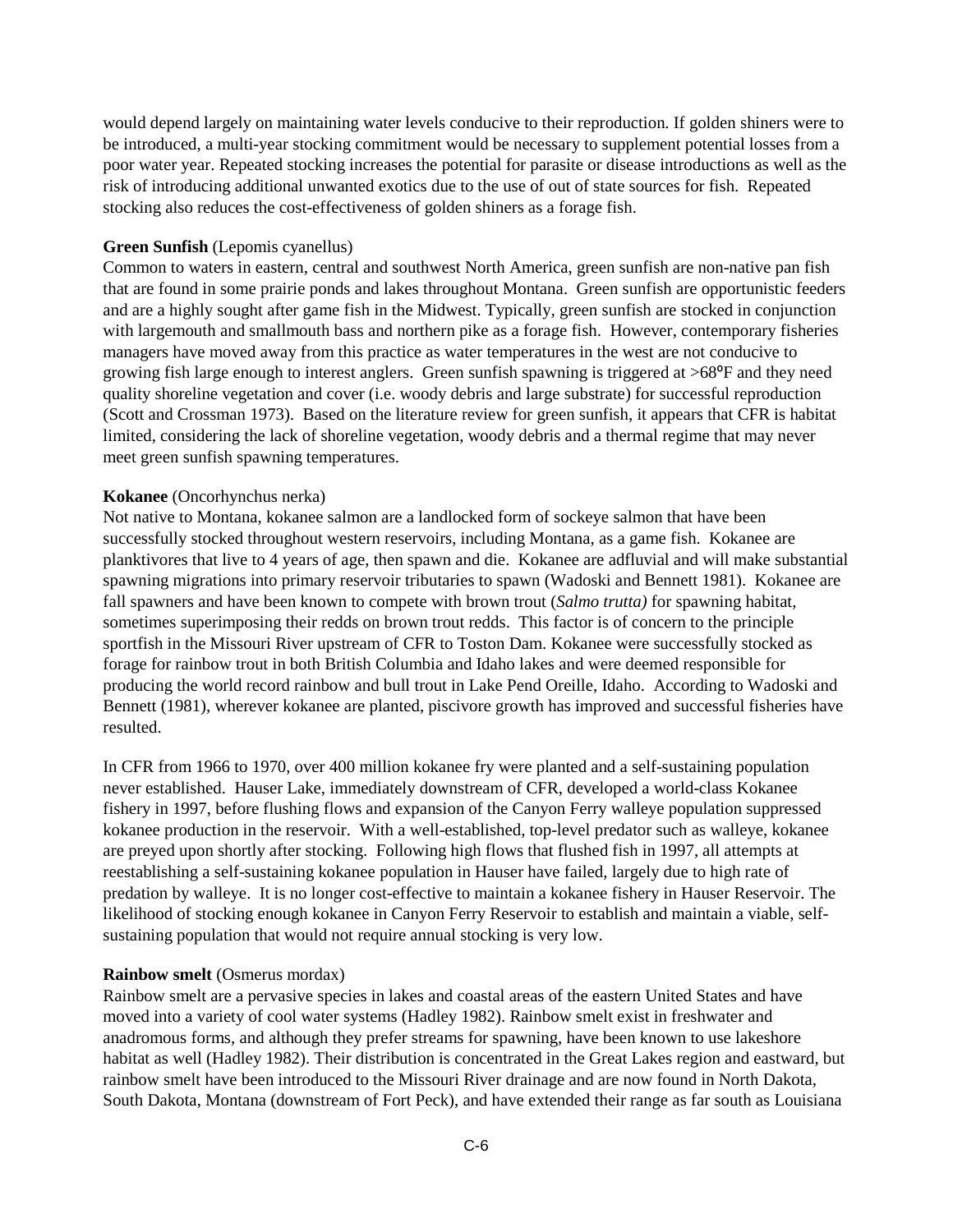via the Mississippi drainage (Lee et al. 1981, Hadley 1982). Their rapid expansion demonstrates their natural mobility and may be of concern since they have not extended their range in Montana above intake diversion on the Yellowstone, and above Fort Peck Dam on the Missouri (Hadley 1982). There is also a history with viral diseases (viral erythrocytic necrosis) and parasites (*Glugea hertwigi*) associated with smelt introductions that are of concern (Hadley 1982).

Rainbow smelt prefer cool, clear waters near 60 °F, and tend to school in pelagic areas when temperatures are cool, but may seek refuge in deeper waters when temperatures climb (Hadley 1982). Young-of-the-year smelt are planktivorous and as they mature, they feed on macroinvertebrates and fish (potentially young walleye). Juvenile and adult smelt are opportunistic piscivores and exceptional competitors for food, including zooplankton. They have consistently out-competed other planktivores, except for alewives, in many lake environments (Hadley 1982). Case histories show that rainbow smelt, could pose a threat to juvenile walleye, yellow perch, and trout by reducing the total food available, rather than provide a supplemental forage resource for adult walleye (Johnson and Goettl 1999).

### **Redside shiner** (Richardsonius balteatus)

Native to Montana west of the Continental Divide, redside shiners are planktivores as juveniles and become opportunistic feeders as adults, feeding on invertebrates, fish eggs and fish. Redside shiners are dependent upon vegetation for reproduction, much like yellow perch (Scott and Crossman 1973), and may be limited by CFR's water level fluctuations. Redside shiners have demonstrated intolerance for large water level fluctuations, and were extirpated from an Idaho reservoir after repeated drawdown's (Bennett and Bennett 1993). Redside shiners have been collected in the Missouri River above Toston Dam, however they have never been documented in CFR. Expansion of redside shiner into the reservoir may be limited by habitat availability and reservoir water level fluctuations. The largest redside shiners are about 7 inches long.

### **Spottail shiner** (Notropus hudsonius)

Spottail shiners are not native to Montana but were introduced into Fort Peck Reservoir in 1981 and 1982. Outside of Montana, they are found in the Missouri River system only in the James River drainage, the Big Sioux drainage of South Dakota and Minnesota, and in lakes and streams of northwestern Iowa. They also occur in the Minnesota River drainage (Bailey and Allum 1962). Eddy (1957) lists spottail in North Dakota and adjacent Manitoba, to the Hudson River and south to Virginia, Illinois and Iowa. Carlander (1969) further defines the ranges to include Alberta, Hudson Bay, Quebec south along the coast to northern Georgia and in the Mississippi Valley to Missouri and Kansas.

Spottail shiners are most abundant in lakes and prefer this type of habitat, however, they are found in large rivers with low turbidities, avoiding strong currents (Liebelt 1981). Dense schools are common in shallow water. Maximum growth is about five inches. Spottail are mature at age 1 or 2, generally at a length of about 2.5 inches. Spottail shiners are not dependent on vegetation for spawning. They spawn over gravel, sand or aquatic vegetation from May to July throughout their range at temperatures in the upper 60's (°F). Females carry 100—2600 eggs (average 1800). This shiner spawns in closely packed groups with no evidence of nesting. Food selection varies, generally consisting of whatever is most abundant. Small fish feed on algae and rotifers, while medium sized fish feed mainly on zooplankton. Larger fish feed on insects, zooplankton, water mites, algae, fingernail clams, and eggs and larvae of their own species (IDFG 1985). While spottail shiners are considered a preferred food item in many walleye waters throughout their range, other waters in Montana show limited utilization of them by walleye. Diet analysis in 1996 in Fresno Reservoir showed that 14% of the non-empty walleye stomachs contained yellow perch while 4% contained spottail shiner (MFWP 2001). In Tiber Reservoir, spottail shiners compose nearly 80% of the available forage, however they make up less than 25% of the walleye diet (Dave Yerk pers. comm.).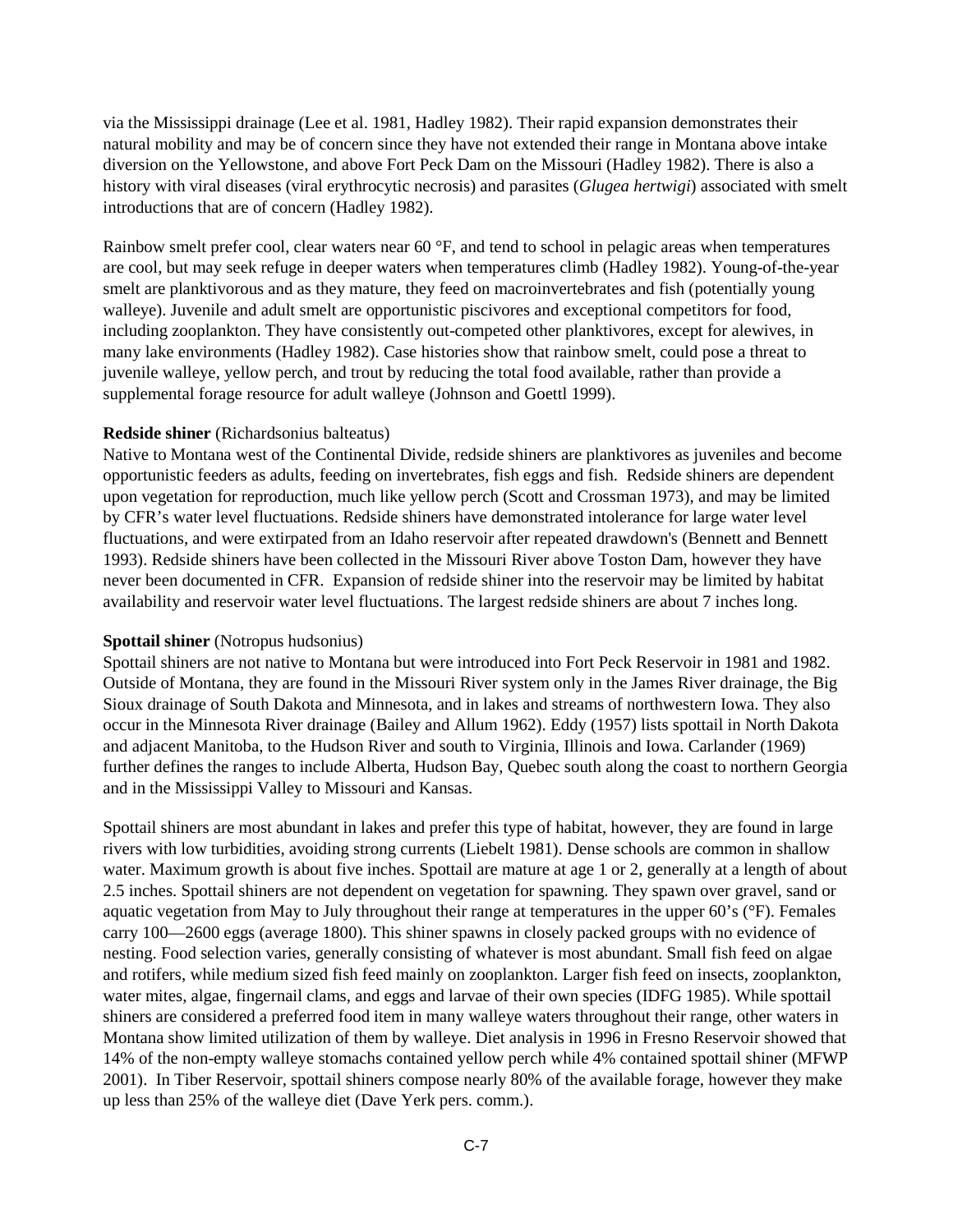Predation by spottail shiners on eggs or small game fish would need to be assessed. Literature reviews indicate spottail will prey on their own eggs; only one reference implied that spottail fed on walleyes eggs (Wolfert, et al. l975). Environmental concerns associated with the introduction of spottail shiners include: the possibility of introducing diseased fish, predation on eggs of game fish, competition with existing species, changes to the zooplankton community and overall food web due to increased predation by spottails, and invasion of drainages and tributary streams above and below CFR.

Upstream movement in the Missouri River above CFR may not occur due to avoidance of strong currents. Stocking spottail shiners would be a major range extension in the upper Missouri River system. Flushing of spottail shiners downstream in the reservoir system and the Missouri River below Holter Dam would be unavoidable.

## **4.0 Zooplankton Population**

The primary concern for introducing additional forage fish is ensuring that the existing food base is adequate for all life stages and species and that existing species will not be harmed. All species of fish present in CFR utilize the zooplankton population to varying degrees, some just during their early life stages and some throughout their entire life. If the current fish community is unable to thrive on the existing food base, introducing an additional species may stress populations and undermine production. Walleye fry are also planktivores and would be in direct competition for food with most potential forage species. Bennett and Bennett (1993) surveyed current literature on zooplankton densities that could support walleye fry and found that densities of 40 zooplankton/ liter (L) were more than adequate, and that several lakes that supported walleye and other forage fish that might compete with walleye fry had much lower zooplankton densities.

Adding another planktivore to CFR might have negative effects on overall plankton densities, which could cascade trophically to affect walleye. Walleye fry depend on plankton for their food, especially in their first 3-5 days when their yolk sac is depleted (Bennett 1991). However, since walleye shift to piscivory fairly early in their life, they do not have the finely spaced gill rakers characteristic of pure planktivores. An efficient planktivore, like cisco or gizzard shad, can out-compete walleye fry for food, and deplete the larger, more calorie rich plankton. Smaller plankton provide less energy and require more energy to collect, but are still accessible to fish with fine gill rakers. When the plankton food base is stripped to the smallest species, planktivores with wider spaced gill rakers like walleye fry cannot compete (Bennett 1991). Newly emerged walleye cannot get the nutrition they need, and increased walleye numbers may not occur due to this increased pressure on the zooplankton base, resulting in a decrease in overall walleye recruitment (Bennett 1991). Competition between young walleye and any new forage species needs to be considered. Forage introductions usually imply that the intent is for the new species to be used as food by the target species, and not undermine their reproductive or maturation processes (MFWP 2001). The goal is to create better conditions for the target species, walleye. If the forage fish competes significantly with any life stage of the target prey species, then the forage species may in fact hinder or cripple their (walleye's) success. Reductions in growth and/or recruitment may occur. Artificial maintenance of the walleye population through stocking is not a preferred alternative. The *Mysis* introduction in Flathead Lake provides an all too clear illustration of how the best of fisheries management intentions can go awry (Spencer et al 1991).

CFR could support another forage species, but the question remains, would such an addition make a positive difference in the walleye population and not have a negative impact on other species such as yellow perch or rainbow trout (Montana Fish, Wildlife and Parks 2001)? It is important to remember that walleye are a toplevel predator and require a much larger food base to maintain their populations than do planktivorous or omnivorous fish. At each trophic level from producers to grazers, to first level predators and on up, there is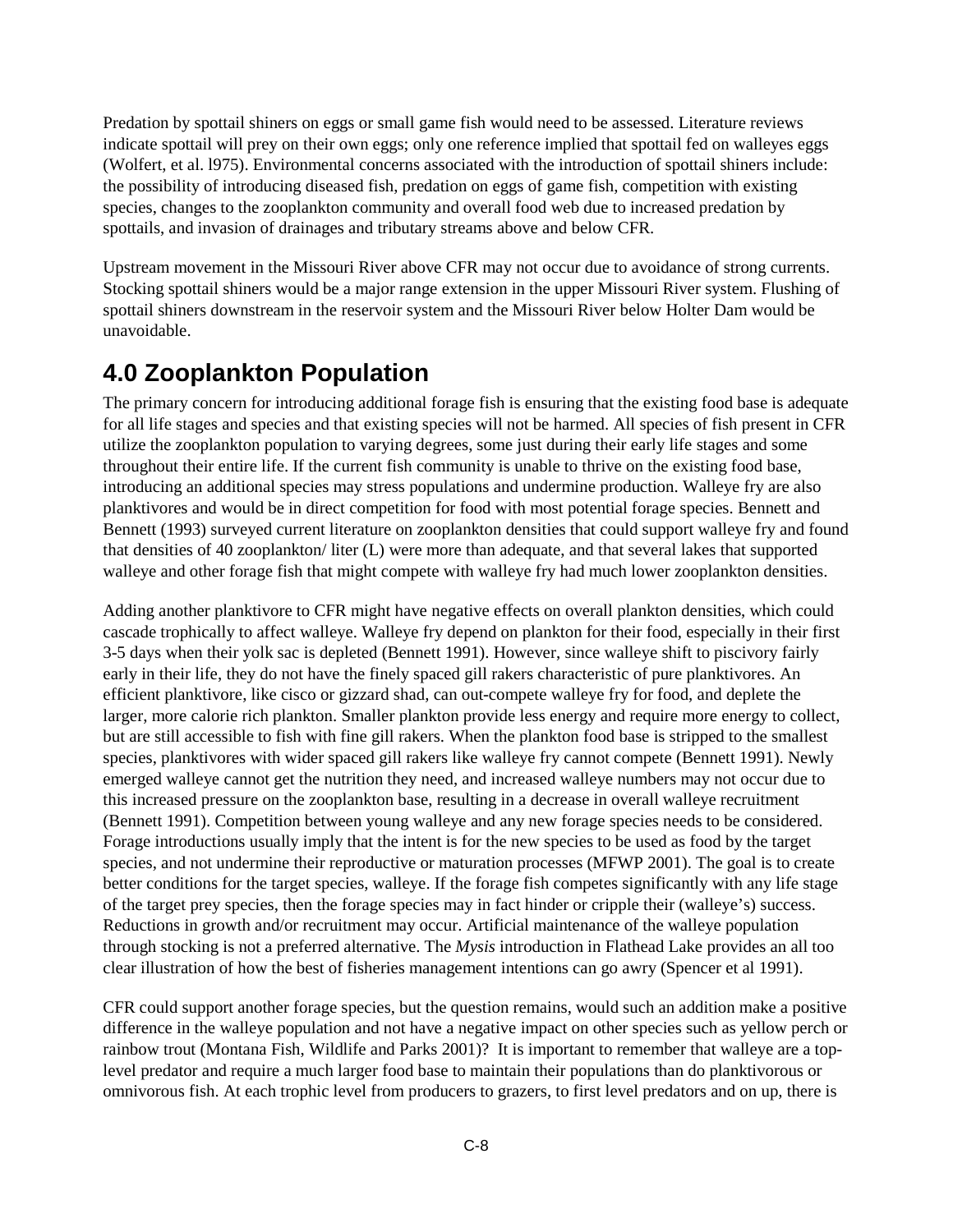only about a 10% energy transfer. In other words, it takes 10 oz. of algae to make 1 oz of snail, and 10 oz. of snail to make 1 oz of pumpkinseed, and 10 oz of pumpkinseed to make 1 oz. of walleye. Fish like trout that consume at a lower trophic level, can get much bigger and more numerous in a similar system than walleye (Shepard 1991). Creating a stable and quality walleye fishery requires a very productive system with lots of biomass at all forage levels, not just at the level where walleye directly consume.

## **5.0 Potential Negative Affects on Local Fish Communities**

Introducing a new species into an existing ecosystem always has the potential for unforeseen negative effects. Sometimes these effects are short-lived, and reflect adjustments in the community as the new species are incorporated. Some introductions have resulted in minimal negative impacts, but also provided none of the intended benefits. However, other effects could be dramatic and irreversible. Montana has seen its share of catastrophic effects from well intentioned, well-researched species introductions such as the *Mysis* introduction to the Flathead River system (Spencer et al. 1991).

Problems associated with introducing nonnative species into the reservoir include an unwanted species inadvertently included and contaminating the fish being planted. As an example, a portion of the minnows transported to Fort Peck Reservoir in 1983 was the common shiner (*Notropis cornutos*) instead of the intended species, spottail shiner. This problem can only be eliminated for a live fish transfer by physically sorting every fish at time of planting and destroying all species other than that proposed for introduction.

New species added to CFR could migrate upstream as far as Toston Dam and downstream throughout the length of the Missouri River system. Impacts to these systems must be considered as well. If possible, any species selected for additional study should be either native to Montana rivers or already established in the Missouri River Drainage. In order to reduce the risk of disease or parasite introductions, all out-of-state stock would need to be certified disease free, meet strict health inspections and extreme caution would be required to prevent contamination from transport containers and water. It cannot be stated strongly enough that annual stocking efforts for a species likely would not be possible unless eggs or the fish were from a hatchery source with a strong health record, since the potential risk of disease or parasite introductions is compounded with each stocking effort.

The migration of exotic species introduced into CFR and colonizing in other waters is of great concern. An exotic fish species prescribed to help increase diversity of CFR's forage may not necessarily provide a similar benefit for adjacent waters. Since there is the potential for irrevocable change to the biological system by introducing an exotic species, careful and prudent consideration must be given to what is at risk.

The potential for disease introduction cannot be overlooked. There is a concern for introducing bacterial diseases including furunculosis (*Aeromonas salmonicida*), redmouth (*Yersinia ruckeri*) and in particular, VHS. Many spottail shiners stocked in Fort Peck Reservoir in 1983 were infected with a metacercjal trematode (*Centrovarjum lobates*), which develops into an adult in predator fish species such as walleye, perch, and, northern pike. Adequate information to assess the potential for introducing new parasites and diseases from in-state spottail sources needs to be obtained prior to any forage supplementation. Assessment of diseases issues associated with new introductions is difficult since incomplete information exists regarding disease and parasite occurrence in Montana fishes and waters.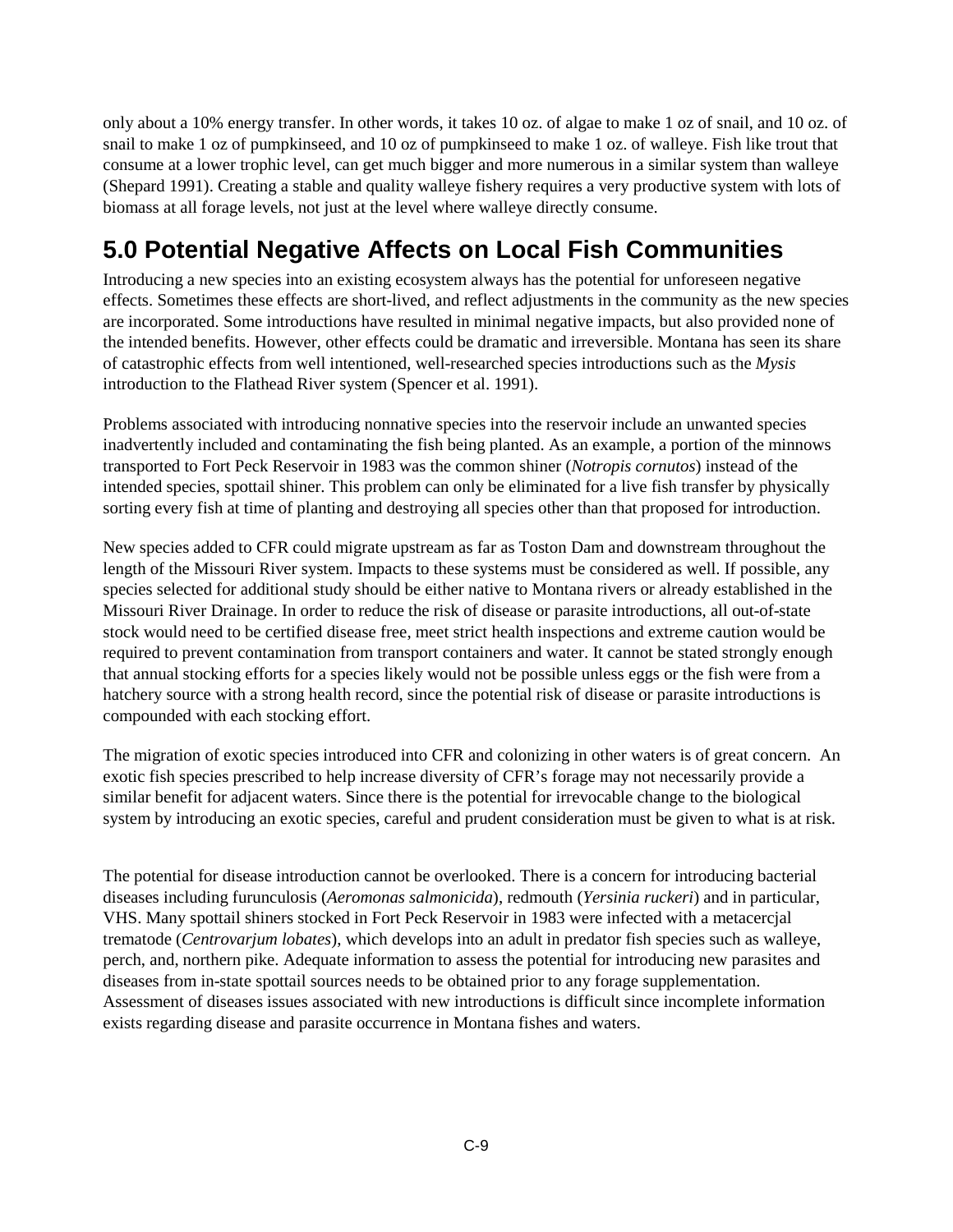## **6.0 Summary Comments**

No strong candidate has emerged as a preferred option. Based on the information gathered for this review, it is also apparent that there is no new forage fish perfectly suited to meet all the needs in CFR. The potential for negative consequences outweigh any potential positive results that might be gained from an exotic fish introduction. Any decision to introduce a new species must also take into consideration the potential to harm the fishery and interconnected aquatic resources. Displacing other prey fish species with an aggressive planktivore could result in reduced species diversity and less public fishing opportunity. Any species introduction would require a rigorous formal evaluation of its impact to the CFR aquatic community and the upper Missouri River reservoir system to prevent a mistake that could have devastating consequences to all existing fisheries both upstream and downstream. Due to these concerns, no new species will be evaluated or considered for introduction into the management plan area. Enhancing the current forage species should be given priority.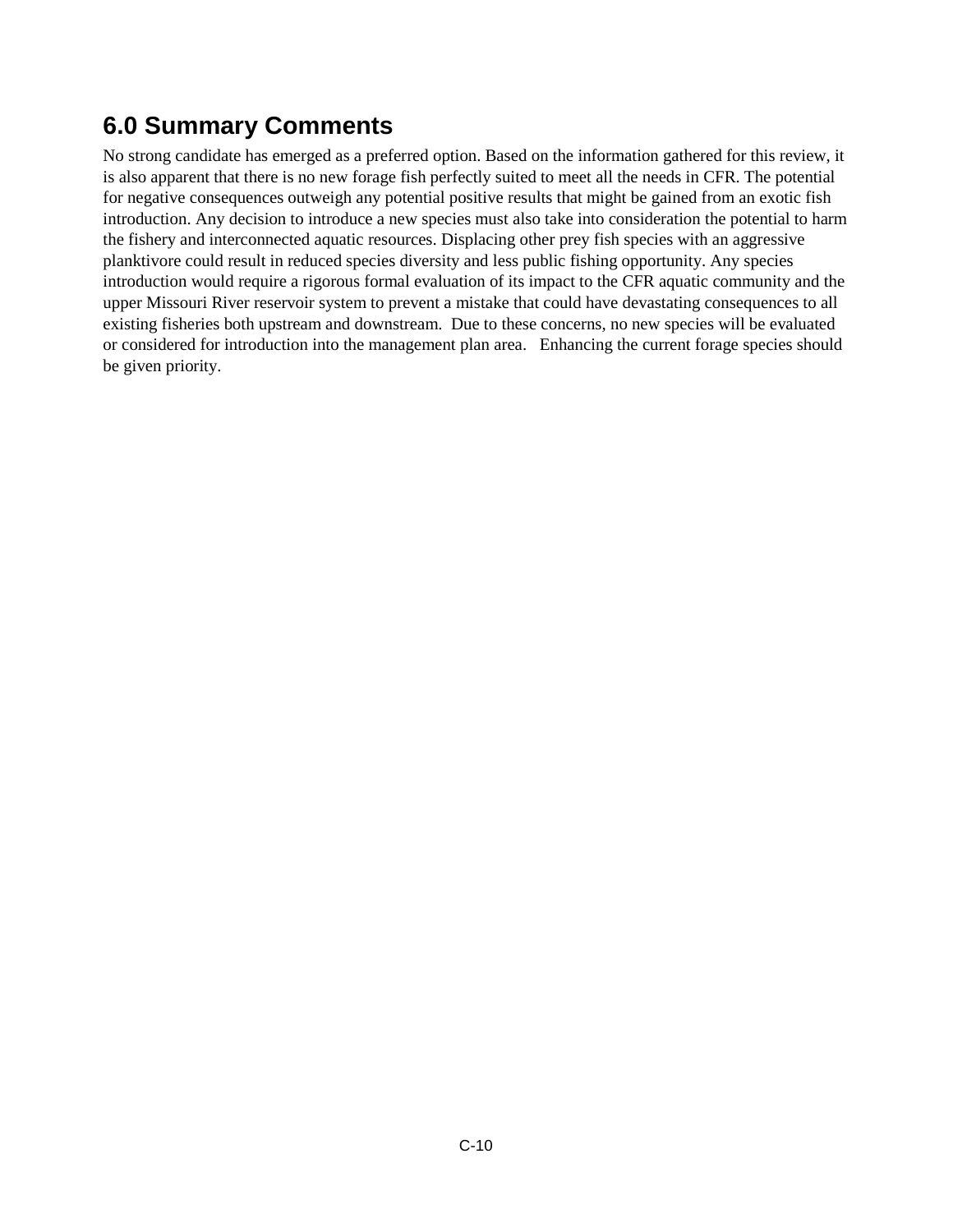# **References**

Aquatic Invasive Species: Alewife (Indiana) [www.in.gov/dnr/files/ALEWIFE.pdf](http://www.in.gov/dnr/files/ALEWIFE.pdf)

Bailey, R. Thorough, M. and M.Q. Allum. 1962. Fishes of South Dakota. Miscellaneous Publications, Museum of Zoology, University of Michigan, No. 119. 131 pp.

Baughman, J. 1983. Fisheries in large Wyoming impoundments: building new communities to match new environments. Paper presented at the Western Division of the American Fisheries Society Meeting, Jackson, WY.

Bennett D. H. and K. M. Bennett. 1993. An assessment of the biological effects of potential introduction of cisco (Coregonus artedii) into Tiber Reservoir, Montana. Department of Fish & Wildlife Resources, College of Forestry, Wildlife and Range Sciences, University of Idaho, Moscow. For the Montana Department of Fish, Wildlife and Parks, Great Falls.

Brown, C.J.D. 1971. Fishes of Montana. Big Sky Books. Bozeman.

Carlander, K. 1969. Handbook of Freshwater Fishery Biology. Volume 1, Iowa State University Press. Ames., Iowa. 752 pp.

Colby, P.J. , L.T. Brooke. 1969 Cisco (Coregonus artedii) mortalities in a southern Michigan Lake, July 1968. Limnology and Oceanography 14(6):958-960.

Colby, P.J., P.A. Ryan, D.H. Schupp, and S.L. Serns. 1987. Interactions in north-temperate lake fish communities. Canadian Journal of Fisheries and Aquatic Sciences 44(Suppl 2): 104-128.

Eddy, S. 1957. How to Know the Freshwater Fishes. William C. Brown Company. Dubuque, Iowa. 239 pp.

Hadley, W. F., 1982. Draft environmental impact statement on the proposed introduction of forage fish into Fort Peck Reservoir, Montana. Montana Department of Fish, Wildlife and Parks, Fisheries Division.

Holton, G.D. and H.E. Johnson. A field guide to Montana fishes. Montana Fish, Wildlife & Parks. Helena.

Idaho Department of Fish and Game, Bureau of Fisheries. 1985. Proposal for the Introduction of Spottail Shiner (Notropis hudsonius) into Ondeida Narrows Reservoir.

Jenkins, R.E., and N.M. Burkhead. 1994. Freshwater fishes of Virginia. American Fisheries Society, Bethesda, MD.

Johnson, B.M. and J.P. Goettel. 1999. Food web changes over fourteen years following introduction of rainbow smelt into a Colorado reservoir. North American Journal of Fisheries Management 19:629-642.

Liebelt, J. 1981. Introduction of Spottail Shiner (Notropis hudsonius) into Fort Peck Reservoir. EIS Project No. FG-30, Montana Department of Fish, Wildlife & Parks. 11 pp.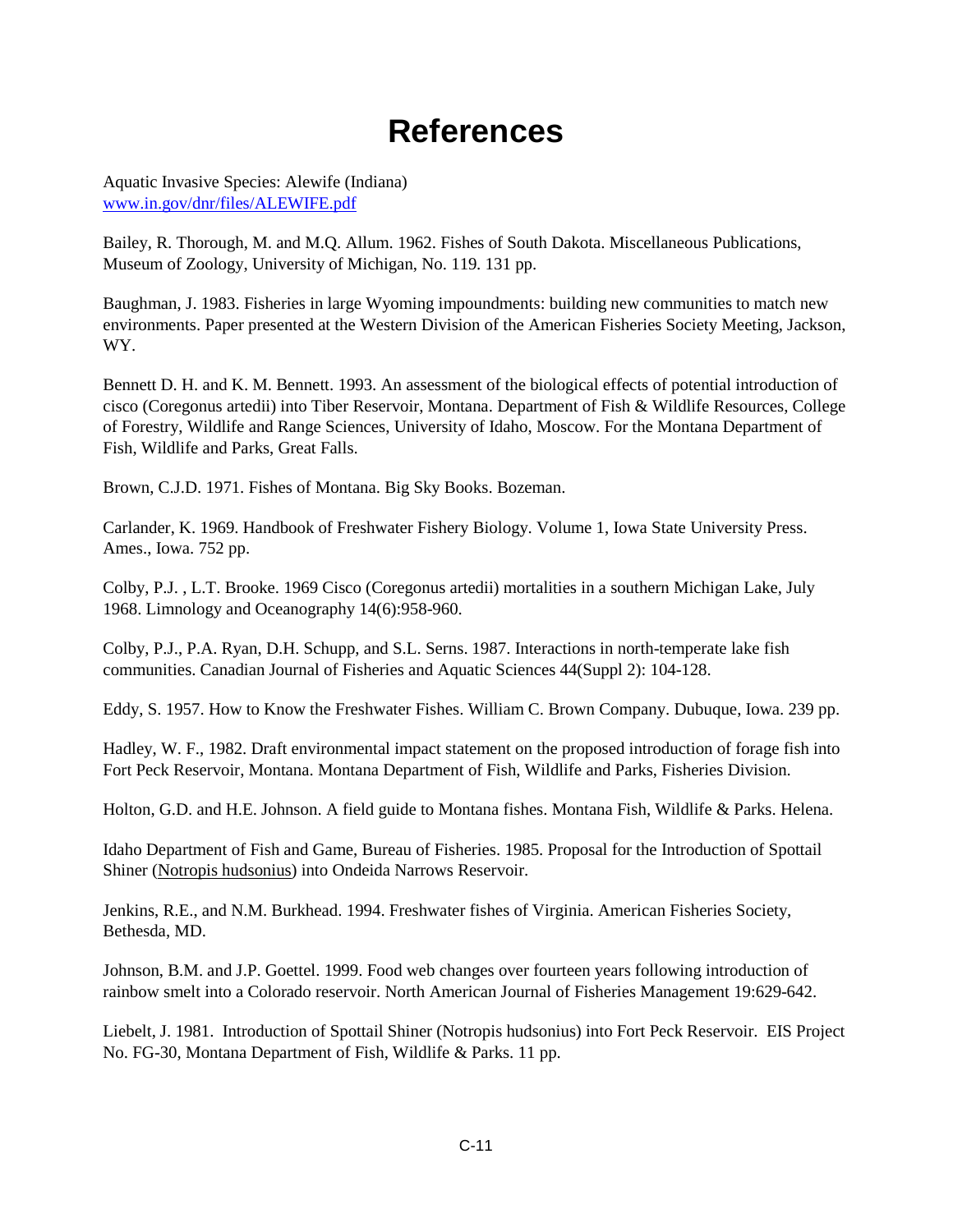Lee, D.S., C.R. Gilbert, C.H. Hocutt, R.E. Jenkins, D.E. McAllister, and J.R. Stauffer, Jr. 1981. Atlas of North American freshwater fishes. North Carolina State Museum of Natural History. U.S. Department of the Interior, Fish and Wildlife Service.

McMahon, T.E. 1992. Potential impacts of the introduction of walleye to the fishery of Canyon Ferry Reservoir and adjacent waters. Montana Fish, Wildlife and Parks, Helena.

Montana Fish, Wildlife and Parks. 2001. An environmental assessment for the potential introduction of forage fish into Fresno Reservoir. Helena, MT.

Mullins, M.S. 1991. Biology and predator use of cisco (Coregonus artedii) in Fort Peck Reservoir, Montana. Masters Thesis. Montana State University, Bozeman.

Page, L. M., and B. M. Burr. 1991. A field guide to freshwater fishes of North America north of Mexico. The Peterson Field Guide Series, volume 42. Houghton Mifflin Company, Boston, MA.

Pfiieger, W.L. 1975. The Fishes of Missouri. Missouri Dept. of Conservation. 342 pp.

Schaugaard, C.J., and K. Sorenson, 2000. Willard Bay Fishery Investigations 1994-1999, Job Progress Rpt. Proj. F-91-R, Utah Dept. of Nat. Res., 3Opp.

Scott, W B, and E J Crossman. 1973. Freshwater fishes of Canada. Bulletin 184 Fisheries Research Board of Canada. Ottawa.

Spencer, C. N., B. R. McClelland, and J. A. Stanford. 1991. Shrimp stocking, salmon collapse, and eagle displacement; cascading interactions in the food web of a large aquatic ecosystem. BioScience 41:1, p1 4-21.

Wadoski, R.S., and D.H. Bennett, 1981. Forage Species in Lakes and Reservoirs of the Western United States. Transactions of the American Fisheries Society 110:764-771.

Wiedenheft, W. D. 1987. Development and management of commercial fishing practices in Fort Peck Reservoir. Annual Report. National Marine Fisheries Service. Commercial Fisheries Research and Development Act. Project No. 1-162-R

Wiedenheft, W. D. 1988. Development and management of commercial fishing practices in Fort Peck Reservoir. Annual Report. National Marine Fisheries Service. Commercial Fisheries Research and Development Act. Project No. 1-162-R

Wiedenheft, W. D. 1991. Statewide fisheries investigations. Survey and inventory of warm water lakes. Fort Peck Reservoir study. Job Progress report. Montana Department of Fish, Wildlife and Parks, Helena. Job No. W-C. Project No. F-46-R-4.

Wolfert et. al, 1975. Predation by Fish on Walleye Eggs on a Spawning Reef in Western Lake Erie, 1969- 71. Ohio J. Sci. 75(3) 118-125.

Yerk, D.B. Montana Fish, Wildlife and Parks, Choteau MT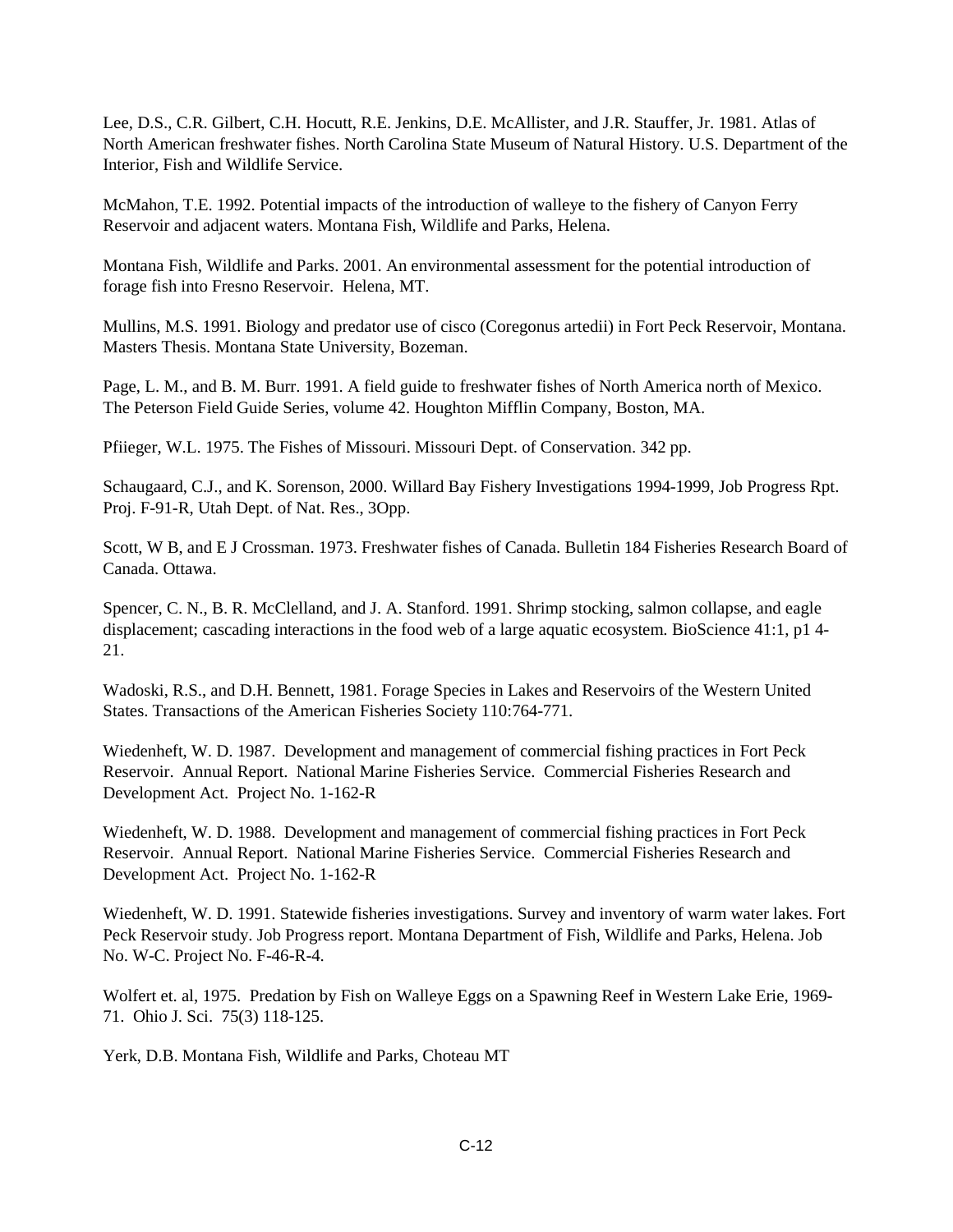Yerk, D.B. 2000. Population Characteristics and Habitat Use of a Developing Walleye Population in Canyon Ferry Reservoir, Montana. MS thesis. Montana State University, 2000.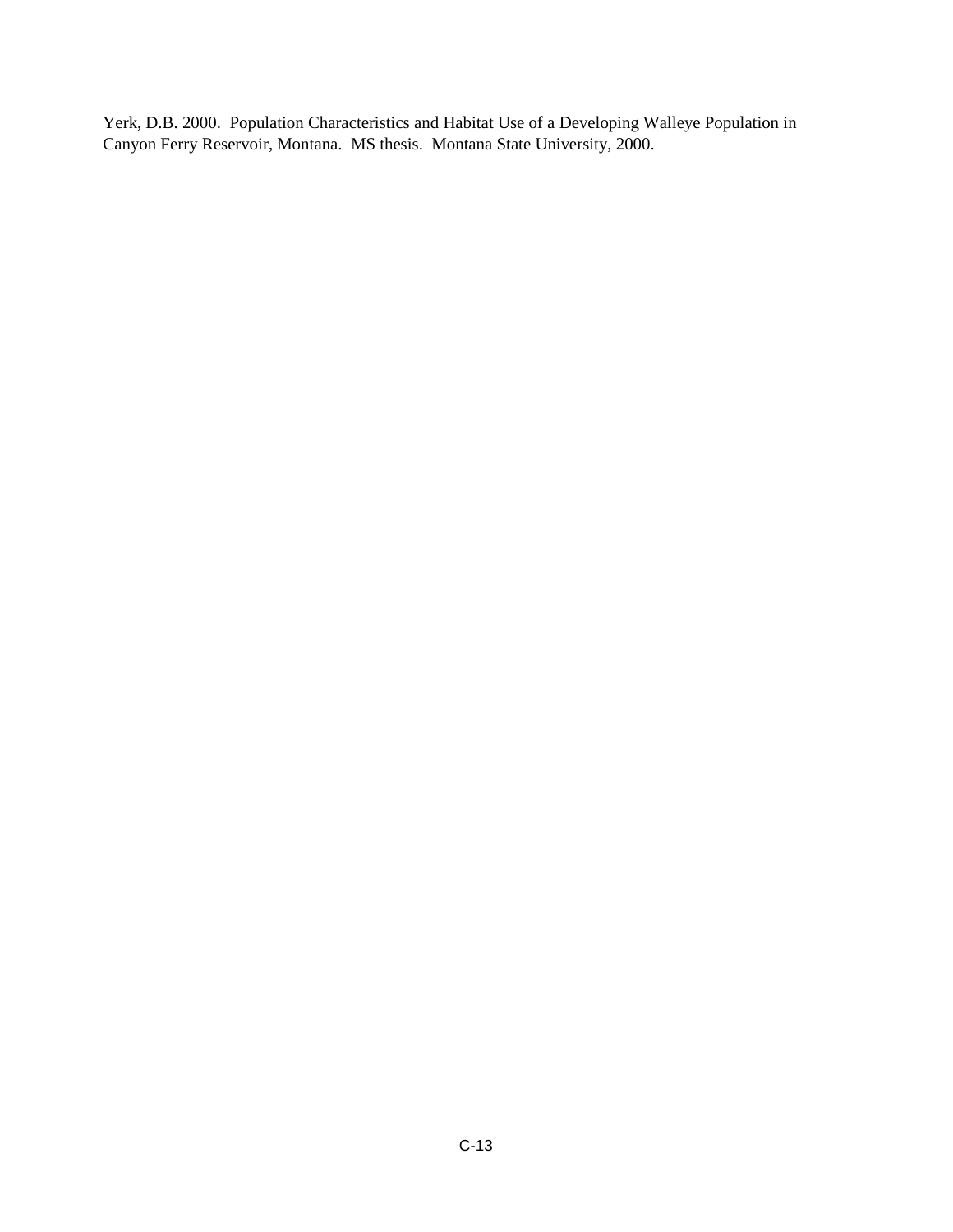# **Appendix D Illegal and Unauthorized Introduction of Aquatic Wildlife Policy**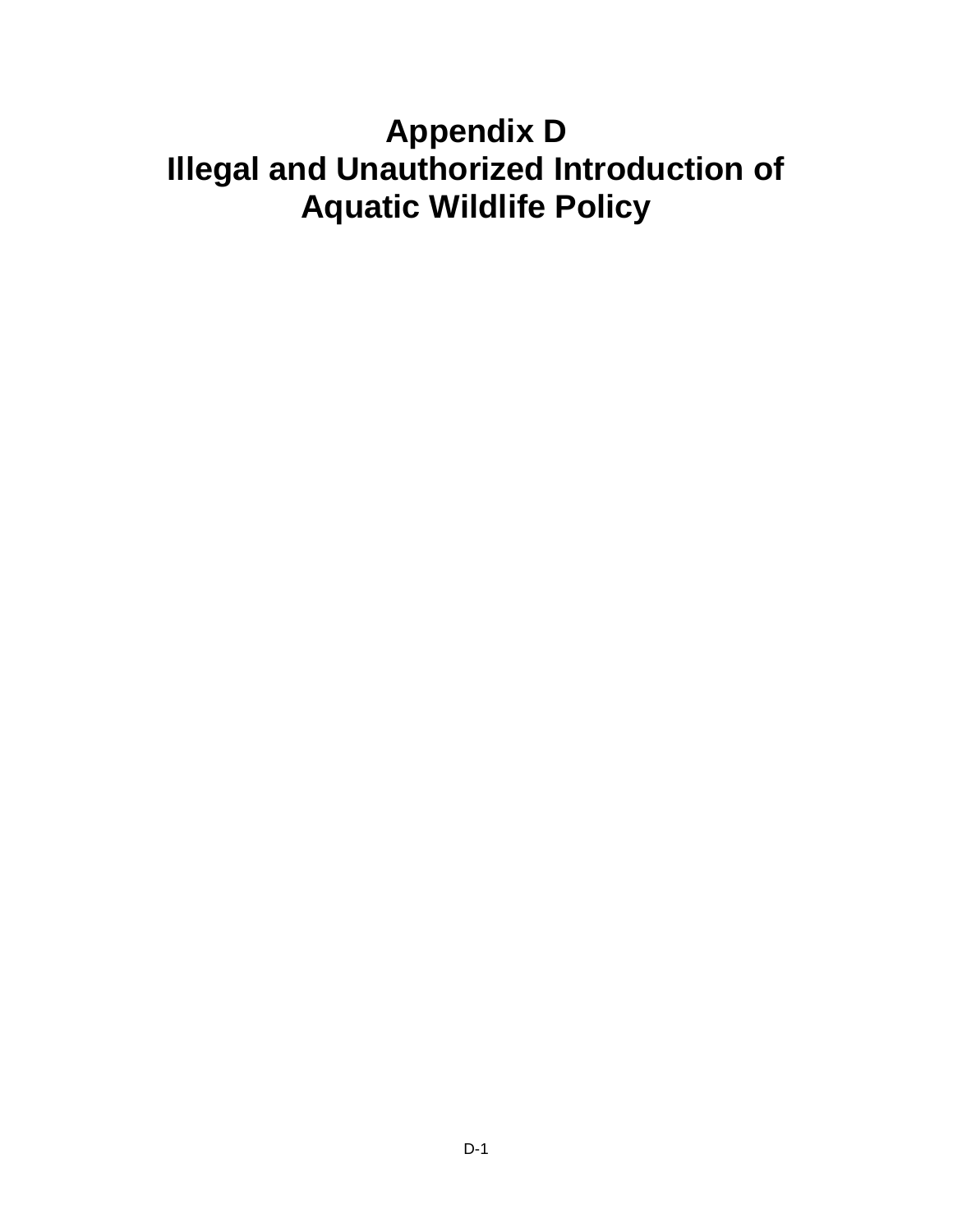## **POLICY MONTANA FISH, WILDLIFE & PARKS FISHERIES DIVISION**

| <b>ISSUED</b>                    | <b>REVISED</b> |
|----------------------------------|----------------|
| 5/22/02                          |                |
|                                  |                |
| <b>APPROVED BY:</b>              |                |
| <b>M. Jeff Hagener, Director</b> |                |
|                                  |                |
|                                  |                |
| Vage.                            |                |
|                                  |                |
|                                  |                |

## **TITLE: ILLEGAL AND UNAUTHORIZED INTRODUCTION OF AQUATIC WILDLIFE POLICY**

## **SUBJECT: FISH MANAGEMENT**

## **PURPOSE:**

The purpose of this policy is to clearly state the approach for dealing with illegal and unauthorized introductions of aquatic species. For purposes of this policy aquatic species include any fish, insects, crustaceans, mollusks or other species requiring aquatic habitat to complete its life cycle.

## **RELATED STATE STATUTES/ADMINISTRATIVE RULES:**

MCA 87-5-701-721, ARM 12.7.601 (4)

## **GENERAL:**

Illegal and unauthorized introduction of aquatic wildlife can adversely affect native, wild and stocked fish population, spread disease, impact water quality and aquatic habitat, increase fishery management costs and cause a loss in fishing quality and opportunity for anglers. Montana Fish, Wildlife and Parks is the sole legal entity that may stock or permit stocking of fish or aquatic wildlife in the waters of the State of Montana.

## **POLICY:**

It is the policy of the Montana Fish, Wildlife and Parks that:

- 1. When the Department becomes aware of an illegal or unauthorized introduction it will:
	- A. Immediately begin an investigation of the introduction utilizing all available resources.
	- B. Prosecute to the fullest extent of the law any individual believed responsible for the introduction.
	- C. Violations will be pursued through civil court and will seek restitution for removal of the introduced species and re-establishment of the original fishery.
- 2. The department will determine of there is a realistic likelihood that removal of the introduced species will be successful.
	- A. At the earliest possible opportunity sample the body of water to determine age structure, size and distribution of the illegally introduced population;
	- B. Review and evaluate possible removal options;
	- C. Make a determination about feasibility of removal.
- 3. If the department determines that removal may be feasible it shall attempt removal at the earliest